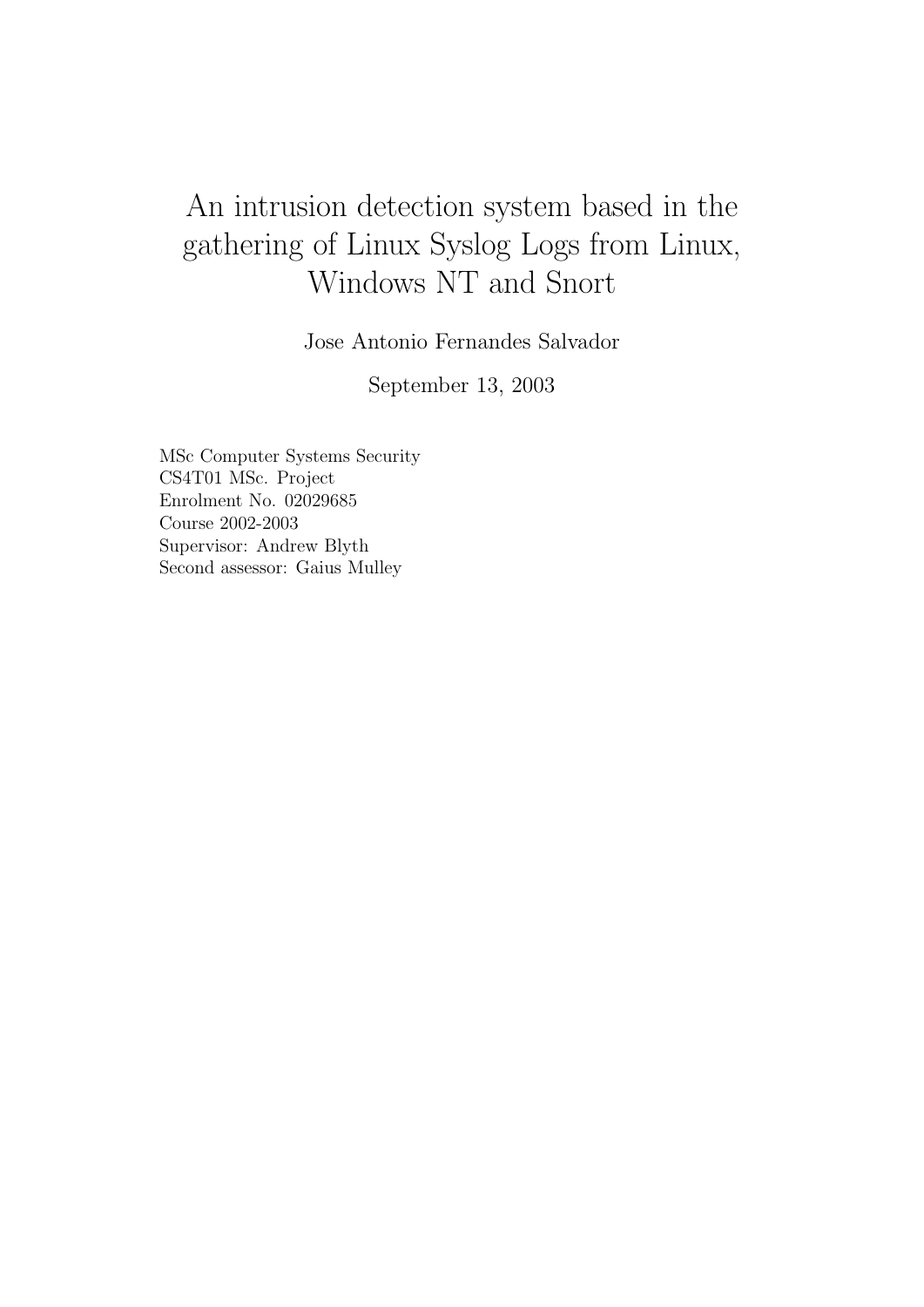# **Contents**

| $\mathbf 1$    |        | Acknowledgement                                                                   | 1              |
|----------------|--------|-----------------------------------------------------------------------------------|----------------|
| $\overline{2}$ |        | Introduction                                                                      | $\overline{2}$ |
| 3              |        | Project Aims and Objectives                                                       | 3              |
| 4              |        | <b>Project Method</b>                                                             | 4              |
| 5              |        | Project Plan                                                                      | $\overline{5}$ |
| 6              |        | Detailed project plan                                                             | 7              |
| 7              |        | <b>System Architecture</b>                                                        | 8              |
|                | 7.1    |                                                                                   | 8              |
|                | 7.2    |                                                                                   | 8              |
|                | 7.3    |                                                                                   | 8              |
|                | 7.4    |                                                                                   | 9              |
|                | 7.5    |                                                                                   | 9              |
|                | 7.6    |                                                                                   | 9              |
|                | 7.7    |                                                                                   | 9              |
| 8              |        | Deliverables and milestones                                                       | 10             |
| 9              | Design |                                                                                   | 11             |
|                | 9.1    |                                                                                   | 11             |
|                |        |                                                                                   |                |
|                | 9.2    |                                                                                   | 14             |
|                | 9.3    |                                                                                   | 15             |
|                | 9.4    |                                                                                   | 16             |
|                |        | 9.4.1                                                                             | 16             |
|                |        | 9.4.2                                                                             | 17             |
|                |        | <b>10 Literature Review</b>                                                       | 20             |
|                |        | 10.1 Events logging                                                               | 20             |
|                |        |                                                                                   | 20             |
|                |        |                                                                                   | 20             |
|                |        |                                                                                   | 23             |
|                |        |                                                                                   | 24             |
|                |        |                                                                                   | 25             |
|                |        |                                                                                   | 25             |
|                |        |                                                                                   | 25             |
|                |        |                                                                                   |                |
|                |        |                                                                                   | 26<br>26       |
|                |        |                                                                                   |                |
|                |        | 11 Project development                                                            | $27\,$         |
|                |        |                                                                                   | 27             |
|                |        | 11.1.1 How to allow remote logging $\dots \dots \dots \dots \dots \dots \dots$    | 27             |
|                |        | 11.1.2 Logging remotely $\ldots \ldots \ldots \ldots \ldots \ldots \ldots \ldots$ | 27             |
|                |        |                                                                                   | 28             |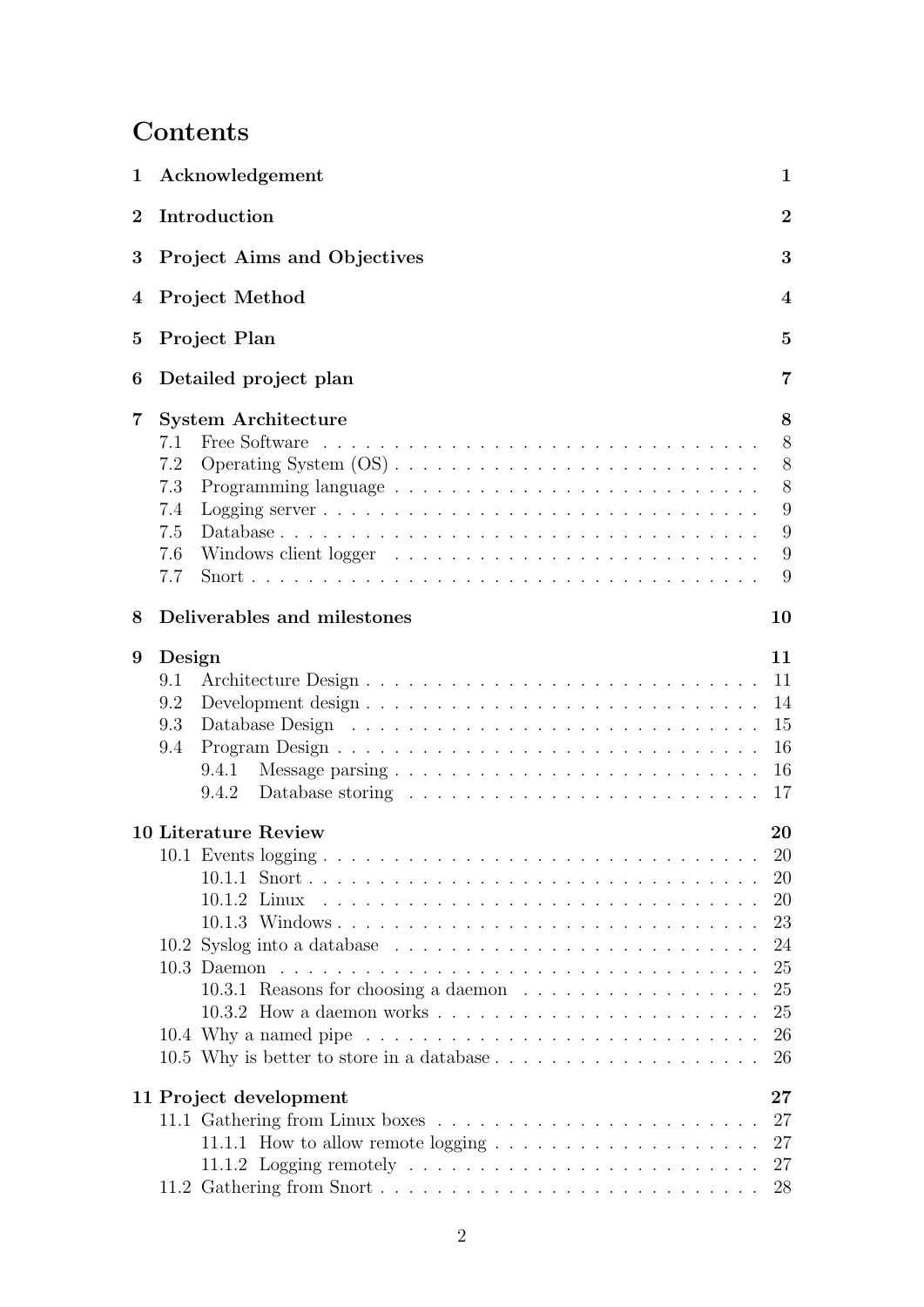|                                                                                      | 28<br>29 |  |  |
|--------------------------------------------------------------------------------------|----------|--|--|
| 11.3.1 Named pipe creation $\ldots \ldots \ldots \ldots \ldots \ldots \ldots \ldots$ | 29       |  |  |
|                                                                                      | 30       |  |  |
|                                                                                      | 31       |  |  |
|                                                                                      | 31       |  |  |
| 11.4 Gathering from Windows boxes $\ldots \ldots \ldots \ldots \ldots \ldots \ldots$ | 35       |  |  |
|                                                                                      | 38       |  |  |
|                                                                                      | 38       |  |  |
|                                                                                      | 39       |  |  |
| 12 Possible improvements                                                             | 41       |  |  |
| 13 Testing                                                                           | 42       |  |  |
|                                                                                      | 42       |  |  |
|                                                                                      | 43       |  |  |
|                                                                                      | 44       |  |  |
|                                                                                      | 44       |  |  |
|                                                                                      | 44       |  |  |
|                                                                                      | 44       |  |  |
|                                                                                      | 45<br>45 |  |  |
|                                                                                      |          |  |  |
| 14 Evaluation                                                                        | 47       |  |  |
|                                                                                      | 47       |  |  |
|                                                                                      | 47<br>48 |  |  |
|                                                                                      | 49       |  |  |
| 15 Conclusions                                                                       | 50       |  |  |
| 16 Appendix A: Database creation script                                              | 51       |  |  |
|                                                                                      |          |  |  |
| 17 Appendix B: Program source code                                                   | 55       |  |  |
| 18 Appendix C: Starting and Stopping Snort script                                    | 62       |  |  |
| 19 Appendix D: Snort configuration file                                              | 64       |  |  |
| 20 Appendix E: Starting and Stopping Syslog script                                   | 77       |  |  |
| 21 Appendix F: Syslog configuration file                                             | 79       |  |  |
| 22 Appendix G: Pipe creation and Logger launching script                             | 81       |  |  |
| 23 Appendix H: Snort Database Schema                                                 | 82       |  |  |
| References                                                                           |          |  |  |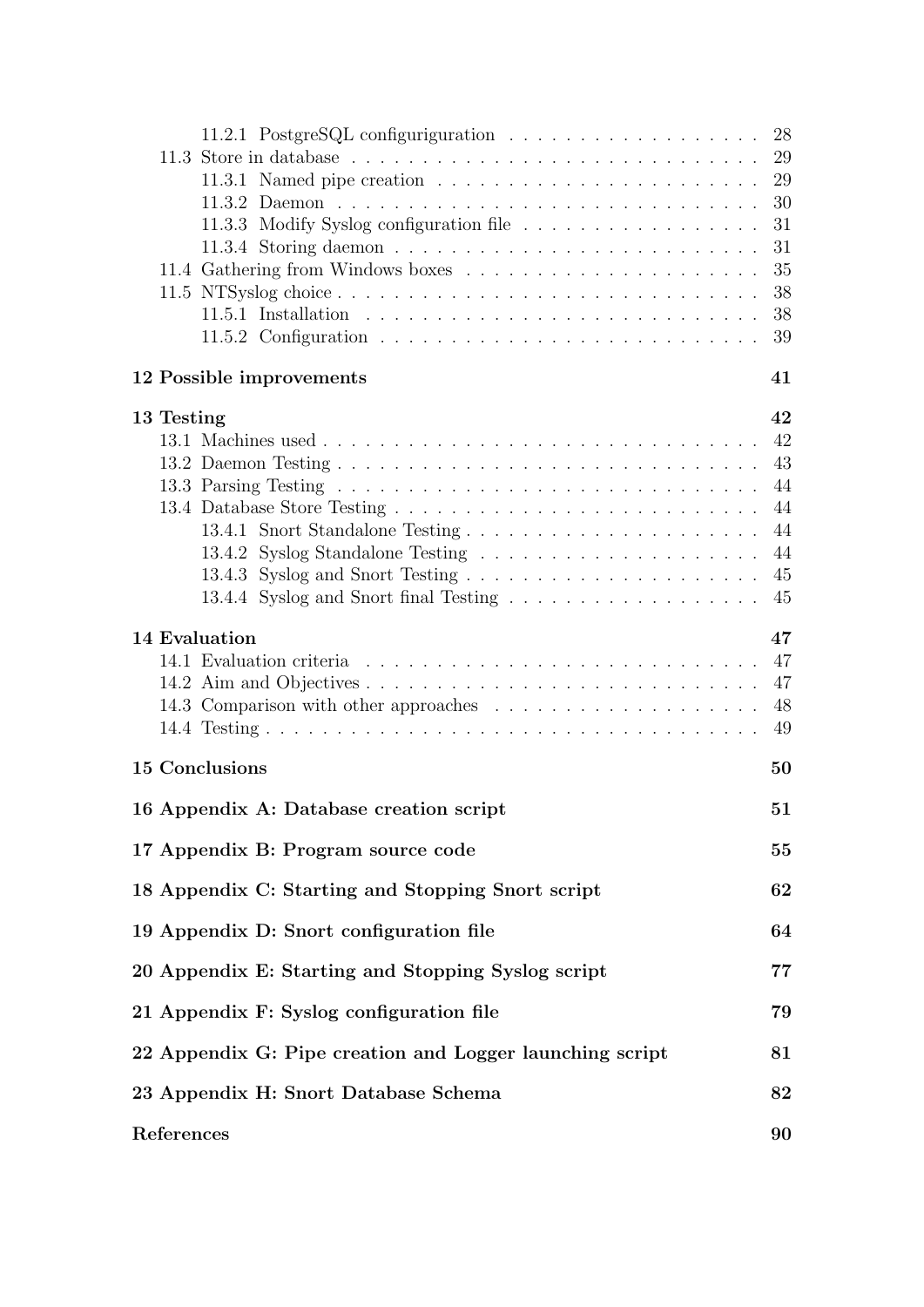# 1 Acknowledgement

In first place thanks to my family that has supported me all my life in all the decisions I had done, specially my mother Amalia Ferreiro Martins. Thanks to my sister Monica Fernandes Salvador for her economic help.

Thanks for the company EDEX that keep me working abroad and that allows me to finance this master and for their support in general. Special thanks to Andoni Eguiluz Data center director and teacher in the Universidad de Deusto that has help me and give me support since I know him some years ago.

My gratitude to the members of the Open Source Users Group E-GHOST for their help in technical problems that I faced during the project and that they give me solutions very fast through their mailing list.

My special thanks to all the friends that I did during this master from different nationalities that help me in this year and made me to enjoy this year. The list would be really big.

My thanks to all the friends in Spain that help me and have support me, special thanks to my mates and teachers of Penkat Silat, my sensei of JuJitsu and my friend and confident Maria Garcia Rebollar.

My thanks to the La Haceria and all the people I meet there that give something special that helped me to get back home.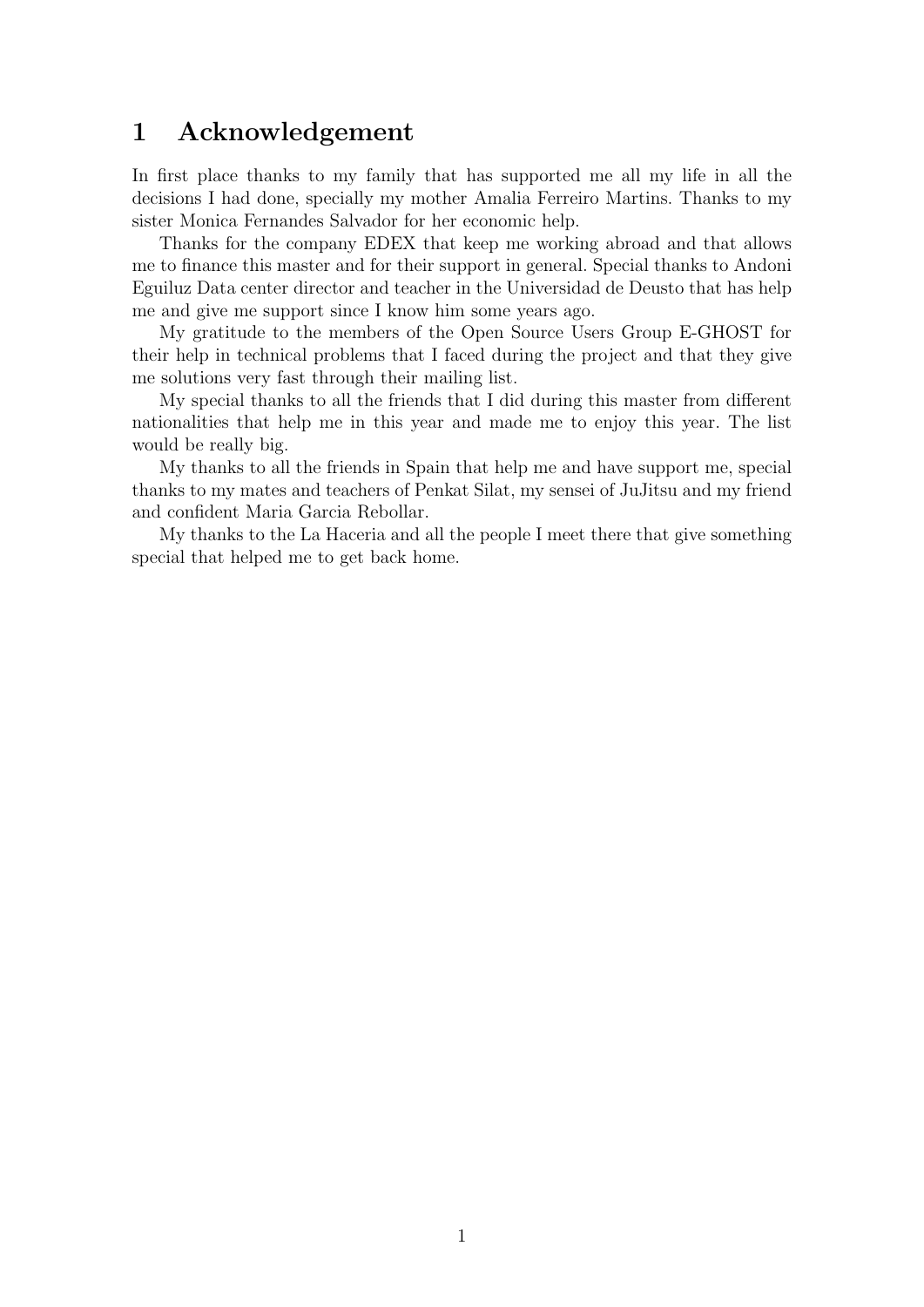# 2 Introduction

[Pro02] [Wad00] There are different layers to assure the security of the computer systems in a company. There is the perimeter defences and gateways like firewalls and routers, the network security with Network Intrusion Detection Systems and host security with personal firewalls, Intrusion Detection Systems, System policies, Local accounts, etc.

However all of them defends from known attacks or techniques. But how there is it known that they are configured properly and that they works well?

The answer is in the logging capabilities of all the systems. But who is going to analyse all those different logs that are dispersed and each one with a different format? And not only that, there is a huge amount of them. Therefore there are many times when the information is needed from different devices or systems at the same time to create a picture of what has happened with a particular form of strange behaviour.

The answer is a centralized log that stores the information from all the systems in a suitable format for later analysis or real time analysis. However, actually there is no universal way of logging information in a centralized manner from different kinds of systems. For this reason the most universal one that is Syslog is going to be taken and complemented to be able to receive events from several systems.

But actual Syslog stores the events in a file, and extracting the information from that file is the most time consuming and challenging part of work. There are several scripts using regular expressions that allow for analysis, but are slow and tedious. The store in a database increases the velocity of searches and allows the use of SQL for doing queries and built programs to analyse or show the information, like graphic visualization.

This centralization allows easier protection of the logs, in a secure server, and easier access to the information because it is all together.

The main advantages of storing the information in a database is a much faster log storing, even on slow boxes and better searching methods.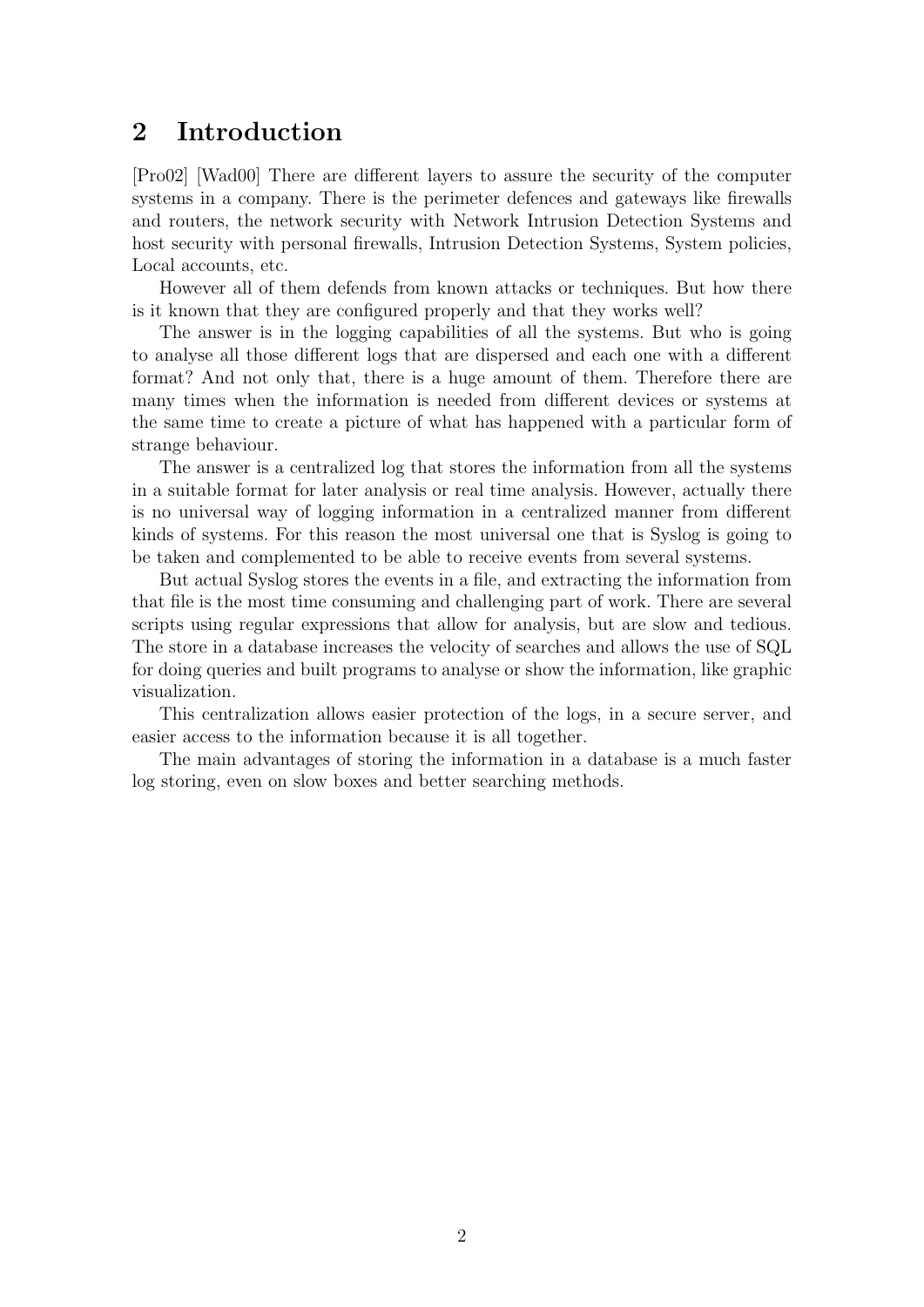# 3 Project Aims and Objectives

The aim of this project is to develop an event logging architecture that is able to centralize the logging capabilities of the different systems like Linux, Windows NT and Snort. To store it in a proper format in a database that does later analysis easier. Using, improving or complementing technologies and mechanisms that actually exist in the Syslog architecture.

This aim is going to be driven by the following objectives:

- A study of the actual events logging capabilities in Linux, Windows and Snort.
- A study of how the capabilities can inter-operate with a Syslogd server.
- Implement an architecture that centralizes the events logging from the different sources.
- Evaluation of the architecture.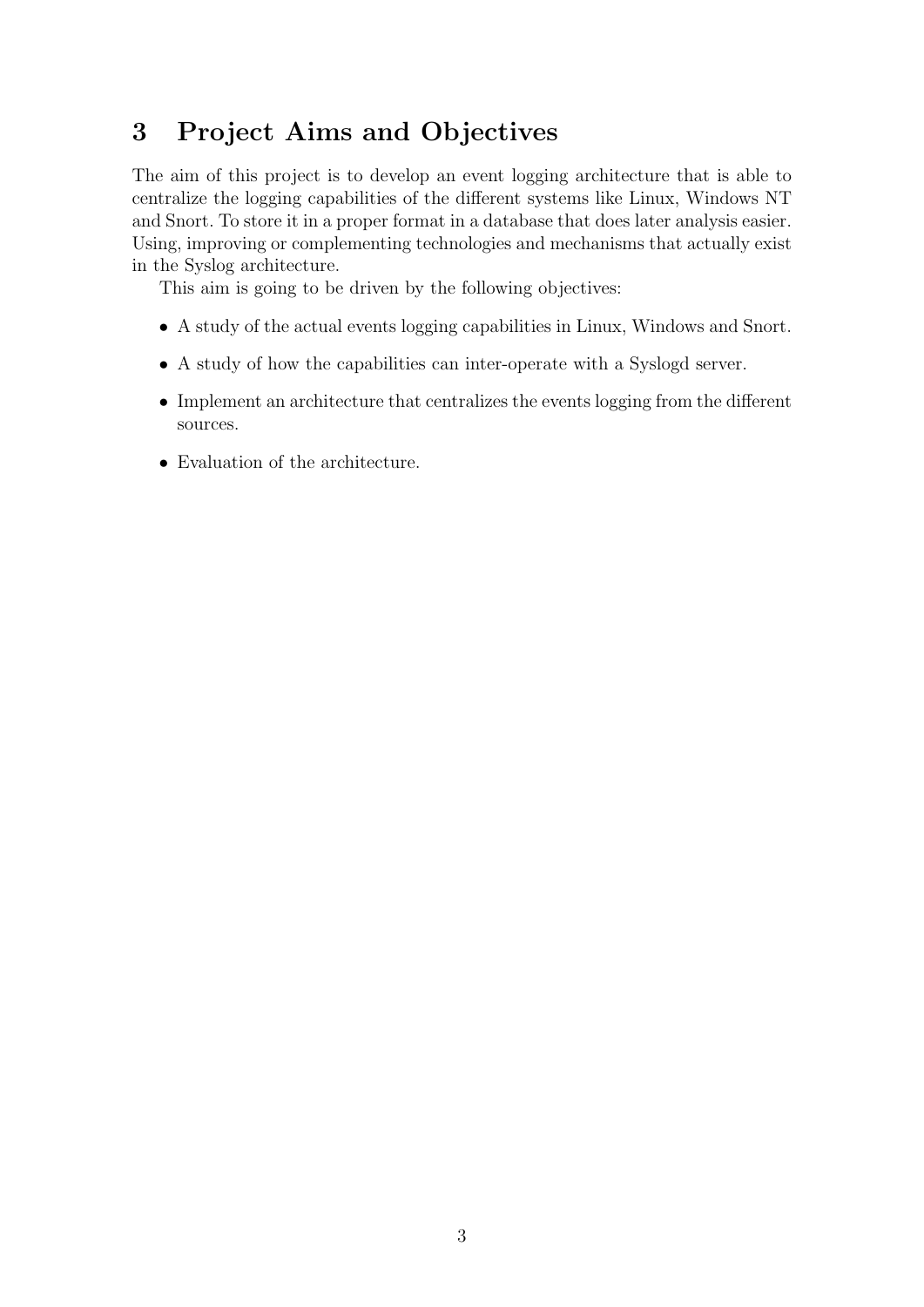# 4 Project Method

[Lev00] [Cha98] The Rapid Prototyping Model is going to be followed because, there is little knowledge in this area and there are a lot of unresolved questions at this time, therefore the project can be considered of high risk.

The approach is going to be to develop different prototypes, ranging from easy to difficult, so the knowledge gained in the previous prototypes will help in the actual one. Once one is finished then the next one will begin, and look if it is possible to do all of them or not. The following procedures will be attempted:

- Gather information from Syslog.
- Gather information from NT.
- Gather information from Snort.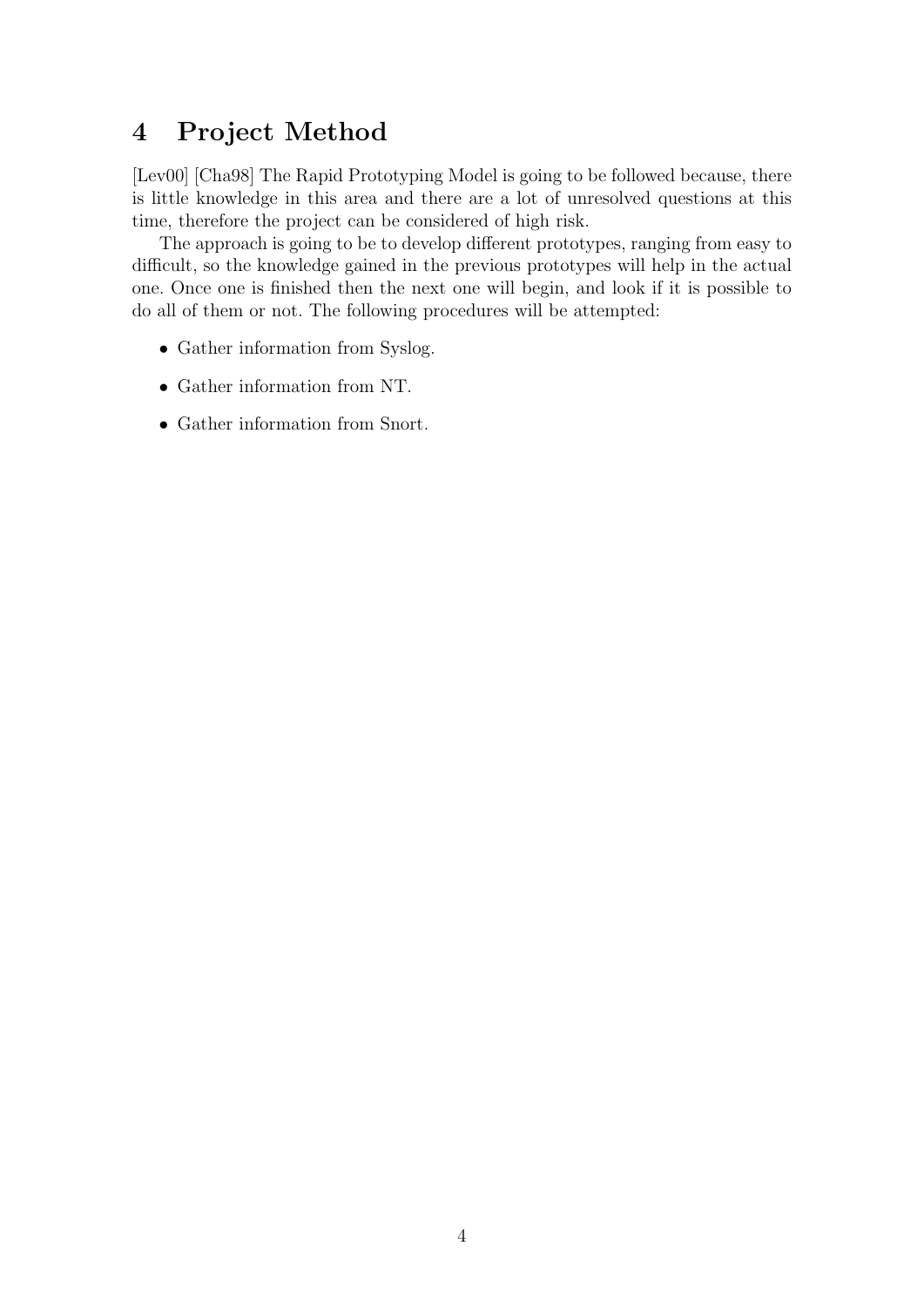# 5 Project Plan



Figure 1: Project Plan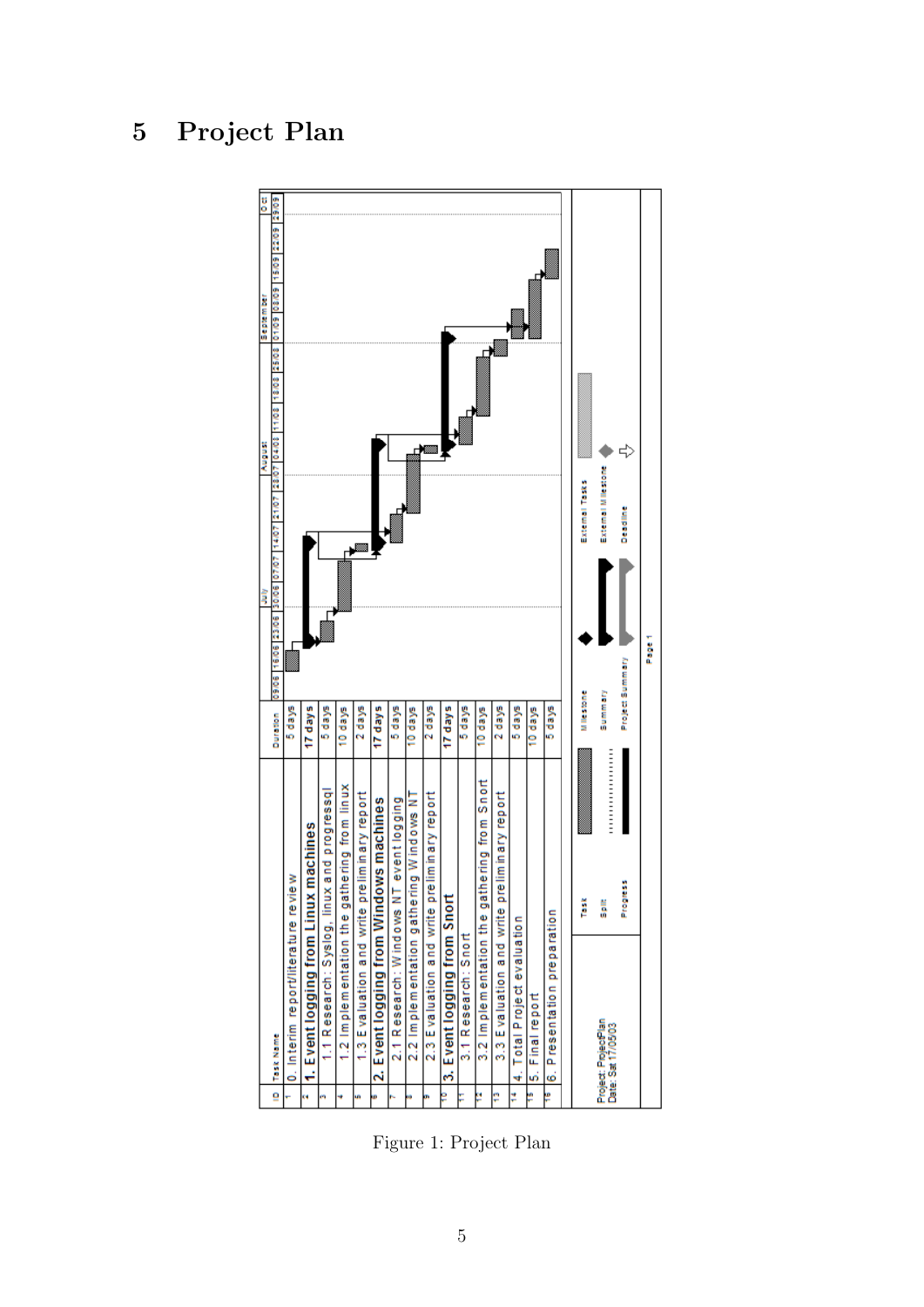This project has been divided into three parts:

- 1. Research and literature review: Research into what has been already done, and what the existing solutions are. How the approach in this project can contribute . Research in the logging capabilities that exist in the different systems. And how they can be integrated and stored in an unique database. The time estimated for research is 4 weeks.
- 2. Implementation: Three prototypes are going to be developed, starting from the easiest one. There is going to be a lot of work in configuring systems too. The time estimated for implementation is 6 weeks.
- 3. Evaluation: The work done, objectives reached and comparison with other approaches will be evaluated. The time estimated for evaluation is 4 weeks.

But there is not going to be a block of 4 and 6 weeks. There is going to be a week of research followed with one or two weeks of implementation. Because the prototyping model is going to be used and because the research and implementation of one prototype will give a lot of knowledge that can be used in following prototypes.

To avoid times of inactivity and delays in the project plan, the implementation and research sometimes will be done at same time. This is because there is much uncertainty since it is the first time the author has undertaken a project of this kind.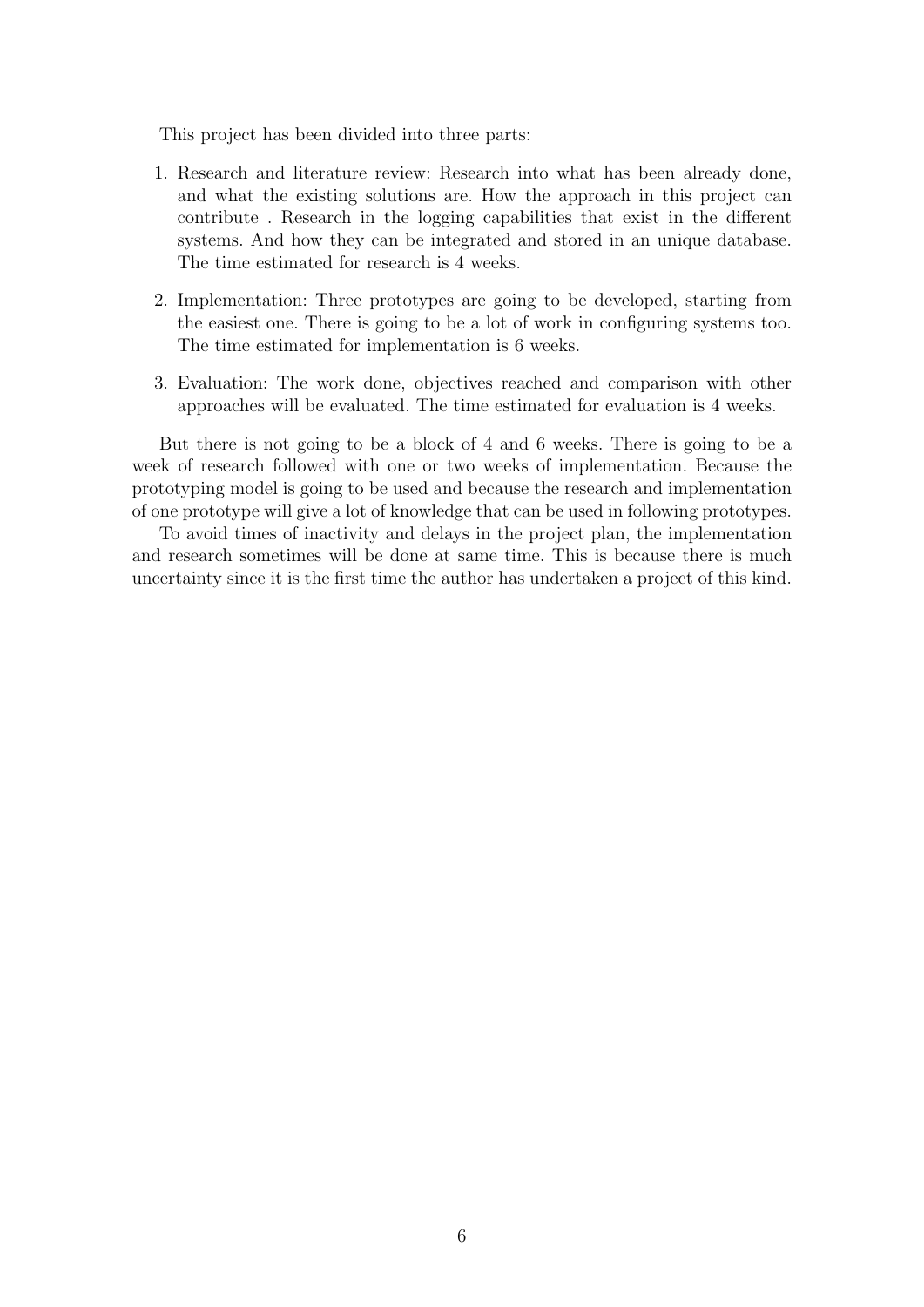

# 6 Detailed project plan

Figure 2: Detailed Project Plan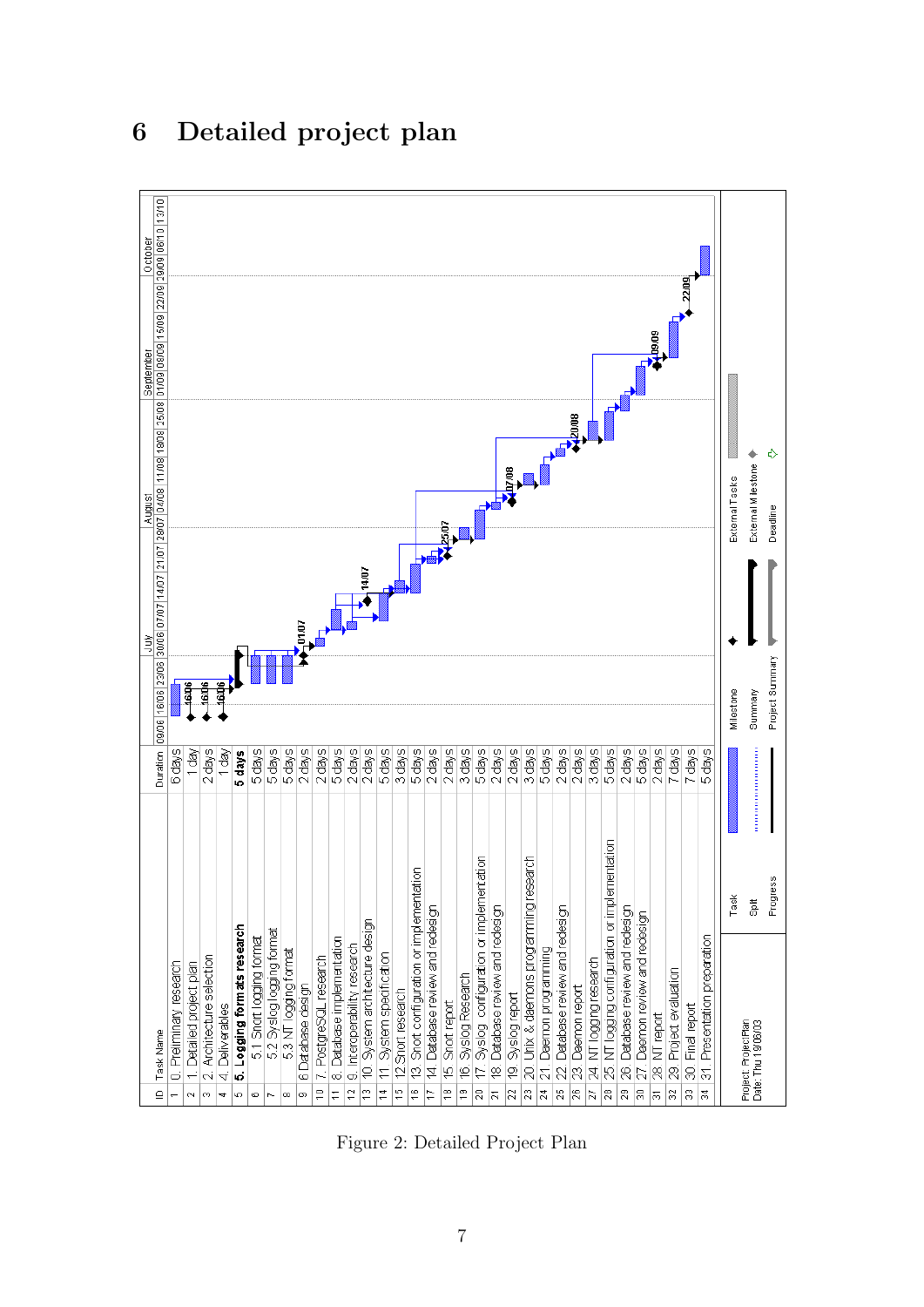# 7 System Architecture

#### 7.1 Free Software

Free Software has been used in all the system for two reasons:

- Technical and educational advantages of open source well proved.
- The author identifies himself with Free Software philosophy.

Free with the meaning of freedom not "no money".

## 7.2 Operating System (OS)

The central Linux machine is using the Debian distribution because it is becoming the most commonly chosen one for security and because it is the author's favourite.

The reason why Debian is getting his popularity for security is the process that any package must follow in order to be in the stable distribution [DEB] and the proactive security conscience of Debian community. There are only one or two stable releases per year, with packages that are aged and very well tested. In addition, security patches usually are back ported from more recent versions, and there is an apt source specifically for security updates for packages in stable, something the other distributions do not have. A version has to move from experimental, through unstable and testing to stable [DIS].

Some other advantages of this distribution are:

- His dependable and efficient software packaging system (apt) and excellent documentation.
- Debian packages integrate very well into the entire system. For all packages of the distribution the whole source is available. The entire distribution is free which means that everybody can improve packages and still distribute them.
- There are no secret pieces of code that are held back letting users worry about secret back doors or secret functionality.
- The APIs are completely available to help developers make better applications.
- The Debian Project maintains an open bug tracking system where everybody is able to report and check on bugs. Bugs are normally be fixed within a few days.

### 7.3 Programming language

The chosen one is C. It is the high level programming language that is more close to the machine. For this reason it has some of the advantages of optimisation of assembler, but at the same time it does not so hard to understand, read and remember.

It has the disadvantage or advantage of allowing a total control of the machine, so the programmer can do anything but must be very careful.

Finally is the authors favourite programming language, he likes the way it can be done a lot in a few space. This can be a problem if the program is not well structured because can be difficult to read, but on the other hand if well written u can see more easily what the code does without getting lost in details.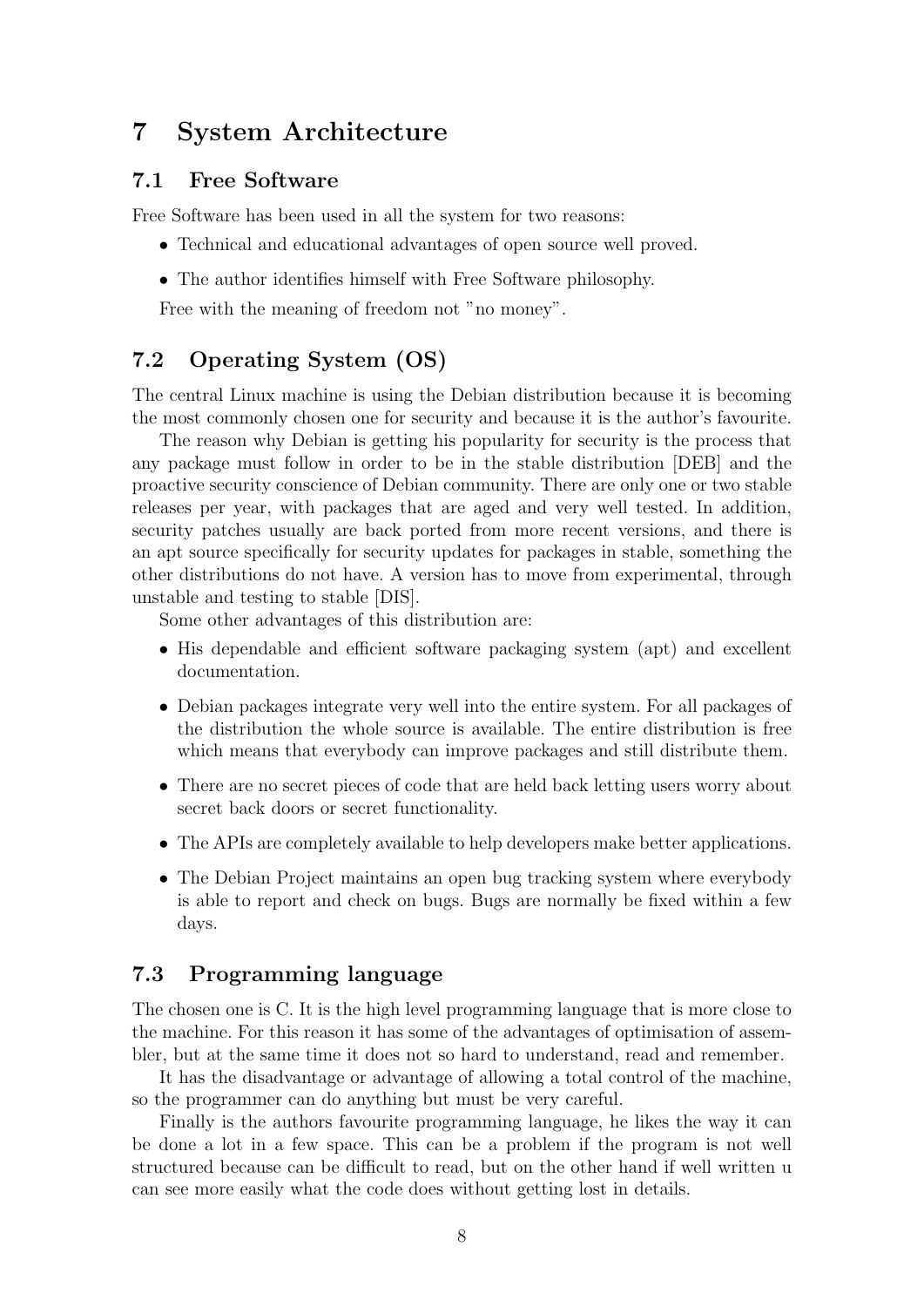## 7.4 Logging server

Syslog it is the standard logging server. It is very simple and it lack a lot of features. That is the reason of appearing some replacements like Ng-Syslog [Sch] that provide security. But it has been chosen because his simplicity and the fact that is available in most of the Unix Operating Systems and devices.

There is a tendency in Unix Systems to create simple programs that performs a task very well. If we want a logging server, we will have a program that does logging. If we want security, we will use OpenSSH [Ope], the free version of Secure Shell protocol. So, Syslog is used and instead of modifying it we will try to write programs that complements it. The only problem to this approach is how the different programs will communicate, but interprocess communication has a lot of possibilities and is very well documented.

## 7.5 Database

The chosen database is PostgreSQL [Pos] that is the most powerful Free Software database. The source code is available freely and it can be accessed easily through the library libpq-fe.h.

PostgreSQL was originally developed in the UC Berkeley Computer Science Department. It has been a pioneer in many of the relational and object concepts that later were incorporated in many commercial databases. It has support for the language SQL92/SQL3, transaction integrity, and type extensibility. It is a public domain and free software of the Berkeley's database.

## 7.6 Windows client logger

The following Windows client logger are going to be tested:

- NTsyslog: It is Free Software. Can be used in Windows NT/2000/XP [NTS02].
- EventReporter: Can be used in Windows NT/2000/XP [EVE].
- BackLog: GNU Public Licence [BAC].

## 7.7 Snort

[Tol00] Reason to choose this as Network Intrusion Detection System (NDIS):

- It is that is a lightweight program.
- The fact that to write rules is quite easy to do.
- Most hacker use it so many times rules for new attacks can be found faster than in some other NDIS (this depends of how well one is connected).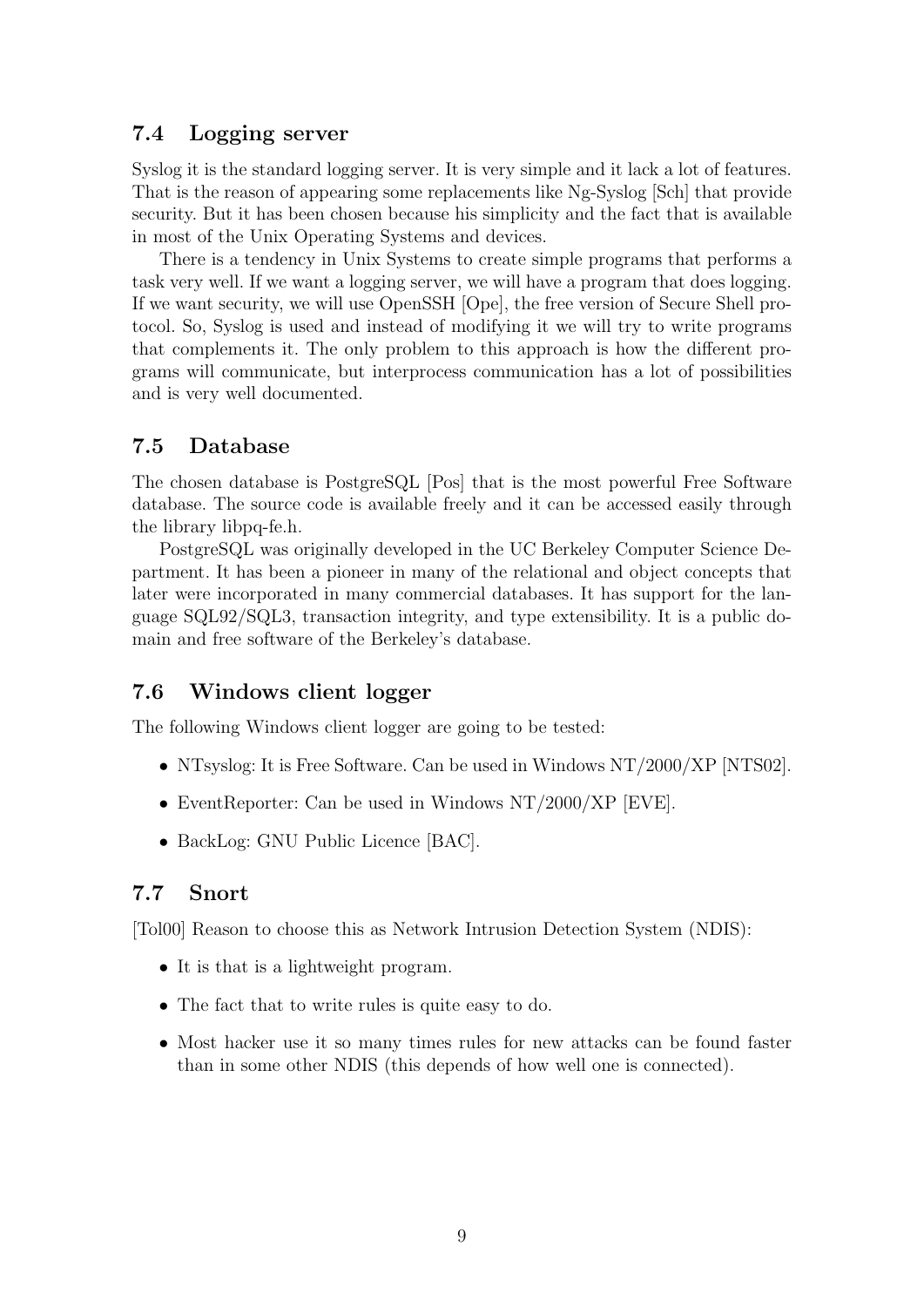# 8 Deliverables and milestones

The following deliverables have been identified, they are produced during the project and they set several milestones:

- Detailed project plan.
- Specification of the chosen architecture: Operating System, programming language, database, etc.
- Deliverables specification.
- Database design. The more complex part of the project is the design of the database because has to integrate different sources of information.
- System architecture and specification.
- Program source code and detailed configuration specification.
- Final report.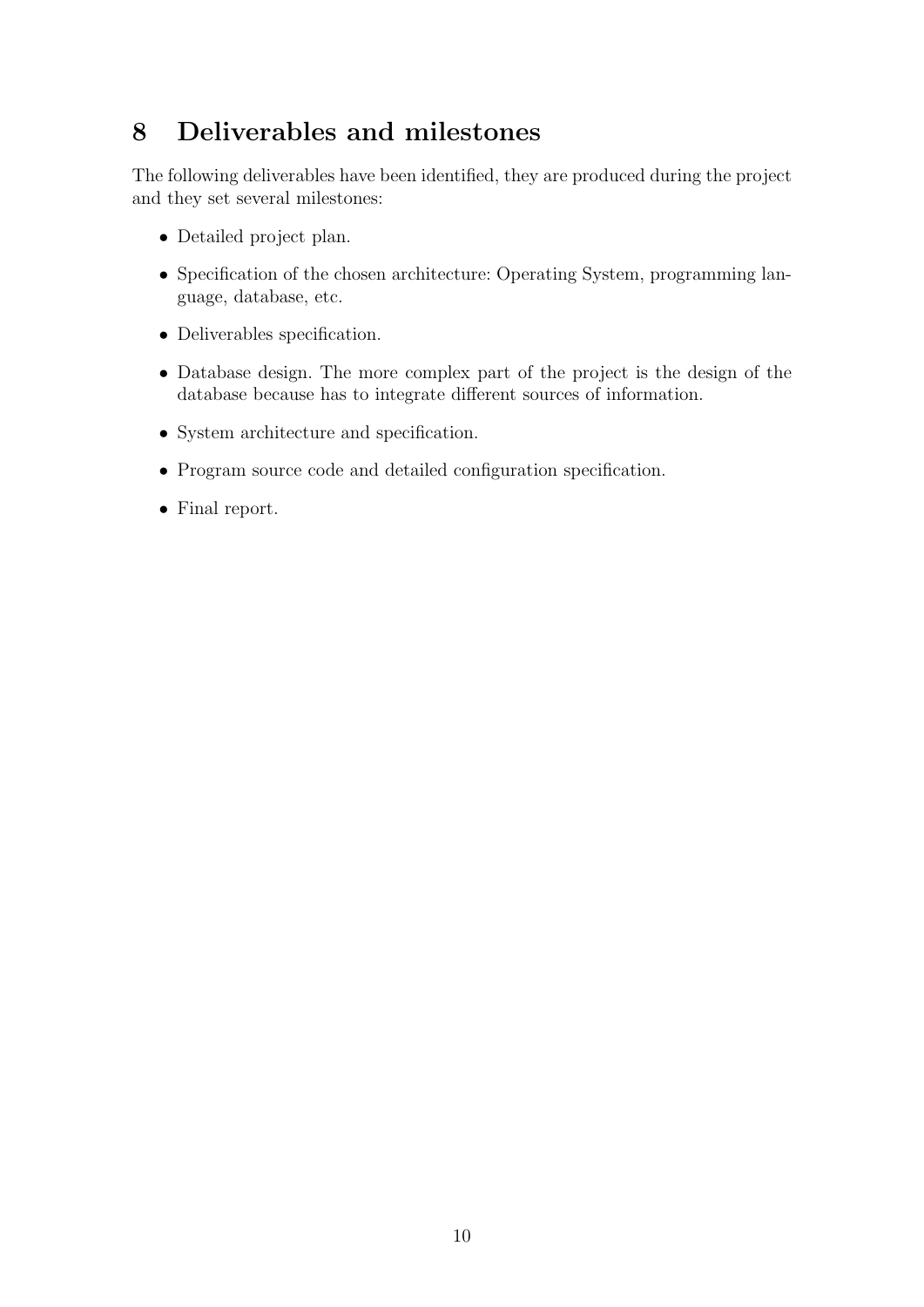# 9 Design

## 9.1 Architecture Design

The approach has always been to try to avoid modification of the way systems work and to produce the least interference possible with the systems.

There is two possibilities:

• The first approach is to send all the information to the Syslog server and then store it in the database. This includes the snort information. The database design is oriented to Syslog format.



Figure 3: Architecture design one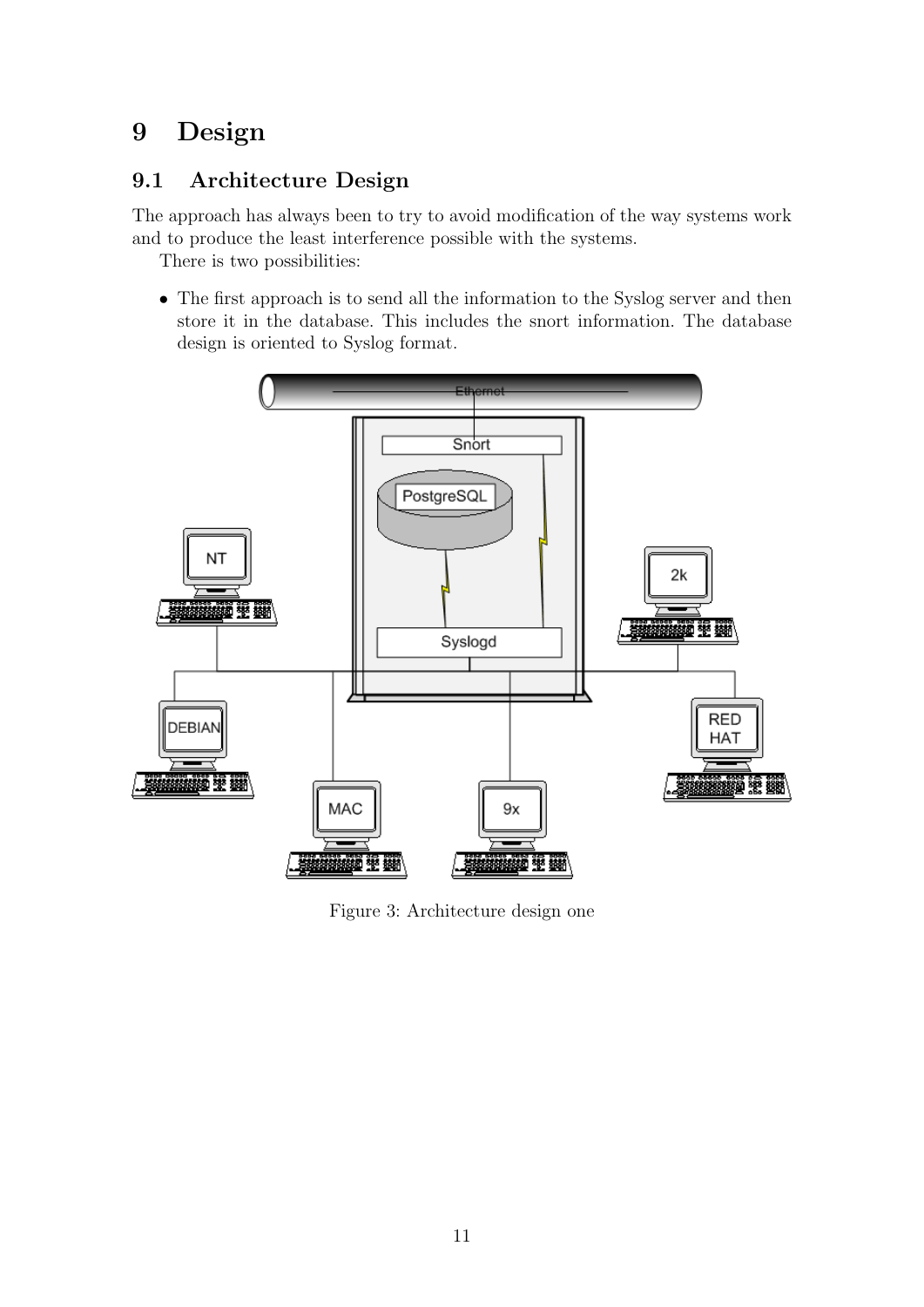• The second approach is to send all the information to the Syslog server except the snort information, so that each one stores the information in the same database separetely. The database design is oriented to snort format.



Figure 4: Architecture design two

This second one is the best because the information stored is much more detailed. There is already a module that stores the Snort information in a PostgreSQL database. Therefore, a program is needed to store the Syslog information in this database.



Figure 5: Logging from Syslog to PostgreSQL

The snort database is going to be used without modifications, so that already existent analysis software can be employed. Looking at the Syslog message format. There are four parts that can easily integrate with the snort database:

• Time. To put be in the table event in the field timestamp.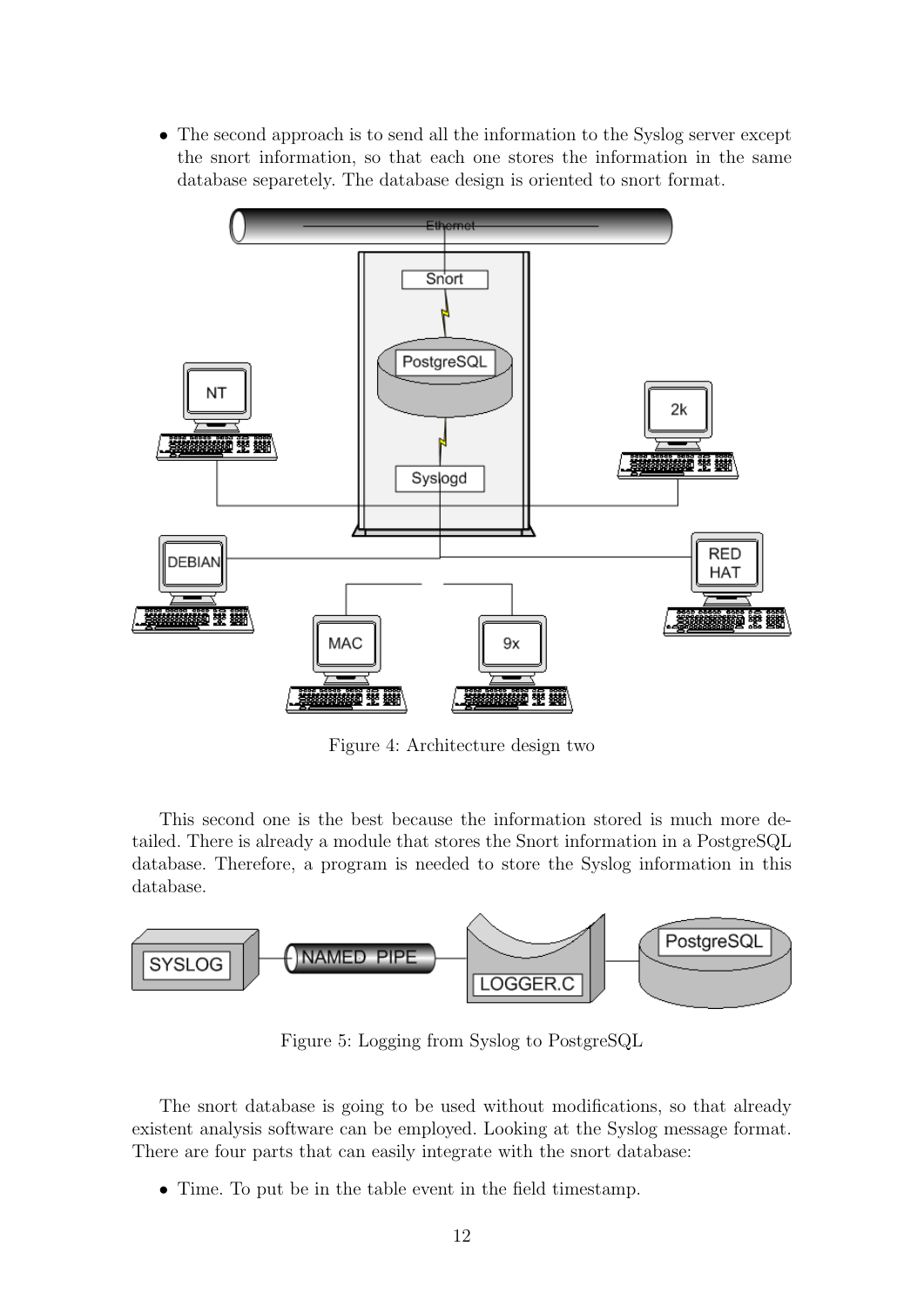- Host. To put be in the table sensor. Each machine logging information would be a sensor.
- Application. be To put in the table reference, each program would be a reference source.
- Message. To be put in the table signature.

The only modification might be to add new indexes because the program must look at existing sensors, references and signatures. There is already a index for signature. One is necessary for the host name in the sensor and for the ref-tag in reference. See appendix A to see the modified script for the database creation. In addition a signature class entry must be inserted, one called application which is used to classify all the new references.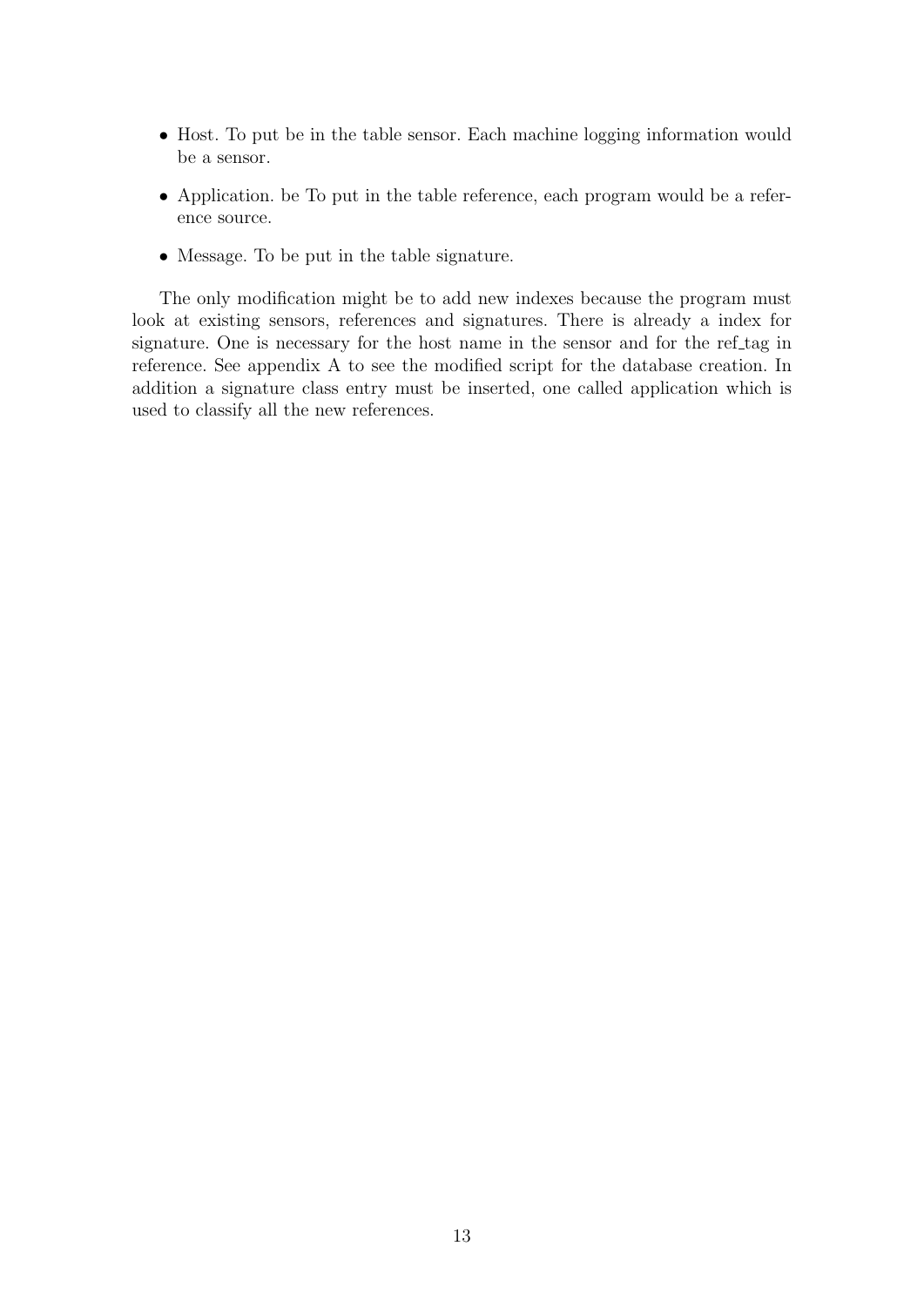## 9.2 Development design



Figure 6: Development design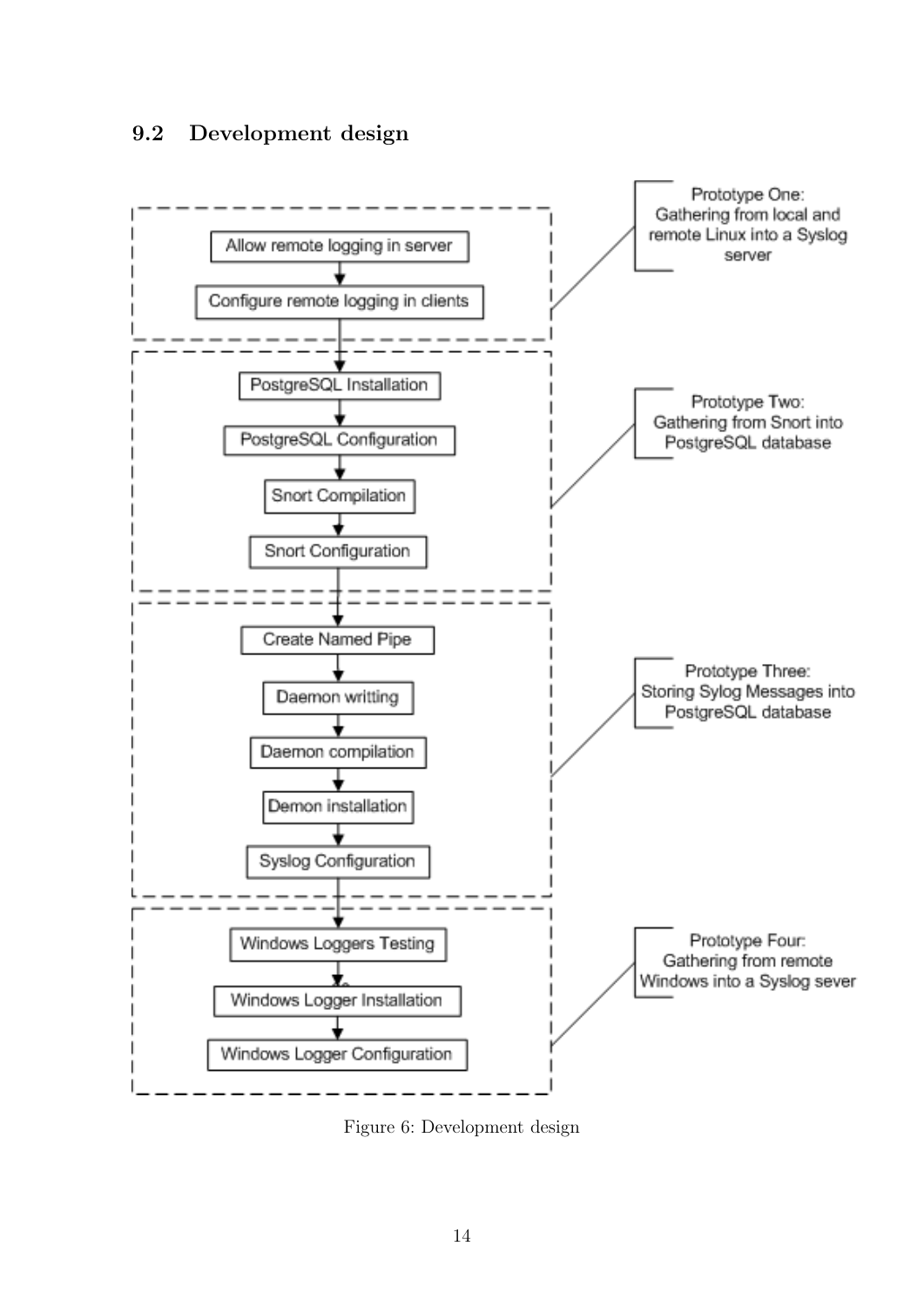

9.3 Database Design

Figure 7: Database design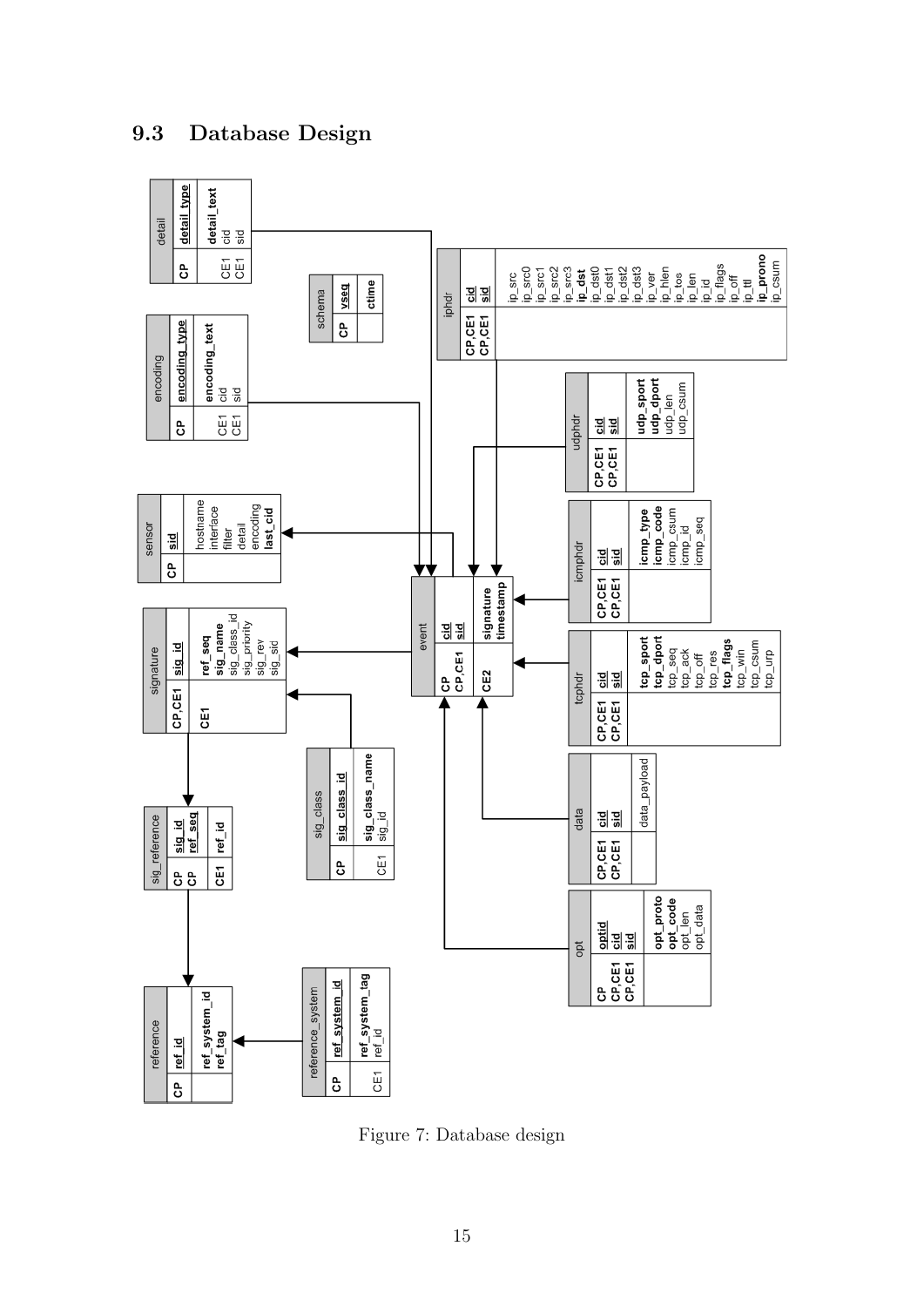The program would work with the original script. The proposed script allows improved performance through indexes. In addition, it inserts some information that helps one to understand the information that has been stored in the database, so if someone searches in the database without knowing the architecture, they would understand.

## 9.4 Program Design

#### 9.4.1 Message parsing

The following is the main program structure. There is some logic not included, such as how the message parsing and database probations and storing are going to be done. It is left to implementation time.



Figure 8: Program design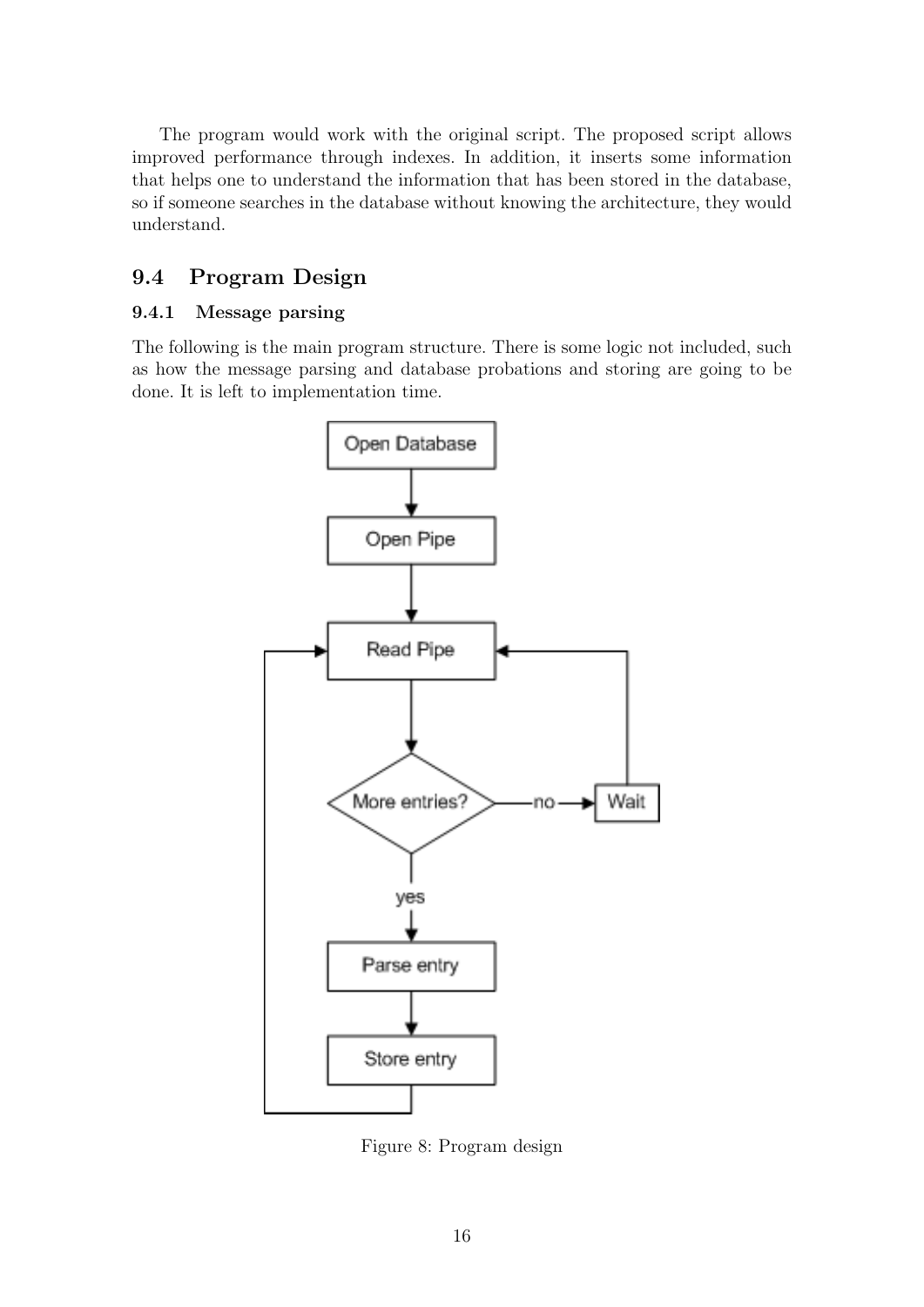#### 9.4.2 Database storing

The next problem to solve is the database storing of the Syslog entries. By following the study done in the database design the information is integrated into a Snort database without modifying it and using the same rules as snort.

In order to make sure that the programming was safe and that it was following the same procedures as Snort, the source code of snort database storing plugging was looked into.

The above would be the logical design and would work appropriately, but a modification was made. If the sensor does not exist, nothing is logged in the entry. This has one disadvantage:

• That the hosts to be monitored must be added to the table manually.

On the other hand, it has two advantages:

- There will be no incorrect information in the database.
- It allows a certain degree of security, so no one can attach a host and start sending incorrect information if the name of a host that is being monitored is not known.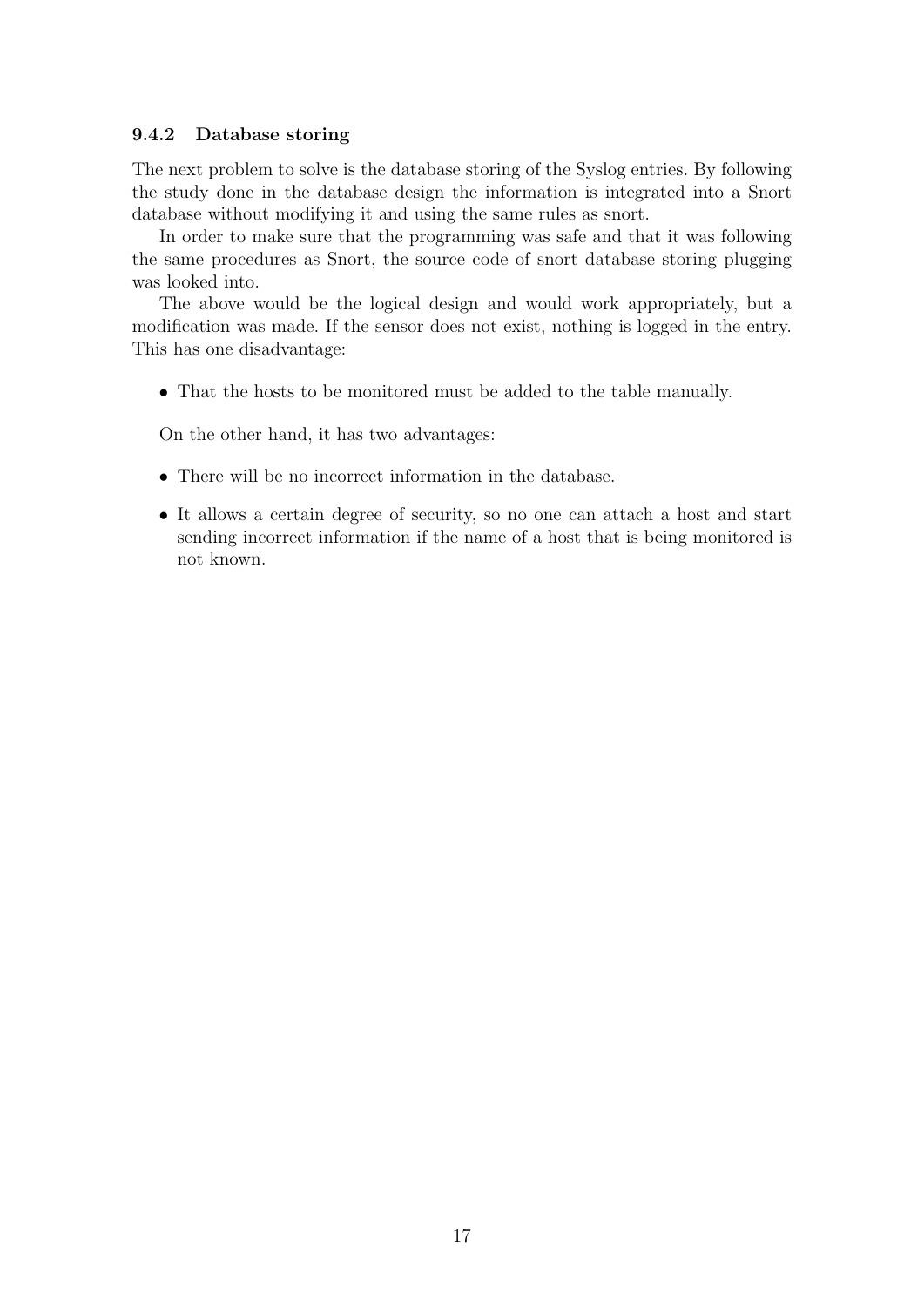

Figure 9: Database Manipulation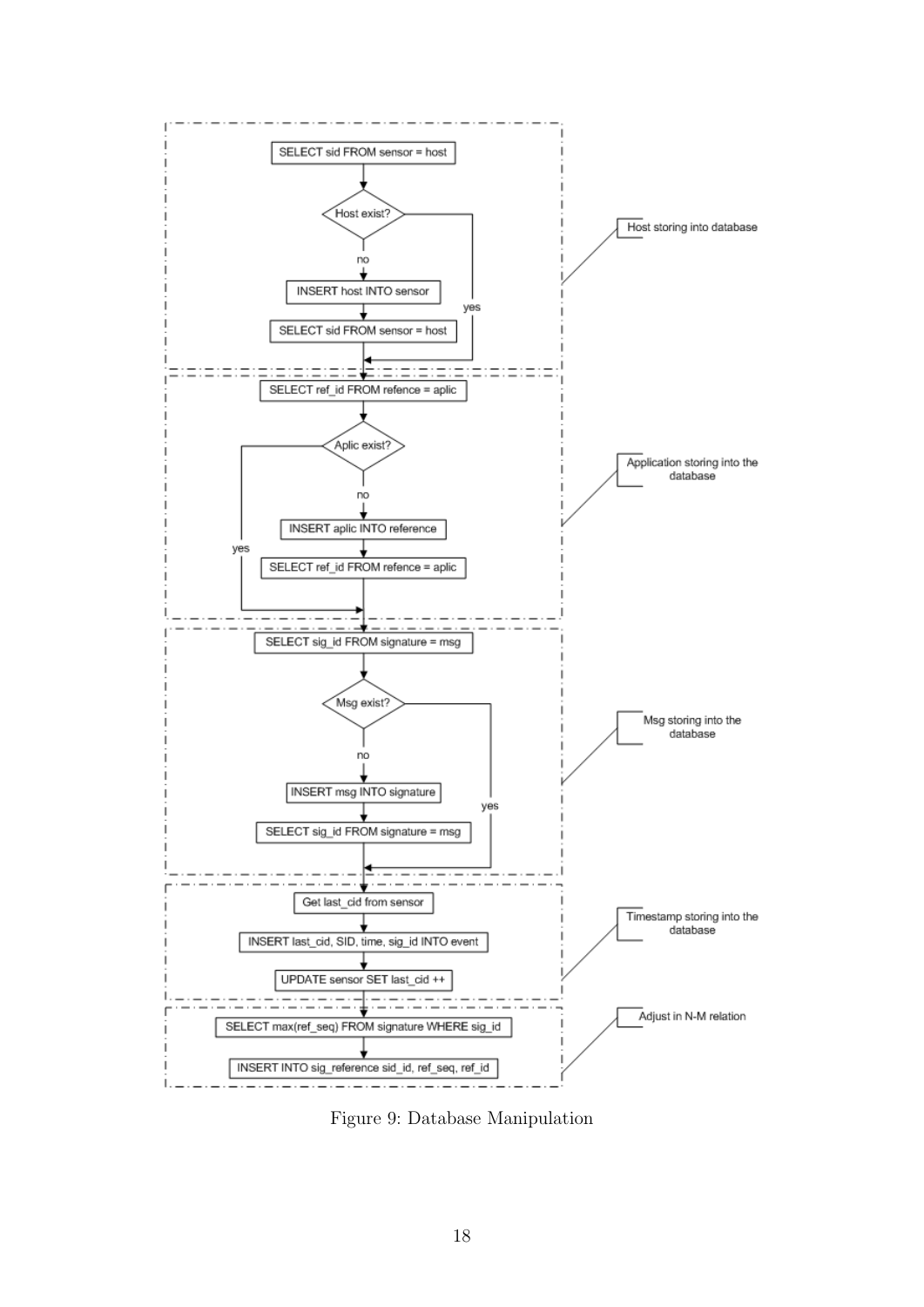

Figure 10: Database Manipulation Improved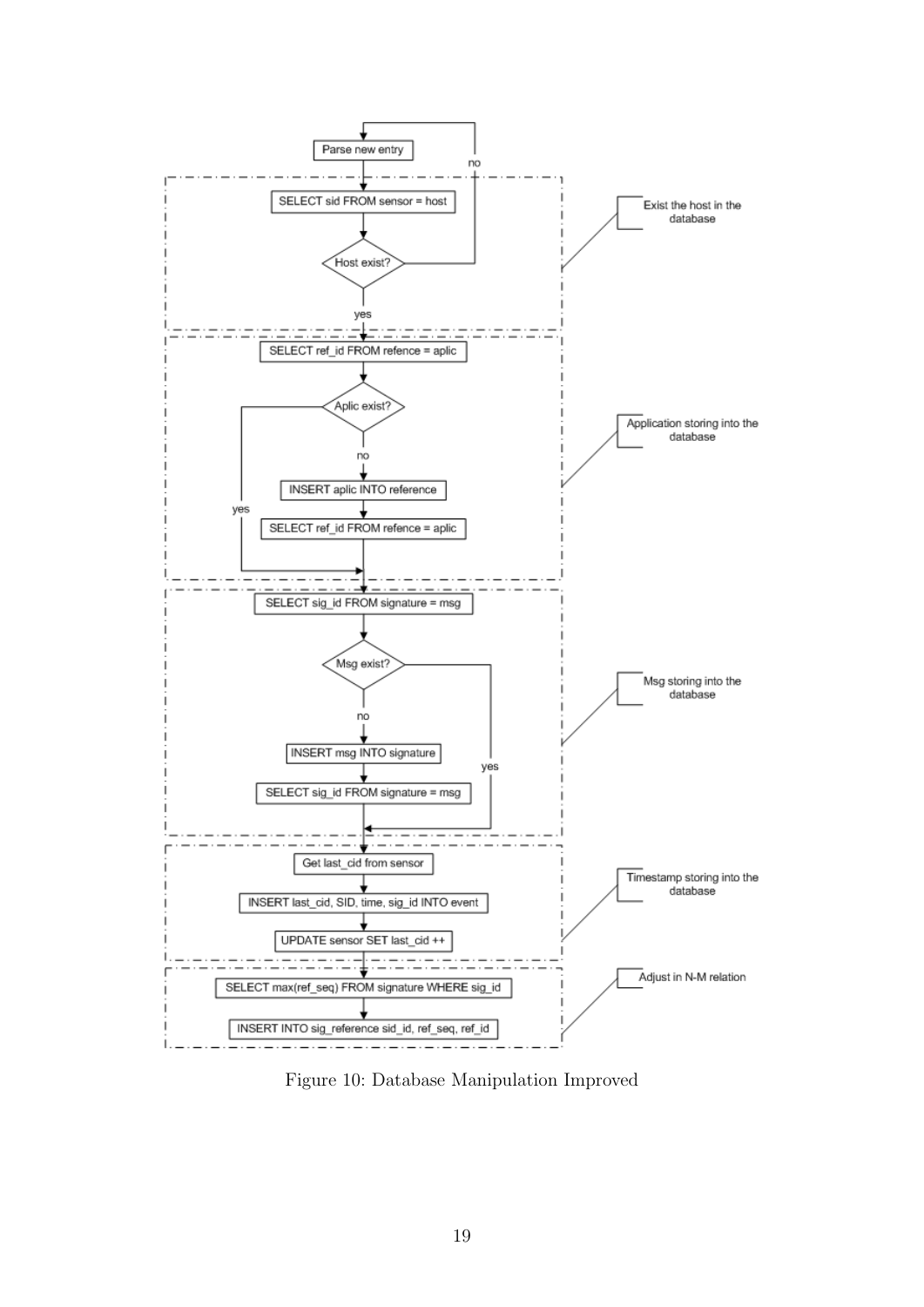# 10 Literature Review

The purpose of the project is simple, to centralize the logs of different systems in an easy to use repository. But it implies putting together information in different formats. Nobody who has documented all of the has been found. Firstly, all the parts involved will be presented, and secondly, the work already done in the field will be examined.

The objectives are:

- To understand current event logging capabilities in Linux, Windows and Snort.
- Store Syslog messages in a database.
- Send Windows events to Syslog.
- Send Snort logs to Syslog.

### 10.1 Events logging

#### 10.1.1 Snort

[All01] Alerting is a part of the Alerting and Logging subsystem, wichc is activated at run-time through the use of command-line options.

When Snort inspects a network packet and detects a match between a rule and the network packet, Snort sends an alerting message to the user-defined facility and logs the packets causing the rule violation. The alerts may either be sent to Syslog, logged to an alert text file in two different formats, or sent as Win Popup messages using the Samba smb client program.

There are two options for sending the alerts to a plain text file; full and fast alerting. Full alerting writes the alert message and the packet header information through the transport layer protocol. The fast alert option writes a condensed subset of the header information to the alert file, allowing greater performance under load than full mode. There is a fifth option to completely disable alerting.

Similarly, logging can be set up to log packets in their decoded, human-readable format to an IP-based directory structure, or in tcpdump binary format to a single log file. The decoded format logging allows fast analysis of data collected by the system. The tcpdump format is much faster to record to the disk and should be used in instances where high performance is required. Logging can also be turned off completely.

More interesting is to look at the database Schema and Entity Relation diagram to see how alerts are stored. See appendix H. [Dan02]

The table sensor stores the host or device that generates the alert. In event is the date and time when the alert was generated and is relationated with a signature and reference that explains what is the alert and classifies it. This will be better explained in the database design.

#### 10.1.2 Linux

[Lon01] The priority for each event log type controls the service and facility that the Syslog message is sent to. Each log type has a separate priority. If the priority for a particular key does not exist the default is 9, user.alert.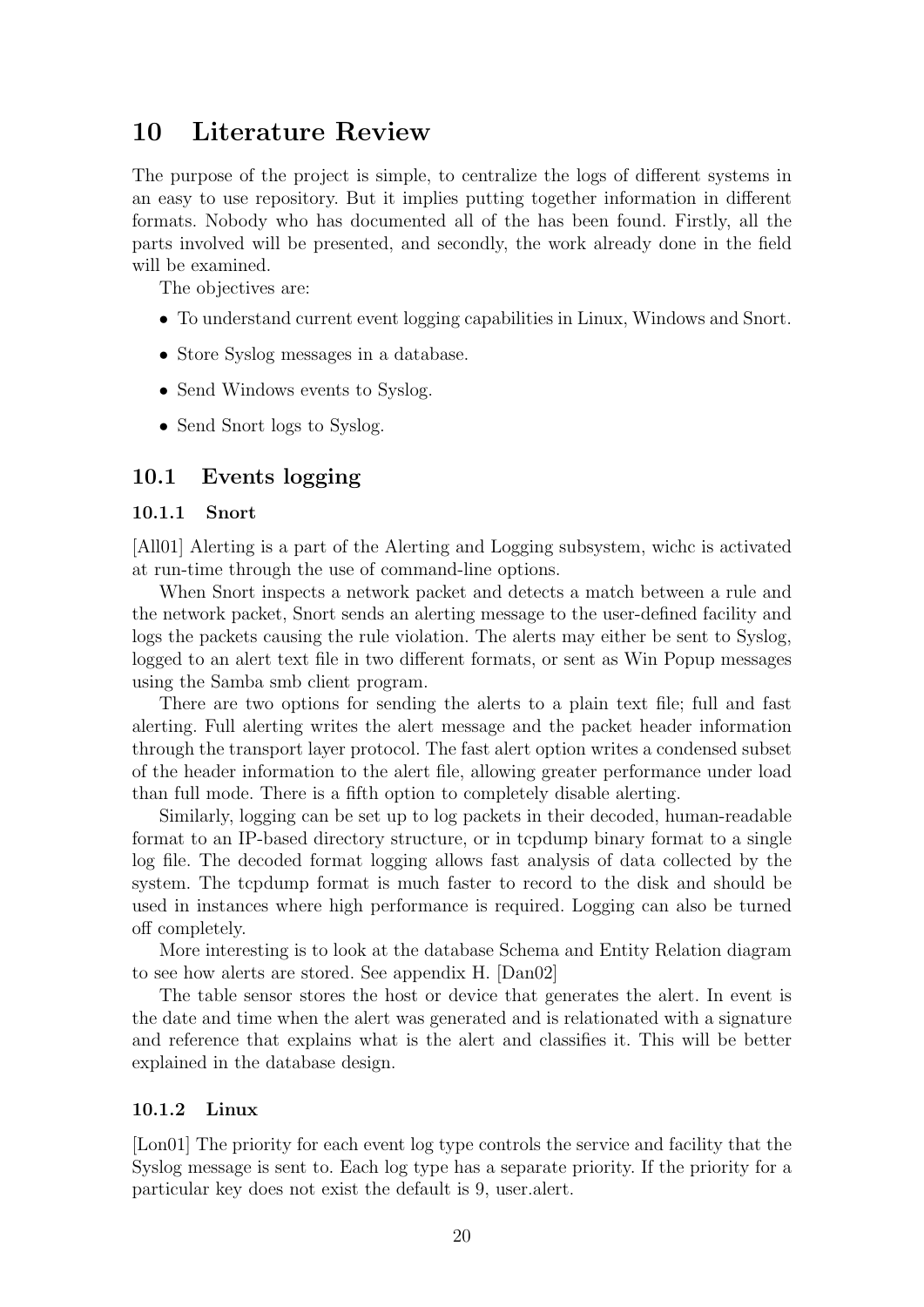Usually, Syslog refers to a "facility" and "severity". These are combined in to a single value called "priority".

Standard facility and severity values are:

- $\bullet$  (0) kernel
- $\bullet$  (1) user
- $\bullet$  (2) mail
- $(3)$  system
- (4) security/auth 1
- $\bullet$  (5) syslog
- $\bullet$  (6) line printer
- $\bullet$  (7) news
- $\bullet$  (8) uucp
- $\bullet$  (9) clock 1
- (10) security/auth 2
- $\bullet$  (11) ftp
- $\bullet$  (12) ntp
- $\bullet$  (13) log audit
- $(14)$  log alert
- $\bullet$  (15) clock 2
- $\bullet$  (16) local 0
- $\bullet$  (17) local 1
- $\bullet$  (18) local 2
- $\bullet$  (19) local 3
- $\bullet$  (20) local 4
- $(21)$  local 5
- $(22)$  local 6
- $(23)$  local 7

The importance of an event determines the severity level of the log entry. Important events should be investigated before they affect availability. Messages with the following severity levels can be logged, listed in order of severity level: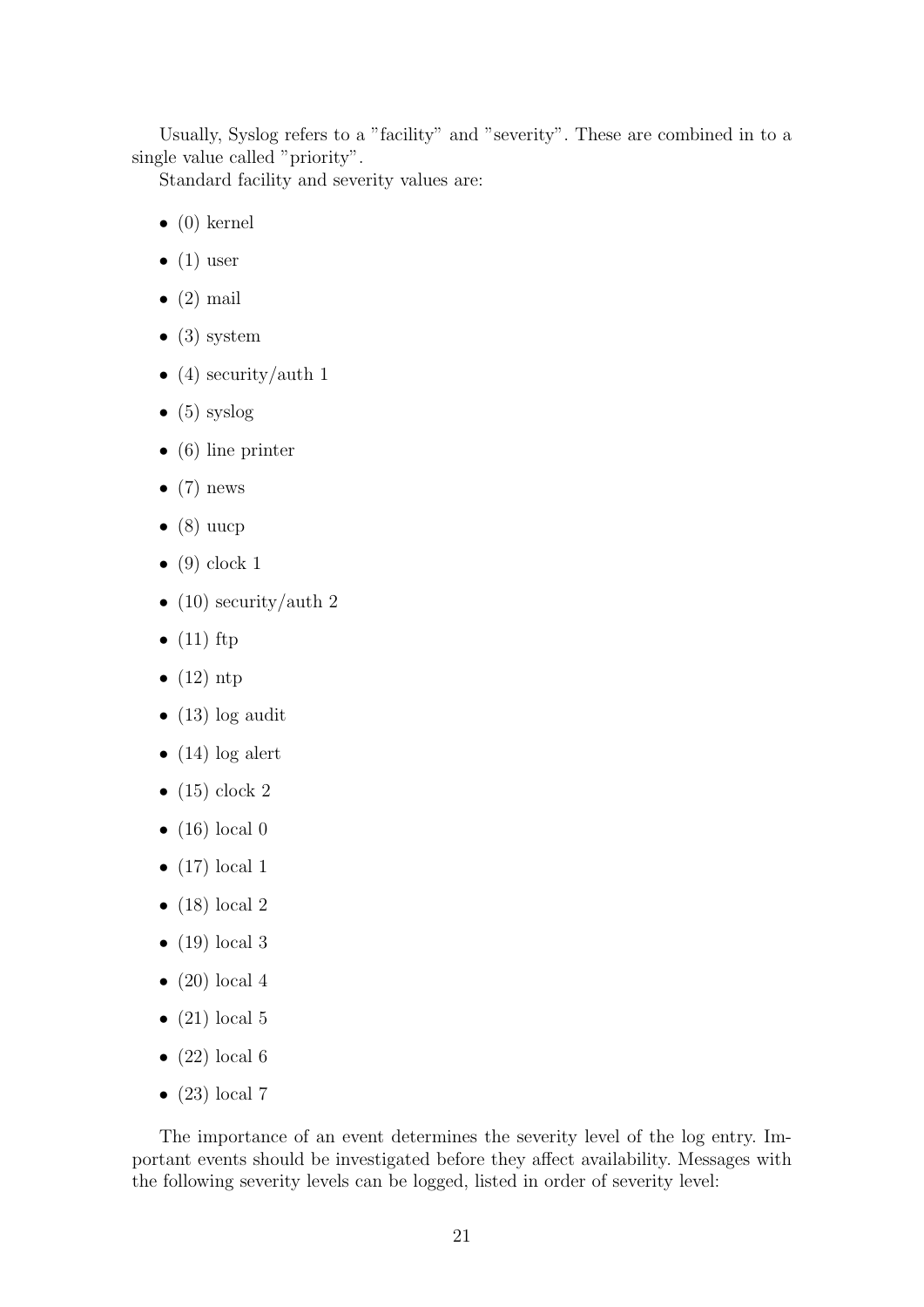- emerg: The cluster system is unusable.
- alert: Action must be taken immediately to address the problem.
- crit: A critical condition has occurred.
- err: An error has occurred.
- warning: A significant event that may require attention has occurred.
- notice: An event that does not affect system operation has occurred.
- info: An normal cluster operation has occurred.
- debug: Diagnostic output detailing normal cluster operations.

The Priority value is calculated by first multiplying the Facility number by 8 and then adding the numerical value of the Severity. In the PRI part of a Syslog message, these values would be placed between the angle brackets as (0) and (165) respectively.

Each entry in the log file contains the following information:

1 Timestamp The TIMESTAMP field is the local time and is in the format of "Mm dd hh:mm:ss" where:

Mmm is the English language abbreviation for the month of the year with the first character in uppercase and the other two characters in lowercase. The following are the only acceptable values:

Jan, Feb, Mar, Apr, May, Jun, Jul, Aug, Sep, Oct, Nov, Dec dd is the day of the month. If the day of the month is less than 10, then it must be represented as a space and then the number. For example, the 7th day of August would be represented as "Aug 7", with two spaces between the "g" and the "7". hh:mm:ss is the local time. The hour 'hh' is represented in a 24-hour format. Valid entries are between 00 and 23, inclusive. The minute 'mm' and second 'ss' entries are between 00 and 59 inclusive.

A single space character follows the timestamp field.

2 Hostname: The hostname field will contain only the hostname. Without any embedded spaces.

A single space character follows the hostname field.

3 Message:

The msg part will fill the remainder of the Syslog packet. This will usually contain some additional information of the process that generated the message, and then the text of the message. There is no ending delimiter to this part.

The msg part has two fields known as the tag field and the content field. The value in the tag field will be the name of the program or process that generated the message. The content contains the details of the message. This has traditionally been a freeform message that gives some detailed information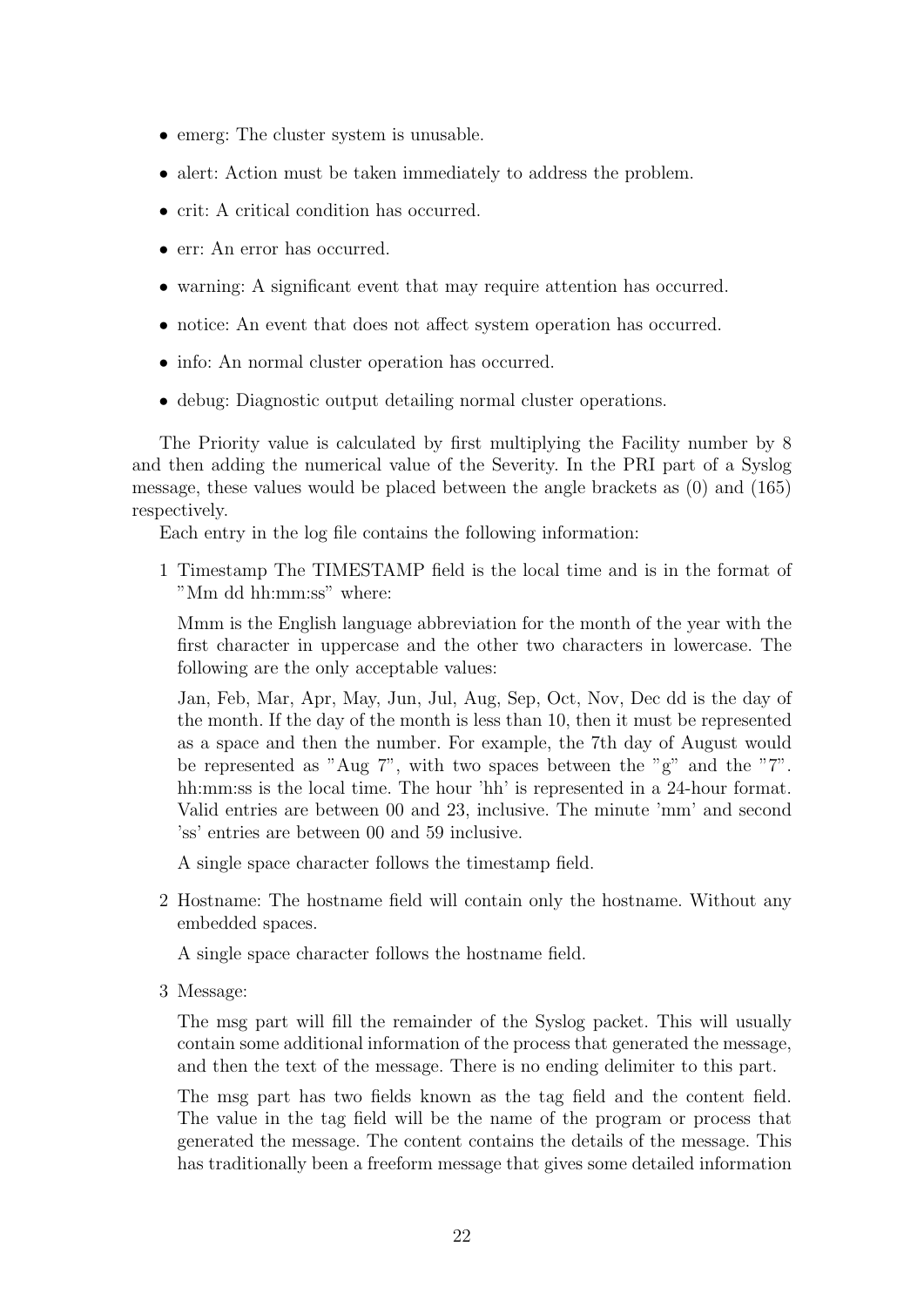of the event. The tag is a string that must not exceed 32 characters. Any nonalphanumeric character will terminate the tag field and will be assumed to be the starting character of the content field. Most commonly, the first character of the contnt field that signifies the conclusion of the TAG field has been seen to be the left square bracket character "[", a colon character ":", or a space character.

### 10.1.3 Windows

[Sta00] [Bra00] [Mur98] The Event Logging mechanism was first implemented on Windows NT. It is also a component of Windows 2000 and XP. It provides a way for applications and Operating System to record events. The event logging is a Windows service.

In order for an application to create an entry in the event log, the application sends the appropriate information to the Event Logging Service using a function called ReportEvent. Then the Event Logging Service examines this information and creates an entry in the appropriate log file.

The different types of events can be viewed using the Windows administration utility called Event Viewer. Most Windows applications, including the operating system itself, log events to one of the three logs: Application, System and Security:

- Application Log: Records events reported by Applications. Application errors such as failing to load a DLL can also appear in the application log.
- Security Log: Records events that have been set for auditing with group policies. These events can include log-on and log-off, changes to access rights, system start-up and system shut-down.
- System Log: Records events concerning the operating system or one of its components, such as a failure of a device or a service to start or stop.

The event logs are stored in the directory:

```
\<<winroot>>\system32\config
```
Where "winroot" is the directory that hosts windows. The three log files are "AppEvent.evt", "SecEvent.evt" and "SysEvent.evt" and cannot be viewed using an ordinary text editor.

In addition, these files do not reflect the latest changes, which the log only writes at specific intervals. The Event Viewer enables users to see the contents of these three files, including any recent information.

For each event, the Event Viewer shows the following attributes:

- Type: There are five different types of events that can be logged:
	- Information: Indicate infrequent but significant successful operations.
	- Warning: Indicate problems that are not immediately significant, but which may indicate conditions that could cause future problems. If an application can recover from an event without loss of functionality or data, it can generally classify the event as a warning event.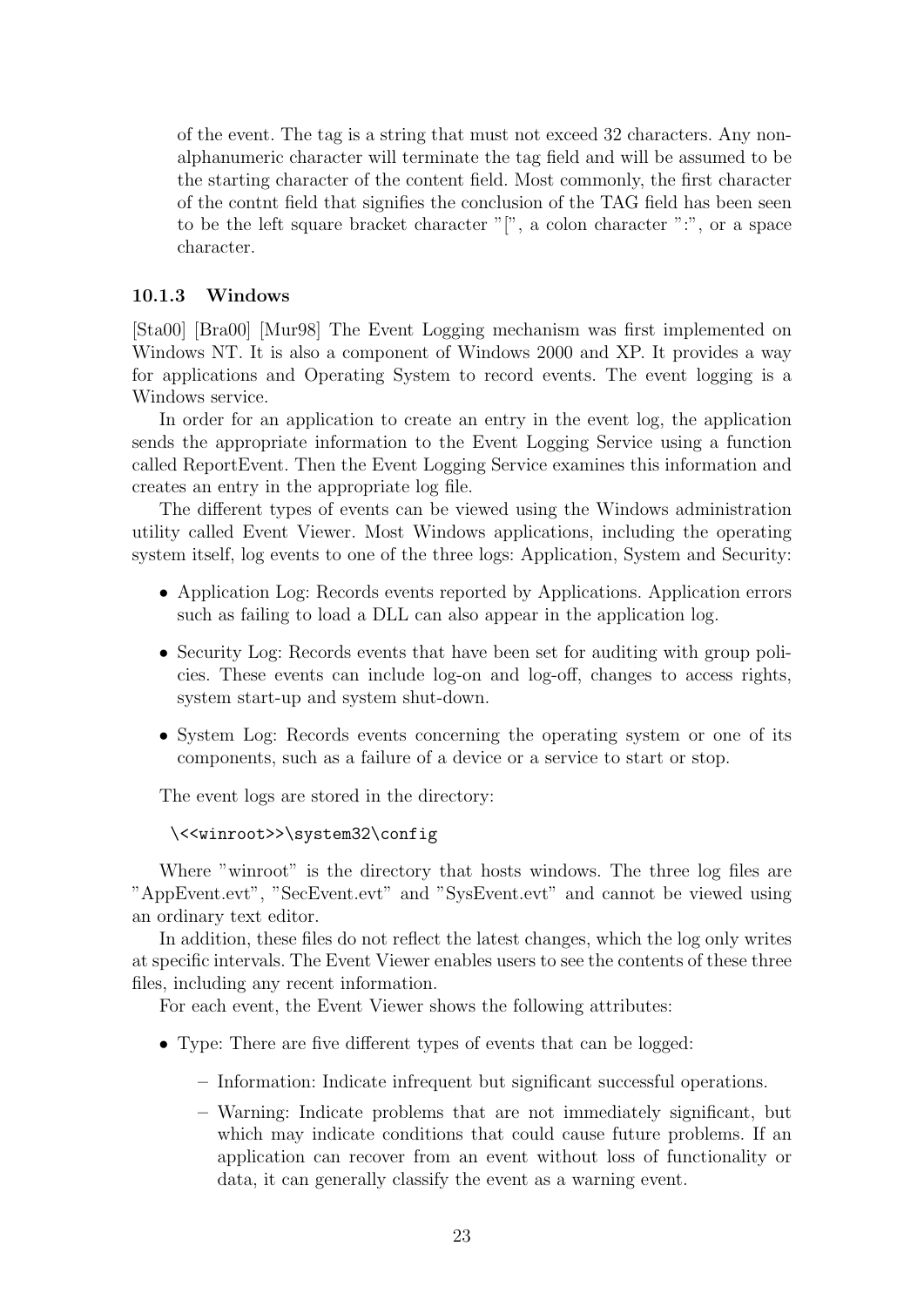- Error: Indicate errors, such as the failure of a service to start. This type of event indicates that a loss of functionality or data has occurred.
- Success Audit: This is an event related to the successful execution of an action. Such as a successful log-on.
- Failure Audit: This is an event related to the failed execution of an action. Such as a failed log-on.
- Event Date and Time: These two attributes inform about the precise date and local timetable of when a specific event occurred.
- Event Source: Each log file in the Windows Registry contains a sub-key called event sources. This sub-key describes the application, service or hardware component that was logged.
- Event Category: This is a category of the event that can help administrators to organize and categorize events. Sometimes it can be used to describe the related action in greater detail.
- Event ID: Is a unique identifier for a specific event.
- Event Computer: This attribute contains the name of the computer where the event occurred.
- Event User: This is the user account that was logged on when the event occurred. When an event was caused by a server process the impersonation is taking place.
- Event Description: This is a detailed description of a specific event.

### 10.2 Syslog into a database

The default storage in Syslog is to store the events in files. This makes it very difficult to analyse the information.

The main approaches are to modify or hack the Syslog [R.01] or totally replace Syslog [Ale03] so as to store the information directly in the database.

Another approach is to redirect the events to a named pipe that communicates with another daemon. This method is very frequently discussed in forums and mailing lists [Voy99] [Aac03], but there is no published implementation of it. It is the method that is going to be used in this project because it does not modify Syslog and is the most efficient solution.

The advantages of not modifying the Syslog daemon are that it can be updated automatically or replaced for another without having to hack it again. In addition, it is easier to maintain because all the code that does one thing is together, and this suits the Linux philosophy on simple programs that perform a task well.

There is a similar project that stores the messages without modifying the daemon, but is not based on the standard Syslog. This project uses a replacement called Ng-Syslog that has many features not available in Syslog [Ear02]. One of these, is the use of templates in the syslog.conf, which allows the system to convert the message format into sql format. This feature is not available in Syslog.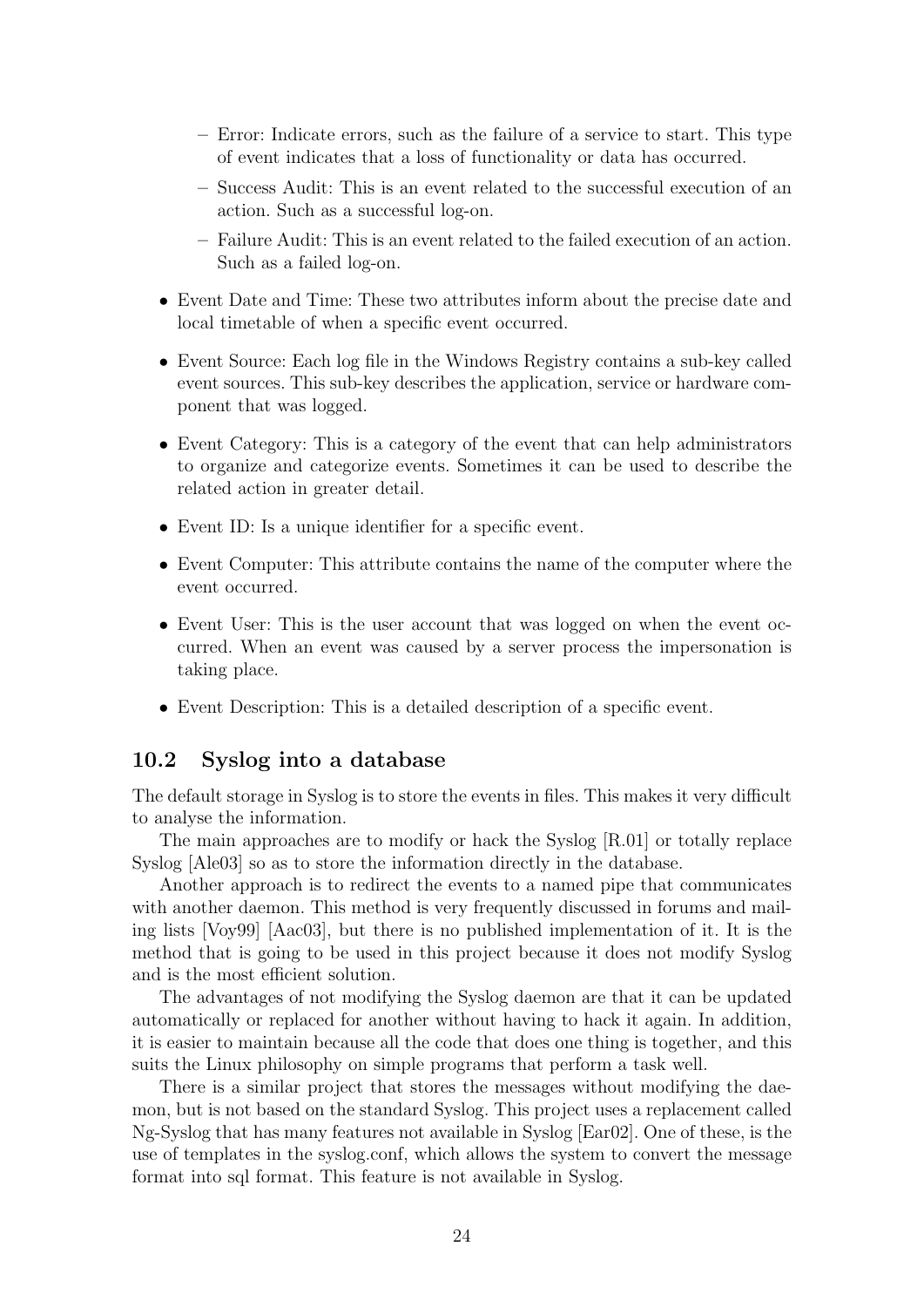Another similar approach is a wrapper that stores messages in mysql [Fra01]. The problem with it is that it is written as a common program instead of having a daemon and therefore is very inefficient.

Another weakness found in all of them is that they store information in Mysql. Since the potential use of this project can imply the use in networks where the number of messages can be huge, it is advisable to use a better database, such as PostgreSQL, which is considered the best open source database available.

All Syslog messages have an associated logging facility and level. The logging facility can be thought of as "where" that information must be sent and the level as "what" kind of information is sent.

The logging facilities used by Syslog are local0 through local7. Furthermore, there are different degrees of importance attached to each incoming message. These levels, starting from the one of the highest to the one of the lowest importance, are: emergency  $(0)$ , alert  $(1)$ , critical  $(2)$ , error  $(3)$ , warning  $(4)$ , notification  $(5)$ , informational (6), and debug (7). The lower the number, the greater the importance.

#### 10.3 Daemon

#### 10.3.1 Reasons for choosing a daemon

There are programs that perform a task without users needing to know what it is doing. The term 'daemon' is used for processes that perform a service in the background. A server is a process that usually begins execution at start-up, runs forever, neither dies nor gets restarted, operates in the background, waits for requests to arrive and responds to them and frequently spawns other processes to handle these requests.

In this case, the program that passes the messages from Syslog into a database does not need user interaction, it must be initiate automatically at system-starting after Syslog server.

#### 10.3.2 How a daemon works

[SSS] [Kar01] Daemons are programs that run as a background process that does not belong to a terminal session. Usually, system services such as network services or printing.

Simply invoking a program in the background is not adequate for long-running programs; this does not correctly detach the process from the terminal session that started it.

Here are the steps to be taken when making a daemon:

- 1. Daemonizing: fork() so the parent can exit, this returns control to the command line or shell invoking the program. This step is required so that the new process is guaranteed not to be a process group leader. The next step, setsid(), fails if the daemon is a process group leader.
- 2. Process Independency: setsid() to become a process group and session group leader. Since a controlling terminal is associated with a session, and this new session has not yet acquired a controlling terminal, our process now has no controlling terminal.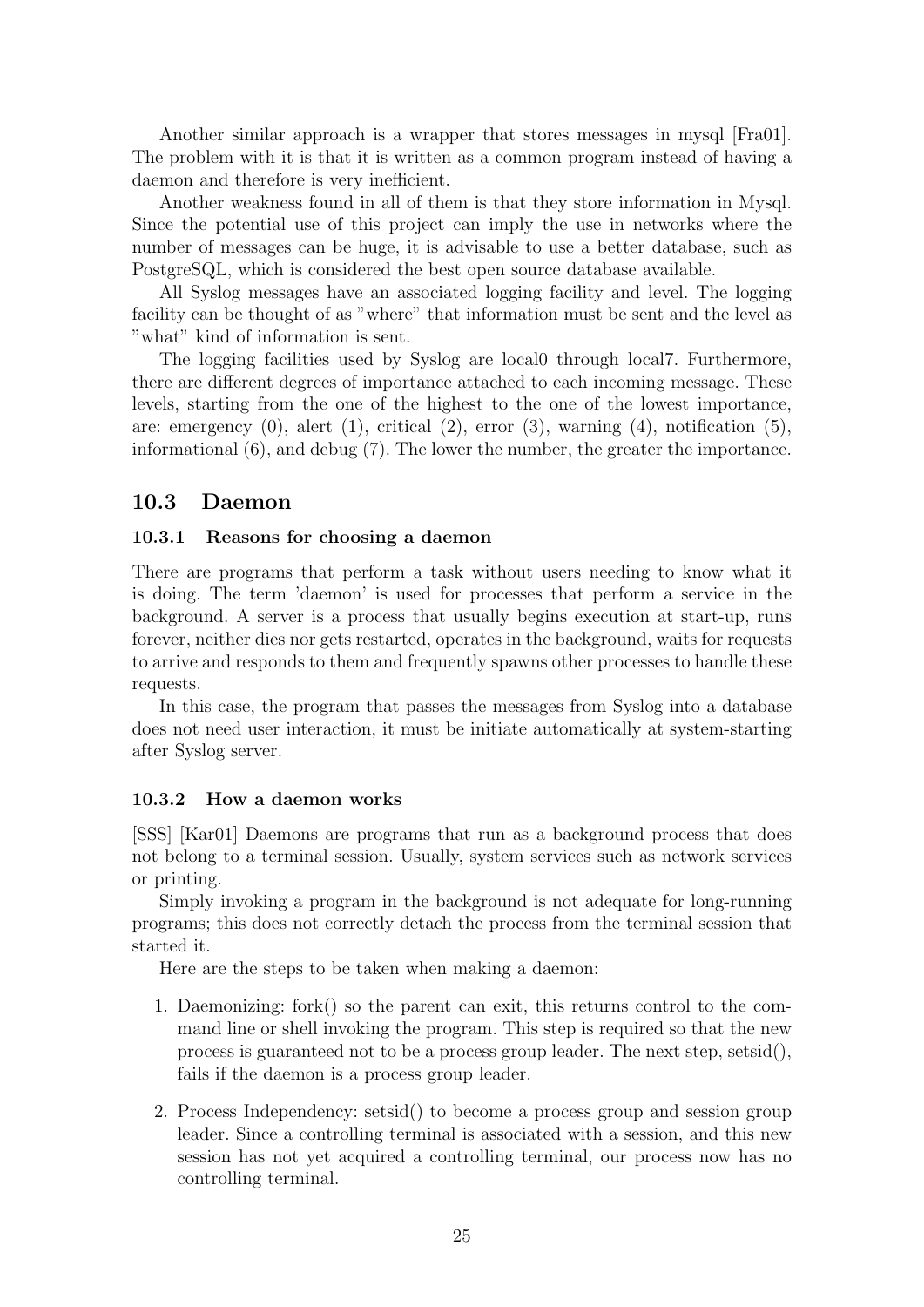- 3. fork() again so the parent can exit. This means that the daemon, as a nonsession group leader, can never regain a controlling terminal.
- 4. Running Directory: chdir("/") to ensure that the daemon process does not keep any directory in use. Failure to do this could mean that an administrator could not unmount a filesystem, because it was the current directory.
- 5. File Creation Mask: umask(0) so that complete control is had over anything the daemon writes. It is not known which umask may have been inherited. Optional.
- 6. close() fds 0, 1, and 2. This releases the standard In, Out, and Error that the daemon inherited from the parent process. There is no way of knowing where these fds might have been redirected to. Note that many daemons use sysconf() to determine the limit SC OPEN MAX. SC OPEN MAX tells them the maximum number of open files. Then in a loop, the daemon can close all possible file descriptors.
- 7. Establish new open descriptors for Stdin, Stdout and Stderr. Even if it is not planned to use them, it is still a good idea to have them open. The precise handling of these is a matter of taste; if there is a logfile, for example, it might be wished to open it as Stdout or Stderr, and open '/dev/null' as Stdin; alternatively, '/dev/console' could be opened as Stderr or Stdout, and '/dev/null' as Stdin, or any other combination that makes sense for each particular daemon.

Almost none of this is necessary (or advisable) if the daemon is being started by inetd. In that case, stdin, stdout and stderr are all set up to refer to the network connection, and the fork()s and session manipulation should not be done (to avoid confusing inetd). Only the chdir() and umask() steps remain useful.

## 10.4 Why a named pipe

A pipe is designed to interconnect processes. The programmer does not have to worry about blocking and unblocking it or anything else. It only has to be read as if it were a file.

## 10.5 Why is better to store in a database

Although files and folders are a natural way to organize and access data, it is useful for a small number of items or those which are not very often accessed. They definitely fail when cross-referencing and processing of the information is required. And other problems arise such as duplication of data and inconsistency.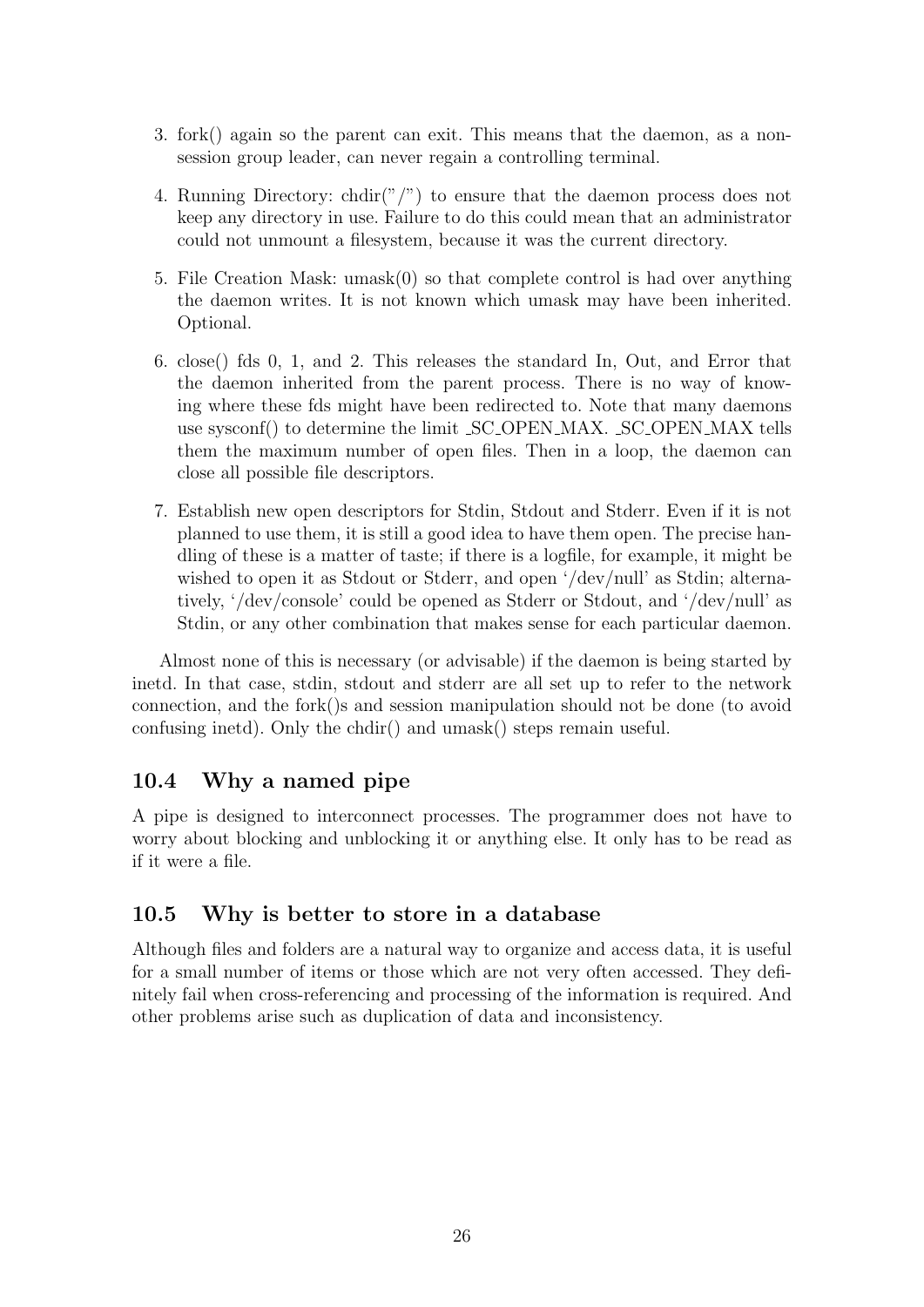# 11 Project development

The project has four parts that correspond to the prototypes proposed:

- Gathering messages from remote Linux boxes into a central Syslog server
- Snort logging into PostgreSQL.
- Syslog central server storing into a snort PostgreSQL database.
- Gathering messages from remote windows boxes into a central Syslog server.

The different prototypes did not add many modifications because the goal is not to modify, but only to add new features. So each one added something, particularly configuration. The automatic installation of everything is out of the scope of the project.

In the project development, the main information sources have been the man pages, and the explanation in the configuration files in different software packages. The information given by free software packages is amazing, as nothing else i necessary. Everything is just waiting to be consulted.

# 11.1 Gathering from Linux boxes

Configuration must be done in the server to allow remote logging and in each client so that the messages are sent by the network.

## 11.1.1 How to allow remote logging

The Syslog server by default does not allow remote logging, so it must be enabled: Edit the file

```
/etc/rc2.d/S10sysklogd
```
, setting:

SYSLOGD="-r"

Put the following entry in the file

```
/etc/services
```
like:

syslog 514/udp

## 11.1.2 Logging remotely

Configure systems to send logs to a central Linux machine via Syslog. The following configuration must be done in all hosts that are wanted to be logged into the central Syslog server.

Put the following entry in the file

/etc/services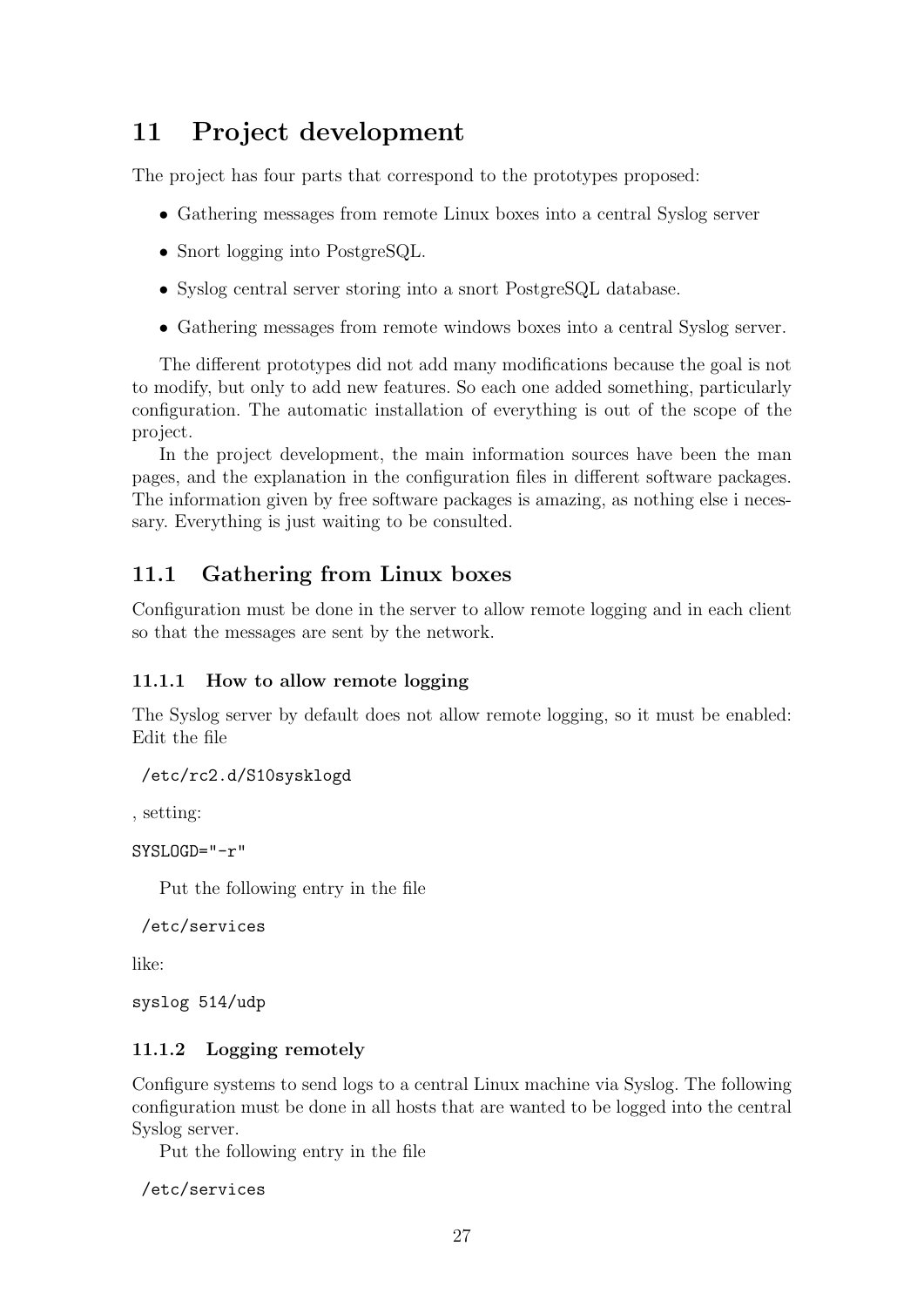like:

```
syslog 514/udp
```
And in the configuration file file

```
/etc/syslog.conf
```
like:

```
*.* @132.132.132.129
```
## 11.2 Gathering from Snort

[BF03] Snort will store the information in its PostgreSQL database, which is going to be the same where the Syslog server stores the logs so that all logs are together.

### 11.2.1 PostgreSQL configuriguration

Installation in Debian is considerably easy, many systems already have it installed:

apt-get install PostgreSQL

[SNO] [PDE] [WD01] The first step is to configure the database. There is an explanation in the file README.database:

- 1. Install PostgreSQL (apt-get).
- 2. Create a database for snort. In Debian, when PostgreSQL is installed for first time, there is only one user 'postgres' that can be only accessed form the Debian user 'postgres'. This user is the root user inside PostgreSQL. Therefore, a 'postgres' user has to be created in the Operating System (OS) prompt:

adduser postgres passwd \*\*\*\*\*\*\*\*\*\*\*

And create the database from the OS prompt:

createdb snort

3. Create a user that has privileges to INSERT and SELECT on the database: From the Operating System prompt with "postgres" user:

```
createuser josean
```
4. Build the structure of the database according to files supplied with snort in the "contrib" directory. This should be done by means of the user previously created and also from the OS prompt.

#### psql snort < ./contrib/create\_postgresql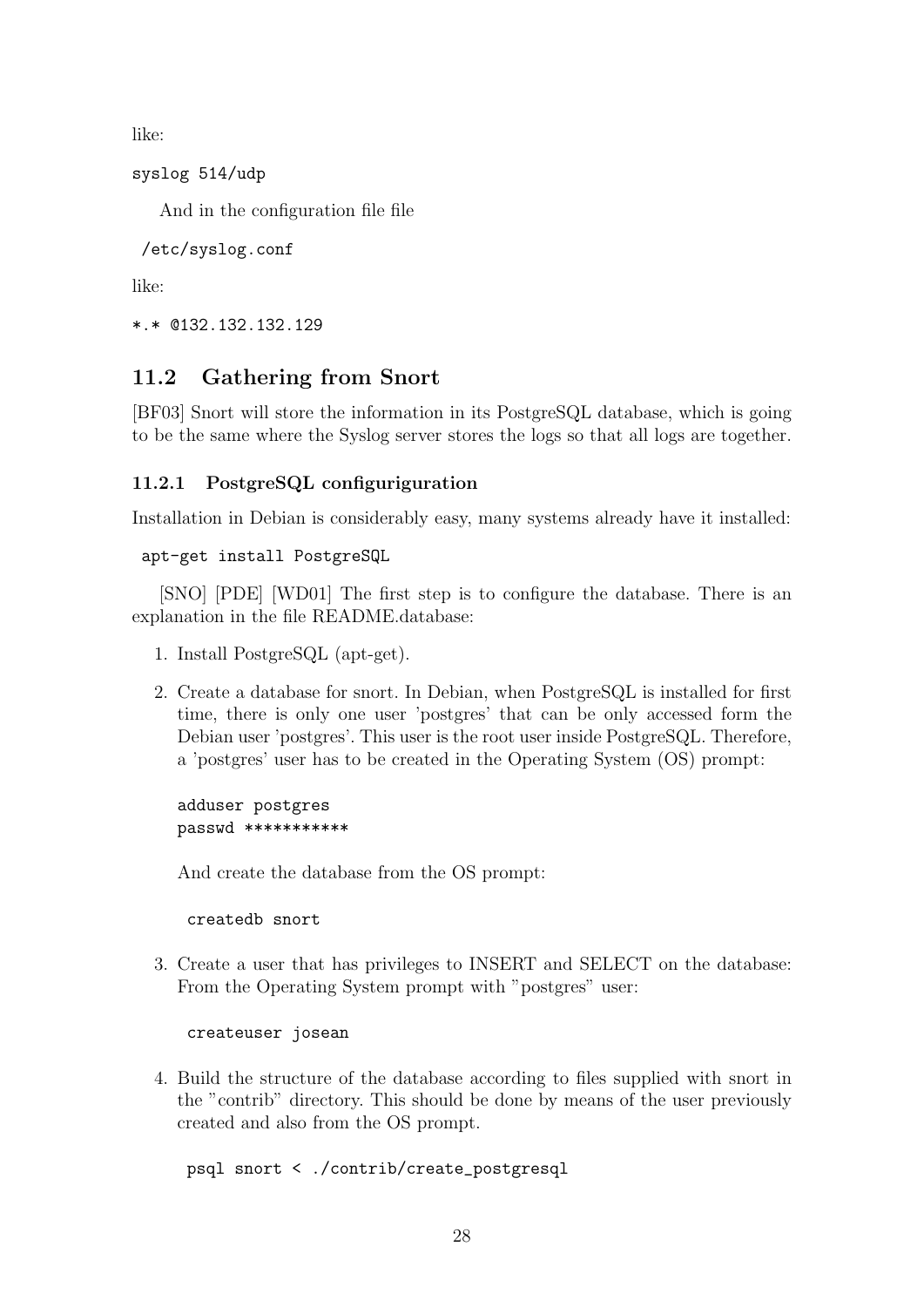5. Snort installation. In Debian "apt-get install" can be used but this will not install the plugging for database logging. So, snort sources must be downloaded and compiled. If snort has already been installed:

```
apt-get remove snort
```
Depending on the system it was be necessary to install the libpq library. And for installation [Har]:

```
1. Untar: tar -xvzf snort-2.0.1.tar.gz
2. Up: cd snort-2.0.1
3. ./configure --with-postgresql
4. make
5. make install
6. cd * /etc/snort
7. cd ../etc
8. cp snort.conf /etc/snort
9. cp *.config /etc/snort
10. cp ./rules /etc/rules
```
Point 3 can be different depending on the system configuration. In case of a failed compilation before compiling again:

- 1. Uninstall: make uninstall 2. Remove files: rm -r snort-2.0.1
- 6. Configure the plugging in the file /etc/snort/snort.conf

## 11.3 Store in database

Central Linux machine stores the logs in a database. The central Linux machine is using the Debian distribution because it is becoming the most commonly chosen one for security and because it is the author's favourite. The PostgreSQL database was chosen because it is the best open source database available and because it has some object oriented features.

#### 11.3.1 Named pipe creation

The pipe creation must be carried out before starting Syslogd. So, there is a script in

/etc/init.d

called logtdb that creates the pipe:

#### mkfifo /tmp/myLog.pipe

To check the pipe has been created and works properly:

• In one console type: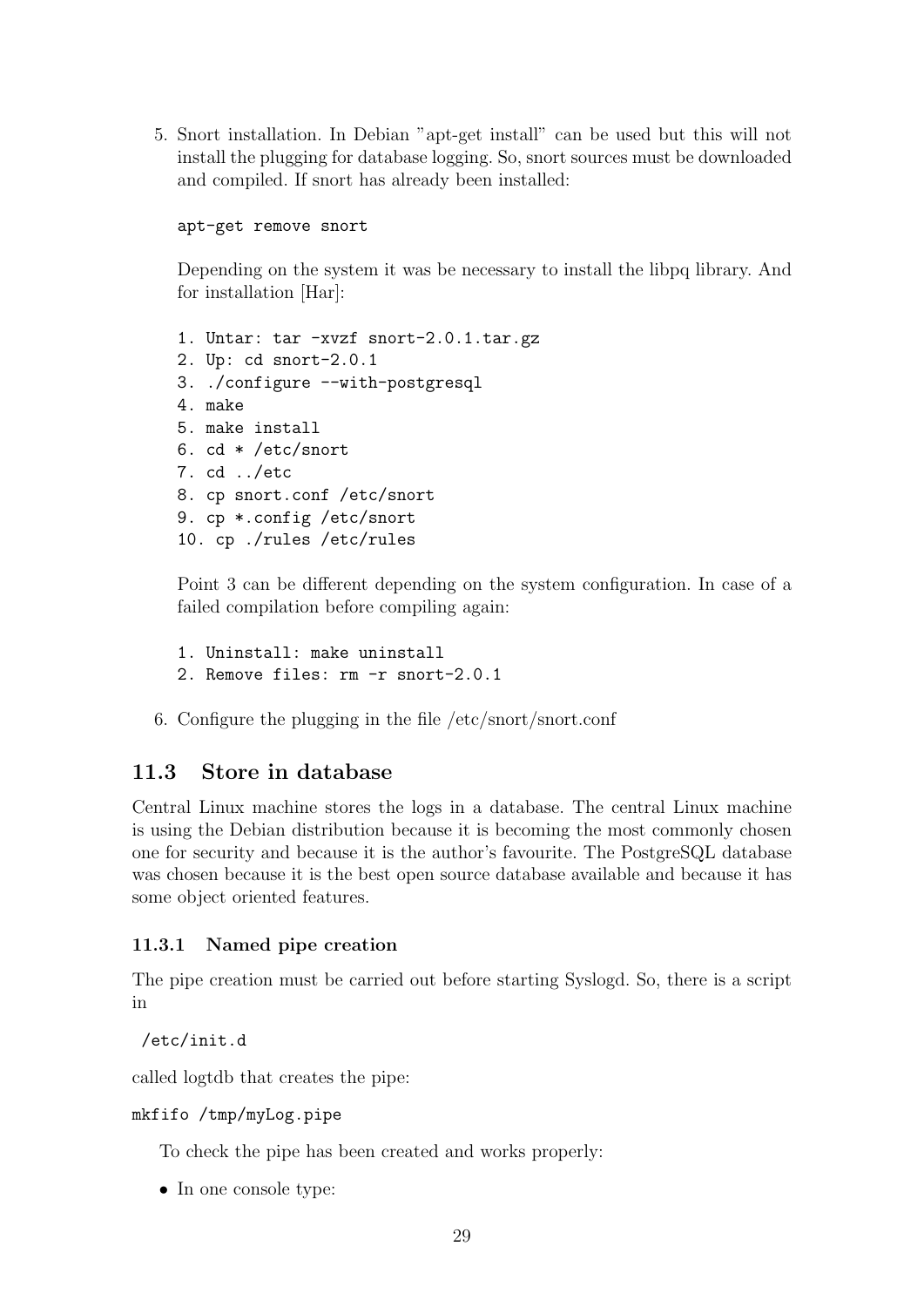cat /tmp/myLog.pipe

• In another being root:

echo test /tmp/myLog.pipe

#### 11.3.2 Daemon

Basic Daemon compilation:

```
cc -o LogToDb LogToDb.c
```
With database access Daemon compilation: cc -I/usr/local/pgsql/include -o Log-ToDb

LogToDb.c -L/usr/local/pgsql/lib -lpq

Add to the file

/etc/init.d/logtdb

:

```
/home/josean/project/LogToDb
```
Give execution permission:

```
chmod +x logtdb
```
Then do a link to that script to

/etc/rc2.d/S05logtodb

for example:

#### ln -s /etc/init.d/logtdb /etc/rc2.d/S05logtodb

The S05 is due to the fact that, in that directory, all are links to scripts in /etc/init.d. It is the run level that Debian starts by default. The Syslog starts with priority "10", as its name shows (S10syslogd), so in order to be able to execute a script prior to that one, the script must have a lower number.

If there is something wrong and the process crashes, and it does not allow logging, reboot and type:

```
boot:Linux init 3
```
Where Linux is the name that was given to image in multi-boot and init 3, indicates to enter in run level 3, instead of run level 2, that is the default one and the one that can have been damaged.

To see if the daemon is running:

```
ps -efgrep LogToDb
```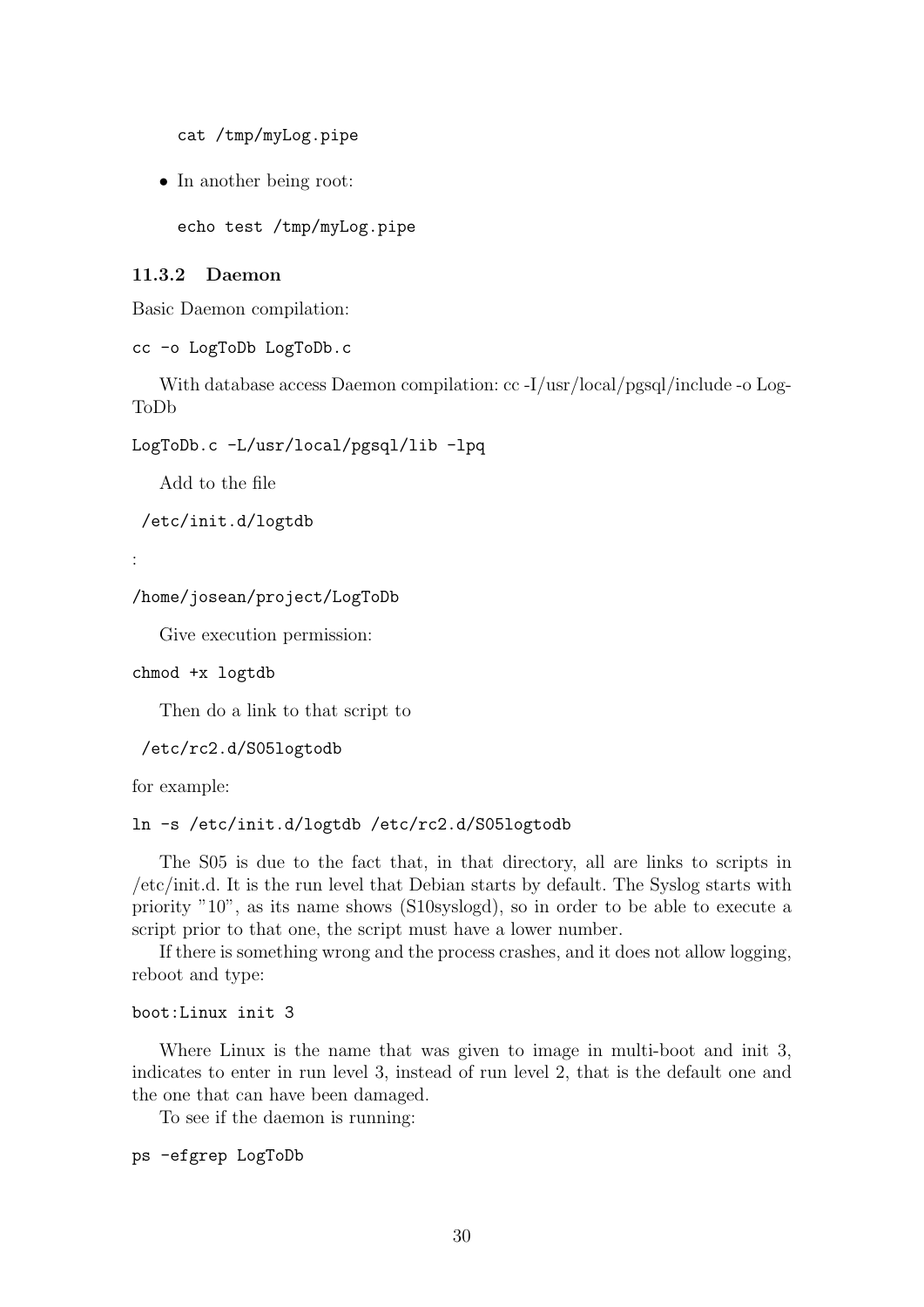Database insertion: The first thing that must be done is to check if the sensor exists in the "sensor" table. If it does not exist, then it must be inserted in the "hostname" field. The rest of fields can be left empty except "last cid", which has to be 0.

Secondly, the application's presence in the "reference" table must be checked. If it does not exist then it must be inserted in the field "ref\_tag". The "ref\_system\_id" must be populated with the id 1 that was inserted into the database at creation time.

The third step is to insert the message in the "signature" table and "sig name" field if it does not exist. The "sig\_rev" field is the revision number that does not make sense in this program, so it is ignored. The same happens with the internal signature id in the "sig\_sid" field.

There is a sig priotity field that is ignored but which could be used to store the facility. This will imply the use of multiple pipes, so Syslog will send the message to one or another depending on the facility. But this will work against performance.

Finally in the "event" table the occurrence of the message is stored and the time is stored in the "timestamp" field. But first of all the last cid must be checked in the "sensor" table and then it has to be updated.

One more insertion is necessary, not to store information. It is just to relate the message with the application because it is a n-m relation. Therefore, an entry must be stored in the "sig reference" table.

#### 11.3.3 Modify Syslog configuration file

Modify Syslog configuration file (syslog.conf) to send messages to a named pipe.

```
Add the line: *.* /tmp/myLog.pipe
```
To see if it works properly type in one console:

cat /tmp/myLog.pipe

#### 11.3.4 Storing daemon

Write a daemon that reads the named pipe and stores the information in the database. The Levent Karakas guide to implement a daemon has been used [Kar01]. Add code to read data from a named pipe and store it in a database.

Below an explanation is given of what the program does. Some details and logic have been left out to simplify it. Only the main code has been included: to see all the program, look at Appendix B.

The first thing that the program does is to transforms itself into a daemon. All the necessary steps are in a function called daemonize (fork, setsid, chdir, umask, etc):

```
if(getppid()==1) return; /* already a daemon */
i=fork();
if (i<0) exit(1); /* fork error */
if (i>0) exit(0); /* parent exits */
/* child (daemon) continues */
setsid(); /* obtain a new process group */
```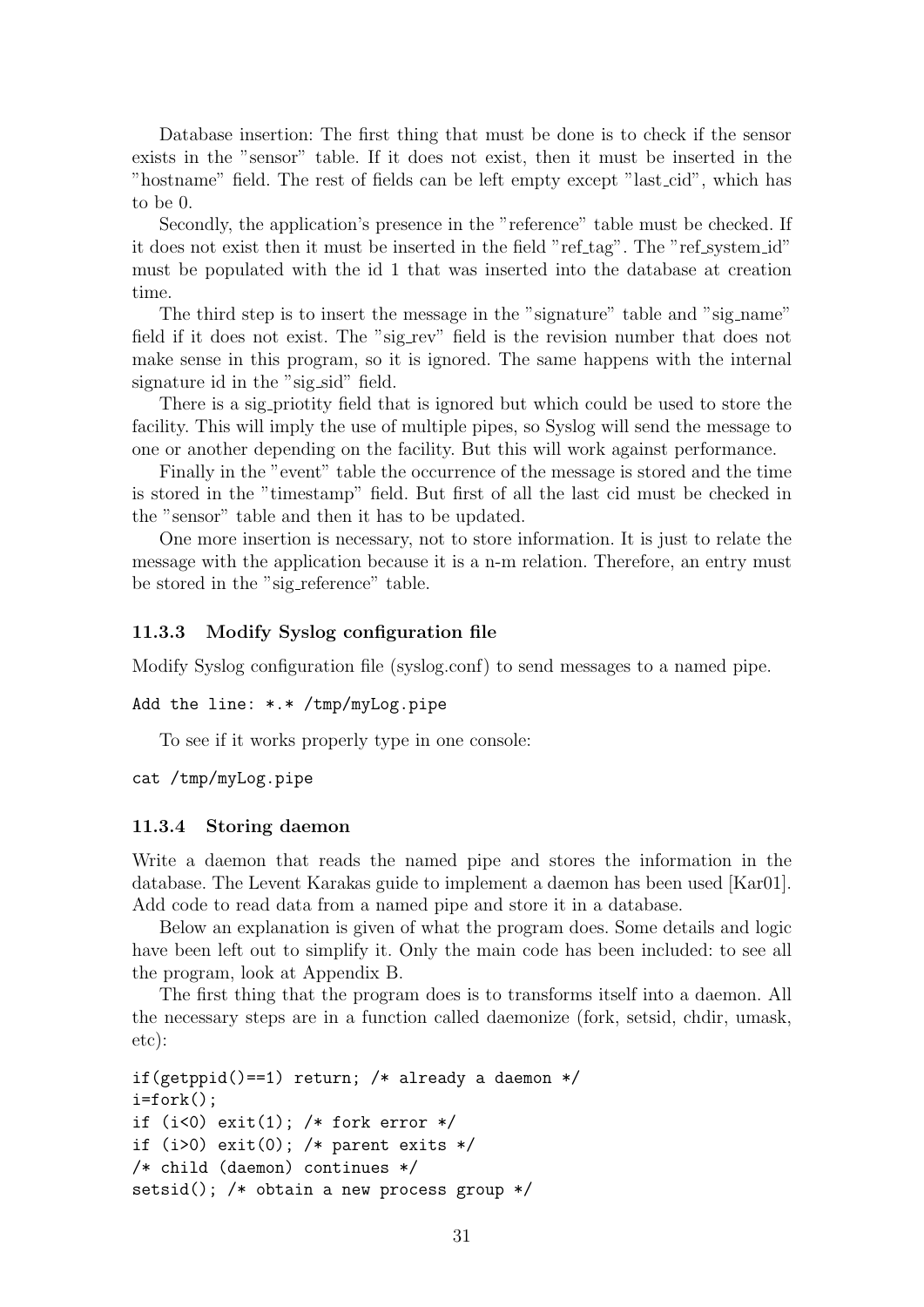```
for (i = getdtablesize();i>0; --i) close(i); /* close all descriptors */
i=open("/dev/null", 0_RDWR); dup(i); dup(i); /* handle standart I/O */
umask(027); /* set newly created file permissions */
chdir(RUNNING_DIR); /* change running directory */
lfp=open(LOCK_FILE,O_RDWR|O_CREAT,0640);
if (lfp<0) exit(l); /* can not open */
if (\text{lockf}(lfp, F_{{\text{ILLUCK}},0) < 0) exit(0); /* can not lock */
/* first instance continues */
sprintf(str,"%d\n",getpid());
write(lfp,str,strlen(str)); /* record pid to lockfile */
signal(SIGCHLD,SIG_IGN); /* ignore child */
signal(SIGTSTP,SIG_IGN); /* ignore tty signals */
signal(SIGTTOU,SIG_IGN);
signal(SIGTTIN,SIG_IGN);
signal(SIGHUP,signal_handler); /* catch hangup signal */
signal(SIGTERM,signal_handler); /* catch kill signal */
```
Secondly it opens the pipe. It is opened to write mode to avoid to receivinf an EOF if the writing process has not started yet:

#### fdPipe = open(cPipe, O\_RDWR)

The third step is to open the database:

```
conn = PQconnectdb("dbname=snort3");
```
After that it enters into a infinite loop:

```
while (1) {
```
Then all the parsing work starts. The date:

```
BDEntry.time = cpBufferOffset;
*(BDEntry.time + posFin) = '0';
```
The host:

```
BDEntry.host = cpBegin;*(BDEntry.host + posFin)= '\0';
```
The application:

```
BDEntry.\naplic = cpBegin;*(BDEntry.\text{aplic} + posFin) = '0';
```
The message:

```
BDEntry.mess = cpBegin;
*(BDEntry.mess + posFin) = ' \0';
```
Of special interest is a buffer of constant size to read the pipe. The important thing is that the buffer can contain more than one message and that the last one is usually not finished. Several pointers are used to manage that buffer.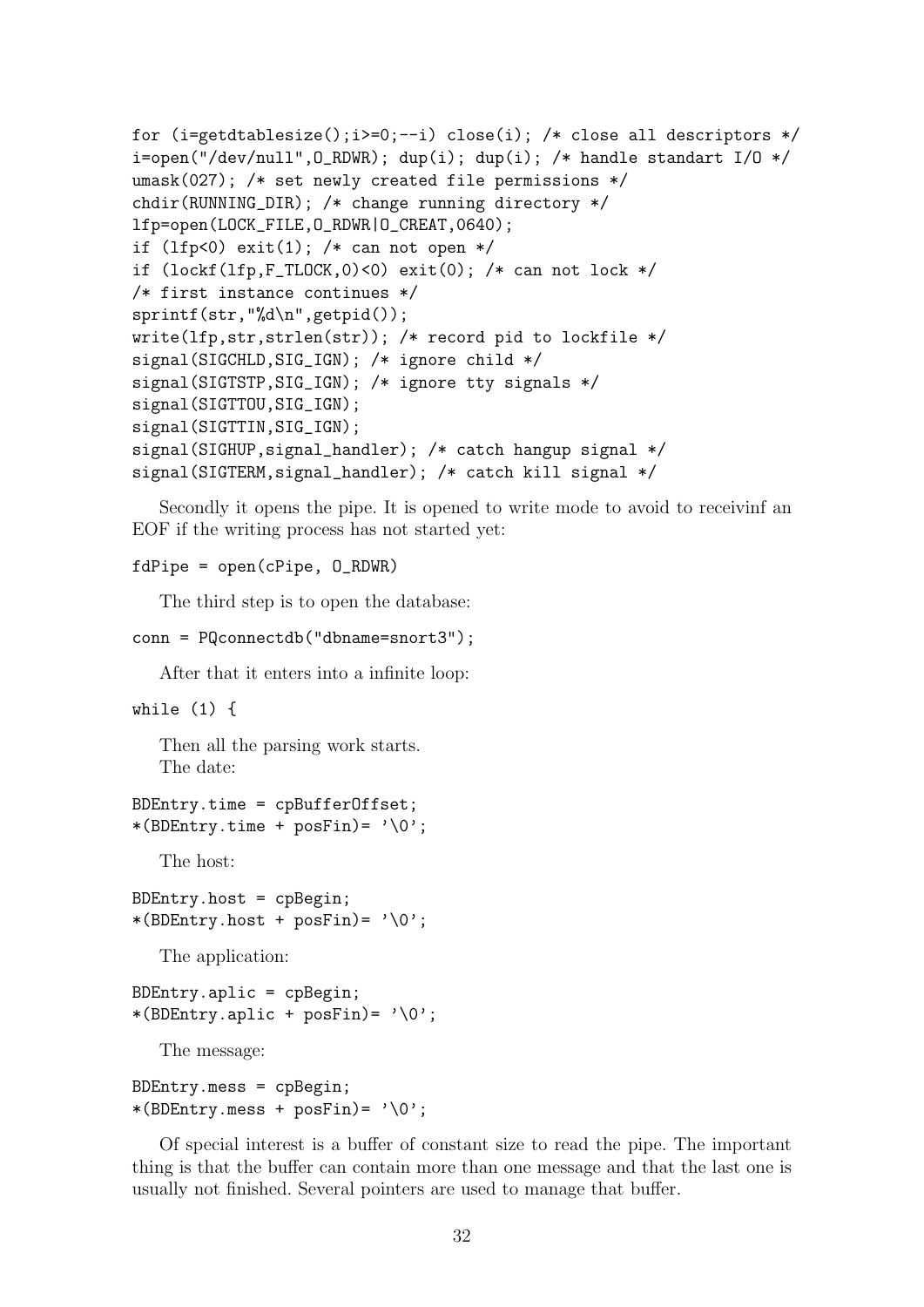- cBuffer: An array that is the real buffer.
- cpBufferOffset: To point to the beginning of a Syslog entry.
- cpBegin: To point to the beginning of a part of a Syslog entry (date, host, application or message).



Figure 11: Buffer Manipulation

When the last message is reached, because it is not finished, it must be copied to the beginning of the buffer and the rest of the buffer must be completed. For that reason, the number of bytes read form the pipe is variable. To control how many bytes are in the buffer, there is the "iBytesLeftBuffer" variable.

The only thing left is the storing into the database.

The host must already exist:

```
sprintf(query,"SELECT sid FROM sensor
              WHERE hostname = \frac{9}{8};", BDEntry.host);
cpResult = PQexec(conn, query);resultH = atoi(PQgetvalue(cpResult,0,0));
```
The application. If it is not already in the database, it is added:

```
sprintf(query,"SELECT ref_id FROM reference
              WHERE ref_tag = '%s'",BDEntry.aplic);
pResult = PQexec(conn,query);
if ((PQresultStatus(cpResult) == PGRES_TUPLES_OK)) {
  if (PQntuples(cpResult) < 1) {
    PQclear(cpResult);
    sprintf(query, "INSERT INTO reference (ref_system_id, ref_tag) VALUES
             (1,'%s')",BDEntry.aplic);
    PQexec(conn,query);
    sprintf(query,"SELECT ref_id FROM reference
                    WHERE ref\_tag = \sqrt[12]{s''}, BDEntry, applied);cpResult = PQexec(conn,query);
  }
  resultA = atoi(PQgetvalue(cpResult,0,0));
}
PQclear(cpResult);
```
The message. If it is not already in the database, it is added: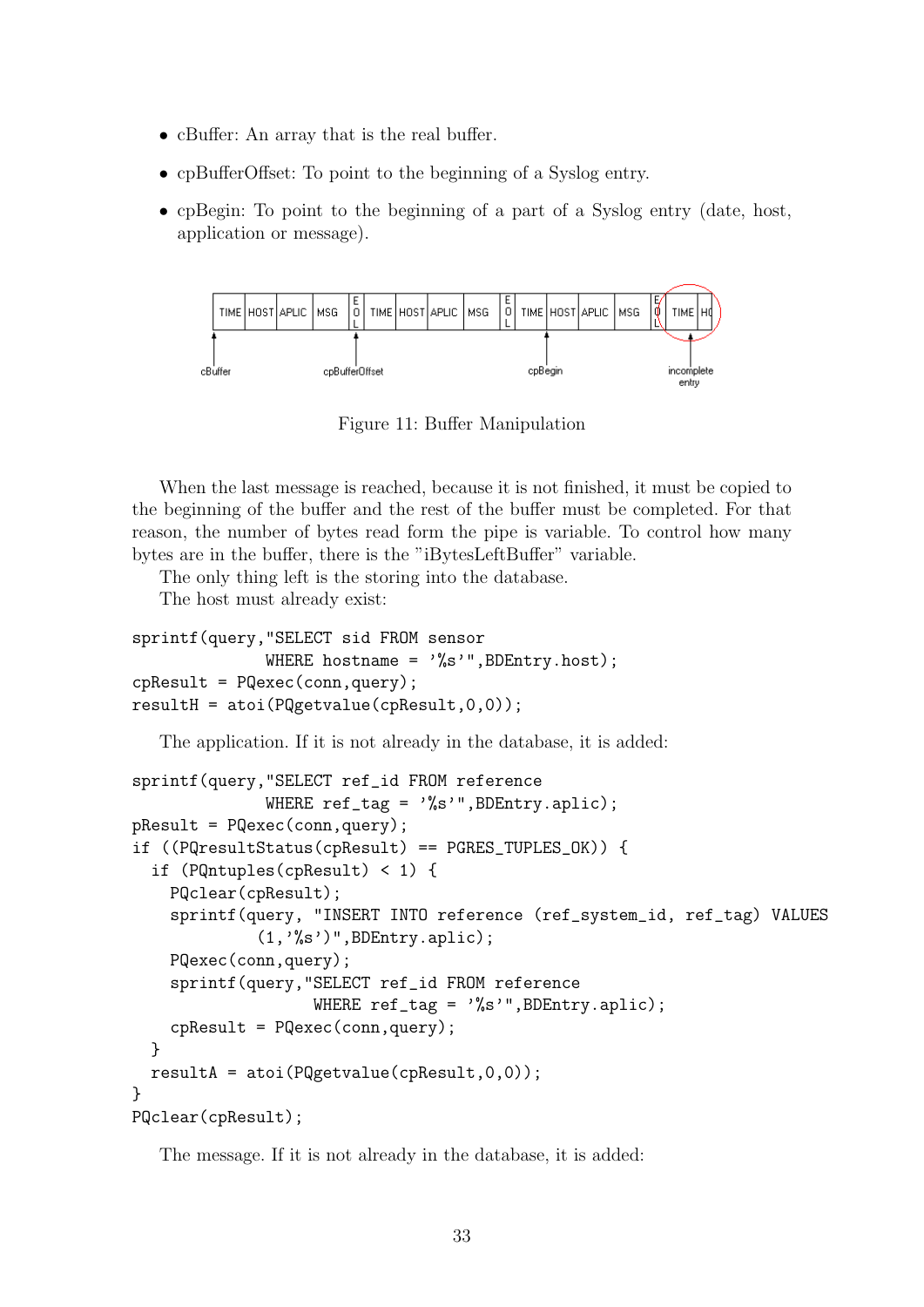```
sprintf(query,"SELECT sig_id FROM signature
                  WHERE sig_name = \frac{9}{8} \frac{1}{1}, BDEntry.mess);
cpResult = PQexec(conn, query);if ((PQresultStatus(cpResult) == PGRES_TUPLES_OK)) {
  if (PQntuples(cpResult) < 1) {
    PQclear(cpResult);
    sprintf(query, "INSERT INTO signature (sig_name, sig_class_id) VALUES
             (\cdot%s',1)", BDEntry.mess);
    PQexec(conn,query);
    sprintf(query,"SELECT sig_id FROM signature
                 WHERE sig_name = \frac{9}{6}s'", BDEntry.mess);
    cpResult = PQexec(conn,query);
  }
  resultA = atoi(PQgetvalue(cpResult, 0, 0));}
PQclear(cpResult);
```
The date. It is stored into the main table, the event. Many adjustments must be made first. To maintain the last cid and relation with other tables:

```
//Time to event
sprintf(query,"SELECT last_cid FROM sensor WHERE sid = %d",resultH);
cpResult = PQexec(conn,query);
if ((PQresultStatus(cpResult) == PGRES_TUPLES_OK)) {
  resultC = atoi(PQgetvalue(cpResult,0,0));
}
PQclear(cpResult);
sprintf(query, "INSERT INTO event (sid, cid, signature, timestamp) VALUES
        (%d, %d, %d, '%s')",resultH, resultC +1, resultA ,BDEntry.time);
PQexec(conn,query);
//Update last sid
sprintf(query, "UPDATE sensor SET last_cid =%d
           WHERE sid =\%d", resultC + 1, resultH);
PQexec(conn,query);
//Relation between messages and aplications, signatures and references
sprintf(query,"SELECT max(ref_seq) FROM sig_reference
               WHERE sig_id = %d", resultA);cpResult = PQexec(conn,query);
if ((PQresultStatus(cpResult) == PGRES_TUPLES_OK)) {
  resultS = atoi(PQgetvalue(cpResult,0,0));
} else {
 resultS = 0;}
PQclear(cpResult);
sprintf(query, "INSERT INTO sig_reference (sig_id, ref_seq, ref_id) VALUES
```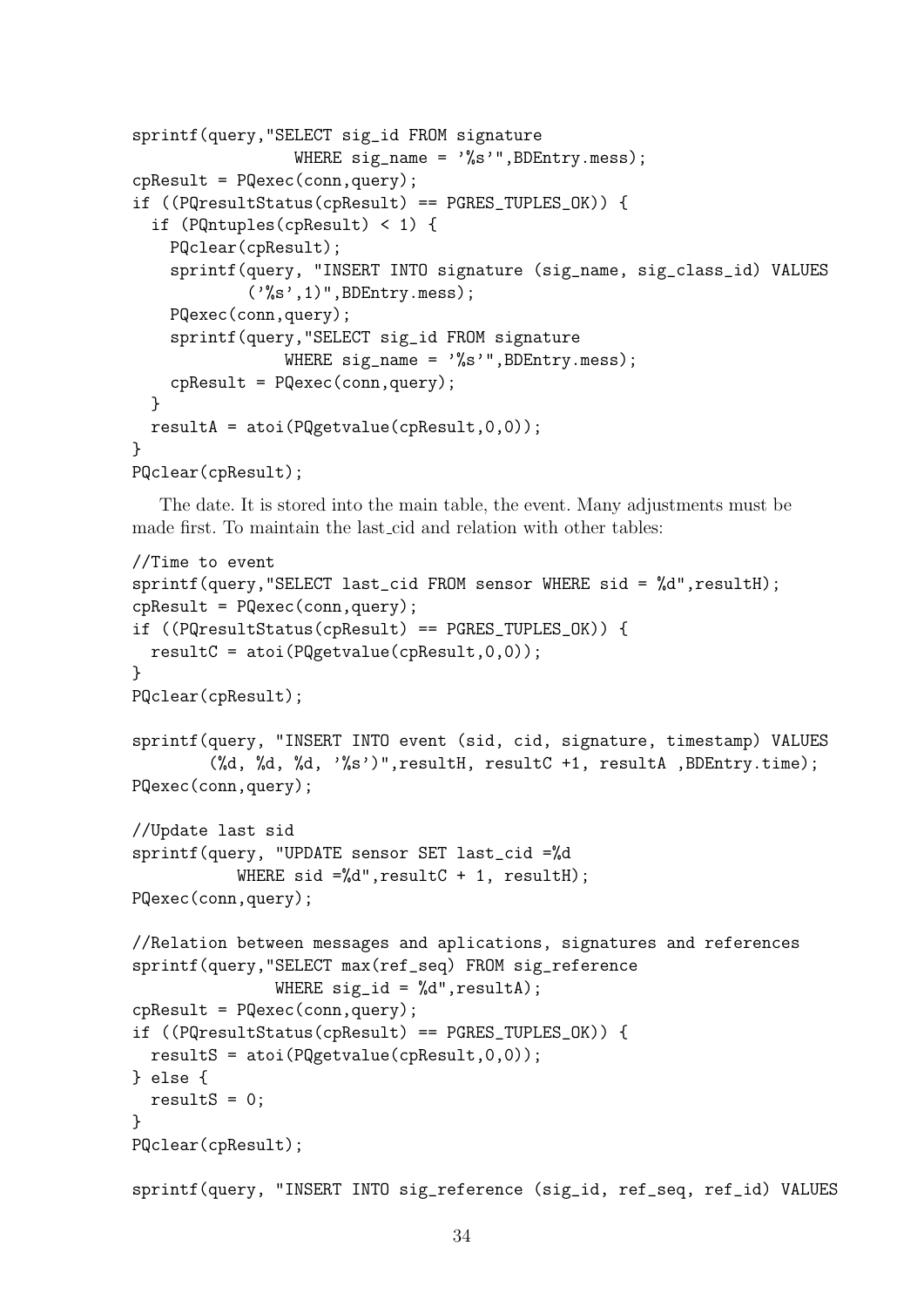```
(\%d, \%d, \%d)", resultA, resultS+1, 1);
PQexec(conn,query);
//Store event
spring sprintf(query, "SELECT max(cid) FROM event WHERE sid = \%d", resultH);
cpResult = PQexec(conn, query);if ((PQresultStatus(cpResult) == PGRES_TUPLES_OK)) {
  resultS = atoi(PQgetvalue(cpResult,0,0));
} else {
  resultS = 0;}
PQclear(cpResult);
sprintf(query, "INSERT INTO event (sid, cid, signature, timestamp) VALUES
       (%d, %d, %d, TO_TIMESTAMP('%s','YYYY Mon DD HH24:MI:SS'))"
        ,resultH, resultF+1, resultA, BDEntry.time);
PQexec(conn,query);
```
Transactions are used so snort will not interfere. Start of a transaction:

```
//Start transaction
cpResult = PQexec(conn,"BEGIN");
PQclear(cpResult);
```
To finish the storing the transaction must be carried out so that the changes in the database are saved:

```
//End of transaction
cpResult = PQexec(conn,"COMMIT");
PQclear(cpResult);
```
## 11.4 Gathering from Windows boxes

Windows machines must be able to send the logs to a Linux machine.

Possibilities analysed:

- Scrambler [CPL]: It was discarded early on because it is a commercial tool and because of its complexity. It is a very complete tool with many features such as event monitoring and alerting. But only logging capabilities are needed. Nowadays it is very common for a workstation to be heavily overweighted with applications that are not directly productive, such as anti-virus or backup programs, plus some constant running applications like email and fax clients. All this apart from the normal business applications. So it is important to use the simplest and most efficient program.
- BackLog [BAC]: It has the advantage of being designed to work without having to modify the normal operation of the client machine. It works like a service. It has the additional advantage of using notification to get the messages. Instead of scaning the Event logs on time intervals, it uses the operating system to be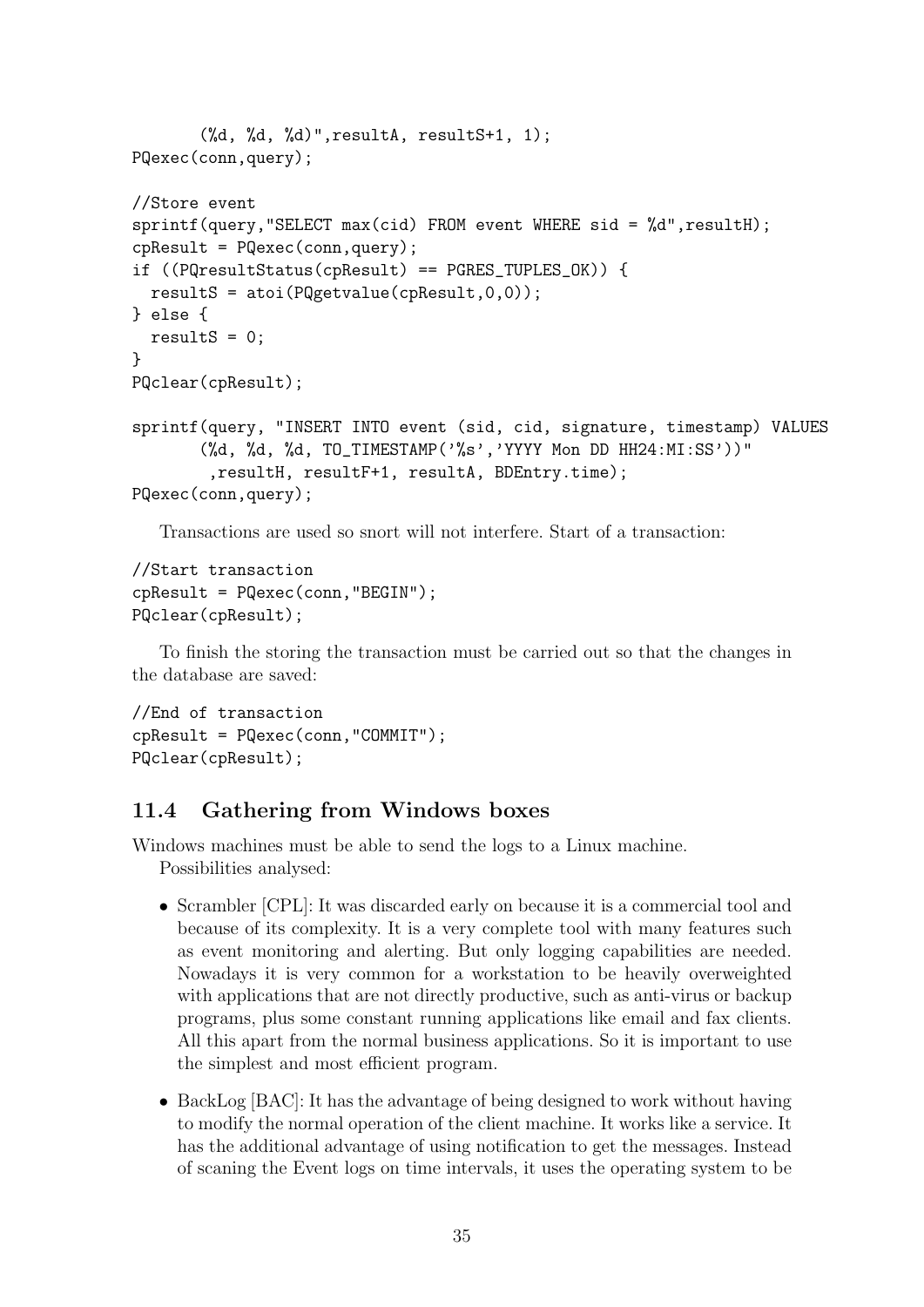notified of new messages. Therefore, it provides real time notification and less overhead in the system. Under GNU Public License.

All three NT event logs (Application, System and Security) are monitored, and event information is converted to tab delimited text format, then delivered over UDP to a remote server.

BackLog is currently configured to deliver audit information to a SYSLOG server running on a remote or local machine. A configuration utility allows you to set the appropriate Syslog target and priority, as well as the target DNS or IP address of the server that should receive the audit information.

The service can be configured easily with a program called Audit Service Configuration, the only problem being that all messages can be sent with a single Category, which is always the same.

|              | <b>BACKLOG - Audit Service Configuration</b>                                                   |  |
|--------------|------------------------------------------------------------------------------------------------|--|
|              |                                                                                                |  |
|              | BACKLOG - EventLog to Syslog Service<br>InterSect Alliance Pty Ltd - www.intersectalliance.com |  |
| Target Host: | 132.132.132.129                                                                                |  |
|              | Notice<br>Syslog <br>Syslog Category:                                                          |  |
| Delimiter:   | C Comma C Other<br>G (TAB).                                                                    |  |
|              | Note: The BackLog Service must be restarted to enable changes.                                 |  |
|              | Cancel<br>OΚ                                                                                   |  |

Figure 12: Backlog Audit Service Configuration

Memory usage: 3288 kb. Program size: 32 kb.

Total software size: 141 kb.

• NTsyslog: It is Free Software that can be used in Windows NT/2000/XP [NTS02]. It formats all System, Security, and Application events into a single line and sends them to a Syslog host.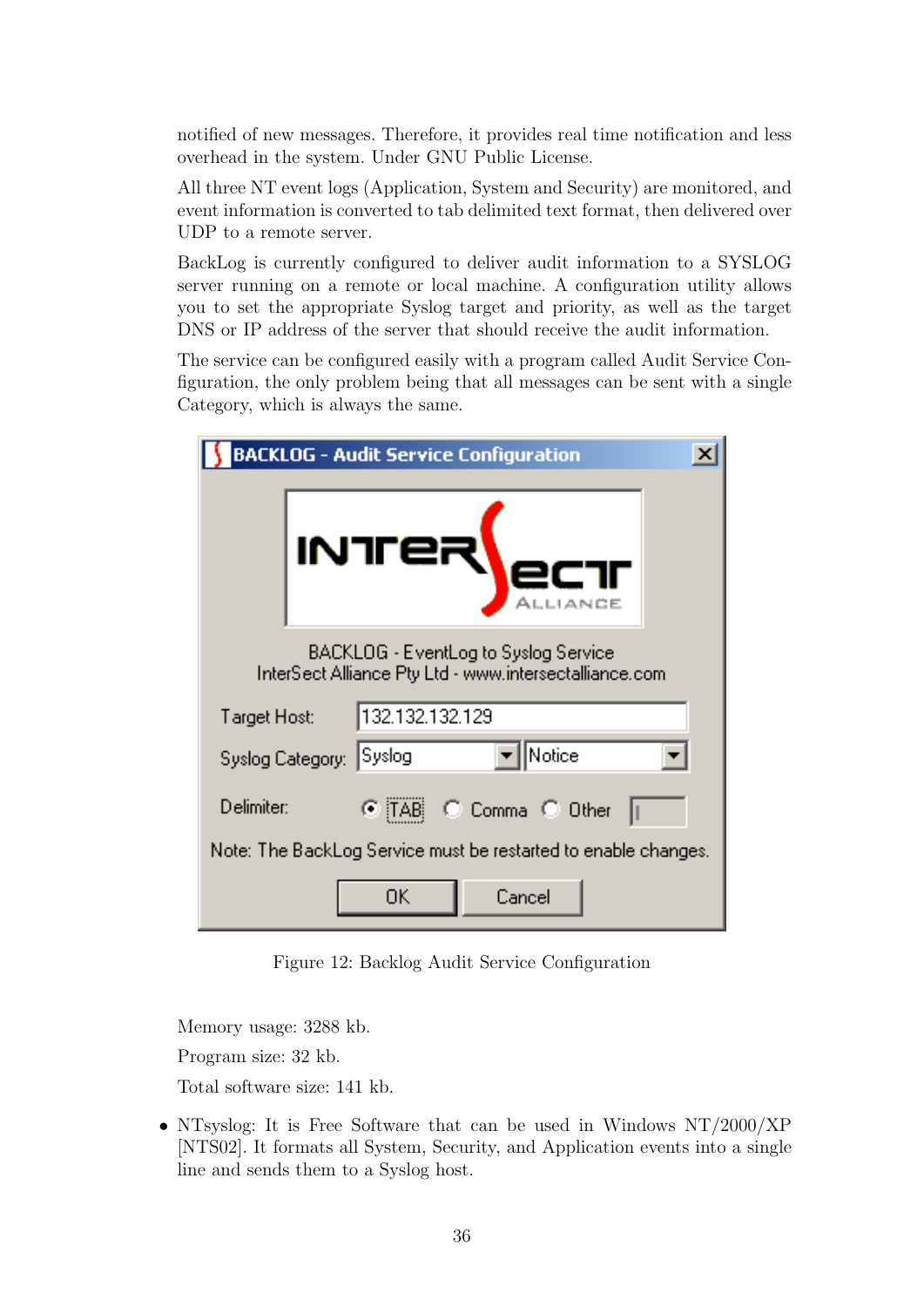The service will be started automatically by the service control manager during system start-up. You can start and stop the service manually from the Services Control Panel, or from the command line, with the following command:

Start: net start ntsyslog Stop: net stop ntsyslog

The service can be configured to run as a local user with the following rights:

- Log on as a service.
- Manage auditing and security log.

| NTSyslog Service Control Manager<br>÷.                                                                                                                     |  |
|------------------------------------------------------------------------------------------------------------------------------------------------------------|--|
| Service status on computer <local machine=""></local>                                                                                                      |  |
| Service is running.                                                                                                                                        |  |
| Stop Service<br>Select Computer<br><b>Start Service</b>                                                                                                    |  |
| Configuration<br>Syslog Daemons<br>Select Syslog Daemon servers for forwarded events.<br>Use the drop down menu below to select which EventLog to forward. |  |
| Application<br>Even                                                                                                                                        |  |
|                                                                                                                                                            |  |
| Close<br>About                                                                                                                                             |  |

Figure 13: NTSyslog Service Control Manager

NTSyslog can log information to two Syslog servers at the same time:

It allows a much finer configuration on how to log. It is possible to direct any of the three windows categories to any facility and severity.

To remove the service run: ntsyslog -remove

Configure it by editing the registry keys properly, or by using the NtSyslogCtrl app.

Memory usage: 1128 kb.

Program size: 64.5 kb.

Total sw size: 450 kb.

• EventReporter: Can be used in Windows NT/2000/XP [EVE].

The EventReporter Service runs as an NT Service: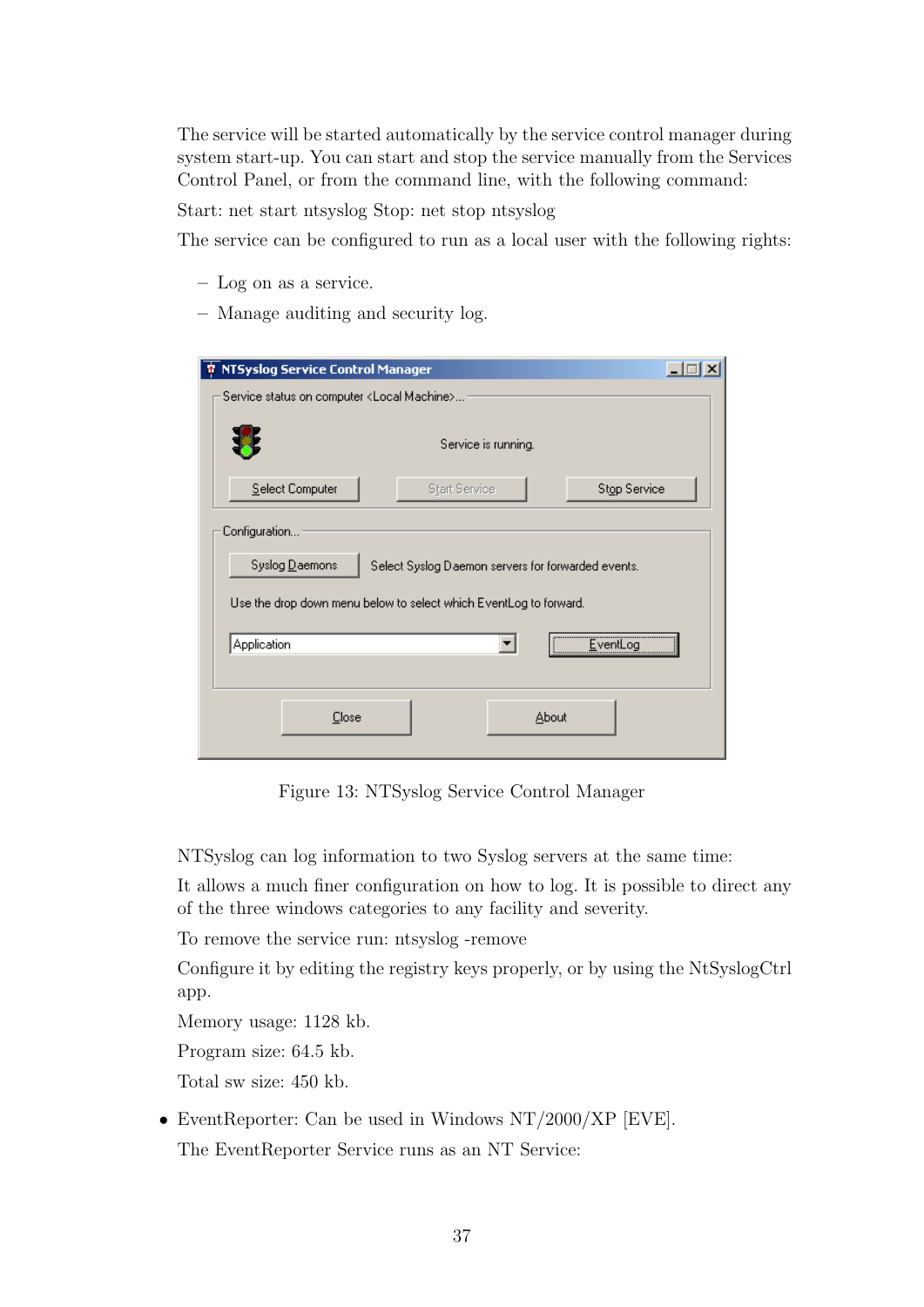| <b>Application Settings</b> |                                           |                    |               |
|-----------------------------|-------------------------------------------|--------------------|---------------|
|                             | Select Application Log events to forward: |                    |               |
|                             |                                           | Facility:          | Severity:     |
|                             | Forward Information Events.               | $(1)$ user         | $(1)$ alert   |
|                             | Ⅳ Forward Warning Events.                 | (0) kernel         | [0] emergency |
|                             | <b>▽</b> Forward Error Events.            | (3) system         | $(1)$ alert   |
|                             | Forward Audit Success Events              | $(1)$ user         | (4) warning   |
|                             | Ⅳ Forward Audit Failure Events.           | $(5)$ syslog       | (5) notice    |
|                             |                                           | Set default values |               |
|                             |                                           |                    |               |
|                             |                                           |                    |               |
|                             | Cancel                                    | QK                 |               |
|                             |                                           |                    |               |
|                             |                                           |                    |               |

Figure 14: NTSyslog allows any facility and severity

- Centralized Logging: EventReporter allows consolidation of multiple NT event logs and forwards them automatically to either a Syslog server or to be emailed.
- Syslog Support: NT Event Messages can be forwarded using Standard Syslog Protocol. NT severity classes are mapped to the corresponding Syslog classes. Syslog facility codes are fully supported.
- Remote Administration: The client can be used to remotely manage EventReporter instances.
- Full NT Event Log Decoding: EventReporter can fully decode all types of NT event log entries. It has the same capabilities as the Event Viewer.

The service can be configured easily with a program called EventReport Client:

It has many extra possibilities. One of interest for the project is the fact that it allows facility selection, but not severity, which is managed automatically.

Memory usage: 3408 kb.

Program size: 180 kb.

Total sw size: 996 kb.

## 11.5 NTSyslog choice

NTSyslog was chosen because it supports all the standard facilities and severities, it is the one that needs less resources and it does not have any features that are more, or less, than necessary. It is as if it was designed for this project.

#### 11.5.1 Installation

Install the service by executing the following command:

NTsyslog -install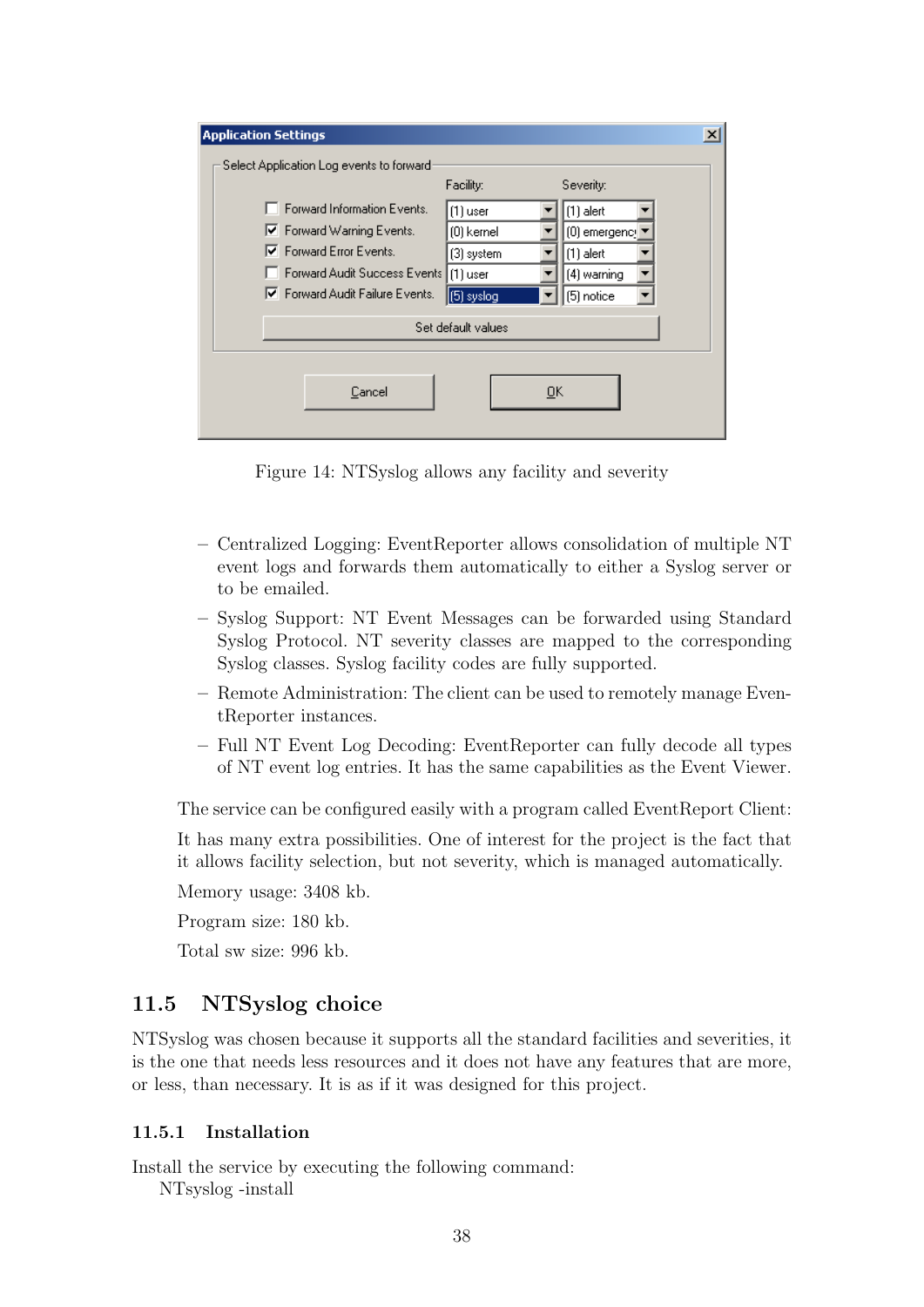| <b>EventReporter Client</b> |                                                            |                           |                        | $   \times$ |
|-----------------------------|------------------------------------------------------------|---------------------------|------------------------|-------------|
| Service<br>Help<br>File     |                                                            |                           |                        |             |
| 冑<br>判                      | $\blacksquare$<br>n sa                                     |                           |                        |             |
| General System   Security   | Application   Directory   DNS   FileRepl.   License        |                           |                        |             |
| Syslog Server               | Protocol Type                                              |                           | <b>Output Encoding</b> |             |
| 132.132.132.129             | lude.                                                      |                           | System Default         |             |
| Backup Syslog Server        |                                                            |                           |                        |             |
|                             | $\Box$ Send a copy of all messages to the following server |                           |                        |             |
|                             | Protocol Type                                              |                           | <b>Output Encoding</b> |             |
| 127.0.0.1                   | <b>UDP</b>                                                 |                           | System Default         |             |
| Sleep Time                  | Overrun Delay Prevention                                   |                           | Replace Computername   |             |
| 60000                       | 5                                                          |                           |                        |             |
| <b>Compatibility Mode</b>   | Mode 1 - not RFC3164 compatible                            |                           |                        |             |
|                             | Configure for MoniLog                                      |                           |                        |             |
| Format Options:             |                                                            | Additional Options:       |                        |             |
| Forward Binary Data         |                                                            | Add Facilitystring        |                        |             |
| <b>▽</b> Use legacy Format  |                                                            | Add Username              |                        |             |
|                             | Send each event in a separate email                        | Add Logtype               |                        |             |
|                             |                                                            | I⊽ Syslog Message Numbers |                        |             |
|                             |                                                            |                           |                        |             |
|                             |                                                            | ŪΚ                        | Cancel                 | Apply       |
| Connected to: LOCALHOST     |                                                            |                           |                        | h           |

Figure 15: EventReport Client

## 11.5.2 Configuration

Input the host destination for the messages, it must have Syslog and remote logging enabled:

| <b>Syslog Server Settings</b>                             |                                                                      | $\vert x \vert$ |
|-----------------------------------------------------------|----------------------------------------------------------------------|-----------------|
| Enter Syslog Daemons IP Addresses to which forward events |                                                                      |                 |
| Primary Syslog Daemon:                                    | 132.132.132.129                                                      |                 |
|                                                           | Required                                                             |                 |
| Backup Syslog Daemon:                                     | 132.132.132.110                                                      |                 |
|                                                           | Leave blank field if you don't have a backup Event<br>Master server. |                 |
| Cancel                                                    | ОK                                                                   |                 |

Figure 16: NTSyslog can log to multiple Syslog servers

Select what kind of events are to be send to the central Syslog server and what facility and severity is requiered:

First, auditing in the Operating System must be enabled. It may be interesting to enable more local logging and the central does not have to be the same. Windows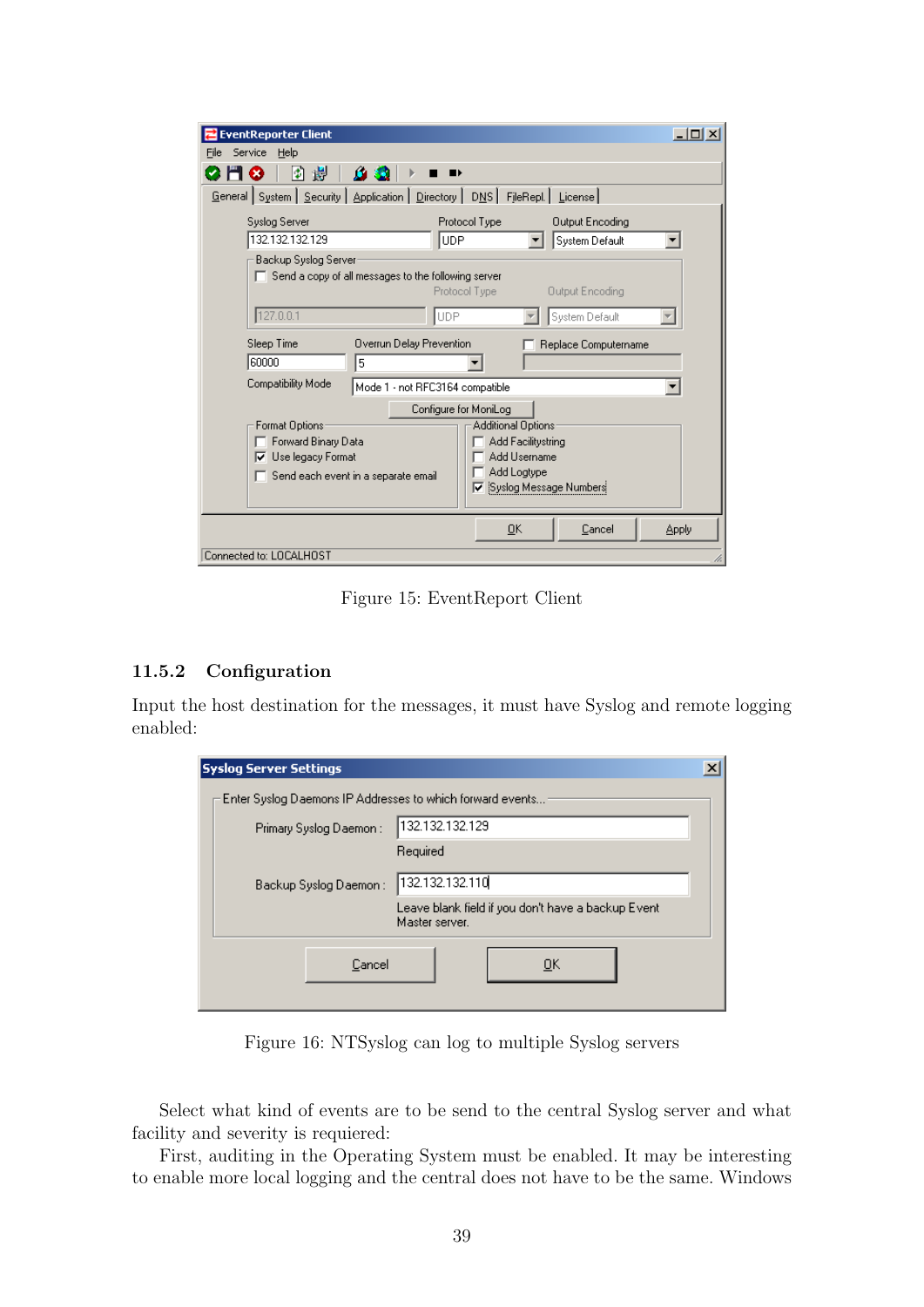| <b>Application Settings</b>                                                                                                                                     |                                                                    |                                                                                       |  |
|-----------------------------------------------------------------------------------------------------------------------------------------------------------------|--------------------------------------------------------------------|---------------------------------------------------------------------------------------|--|
| Select Application Log events to forward                                                                                                                        | Facility:                                                          | Severity:                                                                             |  |
| Forward Information Events.<br>Ⅳ Forward Warning Events.<br><b>▽</b> Forward Error Events.<br>Forward Audit Success Events  <br>Ⅳ Forward Audit Failure Events. | $(1)$ user<br>(0) kernel<br>(3) system<br>$(1)$ user<br>(5) syslog | $(1)$ alert<br>[0] emergency <sup>1</sup><br>$(1)$ alert<br>(4) warning<br>(5) notice |  |
|                                                                                                                                                                 | Set default values                                                 |                                                                                       |  |
| Cancel                                                                                                                                                          |                                                                    | 0K                                                                                    |  |

Figure 17: NTSyslog allows any facility and severity

allows the logging any and everything, much more than can be processed. Therefore what is to be logged must be chosen carefully.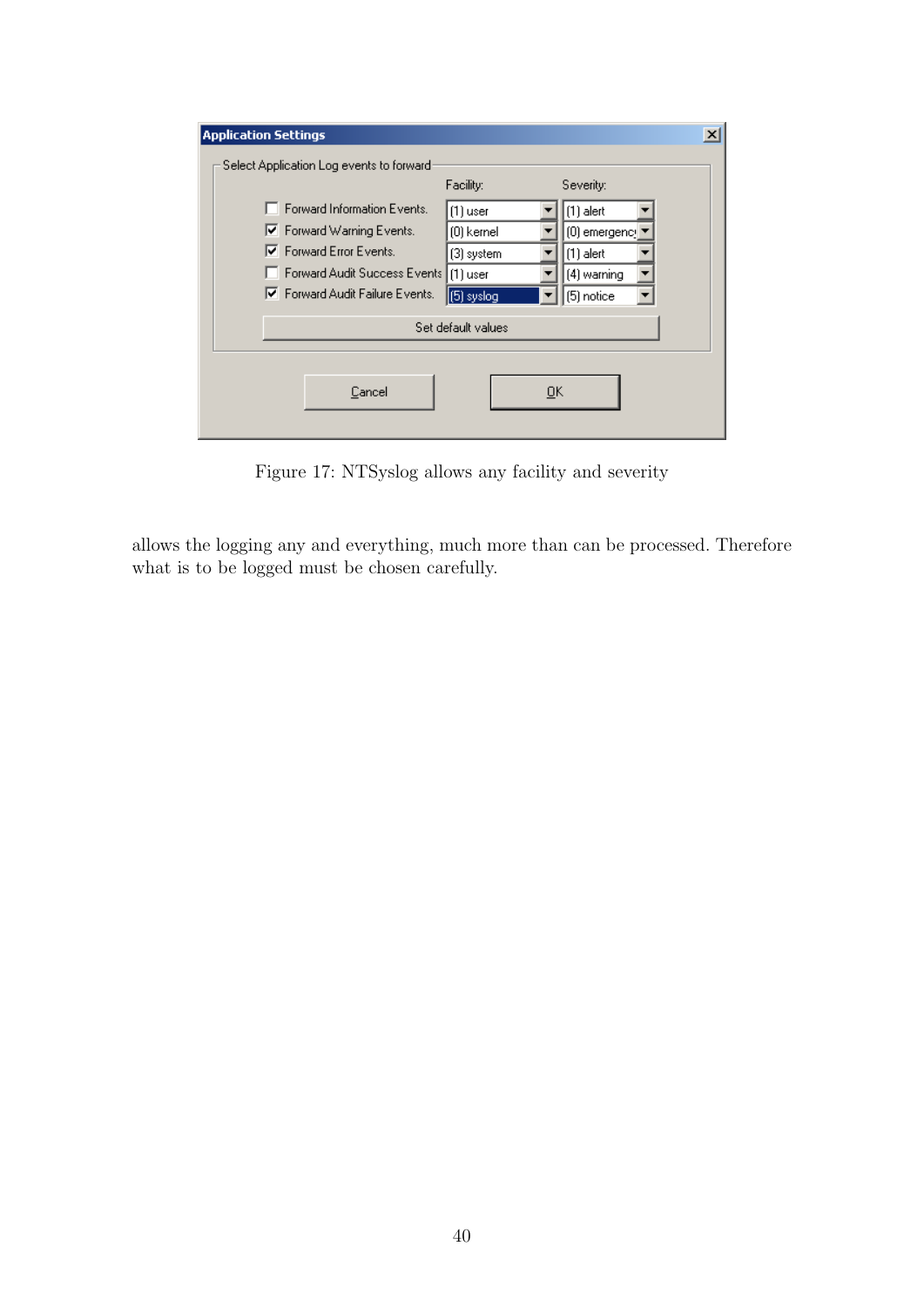# 12 Possible improvements

- Use configuration file for pipe name, database name, etc.
- Create the pipe from the program and manage it.
- Create installation script.
- The program and all the documentation has been prepared for a new installation and configuration. It is not prepared to afford an existing one.

For example: there is a script to configure a new database but not to modify an existing one. The program is not designed to afford a modified database, it uses fixed ids. Note that by not using fixed ids, the program would be more complex, which would affect reliability and performance.

The program has the clear goal of storing the message in a database. It would be worth putting all that logic into it. So, it would be better to write a script or program that will modify the database in a way that the same fixed ids can be used and the database will not lose consistency.

- Something important in a centralized system that has not been studied is the time synchronization between all the systems.
- Rewriting the program to support the standard in Syslog. It has been developed to support Debian machines and Windows messages sent by NTSyslog; other message formats that are correct might not be supported. If the message is logged using another variation of the standard, the program does not crash. It just does not log the message. Neither is there a registration of the discarded message.
- There is no registration of discarded messages.
- Implement a start, stop and start procedure for the daemon.
- To perform tests with analysing tools.
- To rewrite the program to allow easy expansion to use other databases.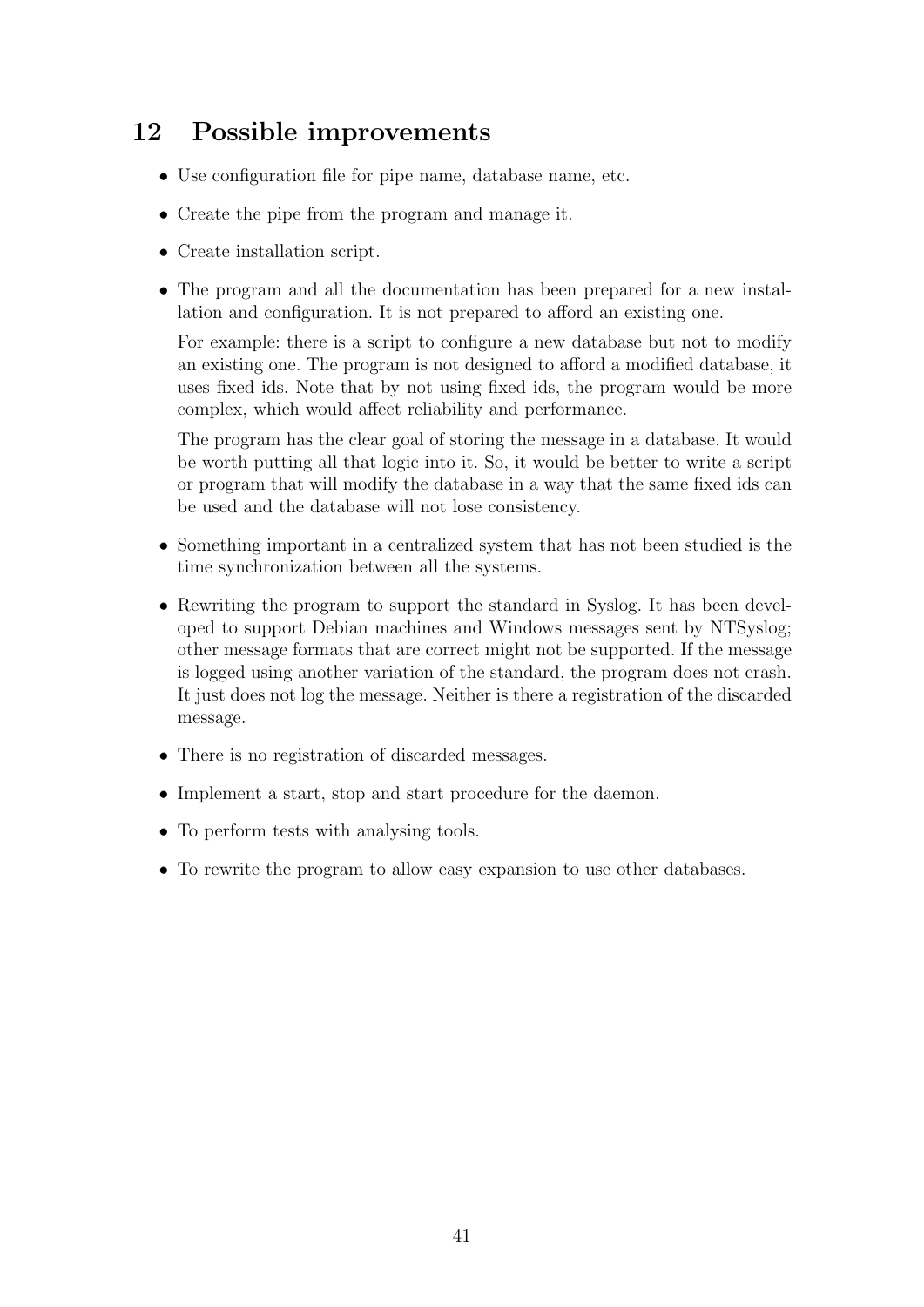## 13 Testing

In this project where the architecture building is more important and takes more time than the coding, the most important tests are performance, interoperability and error detection.

The first set of testing has been done during the end of each part's development. Testing was carried out to check functionality, correct errors and check performance.

The second set has been to check the addition of each prototype to the full architecture that has been developed until then, to find incompatibilities and to check performance.

The last set took place at the end of the project to check mainly the performance and the limits of the architecture.

## 13.1 Machines used

Several machines were used for testing, the role of each was selected by availability. For example, the server is the author's laptop, which is more or less always with him. The main test machine is his desktop computer. The other machines are geographically dispersed productive machines in a real organization.

- Satu: The server machine is a laptop of a unknown branch called Creature. The characteristics are:
	- Processor: Pentium III 1900 MHz.
	- HD: 30 GB IDE. 10 GB for the Operating System.
	- RAM Memory: 256 MB.
	- Operating System: Linux Debian Kernel 2.2.20.
- Dwa: Main Linux client for the second and third set of tests. Unknown branch.
	- Processor: Pentium II 266 MHz.
	- HD: 2 GB.
	- RAM Memory: 64 MB.
	- Operating System: Linux Debian Kernel 2.2.20.
- Tiga: Main Windows client for the second and third set of tests. Unknown branch.
	- Processor: AMD Athlon 900 MHz
	- HD: 40 GB IDE. 10 GB for each Operating System.
	- RAM Memory: 256 MB.
	- Operating System: Windows 98 Second Edition 4.10.2222 A and Windows 2000 Server 5.00.2195.
- Empat: Secondary client for the second and third set of tests is a DELL machine.
	- Processor: Pentium III 2000 MHz.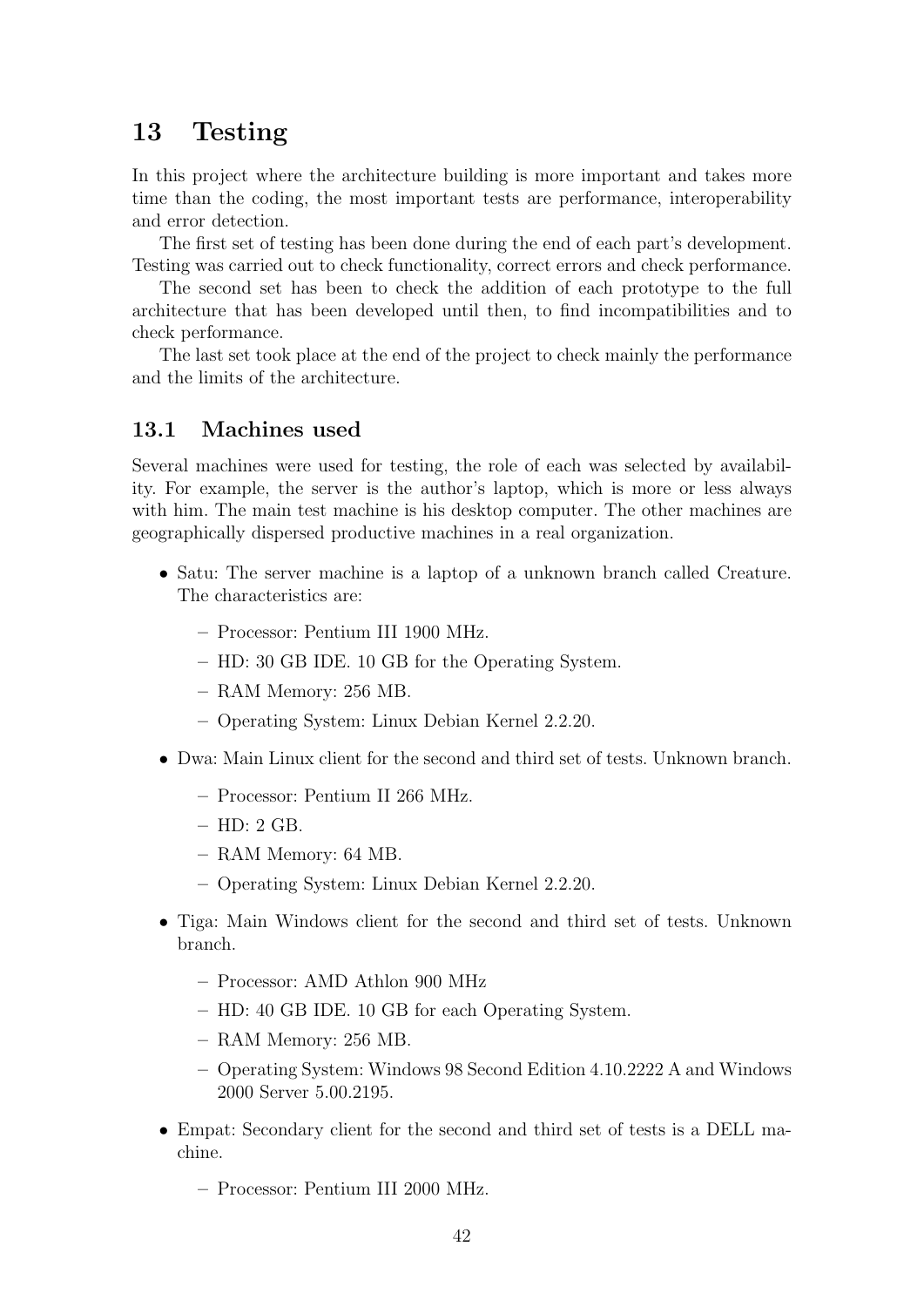- HD: 15 GB.
- RAM Memory: 256 MB.
- Operating System: Windows 2000 Server 5.00.2195.
- Lima: Another client for the third set of tests is an Intel machine.
	- Processor: Pentium III 800 MHz.
	- HD: 40 GB.
	- RAM Memory: 256 MB.
	- Operating System: Windows XP Professional 2002.
- Enam: Another client for the third set of tests. Unknown branch.
	- Processor: Pentium III 866 MHz.
	- HD: 40 GB.
	- RAM Memory: 256 MB
	- Operating System: Windows XP Professional 2002.
- Tujuh: Another client for the third set of tests. Unknown branch.
	- Processor: Pentium III 800 MHz.
	- HD: 20 GB.
	- RAM Memory: 196 MB.
	- Operating System: Windows 2000 Server 5.00.2195
- Delapan: Another client for the third set of tests. Unknown branch.
	- Processor: AMD Athlon XP 1500 MHz.
	- HD: 40 GB.
	- RAM Memory: 256 MB.
	- Operating System: Windows XP Professional 2002.
- Sembilan: Another client for the third set of tests. Unknown branch.
	- Processor: Pentium III 1800 MHz.
	- HD: 8 GB SCSI.
	- RAM Memory: 512 MB.
	- Operating System: Windows 2000 Server 5.00.2195.

A name has been given for further reference.

#### 13.2 Daemon Testing

The daemon was the first part of coding. For testing, it was put in Satu for three month to run automatically at Operating System start up. It was always there during other testing. It never gave any problems. Neither was any change in the behaviour of the computer detected.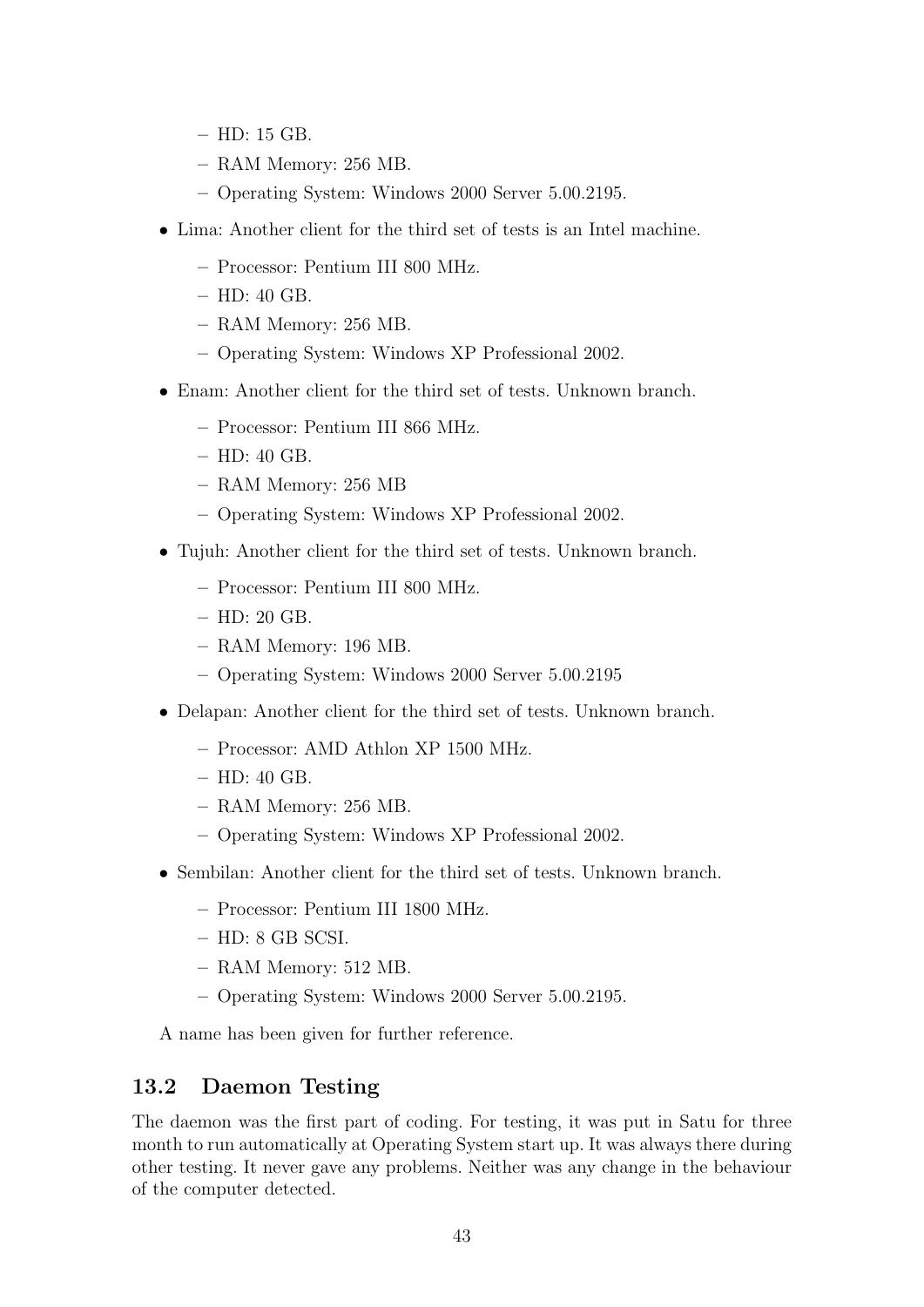## 13.3 Parsing Testing

To test if the daemon is able to process all the messages sent by Syslog.

A first test was performed with a logger program that does not store into database. There was a Windows 2000 machine logging everything to the Syslog server. The logger was left for six hours, because it was reporting all the information to the console and the amount of information was huge; it was not possible to process all the information in real time. The pipe was filling up faster than being read. But neither the program, pipe nor system crashed. It is not normal to log everything, it was just to try the program. So the test was considered successful.

A second test was done adding two more machines (one Linux and another Windows NT) with the same result.

#### 13.4 Database Store Testing

#### 13.4.1 Snort Standalone Testing

The first test has been to check the snort alert storing in the database. To generate attacks that would produce alerts in Snort the vulnerabilities scanner Web Hack Control Center [Bar03] was used from a Windows 98 machine.

| C:\Archivos de programa\Web Hack Control Center\whcc.htm - Web Hack Control Center 0.6.63<br>$ \Box$ $\times$ |                                                                    |                                                                                                                                                                                                                                                                                                                                     |                     |                      |                        |
|---------------------------------------------------------------------------------------------------------------|--------------------------------------------------------------------|-------------------------------------------------------------------------------------------------------------------------------------------------------------------------------------------------------------------------------------------------------------------------------------------------------------------------------------|---------------------|----------------------|------------------------|
| Edit Tools Scan Help<br>File View                                                                             |                                                                    |                                                                                                                                                                                                                                                                                                                                     |                     |                      | e                      |
| 図备图Search □ Favorites   ② @ 日图   6 ☆ ■   ▶ ■<br>Back $\rightarrow \bullet$                                    |                                                                    |                                                                                                                                                                                                                                                                                                                                     |                     |                      |                        |
| http://132.132.132.129/?D=A<br><b>Address</b>                                                                 |                                                                    |                                                                                                                                                                                                                                                                                                                                     |                     |                      | $\blacksquare$<br>⊘^Go |
| 1 Vulnerable Hosts Logged                                                                                     |                                                                    | Server: 132.132.132.129 (132.132.132.129) Type: Apache/1.3.26 (Unix) Debian GNU/Linux PHP/4.1.2                                                                                                                                                                                                                                     |                     |                      |                        |
| <b>Browser List</b>                                                                                           |                                                                    | Designer View                                                                                                                                                                                                                                                                                                                       | <b>Browser View</b> |                      |                        |
| Vulnerable Hosts<br>- 日 132.132.132.129 (132.132.132.129)<br>目<br>చా<br><b>Hosts</b><br>Vulnerabilities       | General<br><b>N</b> 图<br>$A$ abl<br><b>XV-5</b><br>一<br>$\sqrt{2}$ | , Project1 - Microsoft Visual Basic [design]<br>File Edit View Project Format Debug Run Query Diagram Tools Add-Ins Window Helg<br>N·h·11 C FIX & a A O O I & A N A T X<br>Project1 - Module1 (Code)<br>(General)<br>sVal = VulnHostRS!Relative<br>Set nodeItem = fMainForm.tvTreeView.No<br>End If<br>VulnHostRS. MoveNext<br>Loop |                     | $\mathbf{v}$   LoadV |                        |
| Host (6 entries)<br>Server Type<br>132.132.132.129 (132.132 Apache/1.3.26 (Unix) Debi 37                      | Exploit ID                                                         | Exploit<br>$/2D=A$                                                                                                                                                                                                                                                                                                                  | Method<br>GET       | Protocol<br>http     | Port<br>80             |
| 132.132.132.129 [132.132 Apache/1.3.26 [Unix] Debi 38                                                         |                                                                    | $/2M=A$                                                                                                                                                                                                                                                                                                                             | GET                 | http                 | 80                     |
| 132.132.132.129 [132.132 Apache/1.3.26 [Unix] Debi 39                                                         |                                                                    | $72N = D$                                                                                                                                                                                                                                                                                                                           | <b>GET</b>          | http                 | 80                     |
| 132.132.132.129 [132.132 Apache/1.3.26 [Unix] Debi 40                                                         |                                                                    | $775 = A$                                                                                                                                                                                                                                                                                                                           | GET                 | http                 | 80                     |
| 132.132.132.129 [132.132 Apache/1.3.26 [Unix] Debi 43                                                         |                                                                    | 77                                                                                                                                                                                                                                                                                                                                  | <b>OPTIONS</b>      | http                 | 80                     |
| 132.132.132.129 (132.132 Apache/1.3.26 (Unix) Debi 95                                                         |                                                                    | /icons/                                                                                                                                                                                                                                                                                                                             | GET                 | http                 | 80                     |
| $\blacksquare$                                                                                                |                                                                    |                                                                                                                                                                                                                                                                                                                                     | 06/09/03            |                      |                        |
| Listo                                                                                                         |                                                                    |                                                                                                                                                                                                                                                                                                                                     |                     | 17:30                |                        |

Figure 18: Web Hack Control Center

Snort detects the attacks and stores them in the database: The test was successful, the snort was able to generate and store the alerts.

#### 13.4.2 Syslog Standalone Testing

The first test has been to only store messages from the local machine.

The second has been done, adding a remote linux machine.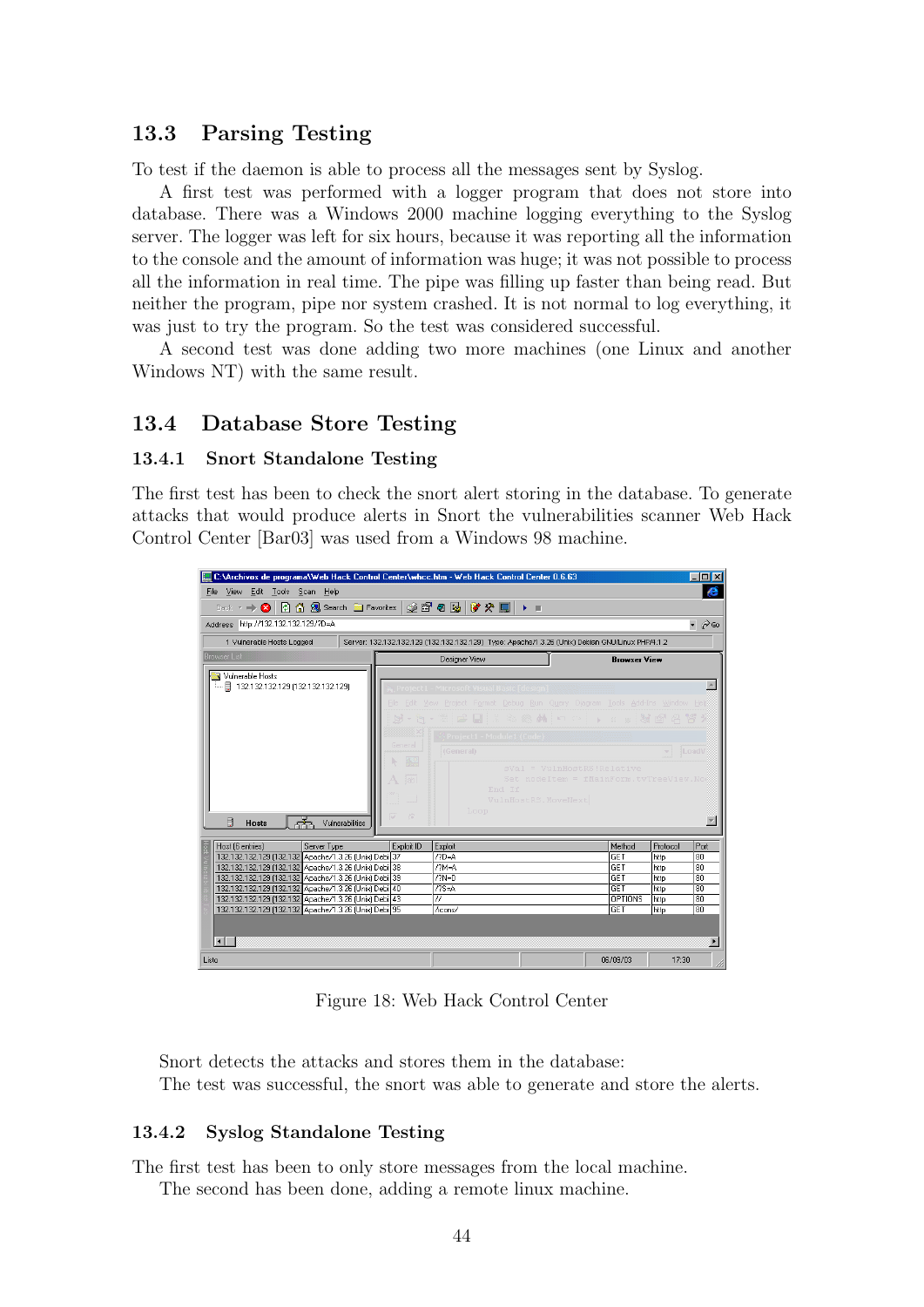| File | Edit                                                                                                                | Settings                                                                                                                     | Help                                                                                                                                                                                                                                                                                                                                                                                                                                                                                                                                                           |
|------|---------------------------------------------------------------------------------------------------------------------|------------------------------------------------------------------------------------------------------------------------------|----------------------------------------------------------------------------------------------------------------------------------------------------------------------------------------------------------------------------------------------------------------------------------------------------------------------------------------------------------------------------------------------------------------------------------------------------------------------------------------------------------------------------------------------------------------|
| sid  | cid                                                                                                                 | signature                                                                                                                    | timestamp                                                                                                                                                                                                                                                                                                                                                                                                                                                                                                                                                      |
|      | $\frac{1}{2}$<br>4<br>5<br>6<br>7<br>8<br>9<br>10<br>11<br>12<br>13<br>14<br>15<br>16<br>17<br>18<br>19<br>20<br>21 | 1<br>$\frac{2}{3}$<br>2<br>4<br>5<br>$\frac{6}{7}$<br>8<br>9<br>10<br>2<br>11<br>3<br>12<br>12<br>12<br>12<br>13<br>12<br>12 | 2003-08-13 03:10:52+02<br>2003-08-13 03:10:52+02<br>2003-08-13 03:10:52+02<br>2003-08-13 03:10:52+02<br>2003-08-13 03:10:52+02<br>2003-08-13 03:10:52+02<br>2003-08-13 03:10:53+02<br>2003-08-13 03:10:54+02<br>2003-08-13 03:10:54+02<br>2003-08-13 03:10:54+02<br>2003-08-13 03:10:54+02<br>2003-08-13 03:10:54+02<br>2003-08-13 03:10:54+02<br>2003-08-13 03:10:55+02<br>2003-08-13 03:10:55+02<br>2003-08-13 03:10:55+02<br>2003-08-13 03:10:55+02<br>2003-08-13 03:10:55+02<br>2003-08-13 03:10:55+02<br>2003-08-13 03:10:55+02<br>2003-08-13 03:10:55+02 |
| н    |                                                                                                                     |                                                                                                                              |                                                                                                                                                                                                                                                                                                                                                                                                                                                                                                                                                                |

Figure 19: Alerts generated and stored by snort

The third has been done, adding a remote windows machine. The fourth has been done, adding a linux and a windows machine.

#### 13.4.3 Syslog and Snort Testing

The first test carried out on the storage of messages from the local machine and snort. This test revealed some problems because sometimes snort was written the last sid in the 'sensor' table of the database, between the reading and update of that value by the logger. The solution is to use a transaction so the reading and the writing is taken as a unique and indivisible operation. That means that other operations are blocked until they are performed and that both or none are done. It was soon discovered because the author suspected that it may happen.

The same could happen in the other way, the daemon interfering with Snort, but it was not revealed in the test. To make sure the source code of the output plugging was consulted. The transactions are implemented and turned on by default.

In the second test, the storage of messages from snort and remote windows and linux was looked at.

#### 13.4.4 Syslog and Snort final Testing

In the final test all the machines were logging into Satu:

- One local linux to syslog.
- One remote linux to syslog.
- Four remote windows to syslog.
- Two remote windows to snort.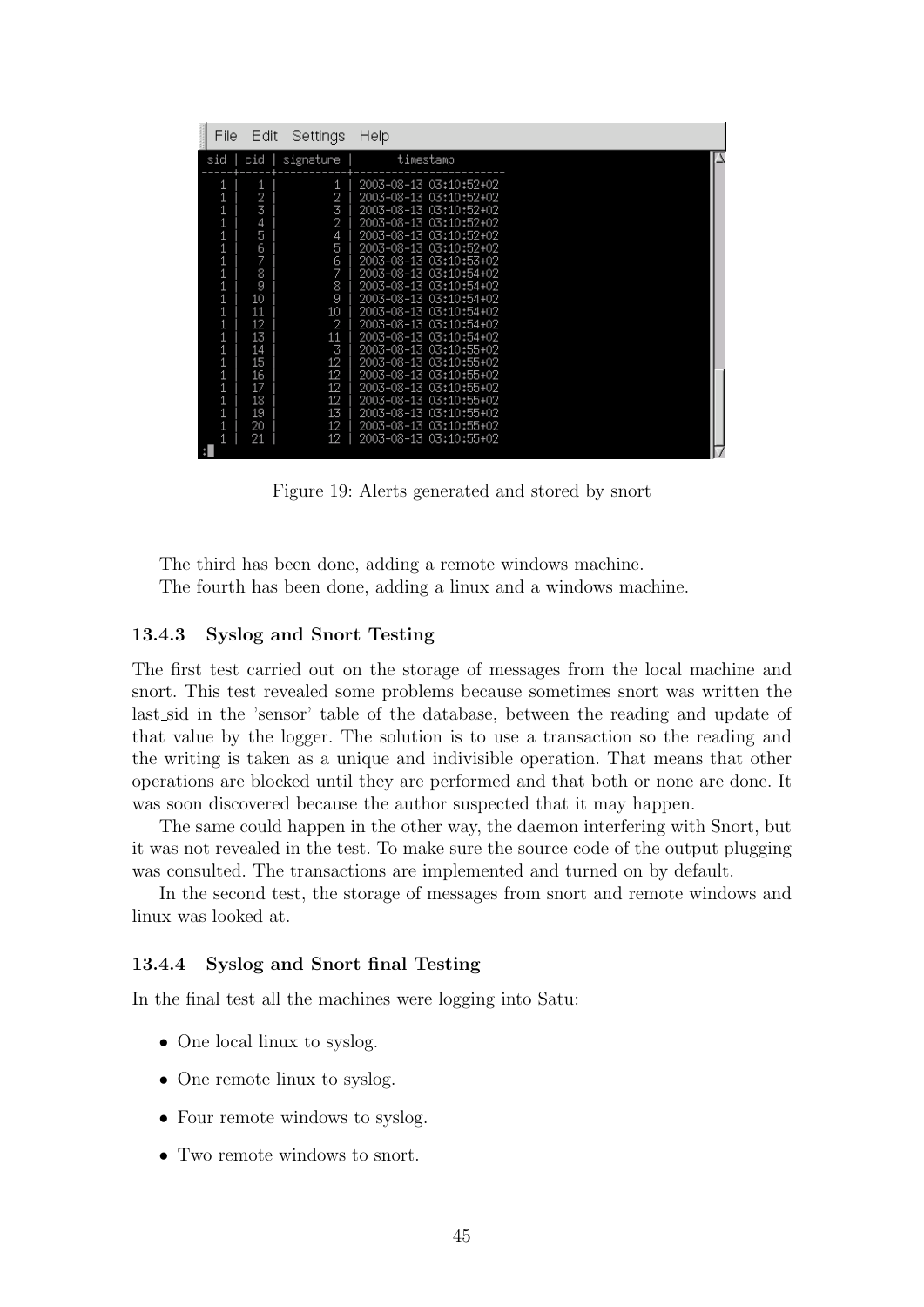There was no masive logging because there will always be a limit of how many logs can be procesed. It is more important to choose the logs carefully. The importance of this test was to check the possibility of interoperability.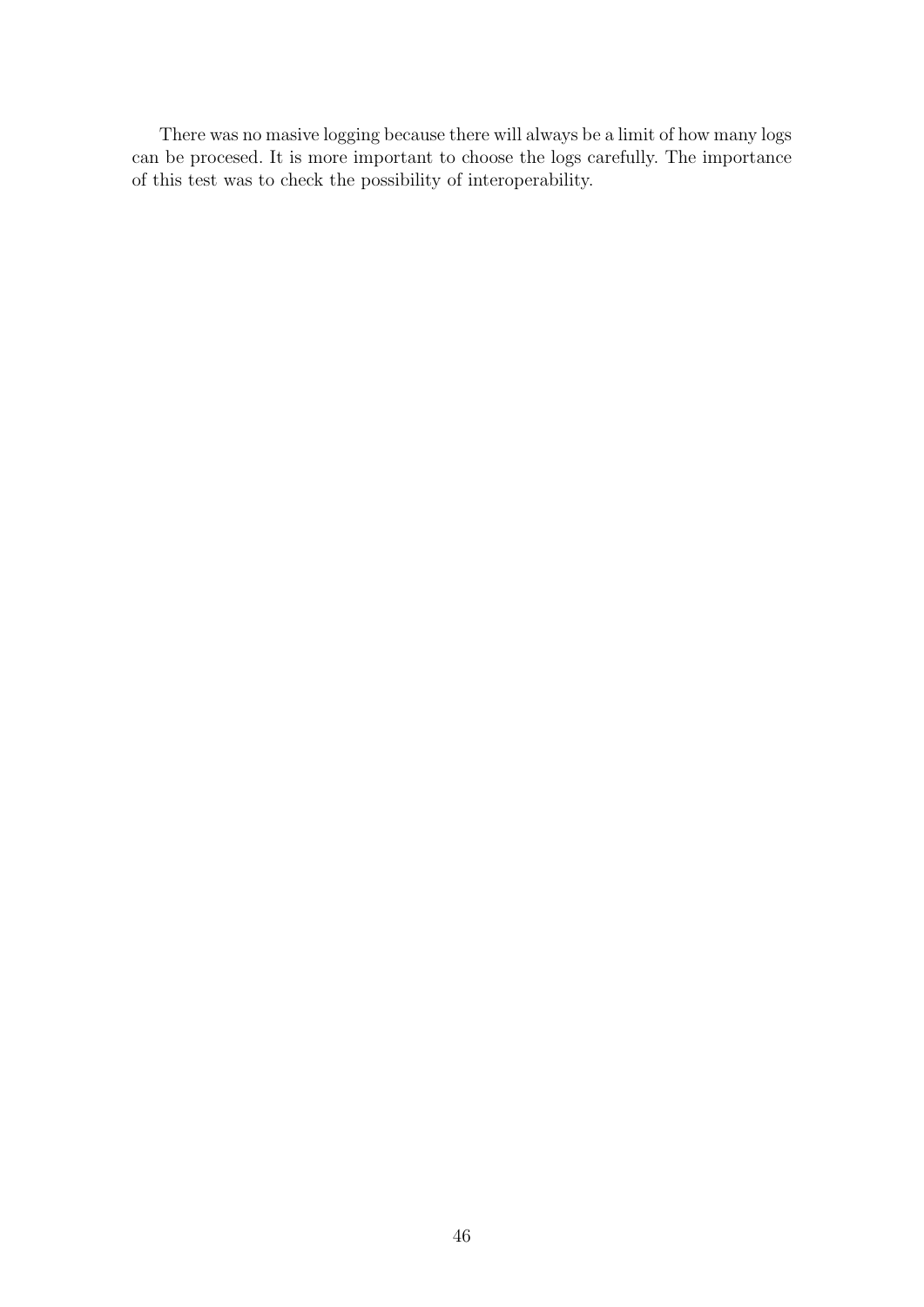# 14 Evaluation

## 14.1 Evaluation criteria

For all the prototypes there are explanations of:

- 1. How it has been fully developed. In the design and development there is a detailed explanation that would allow anyone to reproduce the project or expand it. Nothing is taken for granted. It was written at the same time as it was being done, so nothing could be left out.
- 2. If not, there is a detailed analysis of what has been accomplished and what not. There is a section of possible improvements, but the project's goals have been fully achieved. It can work perfectly without any of those improvements.
- 3. The knowledge earned. This report is the proof of the knowledge accomplished in logging, Windows, Linux, PostgreSQL, Snort, system configuration and programming.
- 4. How to extend the prototypes to gather information from other systems or other programs easily. This architecture can be extended without modification, there would be some cases where it is not that way, but they are explained in the possible improvements section.

There are going to be three kinds of project evaluation:

- The aim and objectives reached. In particularly, there is a database in a server where all the events generated from the different systems are stored.
- A comparison with other approaches to detect the strengths and weaknesses.
- Testing.

## 14.2 Aim and Objectives

The aim of the project was to develop event logging architecture that was able to centralize the logging capabilities of Linux, Windows NT and Snort. It has been accomplished.

Part of the aim was to store the messages in a database to ease later analysis. This has been accomplished: all the messages had been stored in a database, using the snort database. THis not only allows the utilization of the advantages of a database search, but also the use of already existing tools and methodologies designed for search in the snort database.

In order to achieve this aim the following objectives were identified and reached:

• A study of the current event logging capabilities in Linux, Windows and Snort. A study of the logging capabilities was done. Especially the event message format and meaning. That information was very useful for the later development of the project.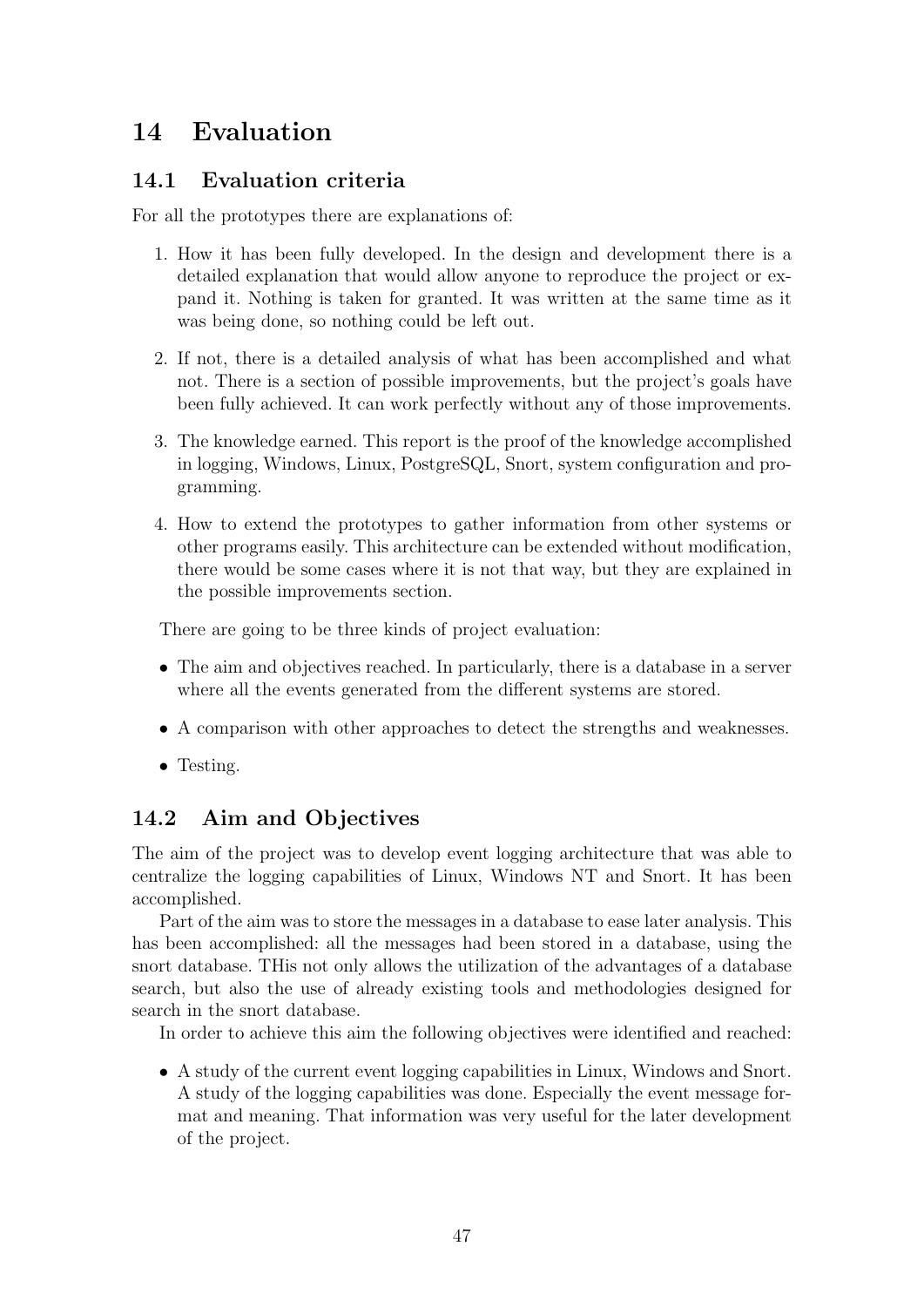- A study of how the capabilities can inter-operate with a Syslogd server. Two architectures that were able to centralize the messages were designed and the best one for the main aim was chosen. In the case of windows, where no mechanism was already embedded to allow the logging, there was a study and evaluation of existing programs that allow it, and one that seems to be perfect for the purpose was chosen.
- Implementation of an architecture that centralizes the events logging from the different sources.
- Evaluation of the architecture. Finally there was an evaluation of the architecture, with special emphasis on the performance and error tolerance. It passed the performance and error tolerance tests successfully. The only thing missing was a error notification.

The final result is a centralized system that can store information in a unique database from:

- Snort.
- Local Syslog information.
- Remote Syslog information.
- Windows event information.

The aims were successfully achieved. Because of the way the different systems communicate, it would be very easy to add another source. It would depend more on the nature of the source than on the architecture created. That is so because there is no modification of the systems, just configuration making use of what there is already. And when necessary, the creation of bridges, as in the case of the program that logs the information sent to a pipe by Syslog. There are some corrections that should be made in the program to support the standard of Syslog, but these are trivial modifications.

## 14.3 Comparison with other approaches

There is a comparison and study in the literature review. It shows how this approach has been discussed and suggested in forums, but there is no public implementation available. There are explanations of why this approach is better, the most relevant of which are:

- Centralization for better analysis.
- Centralization in a database to ease analysis.
- Avoiding interference and modifications in systems when possible

All were taken into account during the project and were decisive in all the decisions on architectures and solutions. All were successfully achieved.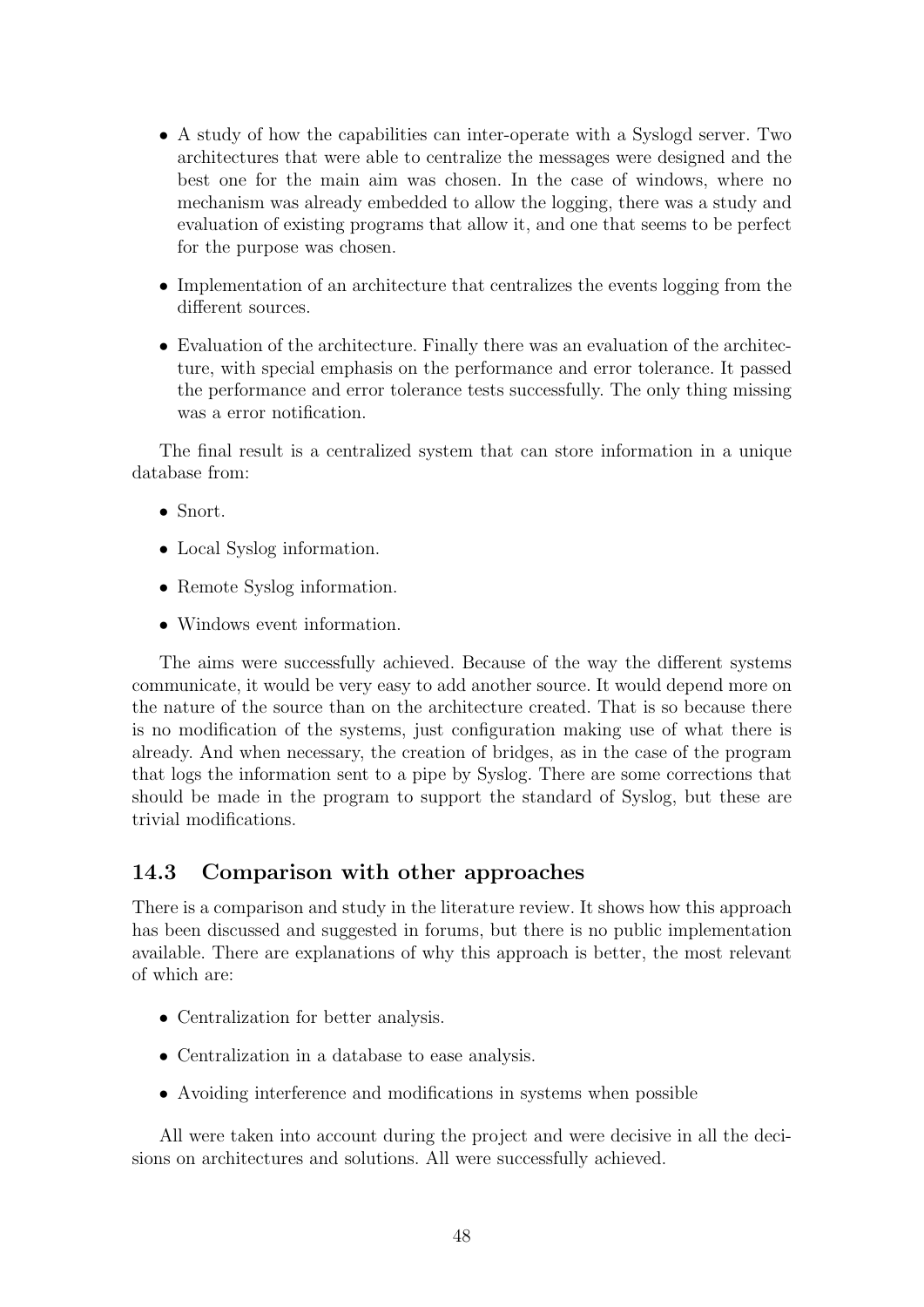# 14.4 Testing

Testing was carried out during all parts of the project and has already been explained. It found some problems that were corrected.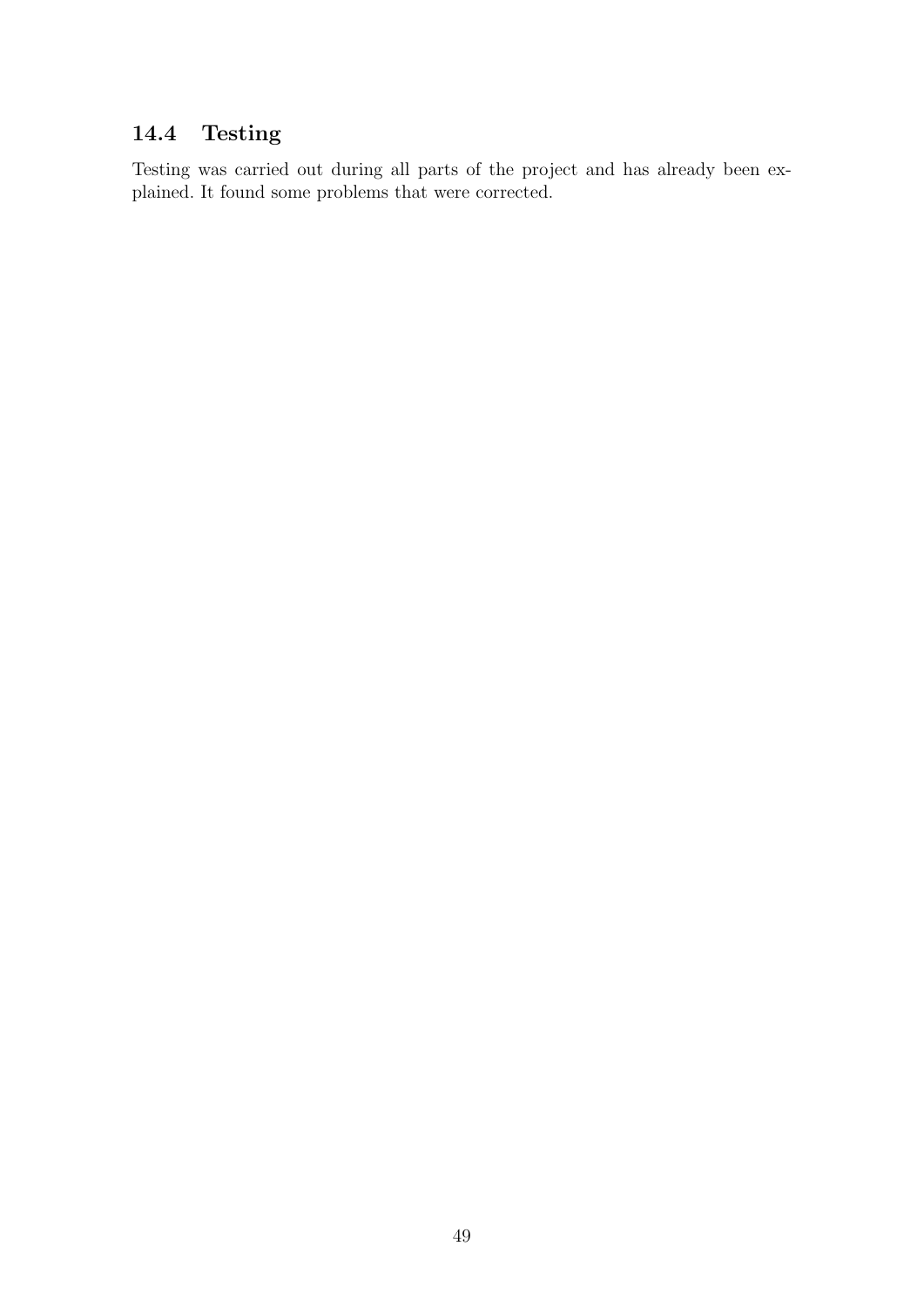# 15 Conclusions

Event Logging is a very important security and maintenance mechanism and it is vital for any machine. It gives system administrators the ability to determine any software or hardware error, even a security break. The centralized logging architecture provides a easy way of getting all the information, search and analysing it.

It has some drawbacks because the remotely logging, can create important security threats. Another disadvantage is that what to log must be chosen carefully or the system will be overwhelmed, and even if it does not crash, important messages could be discarded.

The use of open source software was a good choice. It is better developed in security and very well documented. The possibility of being able to check the snort source code allowed the author to check in coding time if there were any incompatibilities between the logger and snort output plugging, instead of having to use trial and error or reverse engineering, which would have taken much longer.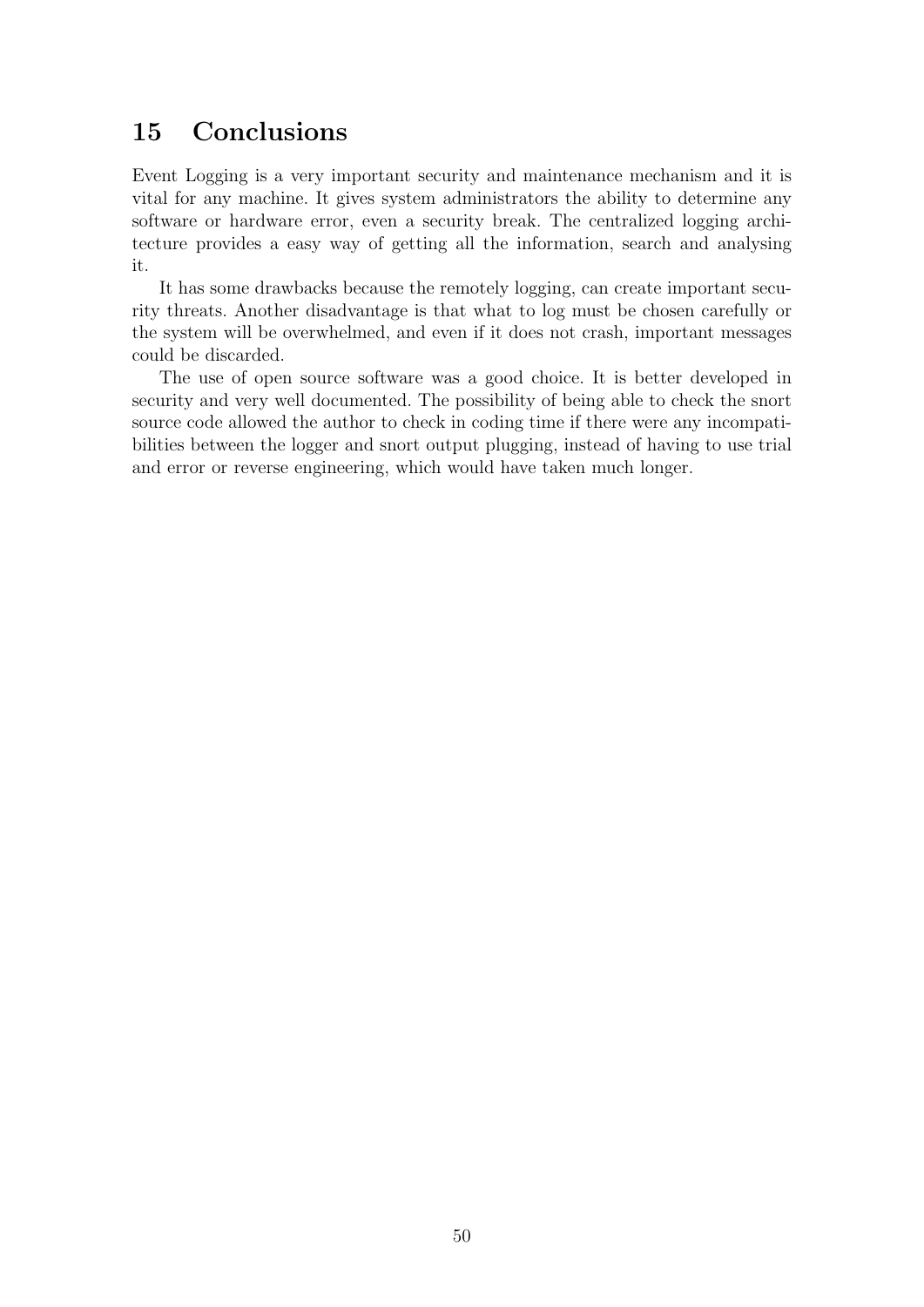## 16 Appendix A: Database creation script

```
-- This script is a modification of the original.
-- Done By Jose Antonio Fernandes Salvador: varelse@euskalnet.net
--
-- Copyright (C) 2000-2002 Carnegie Mellon University
--- Maintainer: Roman Danyliw <rdd@cert.org>, <roman@danyliw.com>
--
-- Original Author(s): Jed Pickel <jed@pickel.net> (2000-2001)
-- Roman Danyliw <rdd@cert.org>
-- Todd Schrubb <tls@cert.org>
--- This program is free software; you can redistribute it and/or modify
-- it under the terms of the GNU General Public License as published by
-- the Free Software Foundation; either version 2 of the License, or
-- (at your option) any later version.
--
-- This program is distributed in the hope that it will be useful,
-- but WITHOUT ANY WARRANTY; without even the implied warranty of
-- MERCHANTABILITY or FITNESS FOR A PARTICULAR PURPOSE. See the
-- GNU General Public License for more details.
--
-- You should have received a copy of the GNU General Public License
-- along with this program; if not, write to the Free Software
-- Foundation, Inc., 59 Temple Place - Suite 330, Boston, MA 02111-1307, USA.
CREATE TABLE schema ( vseq INT4 NOT NULL,
                     ctime TIMESTAMP with time zone NOT NULL,
                     PRIMARY KEY (vseq));
INSERT INTO schema (vseq, ctime) VALUES ('106', now());
CREATE TABLE signature ( sig_id SERIAL NOT NULL,
                        sig_name TEXT NOT NULL,
                        sig_class_id INT8,
                        sig_priority INT8,
                        sig_rev INT8,
                        sig_sid INT8,
                        PRIMARY KEY (sig_id));
CREATE INDEX sig_name_idx ON signature (sig_name);
CREATE INDEX sig_class_idx ON signature (sig_class_id);
CREATE TABLE sig_reference (sig_id INT4 NOT NULL,
                          ref_seq INT4 NOT NULL,
                          ref_id INT4 NOT NULL,
                          PRIMARY KEY(sig_id, ref_seq));
CREATE TABLE reference (ref_id SERIAL,
```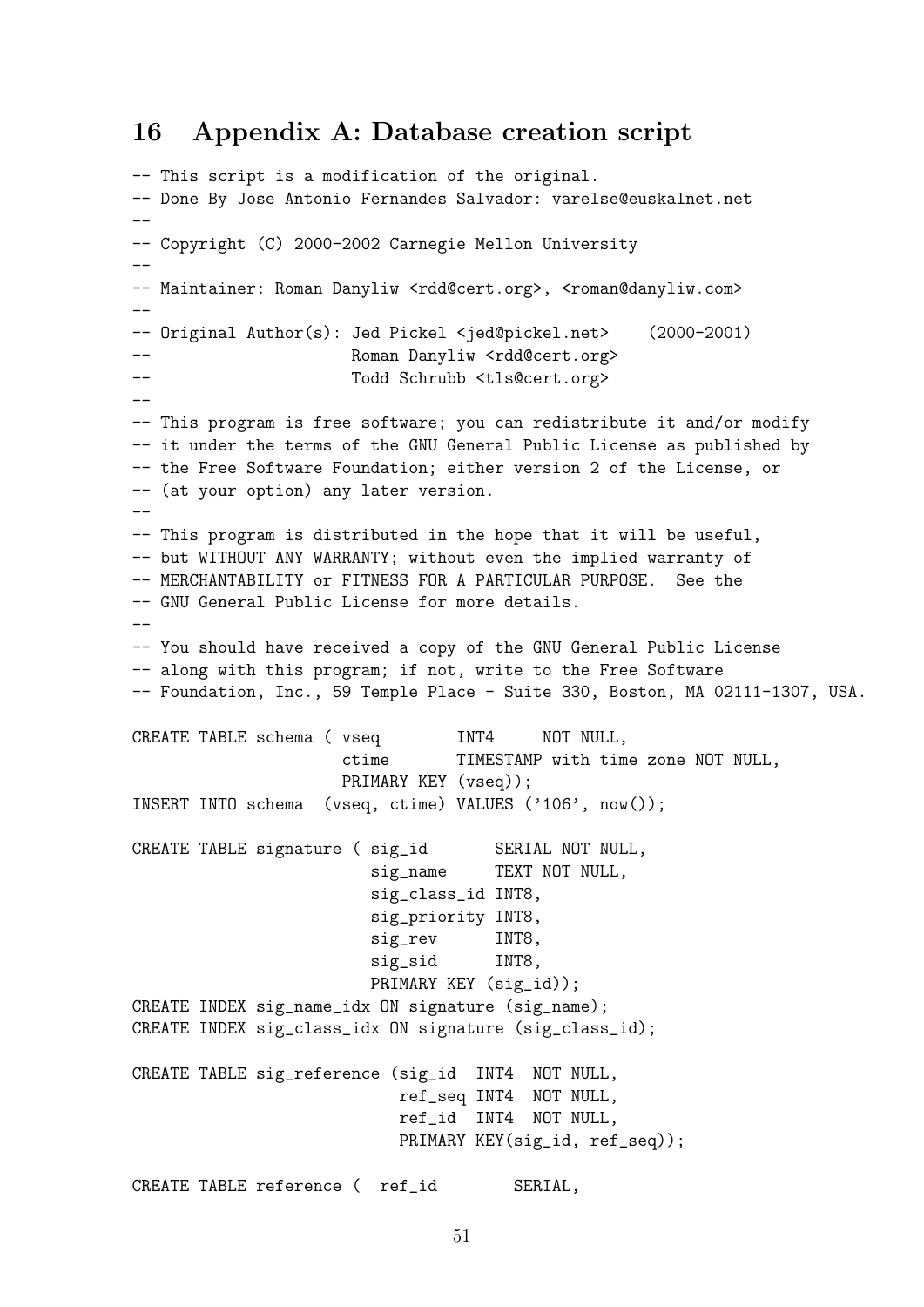ref\_system\_id INT4 NOT NULL, ref\_tag TEXT NOT NULL, PRIMARY KEY (ref\_id)); CREATE INDEX ref\_tag\_idx ON reference (ref\_tag); CREATE TABLE reference\_system ( ref\_system\_id SERIAL, ref\_system\_name TEXT, PRIMARY KEY (ref\_system\_id)); CREATE TABLE sig\_class ( sig\_class\_id SERIAL, sig\_class\_name TEXT NOT NULL, PRIMARY KEY (sig\_class\_id) ); CREATE INDEX sig\_class\_name\_idx ON sig\_class (sig\_class\_name); INSERT INTO sig\_class (sig\_class\_id, sig\_class\_name) VALUES (1,aplication); CREATE TABLE event ( sid INT4 NOT NULL, cid INT8 NOT NULL, signature INT4 NOT NULL, timestamp timestamp with time zone NOT NULL, PRIMARY KEY (sid,cid)); CREATE INDEX signature\_idx ON event (signature); CREATE INDEX timestamp\_idx ON event (timestamp); -- store info about the sensor supplying data CREATE TABLE sensor (sid SERIAL, hostname TEXT, interface TEXT, filter TEXT, detail INT2, encoding INT2, last\_cid INT8 NOT NULL, PRIMARY KEY (sid)); CREATE INDEX hostname\_idx ON sensor (hostname); -- All of the fields of an ip header CREATE TABLE iphdr ( sid INT4 NOT NULL, cid INT8 NOT NULL, ip\_src INT8 NOT NULL, ip\_dst INT8 NOT NULL, ip\_ver INT2, ip\_hlen INT2, ip\_tos INT2, ip\_len INT4, ip\_id INT4, ip\_flags INT2, ip\_off INT4, ip\_ttl INT2, ip\_proto INT2 NOT NULL,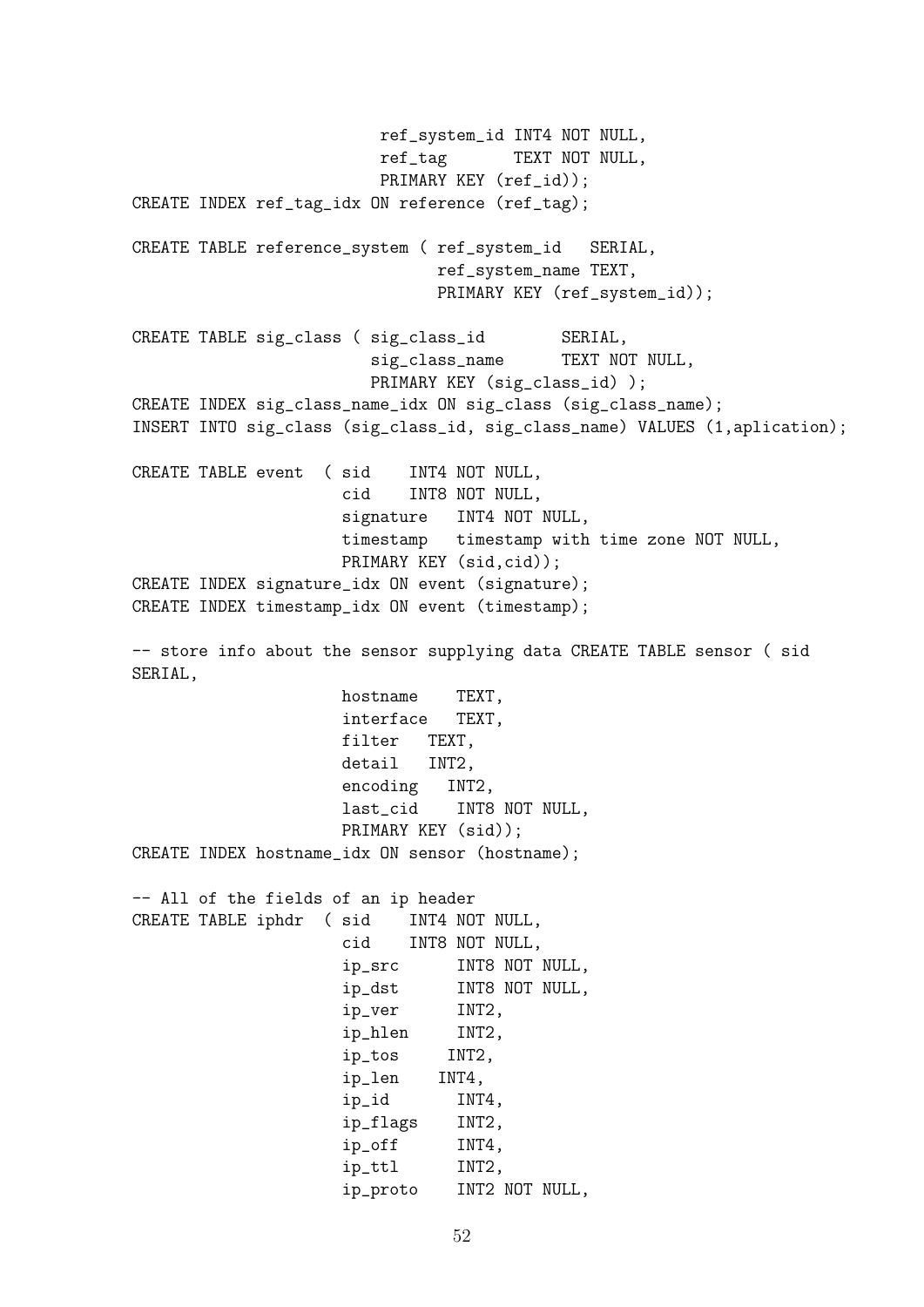ip\_csum INT4, PRIMARY KEY (sid,cid)); CREATE INDEX ip\_src\_idx ON iphdr (ip\_src); CREATE INDEX ip\_dst\_idx ON iphdr (ip\_dst); -- All of the fields of a tcp header CREATE TABLE tcphdr( sid INT4 NOT NULL, cid INT8 NOT NULL, tcp\_sport INT4 NOT NULL, tcp\_dport INT4 NOT NULL, tcp\_seq INT8, tcp\_ack INT8, tcp\_off INT2, tcp\_res INT2, tcp\_flags INT2 NOT NULL, tcp\_win INT4, tcp\_csum INT4, tcp\_urp INT4, PRIMARY KEY (sid,cid)); CREATE INDEX tcp\_sport\_idx ON tcphdr (tcp\_sport); CREATE INDEX tcp\_dport\_idx ON tcphdr (tcp\_dport); CREATE INDEX tcp\_flags\_idx ON tcphdr (tcp\_flags); -- All of the fields of a udp header CREATE TABLE udphdr( sid INT4 NOT NULL, cid INT8 NOT NULL, udp\_sport INT4 NOT NULL, udp\_dport INT4 NOT NULL, udp\_len INT4, udp\_csum INT4, PRIMARY KEY (sid,cid)); CREATE INDEX udp\_sport\_idx ON udphdr (udp\_sport); CREATE INDEX udp\_dport\_idx ON udphdr (udp\_dport); -- All of the fields of an icmp header CREATE TABLE icmphdr( sid INT4 NOT NULL, cid INT8 NOT NULL, icmp\_type INT2 NOT NULL, icmp\_code INT2 NOT NULL, icmp\_csum INT4, icmp\_id INT4, icmp\_seq INT4, PRIMARY KEY (sid,cid)); CREATE INDEX icmp\_type\_idx ON icmphdr (icmp\_type); -- Protocol options CREATE TABLE opt ( sid INT4 NOT NULL, cid INT8 NOT NULL,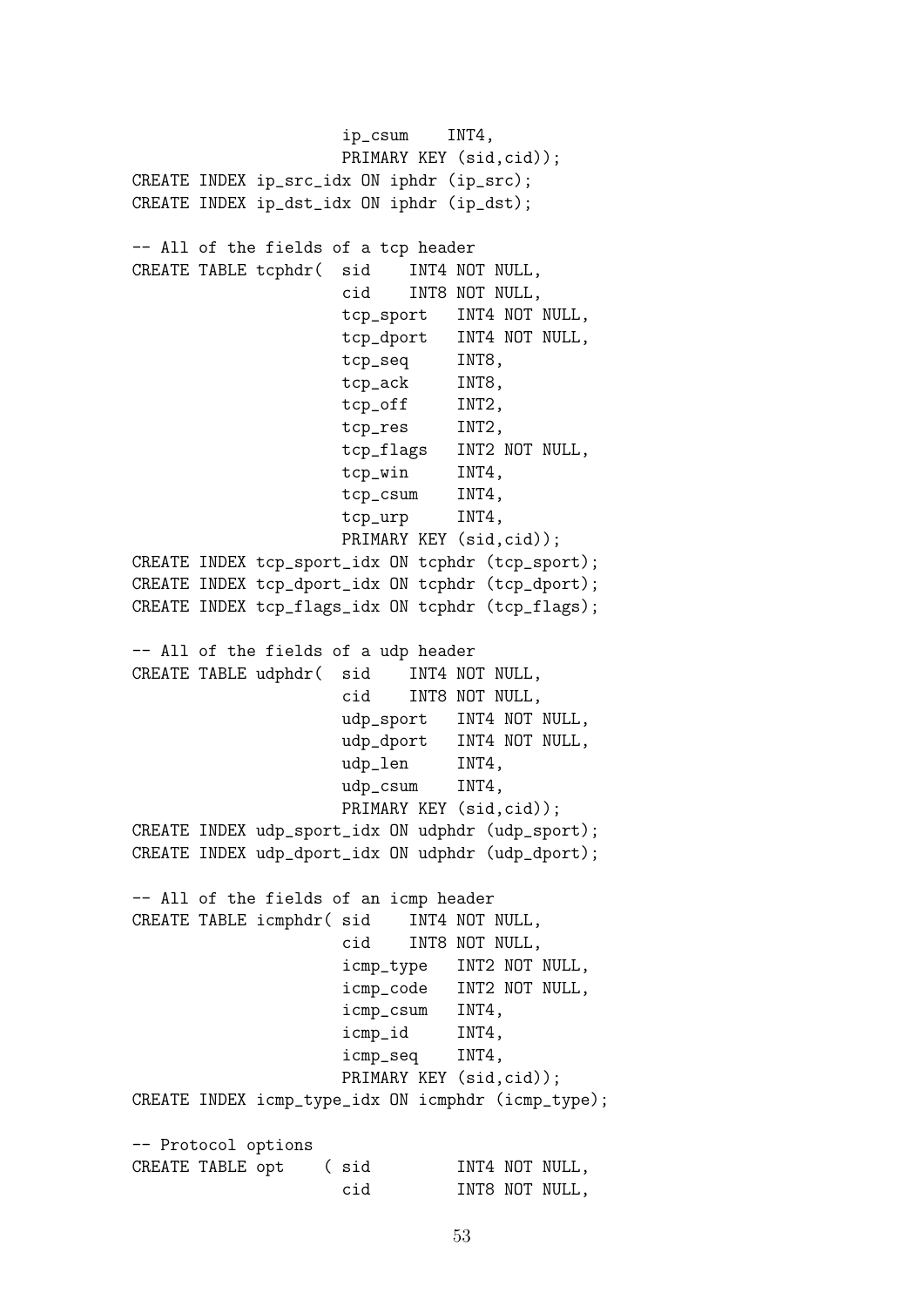optid INT2 NOT NULL, opt\_proto INT2 NOT NULL, opt\_code INT2 NOT NULL, opt\_len INT4, opt\_data TEXT, PRIMARY KEY (sid,cid,optid)); -- Packet payload CREATE TABLE data ( sid INT4 NOT NULL, cid INT8 NOT NULL, data\_payload TEXT, PRIMARY KEY (sid,cid)); -- encoding is a lookup table for storing encoding types CREATE TABLE encoding(encoding\_type INT2 NOT NULL, encoding\_text TEXT NOT NULL, PRIMARY KEY (encoding\_type)); INSERT INTO encoding (encoding\_type, encoding\_text) VALUES (0, 'hex'); INSERT INTO encoding (encoding\_type, encoding\_text) VALUES (1, 'base64'); INSERT INTO encoding (encoding\_type, encoding\_text) VALUES (2, 'ascii'); -- detail is a lookup table for storing different detail levels CREATE TABLE detail (detail\_type INT2 NOT NULL, detail\_text TEXT NOT NULL, PRIMARY KEY (detail\_type)); INSERT INTO detail (detail\_type, detail\_text) VALUES (0, 'fast'); INSERT INTO detail (detail\_type, detail\_text) VALUES (1, 'full'); -- be sure to also use the snortdb-extra tables if you want -- mappings for tcp flags, protocols, and ports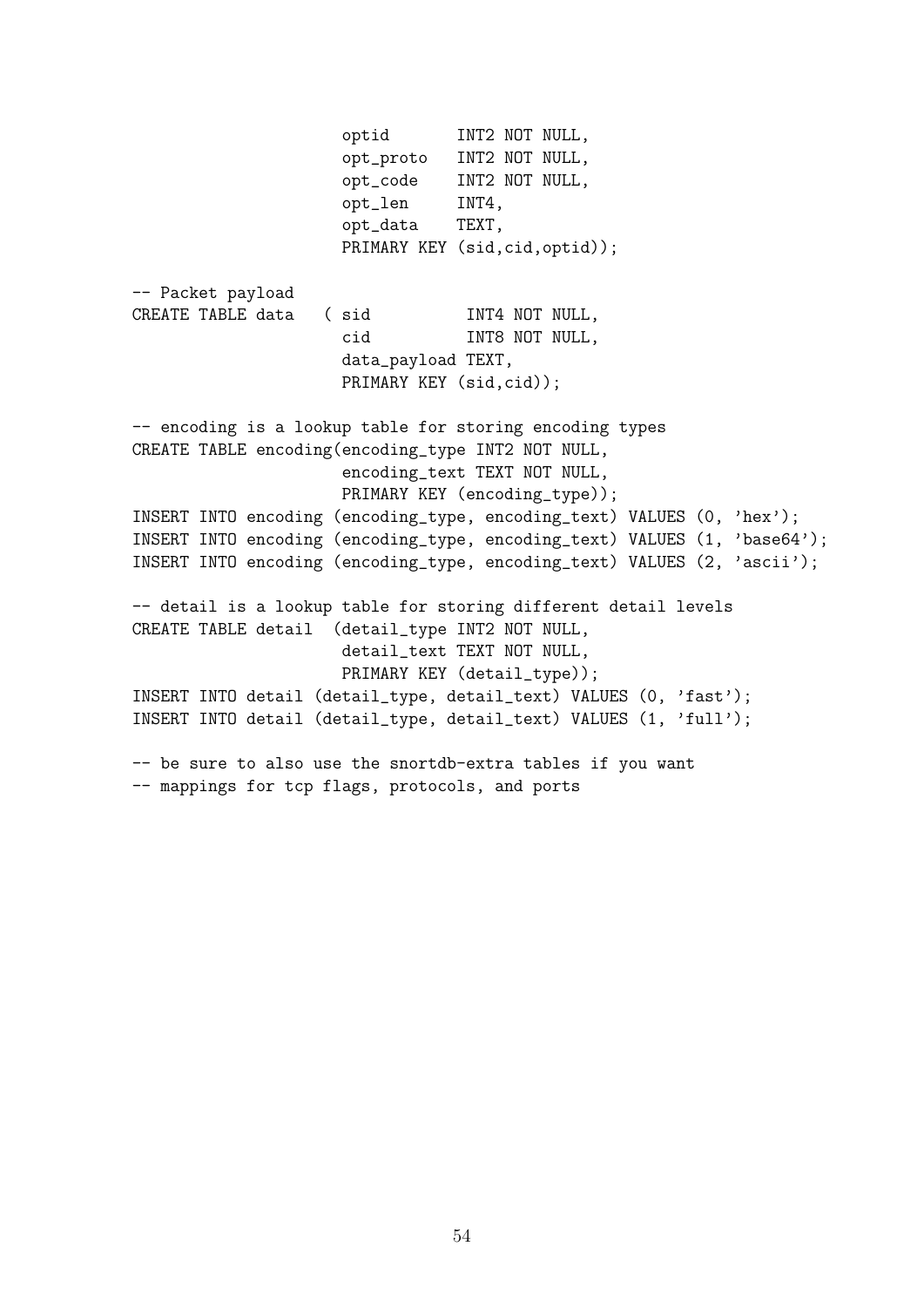## 17 Appendix B: Program source code

```
#include <string.h>
#include <stdio.h>
#include <stdlib.h>
#include <ctype.h>
#include <fcntl.h>
#include <unistd.h>
#include <errno.h>
#include <signal.h>
#include <time.h>
#include <sys/types.h>
#include <sys/stat.h>
#include <sys/time.h>
#include "/usr/include/postgresql/libpq-fe.h"
//For daemon
#include <stdio.h>
#include <fcntl.h>
#include <signal.h>
#include <unistd.h>
#define BUFFERSIZE 256
#define LF '\n'
void signal_handler(sig)
int sig;
{
  switch(sig) {
  case SIGHUP:
    log_message(LOG_FILE,"hangup signal catched");
    break;
  case SIGTERM:
    log_message(LOG_FILE,"terminate signal catched");
    exit(0);break;
  }
}
void daemonize()
{
int i,lfp;
char str[10];
  if(getppid()==1) return; /* already a daemon */
  i=fork();
  if (i<0) exit(1); /* fork error */
  if (i>0) exit(0); /* parent exits */
```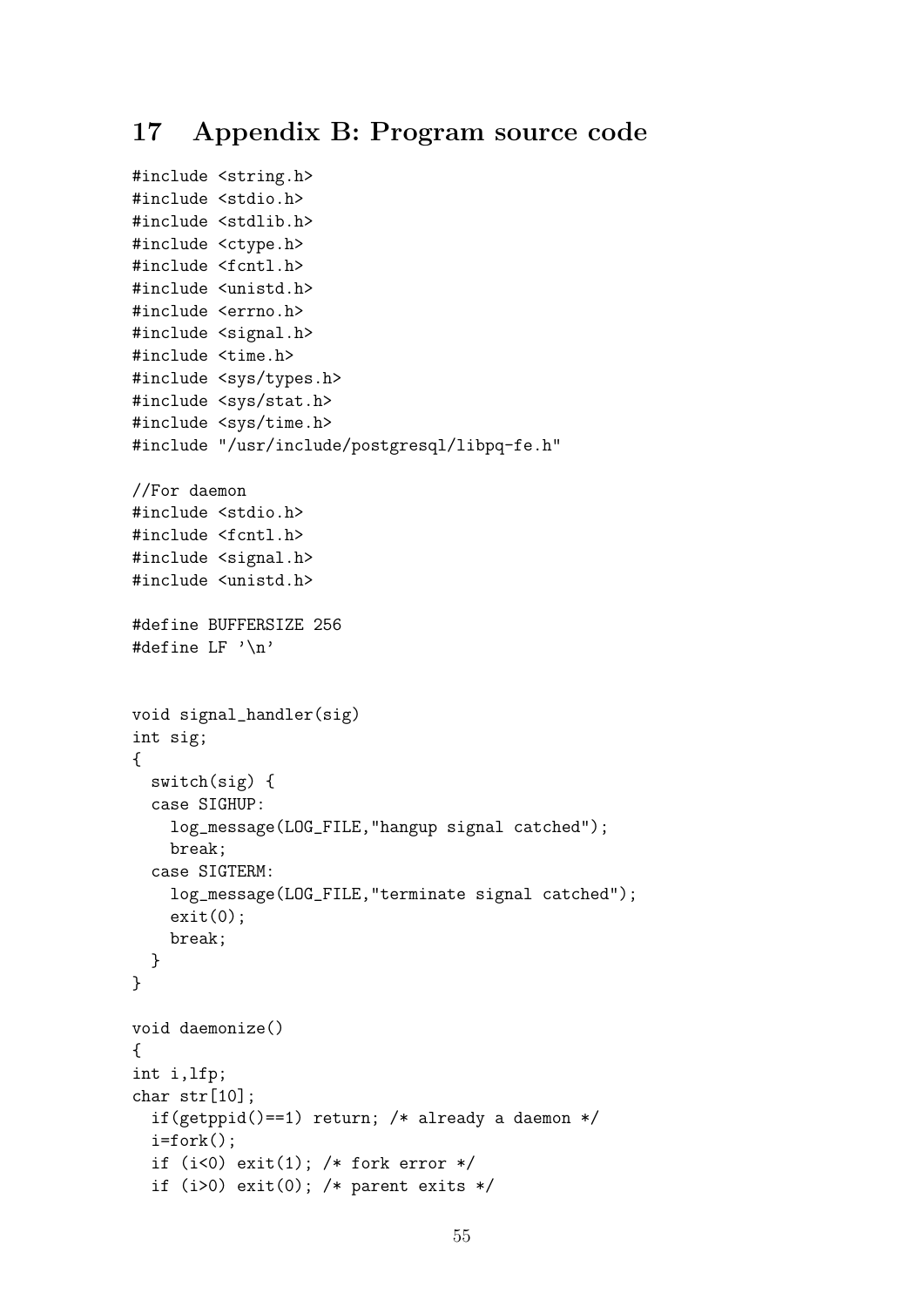```
/* child (daemon) continues */
  setsid(); /* obtain a new process group */
  for (i=getdtablesize();i>=0;--i) close(i); /* close all descriptors */
  i=open("/dev/null", 0_RDWR); dup(i); dup(i); /* handle standart I/O */
  umask(027); /* set newly created file permissions */
  chdir(RUNNING_DIR); /* change running directory */
  lfp=open(LOCK_FILE,O_RDWR|O_CREAT,0640);
  if (lfp<0) exit(l); /* can not open */
  if (\text{lockf}(lfp, F_TLOCK, 0) < 0) exit(0); /* can not lock */
  /* first instance continues */
  sprintf(str,"%d\n",getpid());
  write(lfp,str,strlen(str)); /* record pid to lockfile */
  signal(SIGCHLD,SIG_IGN); /* ignore child */
  signal(SIGTSTP,SIG_IGN); /* ignore tty signals */
  signal(SIGTTOU,SIG_IGN);
  signal(SIGTTIN,SIG_IGN);
  signal(SIGHUP,signal_handler); /* catch hangup signal */
  signal(SIGTERM,signal_handler); /* catch kill signal */
}
main()
{
 daemonize();
int main(int argc, char **argv)
{
  struct message { //To store pointers to the entry parts
   char *time;
   char *host;
   char *aplic;
   char *mess;
  } BDEntry;
  // Named Pipe management.
  int fdPipe; // Pipe descriptor
  char cPipe[]= "/tmp/myLog.pipe"; // Pipe location
  //Aux variables to manage the buffer
  size_t iBytesLeftBuffer=0; // Extra bytes read of the next message
  char cBuffer[BUFFERSIZE]; // Read buffer
  char *cpBufferOffset = cBuffer; // End of data in the buffer
  int iReadedBytes; \frac{1}{2} // Number of bytes read from the pipe
  char *cpEOL; // Mark for the end of the line
  //Aux variables to parse the message into his parts
  int pos; // Beggining of a entry part
  int posFin; // Size until the end of a entry part
```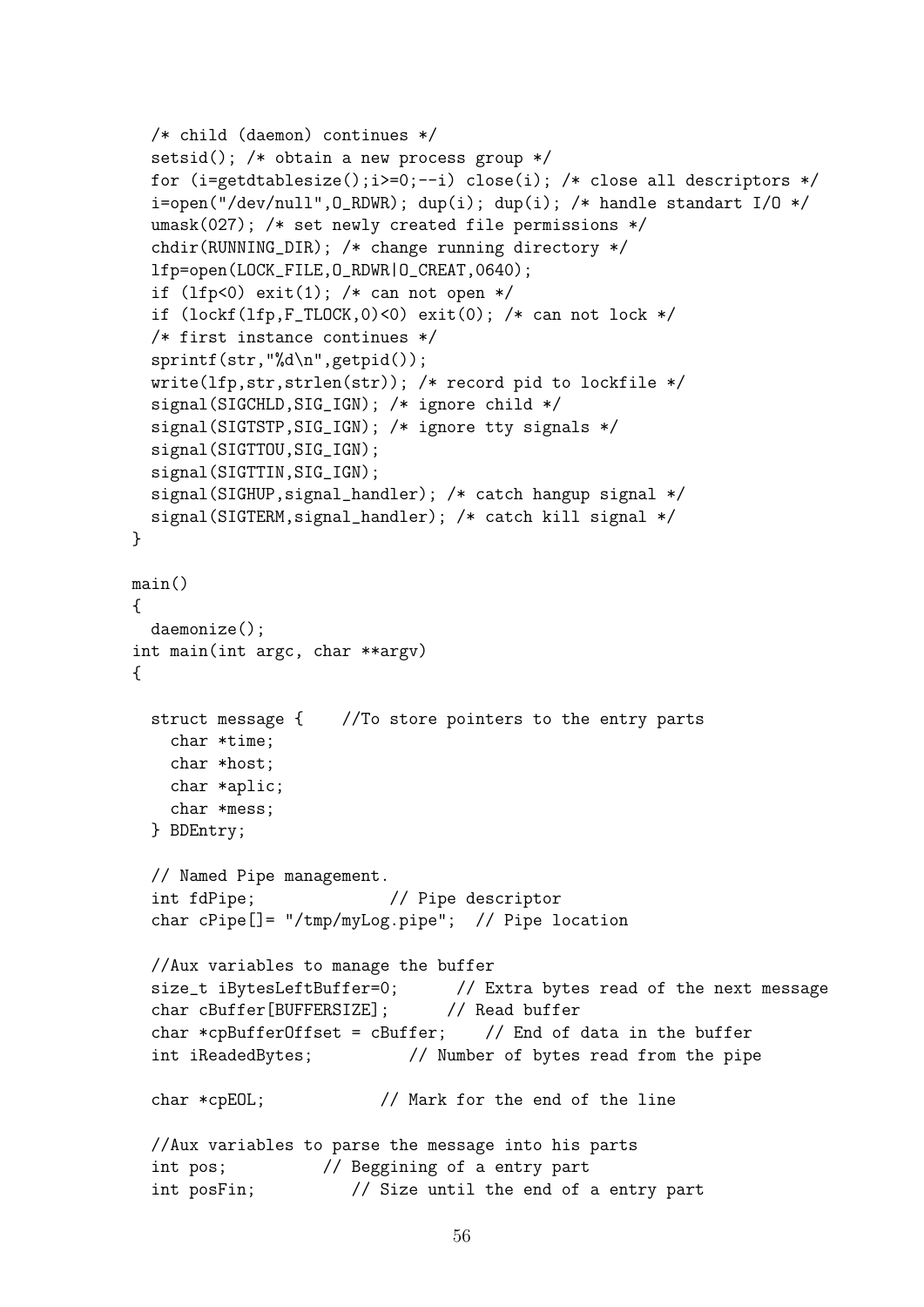```
int sizeEOL; // Size of a full entry
char *cpBegin; // Beggining of the actual entry
char *espacio = " " ; \t // Space characterchar *dosPuntos = ":"; // Colon character
char *finLinea = ''/n"; // End of line character
//DB variables
PGconn *conn; // For connection
PGresult *cpResult; // For get the results
char query[BUFFERSIZE]; // To built the query
int resultH = 0; // To store the sensor id
int resultA = 0; // To store the signature id
int resultC = 0; // To store the last sensor id
int resultS = 0; // To store the reference id
int resultF = 0; // To store the maximum cid
// Time management
time_t t;
struct tm* petm;
int anio;
// To get the actual year
time(&t);
petm= localtime(&t);
anio = petm->tm_year + 1900;
//Open the Named Pipe. It is open to write too to avoid to receive a EOF
                               // if the writing process has not started yet
if ( (fdPipe = open(cPipe, 0_RDWR)) < 0 ) {
  printf("The Named Pipe [%s] could not be opened.\n", cPipe);
} else {
  printf("Pipe opened:\n", cPipe);
  //Connect to the database
  conn = PQconnectdb("dbname=snort3");
  if (PQstatus(conn) == CONNECTION_BAD) {
   exit(-1);} else {
   while (1) {
   // Read the pipe
     while ((iReadedBytes =
              read(fdPipe,cpBufferOffset+iBytesLeftBuffer * sizeof(char),
                               (BUFFERSIZE - iBytesLeftBuffer -1)))==0) {
       sleep(5);
     }
     iBytesLeftBuffer = iBytesLeftBuffer + iReadedBytes;
     while ((cpEOL = memchr(cpBufferOffset,LF,(size_t)iBytesLeftBuffer))
```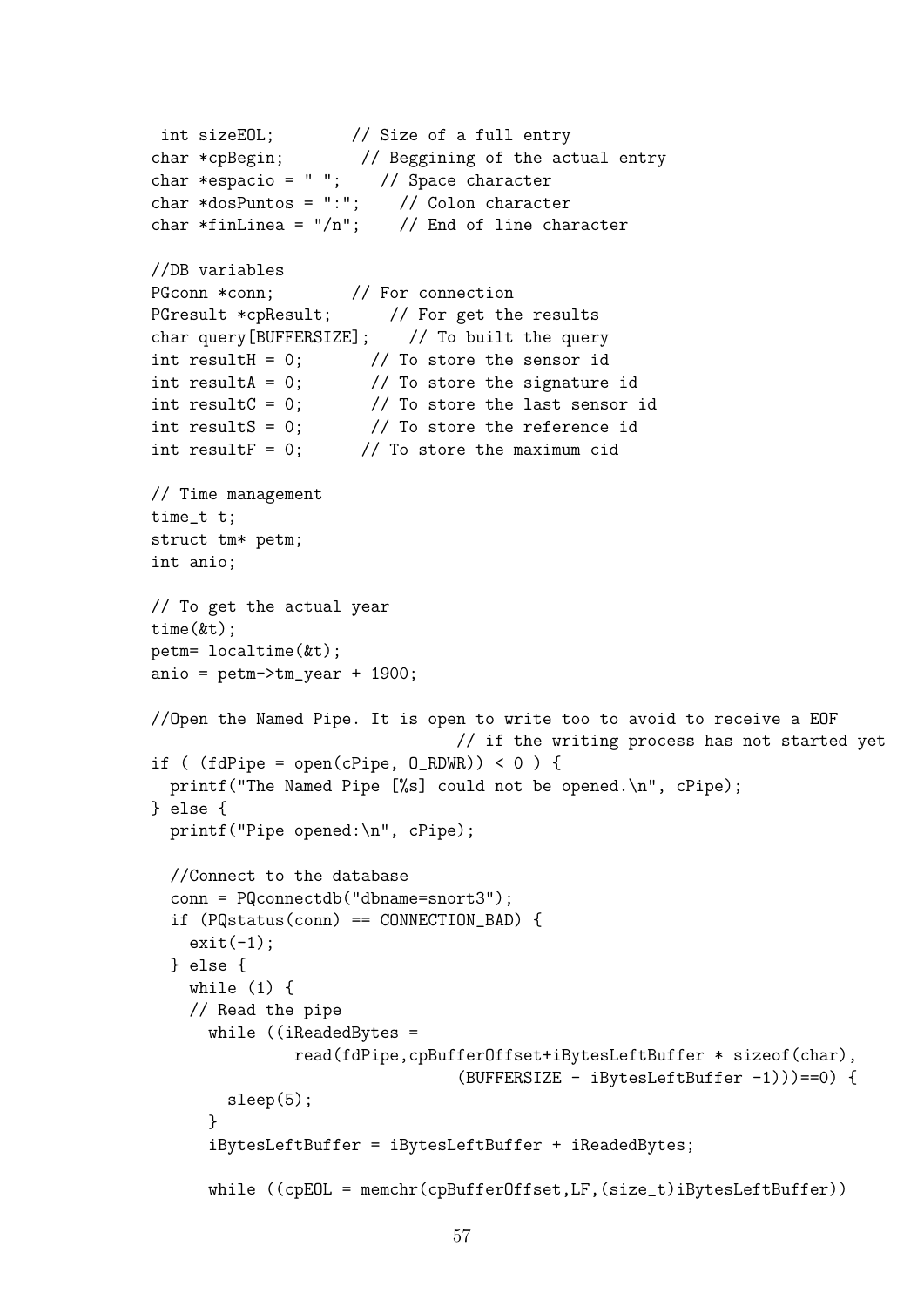```
!=NULL) {
    // All entry size calculation
    sizeEOL = cpEOL - cpBufferOffset;
// Parse the message
    // Parse date
    pos = 0;
    posFin=15;
    pos=pos+posFin+1;
    //Avoid incorrect entries
    if (sizeEOL > pos) {
      BDEntry.time = cpBufferOffset;
      *(BDEntry.time + posFin) = '0';// Parse machine or sensor or host
      cpBegin = cpBufferOffset + pos;
      posFin = strcspn(cpBegin,espacio);
      pos=posFin+pos+1;
      //Avoid incorrect entries
      if (sizeEOL > pos) {
        BDEntry.host = cpBegin;
        *(BDEntry.host + posFin) = '0';// Parse aplication
        cpBegin=cpBufferOffset+ pos;
        posFin = strcspn(cpBegin, dosPuntos);
        pos=posFin+pos+2;
        //Avoid incorrect entries
        if (sizeEOL > pos) {
          BDEntry.aplic = cpBegin;
          *(BDEntry.aplic + posFin)= \sqrt{0'};
          // Parse message
          cpBegin=cpBufferOffset+pos;
          posFin = cpEOL -cpBegin;
          pos=pos + posFin;
          //Avoid incorrect entries
          if (sizeEOL == pos) {
            BDEntry.mess = cpBegin;
            *(BDEntry.mess + posFin) = '0';//Database insertion
            //Host to sensor
            sprintf(query,"SELECT sid FROM sensor
                        WHERE hostname = \sqrt[3]{s}", BDEntry.host);
            cpResult = PQexec(conn,query);
```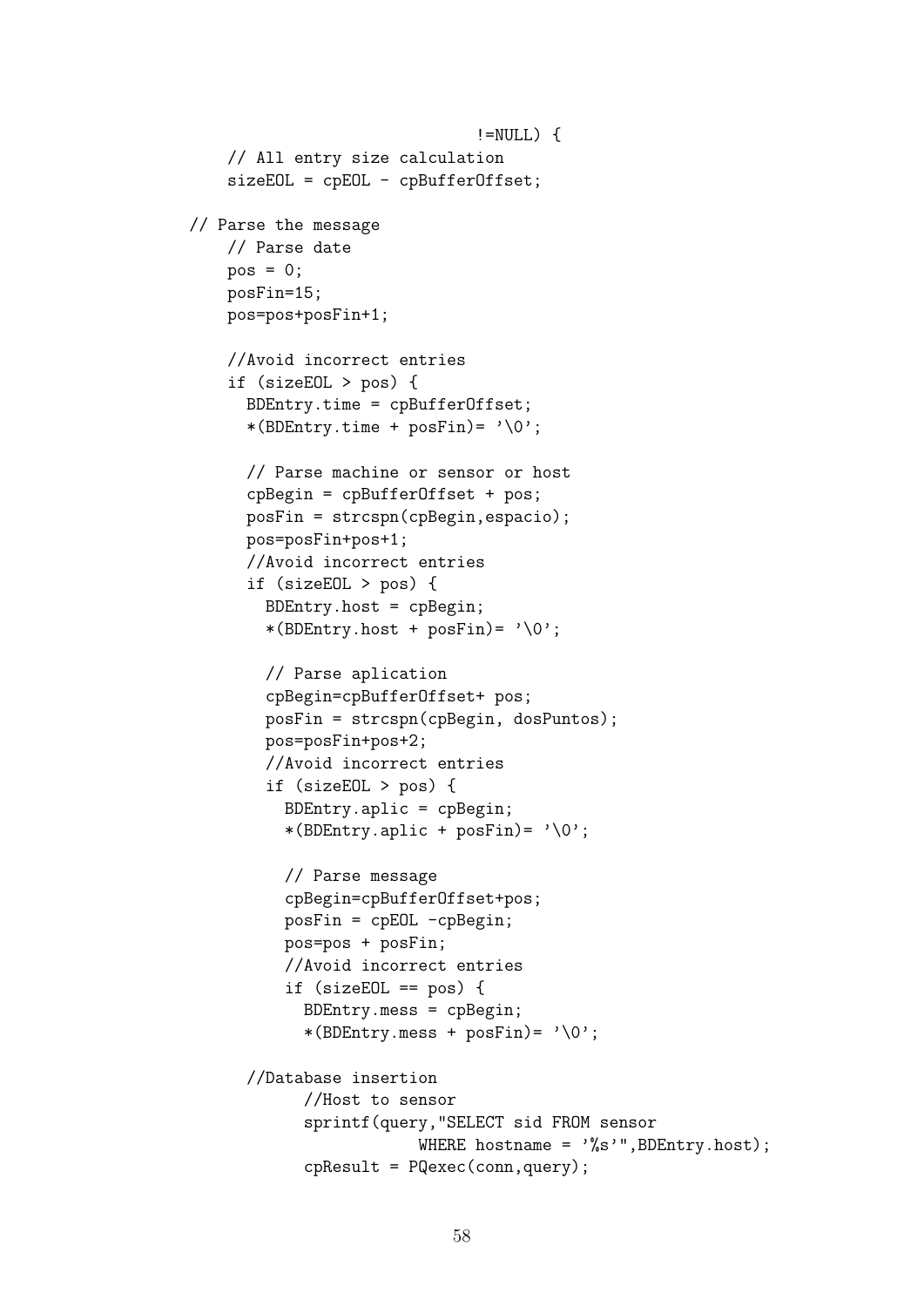```
if ((PQresultStatus(cpResult) == PGRES_TUPLES_OK)) {
if (PQntuples(cpResult)) {
  resultH = atoi(PQgetvalue(cpkesult, 0, 0));fprintf(stdout,"Encuentra el sensor\n");
  PQclear(cpResult);
  //Aplication to reference
  sprintf(query,"SELECT ref_id FROM reference
            WHERE ref\_tag = "\s", BDEntry.aplic);
  cpResult = PQexec(conn,query);
  if ((PQresultStatus(cpResult) == PGRES_TUPLES_OK)) {
    fprintf(stdout,"Query Ok para Aplic");
       if (PQntuples(cpResult) < 1) {
         PQclear(cpResult);
         sprintf(query, "INSERT INTO reference
                      (ref_system_id, ref_tag)
                             VALUES (1,'%s')",BDEntry.aplic);
         PQexec(conn,query);
         sprintf(query,"SELECT ref_id FROM reference
                     WHERE ref_tag = '%s'",BDEntry.aplic);
         cpResult = PQexec(conn,query);
       }
       resultA = atoi(PQgetvalue(cpResult,0,0));
  }
  PQclear(cpResult);
  //Message to signature
  sprintf(query,"SELECT sig_id FROM signature
                    WHERE sig_name = '%s'", BDEntry.mess);
  cpResult = PQexec(conn,query);
  if ((PQresultStatus(cpResult) == PGRES_TUPLES_OK)) {
       if (PQntuples(cpResult) < 1) {
         PQclear(cpResult);
         sprintf(query, "INSERT INTO signature
               (sig_name, sig_class_id)
                      VALUES ('%s',1)",BDEntry.mess);
         PQexec(conn,query);
         sprintf(query,"SELECT sig_id FROM signature
                      WHERE sig_name = \frac{1}{6} \frac{1}{6} \frac{1}{6} \frac{1}{6} \frac{1}{6} \frac{1}{6} \frac{1}{6} \frac{1}{6} \frac{1}{6} \frac{1}{6} \frac{1}{6} \frac{1}{6} \frac{1}{6} \frac{1}{6} \frac{1}{6} \frac{1}{6} \frac{1}{6} \frac{1}{6} \frac{1}{6} \frac{1}{6} \frac{cpResult = PQexec(conn,query);
       }
       resultA = atoi(PQgetvalue(cpkesult, 0, 0));}
  PQclear(cpResult);
  //Start transaction
  cpResult = PQexec(conn,"BEGIN");
```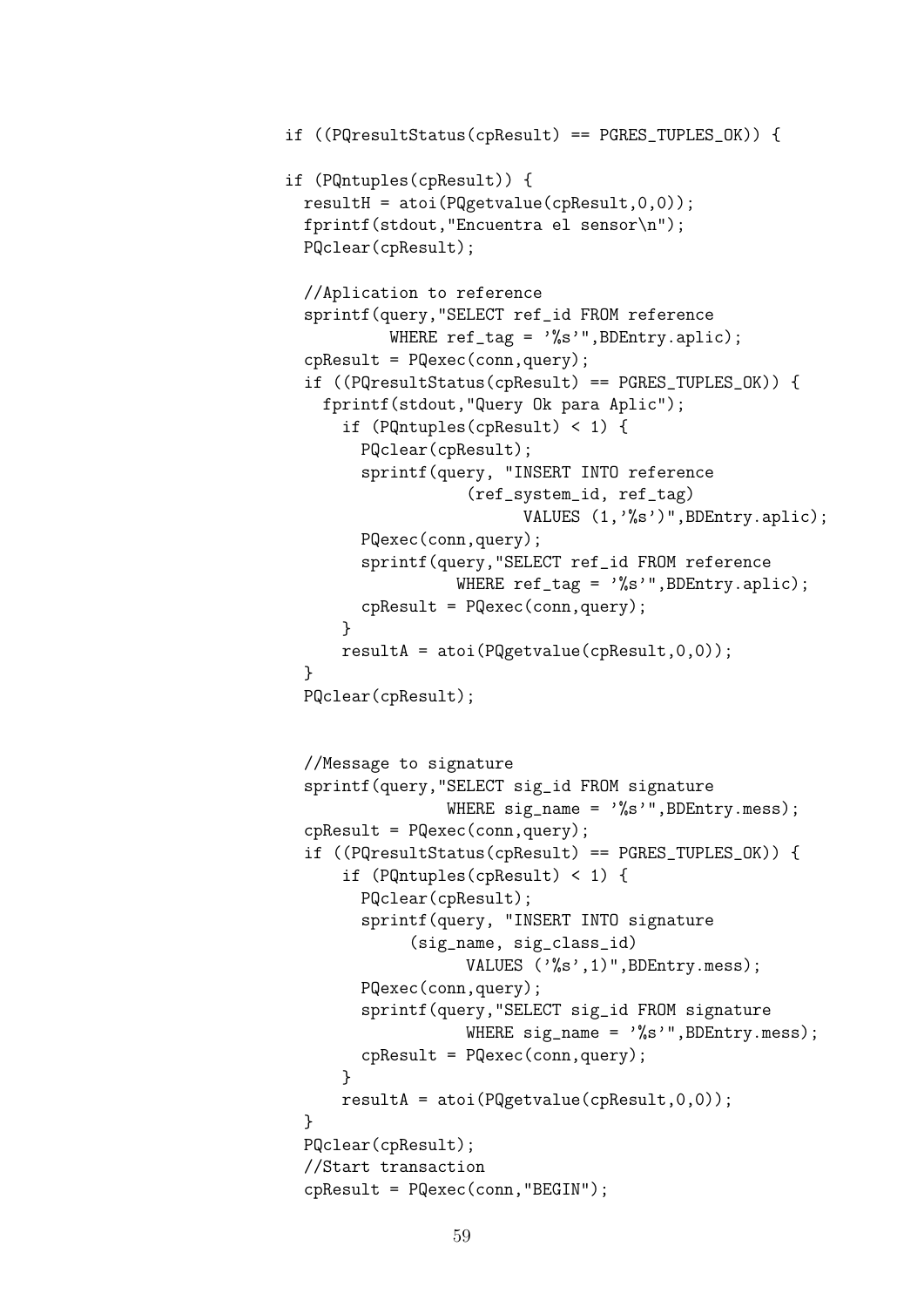```
PQclear(cpResult);
//Time to event
sprintf(query,"SELECT last_cid FROM sensor
            WHERE sid = %d", resultH);cpResult = PQexec(conn,query);
if ((PQresultStatus(cpResult) == PGRES_TUPLES_OK)) {
    fprintf(stdout,"Encuentra el last_cid\n");
    resultC = atoi(PQgetvalue(cpResult, 0, 0));}
PQclear(cpResult);
//Update last sid
sprintf(query, "UPDATE sensor SET last_cid =%d
                          WHERE sid =\times d', resultC + 1, resultH);
PQexec(conn,query);
fprintf(stdout,"Query: %s\n", query);
//End transaction
cpResult = PQexec(conn,"COMMIT");
PQclear(cpResult);
// Relation between messages, aplications, signatures and references
sprintf(query,"SELECT max(ref_seq) FROM sig_reference
                  WHERE sig_id = %d", resultA);cpResult = PQexec(conn,query);
if ((PQresultStatus(cpResult) == PGRES_TUPLES_OK)) {
  resultS = atoi(PQgetvalue(cpResult,0,0));
} else {
  resultS = 0;}
PQclear(cpResult);
sprintf(query, "INSERT INTO sig_reference
      (sig_id, ref_seq, ref_id)
            VALUES (%d, %d, %d)",resultA, resultS+1, 1);
PQexec(conn,query);
//Store event
sprintf(query,"SELECT max(cid) FROM event
                WHERE sid = %d", resultH);cpResult = PQexec(conn,query);
if ((PQresultStatus(cpResult) == PGRES_TUPLES_OK)) {
  resultF = atoi(PQgetvalue(cpkesult, 0, 0));} else {
  resultF = 0;
}
PQclear(cpResult);
```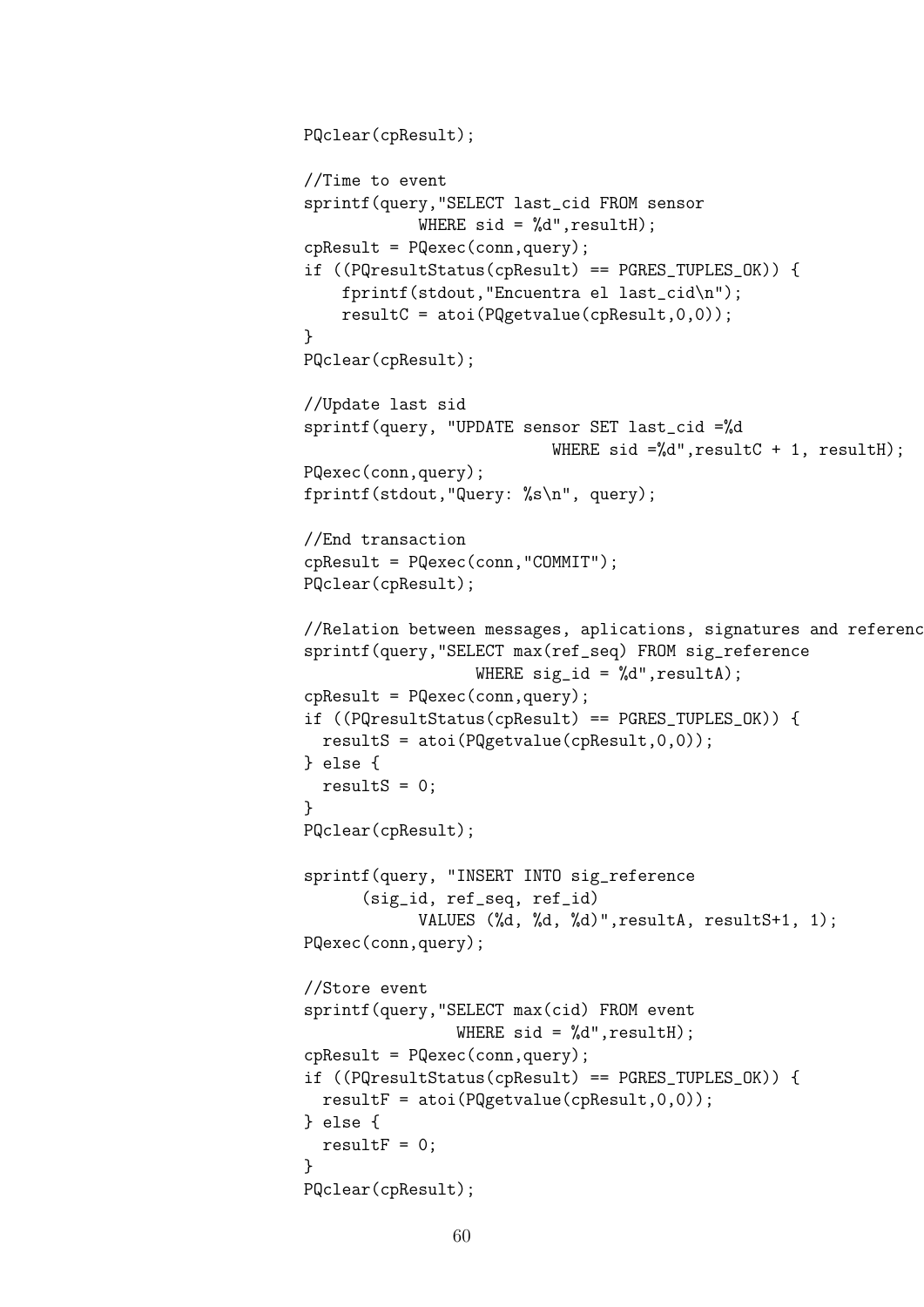```
if (*(BDEntry.time + 4) == '') {
                    *(BDEntry.time + 4) ='0';
                  }
                  sprintf(query, "INSERT INTO event
                      (sid, cid, signature, timestamp)
                         VALUES (%d, %d, %d,
                            TO_TIMESTAMP('%d %s','YYYY Mon DD HH24:MI:SS'))",
                               resultH, resultF+1, resultA, anio, BDEntry.time);
                  PQexec(conn,query);
               }
              }
                //All this allows fail safe (tolerancia a fallos).
          };
          //Move to the next entry in the buffer
          cpBufferOffset = BDEntry.mess + posFin + 1;
          iBytesLeftBuffer=iBytesLeftBuffer - sizeEOL - 1;
          BDEntry.time = NULL;
          BDEntry.host = NULL;
          BDEntry.aplic = NULL;
          BDEntry.mess = NULL;
        }
        //When there is no full entries anymore it is possible that there is
        //the beggining of a entry, so it must be moved to the beggining
        //of the buffer before reading it
        strncpy(cBuffer, cpBufferOffset, iBytesLeftBuffer);
        cpBufferOffset = cBuffer;
      }
    }
 };
  close(fdPipe);
 return(1);
 }
}
```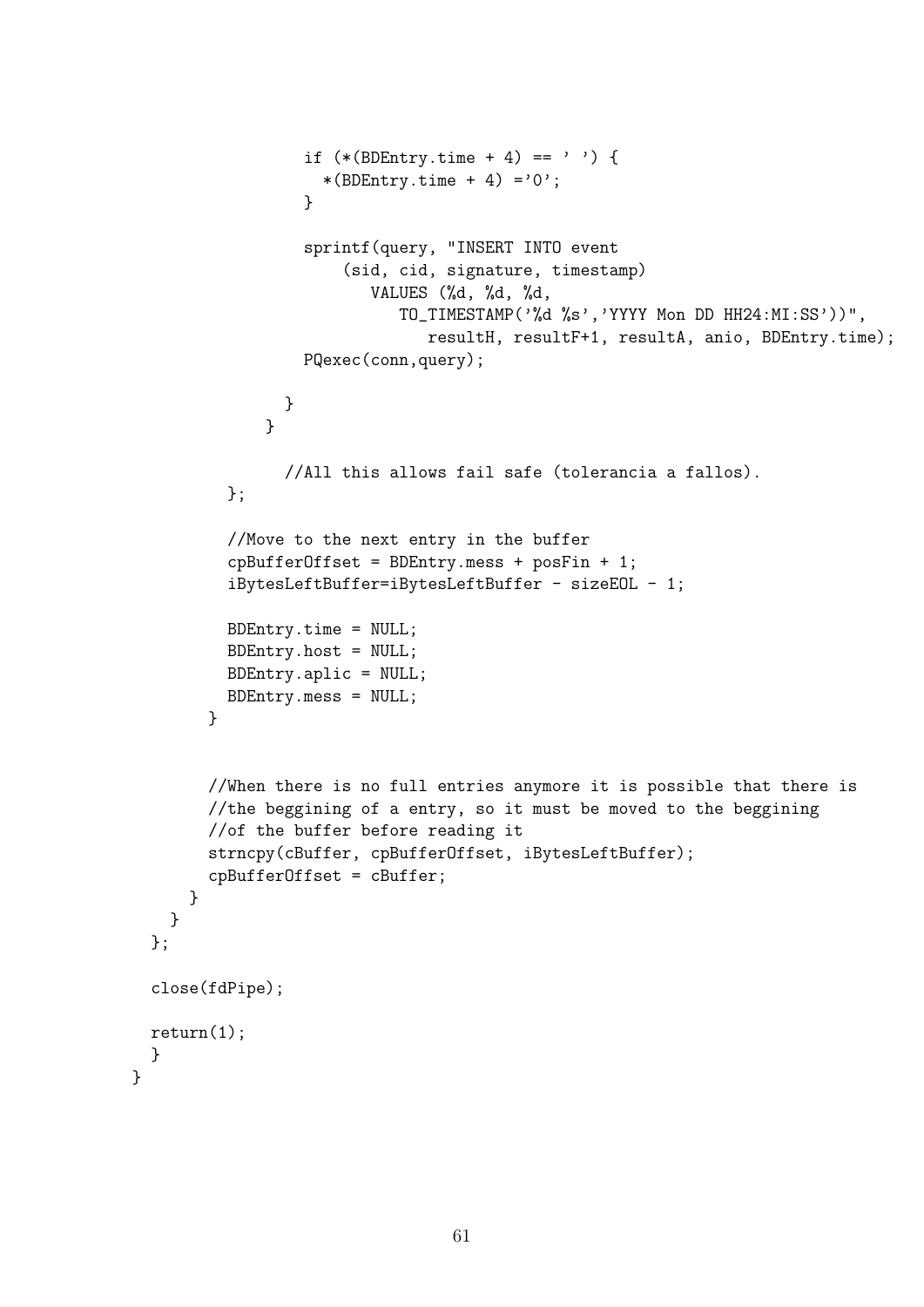## 18 Appendix C: Starting and Stopping Snort script

```
#!/bin/bash
# $Id: S99snort,v 1.1 2001/12/18 22:14:37 cazz Exp $
# /etc/init.d/snort : start or stop the SNORT Intrusion Database System
#
# Written by Lukasz Szmit <ptashek@scg.gliwice.pl>
#
# Configuration
# set config file & path to snort executable
SNORT_PATH=/usr/local/bin
CONFIG=/usr/snort/snort.conf
# set interface
IFACE=eth0
# set GID/Group Name
SNORT_GID=nogroup
# other options
OPTIONS="-D"
# End of configuration
test -x $SNORT_PATH/snort || exit 0
case "$1" in
     start)
echo "Starting Intrusion Database System: SNORT"
$SNORT_PATH/snort -c $CONFIG -i $IFACE $OPTIONS
if [ "'pidof $SNORT_PATH/snort'" ]; then
echo "SNORT is up and running!"
else
exit 0
fi
echo -n "."
;;
     stop)
echo "Stoping Intrusion Database System: SNORT"
if [ "'pidof $SNORT_PATH/snort'" ] ; then
    kill -TERM 'pidof $SNORT_PATH/snort'
    # Wait until the timeout
    count=120
```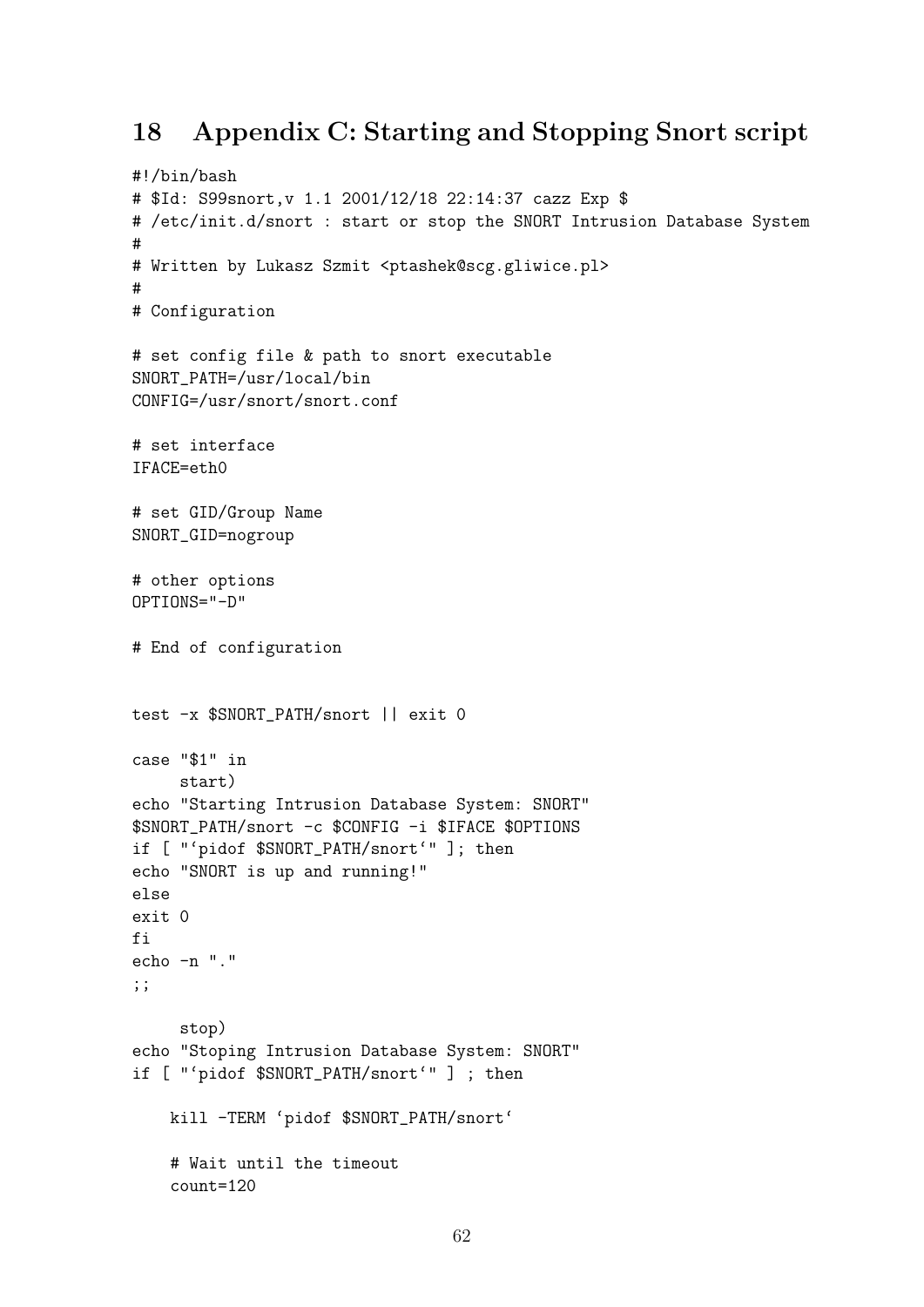```
numdots=0
    while ([ $count != 0] do
let count=$count-1
if [ "'pidof $SNORT_PATH/snort'" ] ; then
    echo -n .
    let numdots=$numdots+1
    sleep 1
else
    count=0
fi
    done
    # If it's not dead yet, kill it.
    if [ "'pidof $SNORT_PATH/snort'" ] ; then
echo " TIMEOUT!"
kill -KILL '$SNORT_PATH/snort'
    else
case $numdots in
  0) echo "." ;;
  1) echo ;;
  *) echo " done." ;;
esac
   fi
else
   echo "SNORT is not running!";
fi
;;
    restart)
$0 stop
$0 start
;;
     *)
echo 'Usage: /etc/init.d/snort {start|stop|restart}'
exit 1
;;
esac
exit 0
;;
```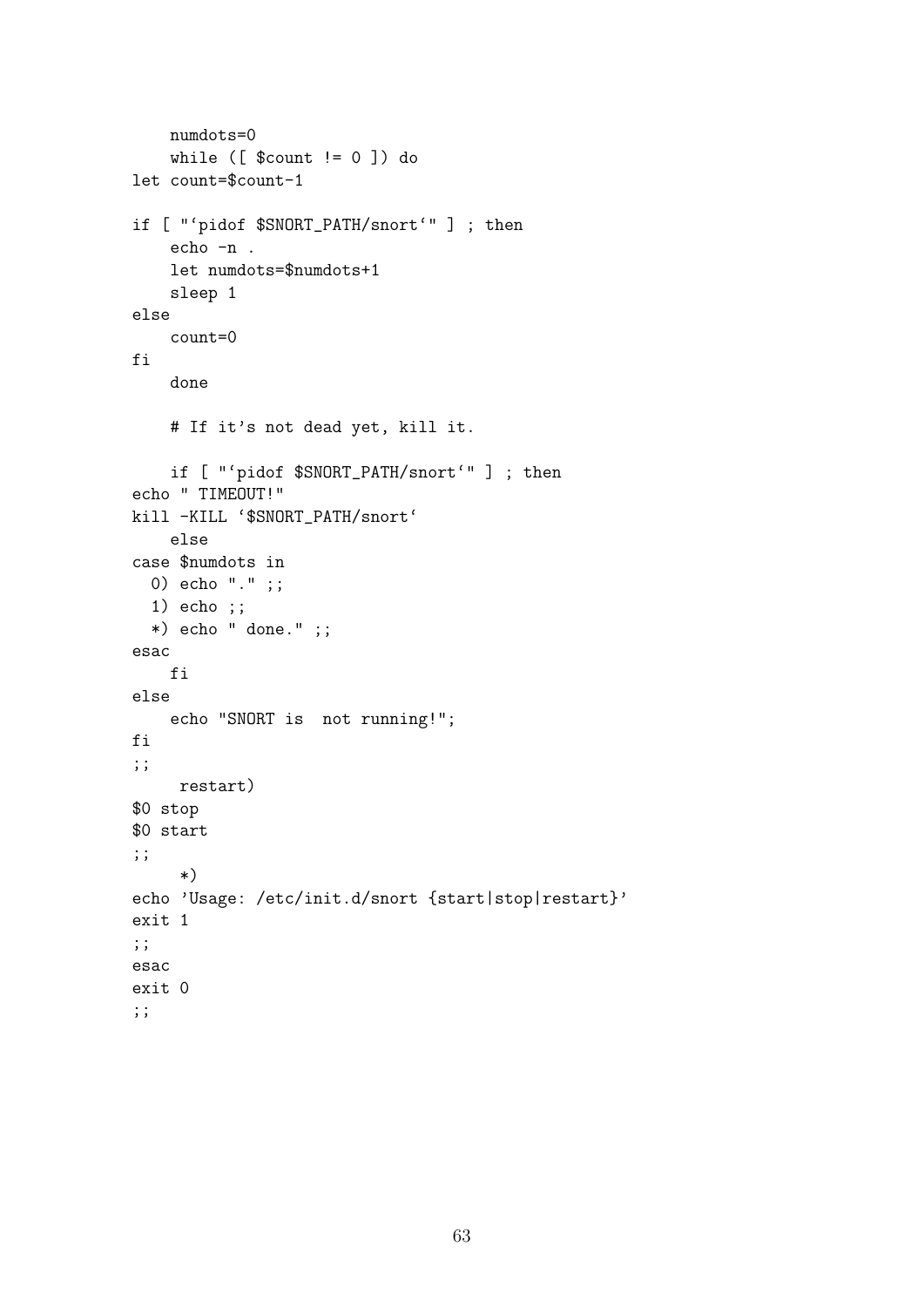## 19 Appendix D: Snort configuration file

```
#--------------------------------------------------
# http://www.snort.org Snort 2.0.0 Ruleset
# Contact: snort-sigs@lists.sourceforge.net
#--------------------------------------------------
# $Id: snort.conf,v 1.124 2003/05/16 02:52:41 cazz Exp $
#
###################################################
# This file contains a sample snort configuration.
# You can take the following steps to create your
# own custom configuration:
#
# 1) Set the network variables for your network
# 2) Configure preprocessors
# 3) Configure output plugins
# 4) Customize your rule set
#
###################################################
# Step #1: Set the network variables:
#
# You must change the following variables to reflect
# your local network. The variable is currently
# setup for an RFC 1918 address space.
#
# You can specify it explicitly as:
#
# var HOME_NET 10.1.1.0/24
#
# or use global variable $<interfacename>_ADDRESS
# which will be always initialized to IP address and
# netmask of the network interface which you run
# snort at. Under Windows, this must be specified
# as $(<interfacename>_ADDRESS), such as:
# $(\Device\Packet_{12345678-90AB-CDEF-1234567890AB}_ADDRESS)
#
# var HOME_NET $eth0_ADDRESS
#
# You can specify lists of IP addresses for HOME_NET
# by separating the IPs with commas like this:
#
# var HOME_NET [10.1.1.0/24,192.168.1.0/24]
#
# MAKE SURE YOU DON'T PLACE ANY SPACES IN YOUR LIST!
#
# or you can specify the variable to be any IP address
# like this:
```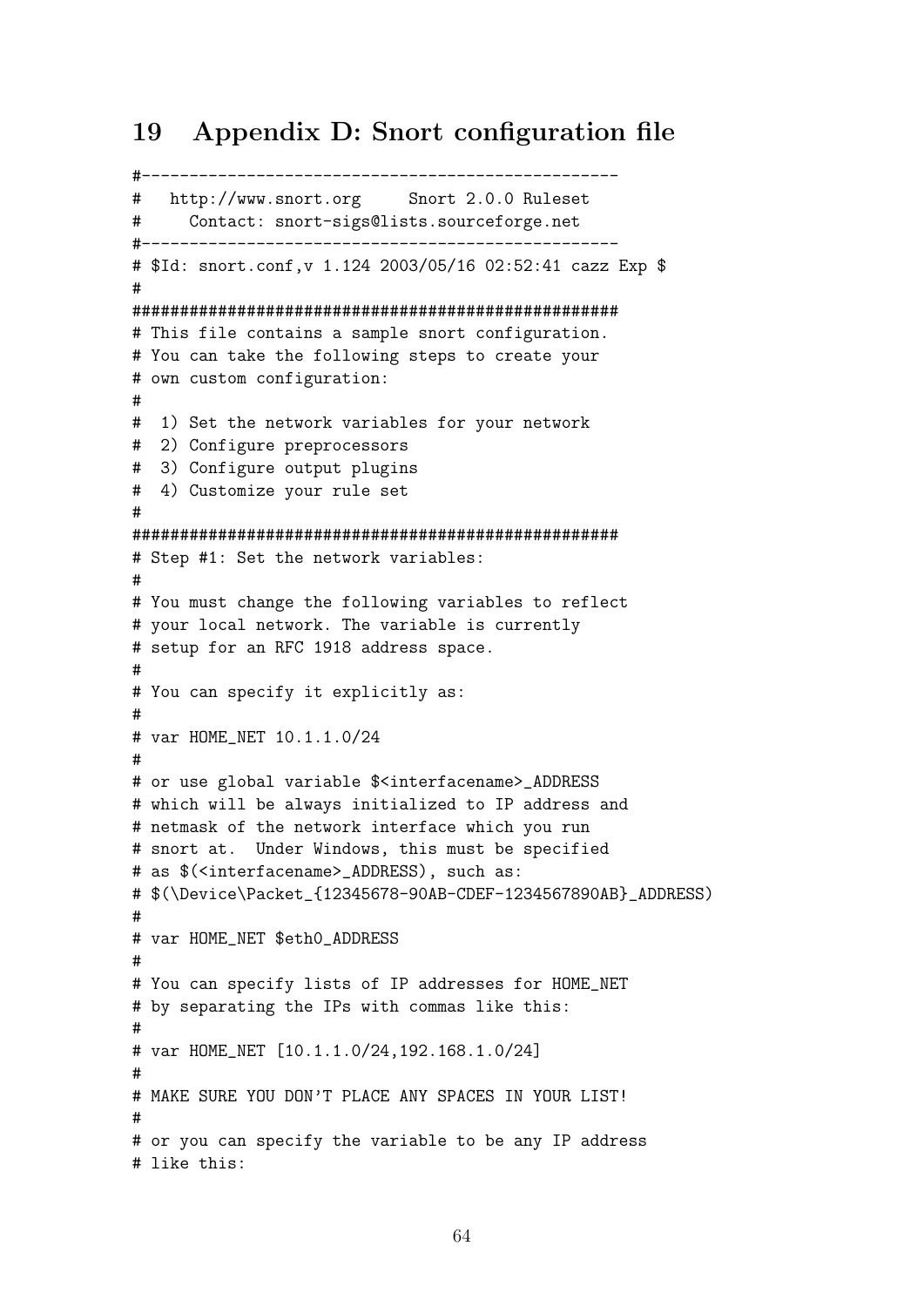#### var HOME\_NET any

# Set up the external network addresses as well.

# A good start may be "any"

var EXTERNAL\_NET any

# Configure your server lists. This allows snort to only look for attacks # to systems that have a service up. Why look for HTTP attacks if you are # not running a web server? This allows quick filtering based on IP addresses # These configurations MUST follow the same configuration scheme as defined # above for \$HOME NET.

# List of DNS servers on your network var DNS\_SERVERS \$HOME\_NET

# List of SMTP servers on your network var SMTP\_SERVERS \$HOME\_NET

# List of web servers on your network var HTTP\_SERVERS \$HOME\_NET

# List of sql servers on your network var SQL\_SERVERS \$HOME\_NET

# List of telnet servers on your network var TELNET\_SERVERS \$HOME\_NET

# Configure your service ports. This allows snort to look for attacks # destined to a specific application only on the ports that application # runs on. For example, if you run a web server on port 8081, set your # HTTP\_PORTS variable like this: # # var HTTP\_PORTS 8081

# Port lists must either be continuous [eg 80:8080], or a single port [eg 80]. # We will adding support for a real list of ports in the future.

# Ports you run web servers on var HTTP\_PORTS 80

#

# Ports you want to look for SHELLCODE on. var SHELLCODE\_PORTS !80

# Ports you do oracle attacks on var ORACLE\_PORTS 1521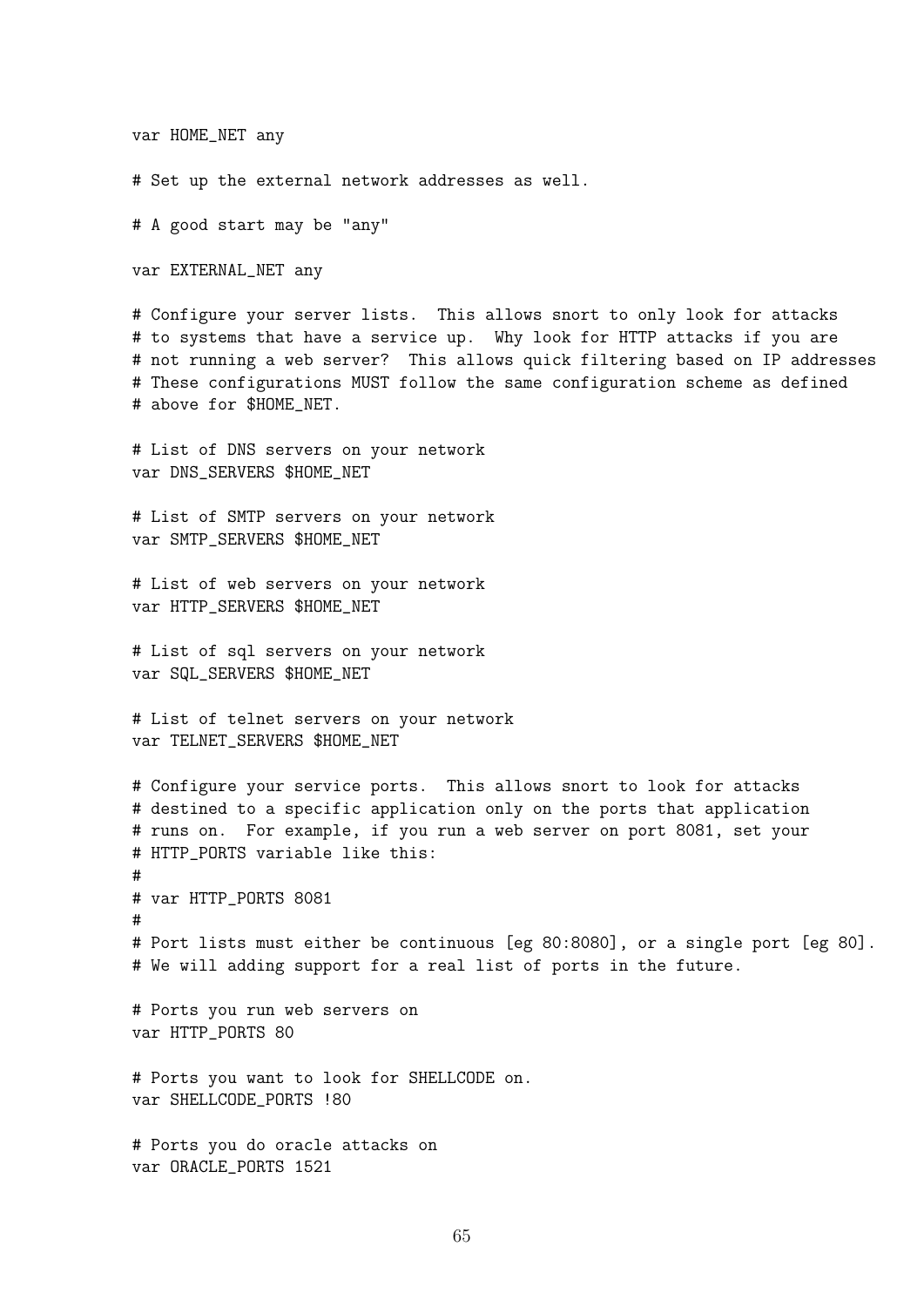# other variables # # AIM servers. AOL has a habit of adding new AIM servers, so instead of # modifying the signatures when they do, we add them to this list of # servers. var AIM\_SERVERS [64.12.24.0/24,64.12.25.0/24,64.12.26.14/24,64.12.28.0/24,64.12.29. # Path to your rules files (this can be a relative path) var RULE\_PATH ../rules # Configure the snort decoder: # ============================ # # Stop generic decode events: # # config disable\_decode\_alerts # # Stop Alerts on experimental TCP options # # config disable\_tcpopt\_experimental\_alerts # # Stop Alerts on obsolete TCP options # # config disable\_tcpopt\_obsolete\_alerts # # Stop Alerts on T/TCP alerts # # config disable\_ttcp\_alerts # # Stop Alerts on all other TCPOption type events: # # config disable\_tcpopt\_alerts # # Stop Alerts on invalid ip options # # config disable\_ipopt\_alerts # Configure the detection engine # =============================== # # Use a different pattern matcher in case you have a machine with very # limited resources: # # config detection: search-method lowmem

#### ###################################################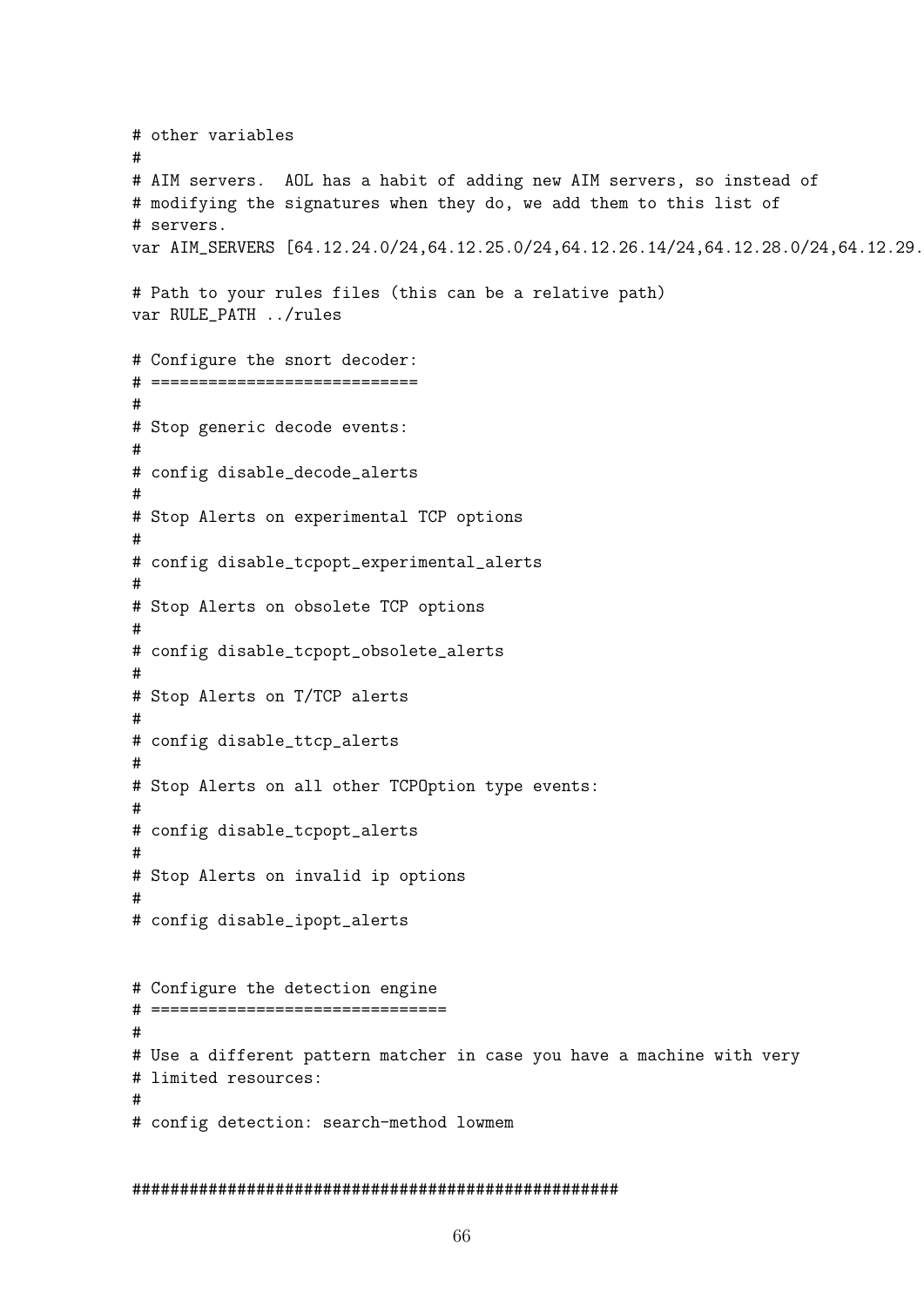# Step #2: Configure preprocessors # # General configuration for preprocessors is of # the form # preprocessor <name\_of\_processor>: <configuration\_options> # frag2: IP defragmentation support # ------------------------------- # This preprocessor performs IP defragmentation. This plugin will also detect # people launching fragmentation attacks (usually DoS) against hosts. No # arguments loads the default configuration of the preprocessor, which is a # 60 second timeout and a 4MB fragment buffer. # The following (comma delimited) options are available for frag2 # timeout [seconds] - sets the number of [seconds] than an unfinished # fragment will be kept around waiting for completion, # if this time expires the fragment will be flushed # memcap [bytes] - limit frag2 memory usage to [number] bytes # (default: 4194304) # # min\_ttl [number] - minimum ttl to accept # # ttl\_limit [number] - difference of ttl to accept without alerting # will cause false positves with router flap # # Frag2 uses Generator ID 113 and uses the following SIDS # for that GID: # SID Event description # ----- ------------------- # 1 Oversized fragment (reassembled frag > 64k bytes) # 2 Teardrop-type attack preprocessor frag2 # stream4: stateful inspection/stream reassembly for Snort #---------------------------------------------------------------------- # Use in concert with the -z [all|est] command line switch to defeat # stick/snot against TCP rules. Also performs full TCP stream # reassembly, stateful inspection of TCP streams, etc. Can statefully # detect various portscan types, fingerprinting, ECN, etc. # stateful inspection directive # no arguments loads the defaults (timeout 30, memcap 8388608) # options (options are comma delimited): # detect\_scans - stream4 will detect stealth portscans and generate alerts # when it sees them when this option is set # detect\_state\_problems - detect TCP state problems, this tends to be very # noisy because there are a lot of crappy ip stack

```
67
```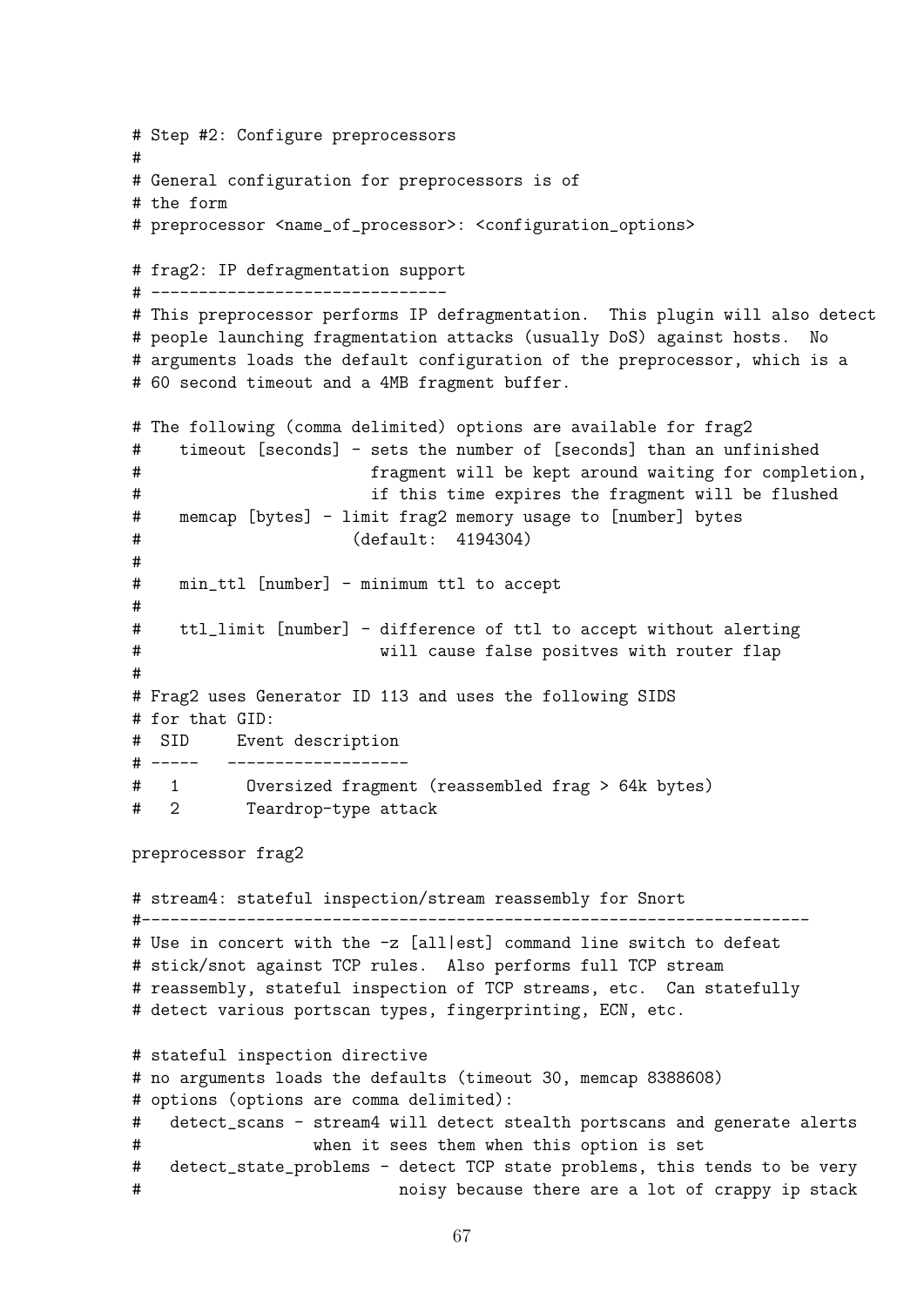# implementations out there # # disable\_evasion\_alerts - turn off the possibly noisy mitigation of # overlapping sequences. # # # min\_ttl [number] - set a minium ttl that snort will accept to # stream reassembly # # ttl\_limit [number] - differential of the initial ttl on a session versus # the normal that someone may be playing games. # Routing flap may cause lots of false positives. # # keepstats [machine|binary] - keep session statistics, add "machine" to # get them in a flat format for machine reading, add # "binary" to get them in a unified binary output # format # noinspect - turn off stateful inspection only # timeout [number] - set the session timeout counter to [number] seconds, # default is 30 seconds # memcap [number] - limit stream4 memory usage to [number] bytes # log\_flushed\_streams - if an event is detected on a stream this option will # cause all packets that are stored in the stream4 # packet buffers to be flushed to disk. This only # works when logging in pcap mode! # # Stream4 uses Generator ID 111 and uses the following SIDS # for that GID: # SID Event description # ----- ------------------- # 1 Stealth activity # 2 Evasive RST packet # 3 Evasive TCP packet retransmission # 4 TCP Window violation # 5 Data on SYN packet # 6 Stealth scan: full XMAS # 7 Stealth scan: SYN-ACK-PSH-URG # 8 Stealth scan: FIN scan # 9 Stealth scan: NULL scan # 10 Stealth scan: NMAP XMAS scan # 11 Stealth scan: Vecna scan # 12 Stealth scan: NMAP fingerprint scan stateful detect # 13 Stealth scan: SYN-FIN scan # 14 TCP forward overlap

preprocessor stream4: detect\_scans, disable\_evasion\_alerts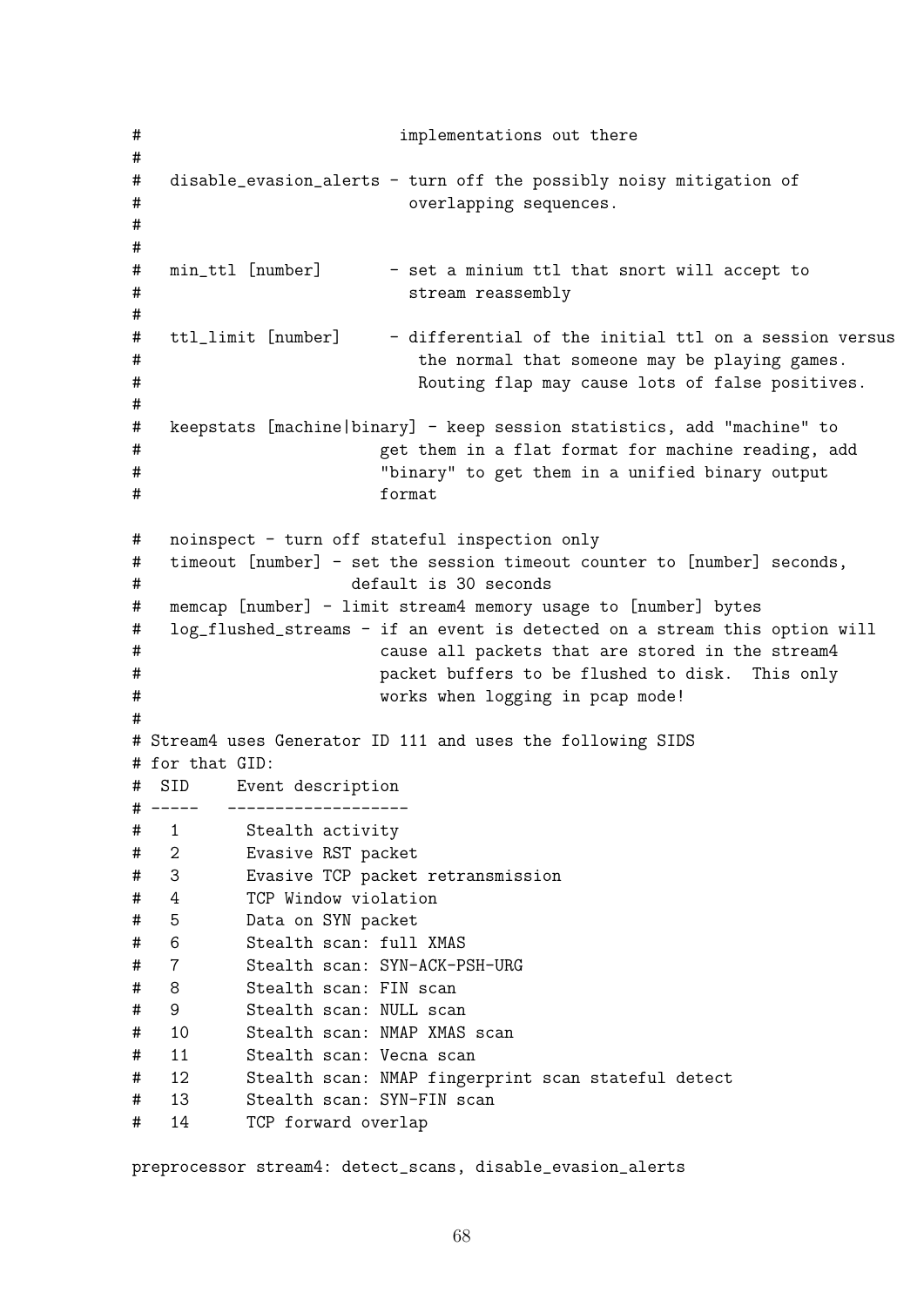```
# tcp stream reassembly directive
# no arguments loads the default configuration
# Only reassemble the client,
# Only reassemble the default list of ports (See below),
# Give alerts for "bad" streams
#
# Available options (comma delimited):
# clientonly - reassemble traffic for the client side of a connection only
# serveronly - reassemble traffic for the server side of a connection only
# both - reassemble both sides of a session
# noalerts - turn off alerts from the stream reassembly stage of stream4
# ports [list] - use the space separated list of ports in [list], "all"
# will turn on reassembly for all ports, "default" will turn
# on reassembly for ports 21, 23, 25, 53, 80, 143, 110, 111
# and 513
preprocessor stream4_reassemble
# http_decode: normalize HTTP requests
# ------------------------------------
# http_decode normalizes HTTP requests from remote
# machines by converting any %XX character
# substitutions to their ASCII equivalent. This is
# very useful for doing things like defeating hostile
# attackers trying to stealth themselves from IDSs by
# mixing these substitutions in with the request.
# Specify the port numbers you want it to analyze as arguments.
#
# Major code cleanups thanks to rfp
#
# unicode - normalize unicode
# iis_alt_unicode - %u encoding from iis
# double_encode - alert on possible double encodings
# iis_flip_slash - normalize \ as /
# full_whitespace - treat \t as whitespace ( for apache )
#
# for that GID:
# SID Event description
# ----- -------------------
# 1 UNICODE attack
# 2 NULL byte attack
preprocessor http_decode: 80 unicode iis_alt_unicode double_encode iis_flip_slash f
# rpc_decode: normalize RPC traffic
# ---------------------------------
# RPC may be sent in alternate encodings besides the usual
# 4-byte encoding that is used by default. This preprocessor
```

```
69
```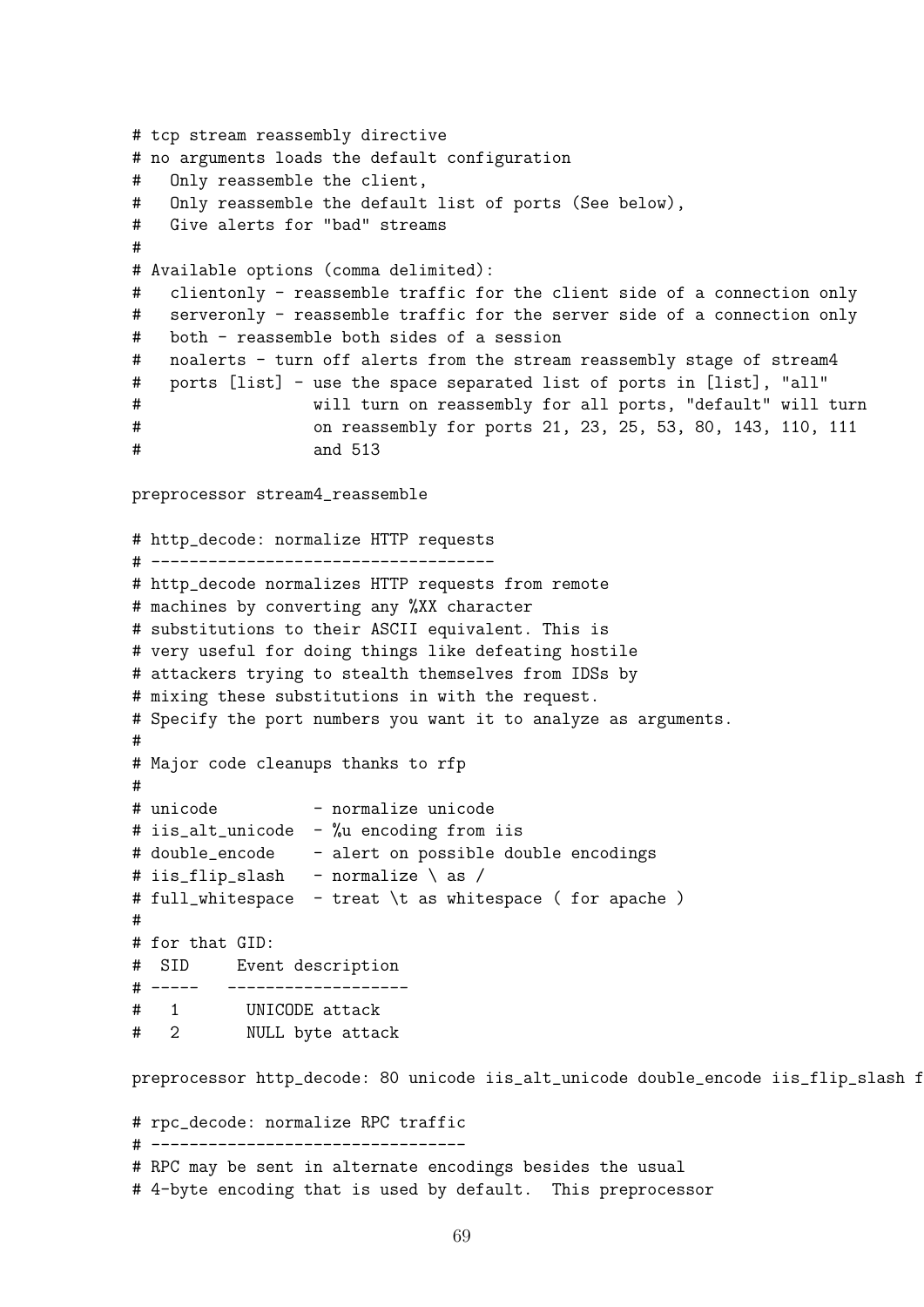```
# normalized RPC traffic in much the same way as the http_decode
# preprocessor. This plugin takes the ports numbers that RPC
# services are running on as arguments.
# The RPC decode preprocessor uses generator ID 106
#
# arguments: space separated list
# alert_fragments - alert on any rpc fragmented TCP data
# no_alert_multiple_requests - don't alert when >1 rpc query is in a packet
# no_alert_large_fragments - don't alert when the fragmented
# sizes exceed the current packet size
# no_alert_incomplete - don't alert when a single segment
# exceeds the current packet size
preprocessor rpc_decode: 111 32771
# bo: Back Orifice detector
# -------------------------
# Detects Back Orifice traffic on the network. Takes no arguments in 2.0.
#
# The Back Orifice detector uses Generator ID 105 and uses the
# following SIDS for that GID:
# SID Event description
# ----- -------------------
# 1 Back Orifice traffic detected
preprocessor bo
# telnet_decode: Telnet negotiation string normalizer
# ---------------------------------------------------
# This preprocessor "normalizes" telnet negotiation strings from
# telnet and ftp traffic. It works in much the same way as the
# http_decode preprocessor, searching for traffic that breaks up
# the normal data stream of a protocol and replacing it with
# a normalized representation of that traffic so that the "content"
# pattern matching keyword can work without requiring modifications.
# This preprocessor requires no arguments.
# Portscan uses Generator ID 109 and does not generate any SID currently.
preprocessor telnet_decode
# Portscan: detect a variety of portscans
# ---------------------------------------
# portscan preprocessor by Patrick Mullen <p_mullen@linuxrc.net>
# This preprocessor detects UDP packets or TCP SYN packets going to
# four different ports in less than three seconds. "Stealth" TCP
# packets are always detected, regardless of these settings.
# Portscan uses Generator ID 100 and uses the following SIDS for that GID:
```

```
# SID Event description
```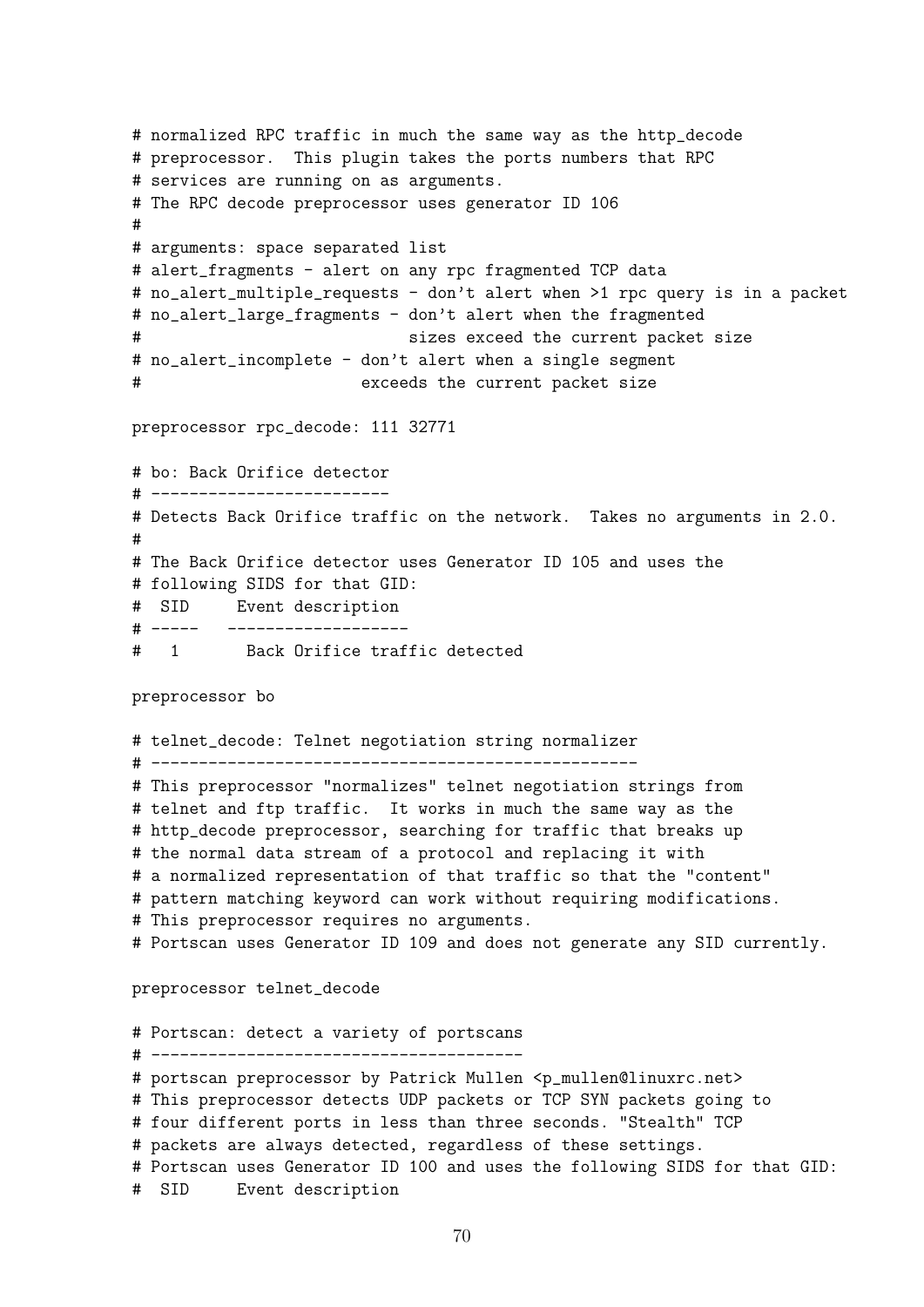```
# ----- -------------------
# 1 Portscan detect
# 2 Inter-scan info
# 3 Portscan End
# preprocessor portscan: $HOME_NET 4 3 portscan.log
# Use portscan-ignorehosts to ignore TCP SYN and UDP "scans" from
# specific networks or hosts to reduce false alerts. It is typical
# to see many false alerts from DNS servers so you may want to
# add your DNS servers here. You can all multiple hosts/networks
# in a whitespace-delimited list.
#
#preprocessor portscan-ignorehosts: 0.0.0.0
# arpspoof
#----------------------------------------
# Experimental ARP detection code from Jeff Nathan, detects ARP attacks,
# unicast ARP requests, and specific ARP mapping monitoring. To make use
# of this preprocessor you must specify the IP and hardware address of hosts on # t
# Also takes a "-unicast" option to turn on unicast ARP request detection.
# Arpspoof uses Generator ID 112 and uses the following SIDS for that GID:
# SID Event description
# ----- -------------------
# 1 Unicast ARP request
# 2 Etherframe ARP mismatch (src)
# 3 Etherframe ARP mismatch (dst)
# 4 ARP cache overwrite attack
#preprocessor arpspoof
#preprocessor arpspoof_detect_host: 192.168.40.1 f0:0f:00:f0:0f:00
# Conversation
#------------------------------------------
# This preprocessor tracks conversations for tcp, udp and icmp traffic. It
# is a prerequisite for running portscan2.
#
# allowed_ip_protcols 1 6 17
# list of allowed ip protcols ( defaults to any )
#
# timeout [num]
# conversation timeout ( defaults to 60 )
#
#
# max_conversations [num]
# number of conversations to support at once (defaults to 65335)
#
#
```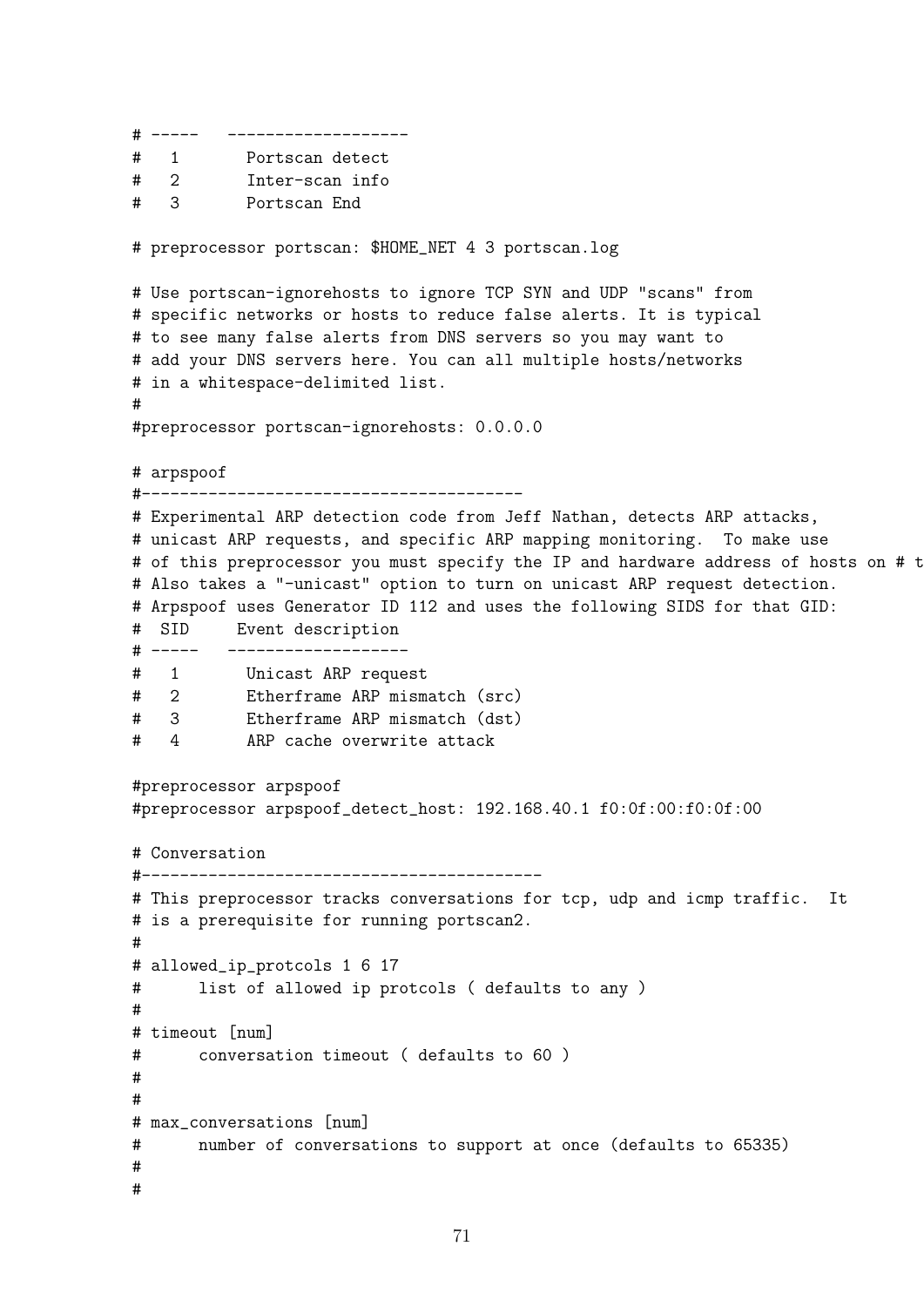```
# alert_odd_protocols
# alert on protocols not listed in allowed_ip_protocols
#
# preprocessor conversation: allowed_ip_protocols all, timeout 60, max_conversation
#
# Portscan2
#-------------------------------------------
# Portscan 2, detect portscans in a new and exciting way. You must enable
# spp_conversation in order to use this preprocessor.
#
# Available options:
# scanners_max [num]
# targets_max [num]
# target_limit [num]
# port_limit [num]
# timeout [num]
# log [logdir]
#
#preprocessor portscan2: scanners_max 256, targets_max 1024, target_limit 5, port_1
# Too many false alerts from portscan2? Tone it down with
# portscan2-ignorehosts!
#
# A space delimited list of addresses in CIDR notation to ignore
#
# preprocessor portscan2-ignorehosts: 10.0.0.0/8 192.168.24.0/24
#
# Experimental Perf stats
# -----------------------
# No docs. Highly subject to change.
#
# preprocessor perfmonitor: console flow events time 10
####################################################################
# Step #3: Configure output plugins
#
# Uncomment and configure the output plugins you decide to use.
# General configuration for output plugins is of the form:
#
# output <name_of_plugin>: <configuration_options>
#
# alert_syslog: log alerts to syslog
# ----------------------------------
# Use one or more syslog facilities as arguments. Win32 can also
# optionally specify a particular hostname/port. Under Win32, the
# default hostname is '127.0.0.1', and the default port is 514.
#
```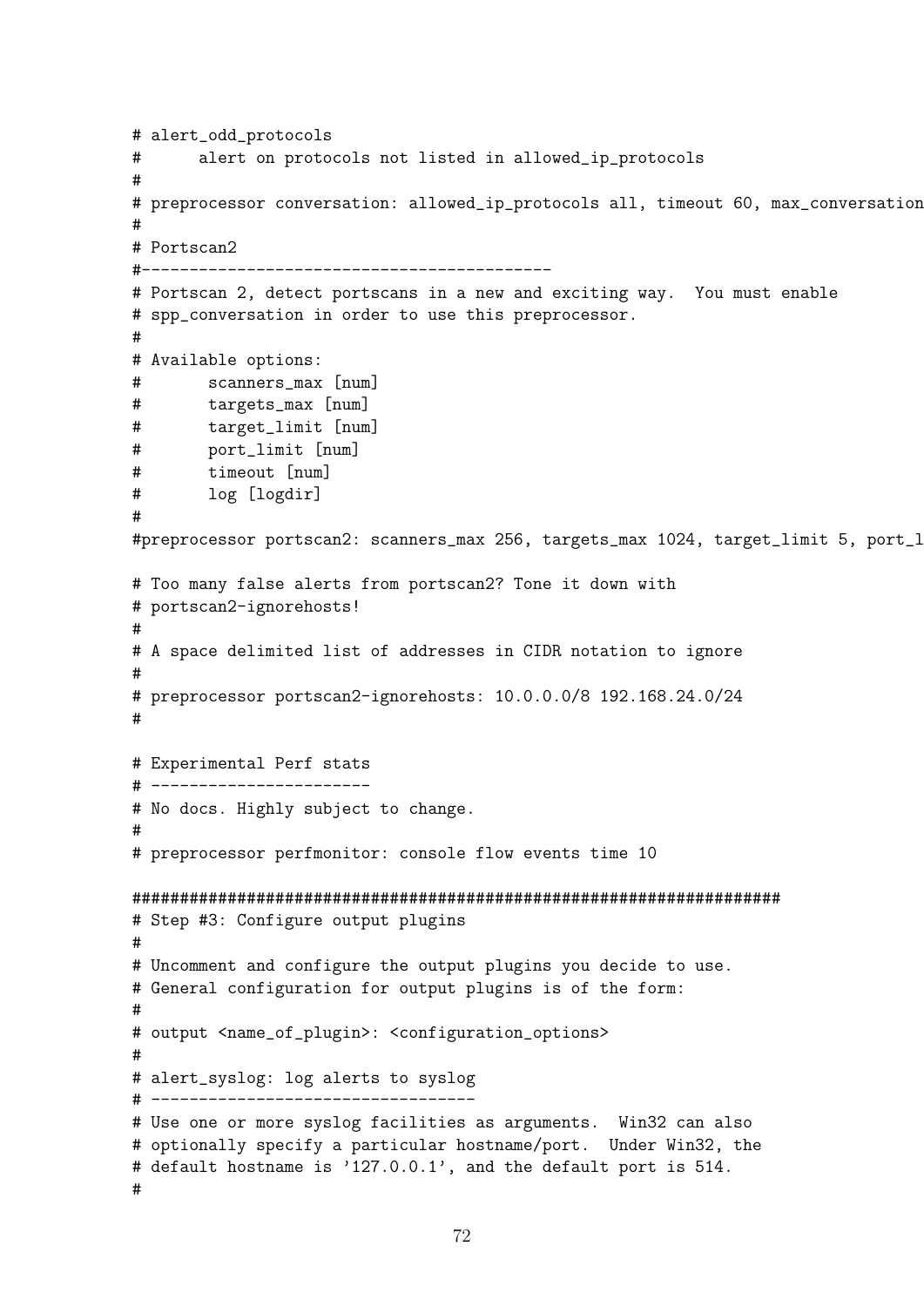```
# [Unix flavours should use this format...]
# output alert_syslog: LOG_AUTH LOG_ALERT
#
# [Win32 can use any of these formats...]
# output alert_syslog: LOG_AUTH LOG_ALERT
# output alert_syslog: host=hostname, LOG_AUTH LOG_ALERT
# output alert_syslog: host=hostname:port, LOG_AUTH LOG_ALERT
# log_tcpdump: log packets in binary tcpdump format
# -------------------------------------------------
# The only argument is the output file name.
#
# output log_tcpdump: tcpdump.log
# database: log to a variety of databases
# ---------------------------------------
# See the README.database file for more information about configuring
# and using this plugin.
#
# output database: log, mysql, user=root password=test dbname=db host=localhost
output database: alert, postgresql, user=root password=12094216 dbname=snort
# output database: log, unixodbc, user=snort dbname=snort
# output database: log, mssql, dbname=snort user=snort password=test
# unified: Snort unified binary format alerting and logging
# -------------------------------------------------------------
# The unified output plugin provides two new formats for logging
# and generating alerts from Snort, the "unified" format. The
# unified format is a straight binary format for logging data
# out of Snort that is designed to be fast and efficient. Used
# with barnyard (the new alert/log processor), most of the overhead
# for logging and alerting to various slow storage mechanisms
# such as databases or the network can now be avoided.
#
# Check out the spo_unified.h file for the data formats.
#
# Two arguments are supported.
# filename - base filename to write to (current time_t is appended)
# limit - maximum size of spool file in MB (default: 128)
#
# output alert_unified: filename snort.alert, limit 128
# output log_unified: filename snort.log, limit 128
# You can optionally define new rule types and associate one or
# more output plugins specifically to that type.
#
# This example will create a type that will log to just tcpdump.
# ruletype suspicious
```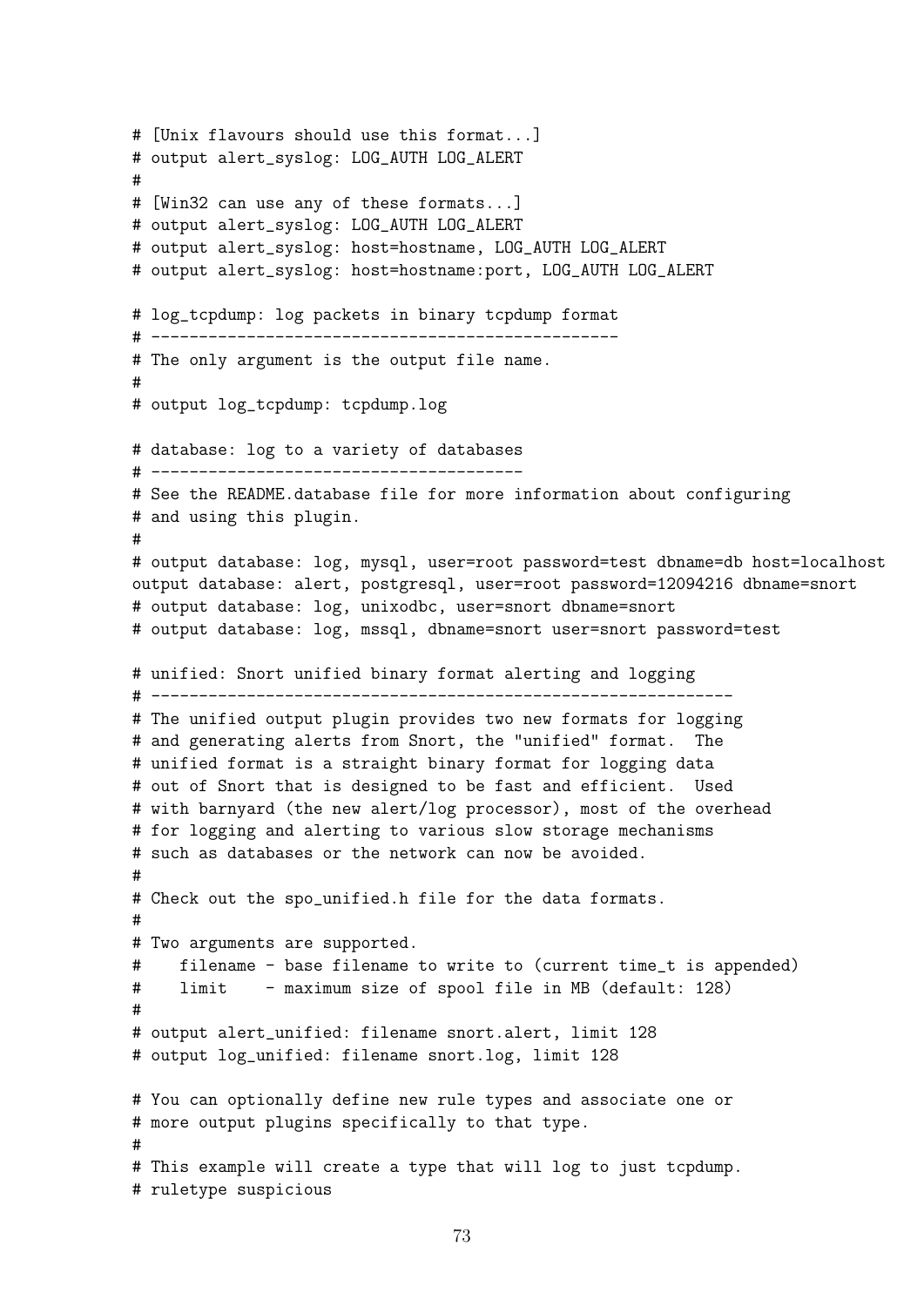```
# {
# type log
# output log_tcpdump: suspicious.log
# }
#
# EXAMPLE RULE FOR SUSPICIOUS RULETYPE:
# suspicious $HOME_NET any -> $HOME_NET 6667 (msg:"Internal IRC Server";)
#
# This example will create a rule type that will log to syslog
# and a mysql database.
# ruletype redalert
# {
# type alert
# output alert_syslog: LOG_AUTH LOG_ALERT
# output database: log, mysql, user=snort dbname=snort host=localhost
# }
#
# EXAMPLE RULE FOR REDALERT RULETYPE
# redalert tcp $HOME_NET any -> $EXTERNAL_NET 31337 \
# (msg:"Someone is being LEET"; flags:A+;)
# # Include classification & priority settings
#
include classification.config
#
# Include reference systems
#
include reference.config
####################################################################
# Step #4: Customize your rule set
#
# Up to date snort rules are available at http://www.snort.org
#
# The snort web site has documentation about how to write your own
# custom snort rules.
#
# The rules included with this distribution generate alerts based on
# on suspicious activity. Depending on your network environment, your
# security policies, and what you consider to be suspicious, some of
# these rules may either generate false positives ore may be detecting
# activity you consider to be acceptable; therefore, you are
# encouraged to comment out rules that are not applicable in your
# environment.
#
```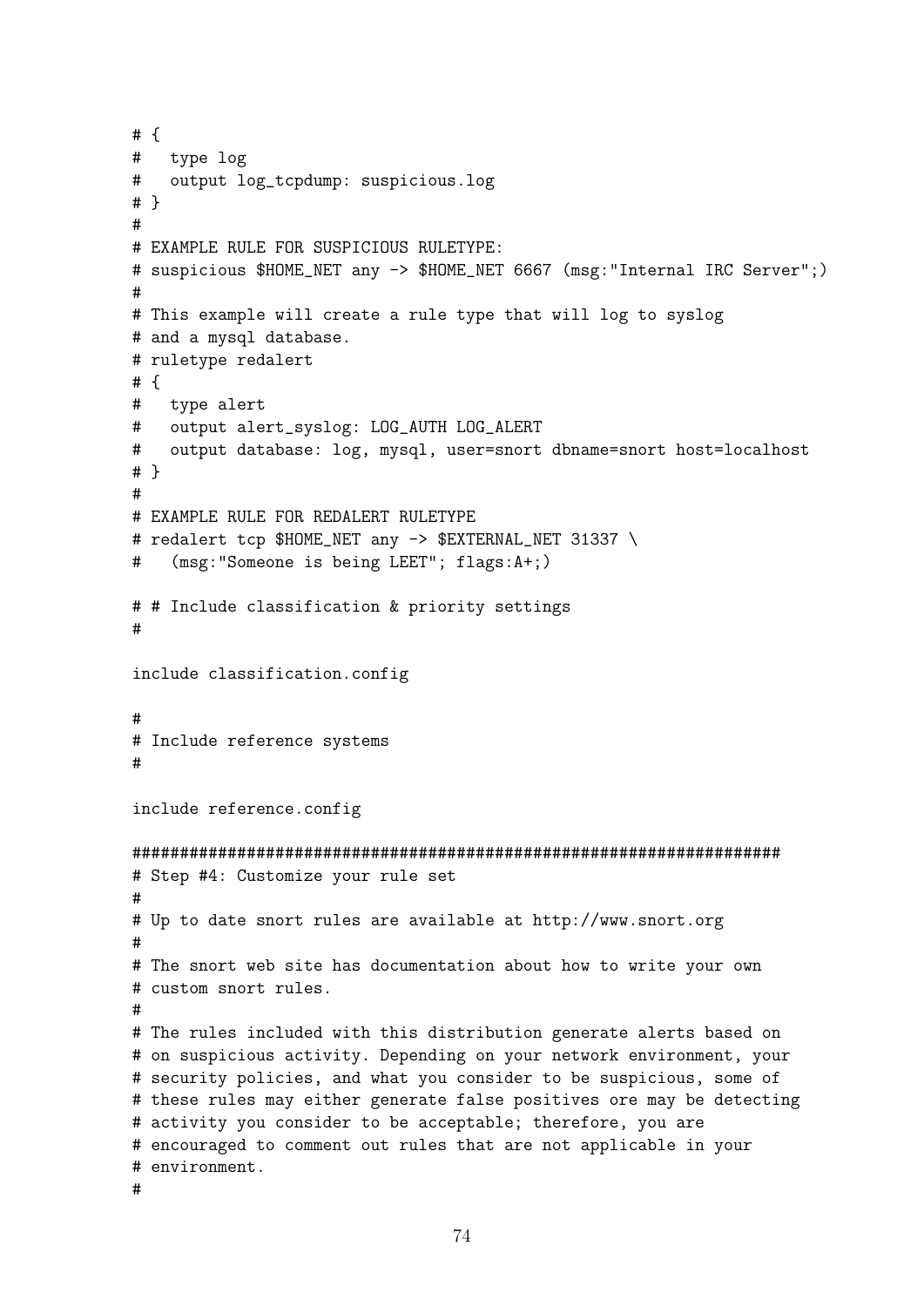```
# Note that using all of the rules at the same time may lead to
# serious packet loss on slower machines. YMMV, use with caution,
# standard disclaimers apply. :)
#
# The following individuals contributed many of rules in this
# distribution.
#
# Credits:
# Ron Gula <rgula@securitywizards.com> of Network Security Wizards
# Max Vision <vision@whitehats.com>
# Martin Markgraf <martin@mail.du.gtn.com>
# Fyodor Yarochkin <fygrave@tigerteam.net>
# Nick Rogness <nick@rapidnet.com>
# Jim Forster <jforster@rapidnet.com>
# Scott McIntyre <scott@whoi.edu>
# Tom Vandepoel <Tom.Vandepoel@ubizen.com>
# Brian Caswell <br/>bmc@snort.org>
# Zeno <admin@cgisecurity.com>
# Ryan Russell <ryan@securityfocus.com>
#
#=========================================
# Include all relevant rulesets here
#
# shellcode, policy, info, backdoor, and virus rulesets are
# disabled by default. These require tuning and maintance.
# Please read the included specific file for more information.
#=========================================
include $RULE_PATH/bad-traffic.rules
include $RULE_PATH/exploit.rules
include $RULE_PATH/scan.rules
include $RULE_PATH/finger.rules
include $RULE_PATH/ftp.rules
include $RULE_PATH/telnet.rules
include $RULE_PATH/rpc.rules
include $RULE_PATH/rservices.rules
include $RULE_PATH/dos.rules
include $RULE_PATH/ddos.rules
include $RULE_PATH/dns.rules
include $RULE_PATH/tftp.rules
include $RULE_PATH/web-cgi.rules
include $RULE_PATH/web-coldfusion.rules
include $RULE_PATH/web-iis.rules
include $RULE_PATH/web-frontpage.rules
include $RULE_PATH/web-misc.rules
include $RULE_PATH/web-client.rules
include $RULE_PATH/web-php.rules
```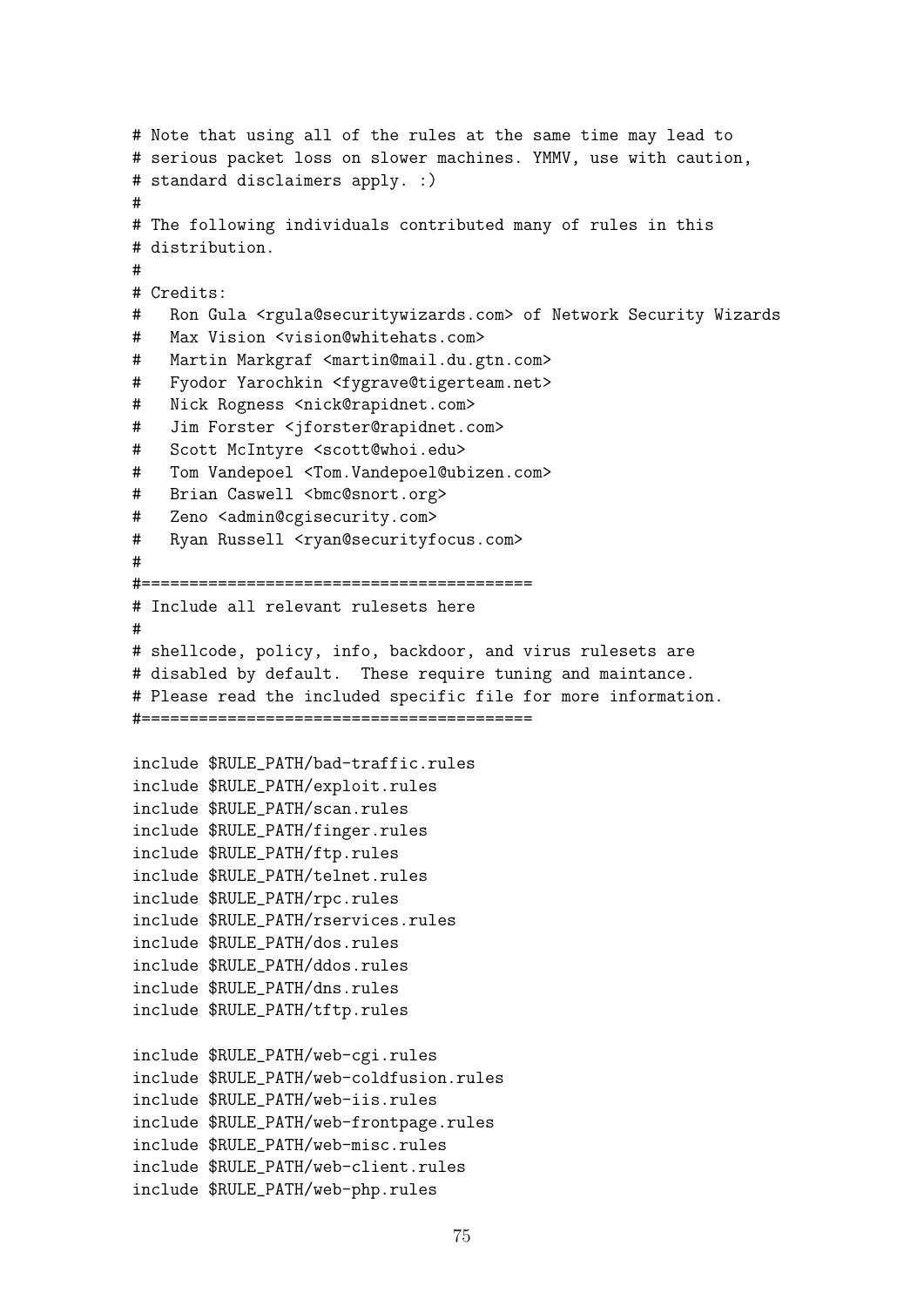```
include $RULE_PATH/sql.rules
include $RULE_PATH/x11.rules
include $RULE_PATH/icmp.rules
include $RULE_PATH/netbios.rules
include $RULE_PATH/misc.rules
include $RULE_PATH/attack-responses.rules
include $RULE_PATH/oracle.rules
include $RULE_PATH/mysql.rules
include $RULE_PATH/snmp.rules
include $RULE_PATH/smtp.rules
include $RULE_PATH/imap.rules
include $RULE_PATH/pop2.rules
include $RULE_PATH/pop3.rules
include $RULE_PATH/nntp.rules
include $RULE_PATH/other-ids.rules
# include $RULE_PATH/web-attacks.rules
# include $RULE_PATH/backdoor.rules
# include $RULE_PATH/shellcode.rules
# include $RULE_PATH/policy.rules
# include $RULE_PATH/porn.rules
# include $RULE_PATH/info.rules
# include $RULE_PATH/icmp-info.rules
# include $RULE_PATH/virus.rules
# include $RULE_PATH/chat.rules
# include $RULE_PATH/multimedia.rules
# include $RULE_PATH/p2p.rules
include $RULE_PATH/experimental.rules
include $RULE_PATH/local.rules
```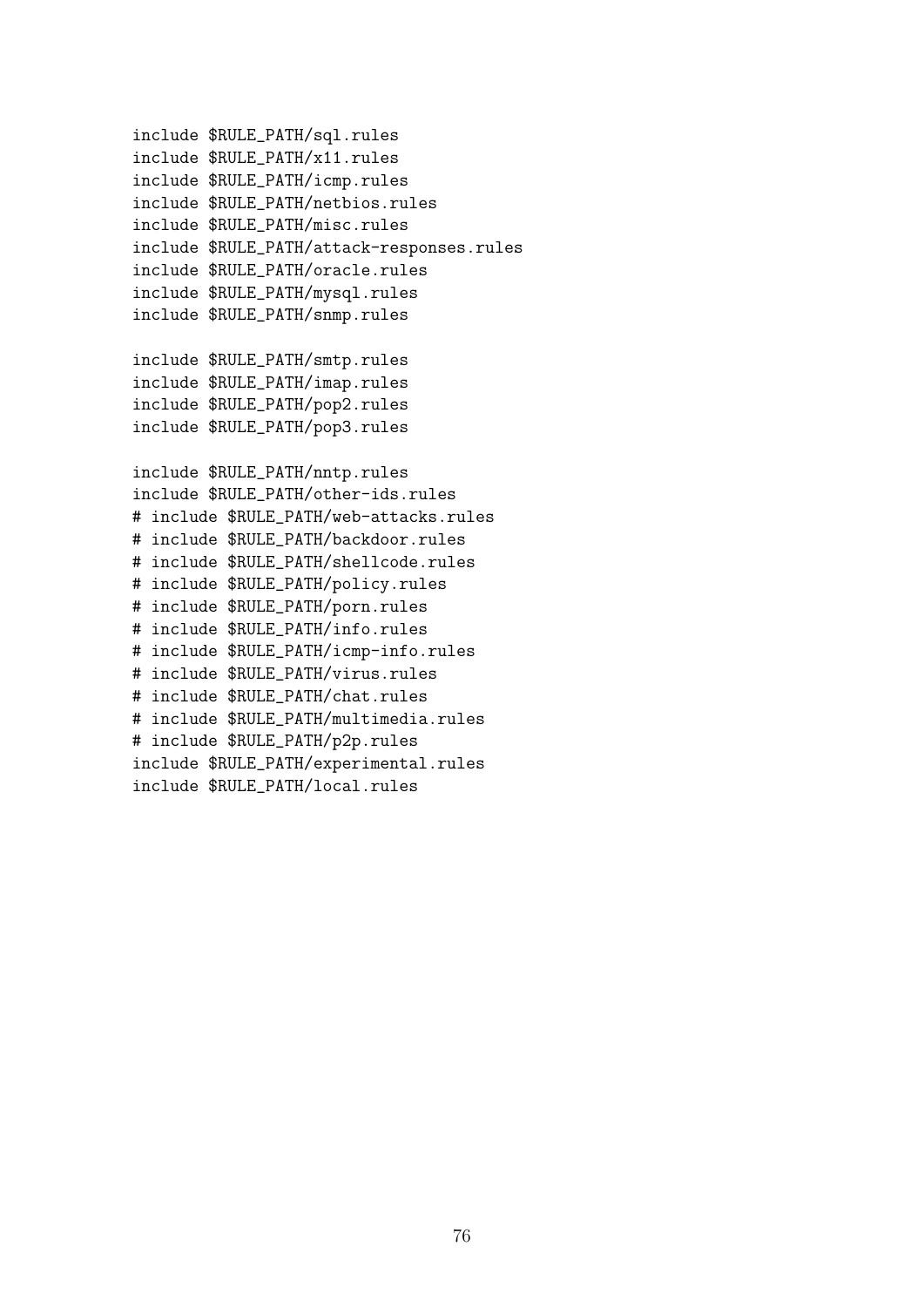## 20 Appendix E: Starting and Stopping Syslog script

```
#! /bin/sh
# /etc/init.d/sysklogd: start the system log daemon.
PATH=/bin:/usr/bin:/sbin:/usr/sbin
pidfile=/var/run/syslogd.pid
binpath=/sbin/syslogd
test -x $binpath || exit 0
# Options for start/restart the daemons
# For remote UDP logging use SYSLOGD="-r"
#
SYSLOGD="-r"
create_xconsole()
{
    if [ ! -e /dev/xconsole ]; then
mknod -m 640 /dev/xconsole p
    else
chmod 0640 /dev/xconsole
    fi
    chown root.adm /dev/xconsole
}
running()
{
    # No pidfile, probably no daemon present
    #
    if [ ! -f $pidfile ]
    then
return 1
    fi
    pid='cat $pidfile'
    # No pid, probably no daemon present
    #
    if [ -z "$pid" ]
    then
return 1
    fi
    cmd='cat /proc/$pid/cmdline | tr "\000" "\n"|head -1'
    # No syslogd?
```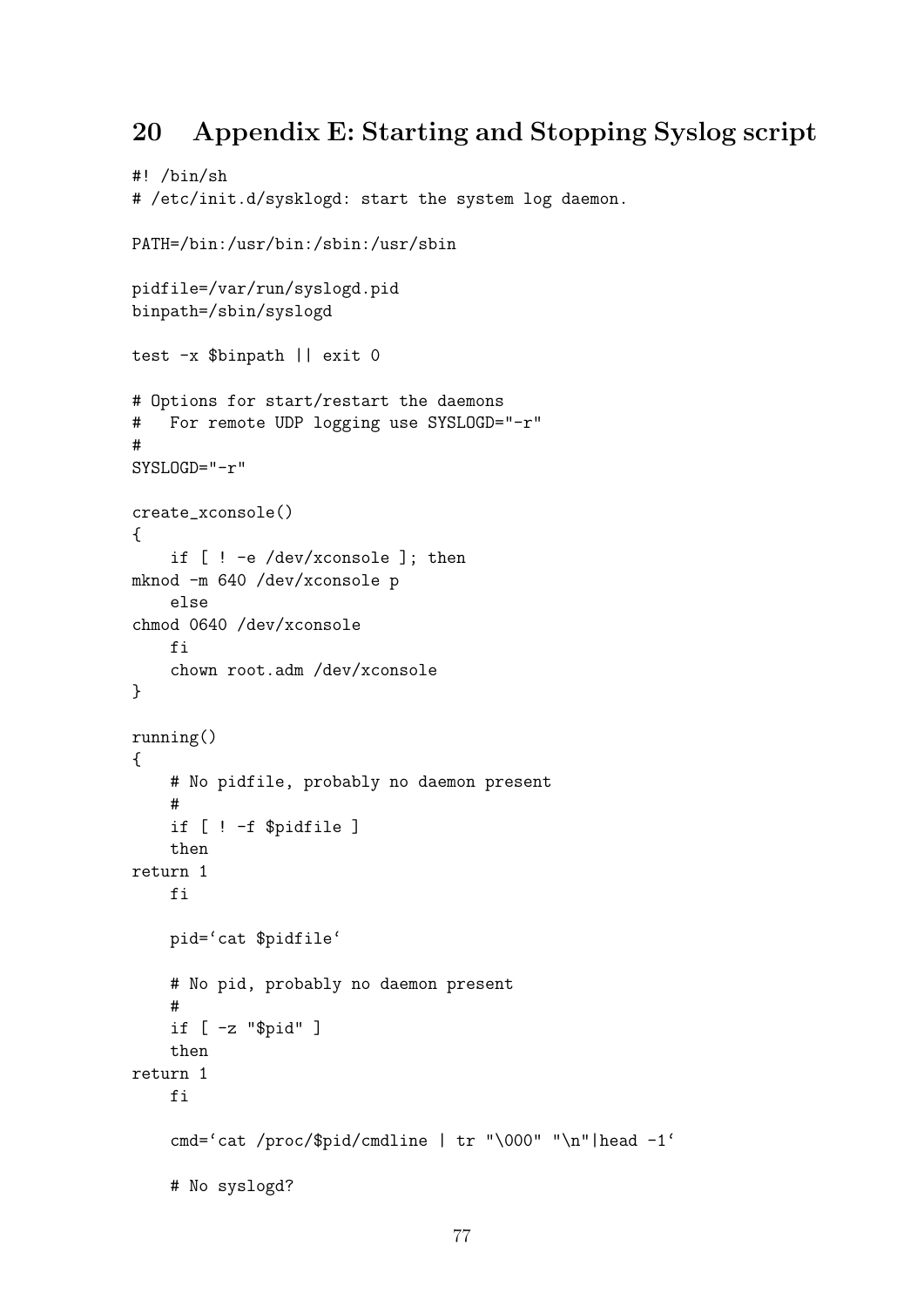```
#
    if [ "$cmd" != "$binpath" ]
    then
return 1
    fi
    return 0
}
case "$1" in
  start)
    echo -n "Starting system log daemon: syslogd"
    create_xconsole
    start-stop-daemon --start --quiet --exec $binpath -- $SYSLOGD
    echo "."
    ;;
  stop)
    echo -n "Stopping system log daemon: syslogd"
    start-stop-daemon --stop --quiet --exec $binpath --pidfile $pidfile
    echo "."
    ;;
  reload|force-reload)
    start-stop-daemon --stop --quiet --signal 1 --exec $binpath --pidfile $pidfile
    ;;
  restart)
    echo -n "Stopping system log daemon: syslogd"
    start-stop-daemon --stop --quiet --exec $binpath --pidfile $pidfile
    echo "."
    sleep 1
    echo -n "Starting system log daemon: syslogd"
    start-stop-daemon --start --quiet --exec $binpath -- $SYSLOGD
    echo "."
    ;;
  reload-or-restart)
    if running
    then
start-stop-daemon --stop --quiet --signal 1 --exec $binpath --pidfile $pidfile
    else
start-stop-daemon --start --quiet --exec $binpath -- $SYSLOGD
    fi
    ;;
  *)
    echo "Usage: /etc/init.d/sysklogd {start|stop|reload|restart|force-reload|reloa
    exit 1
esac
exit 0
```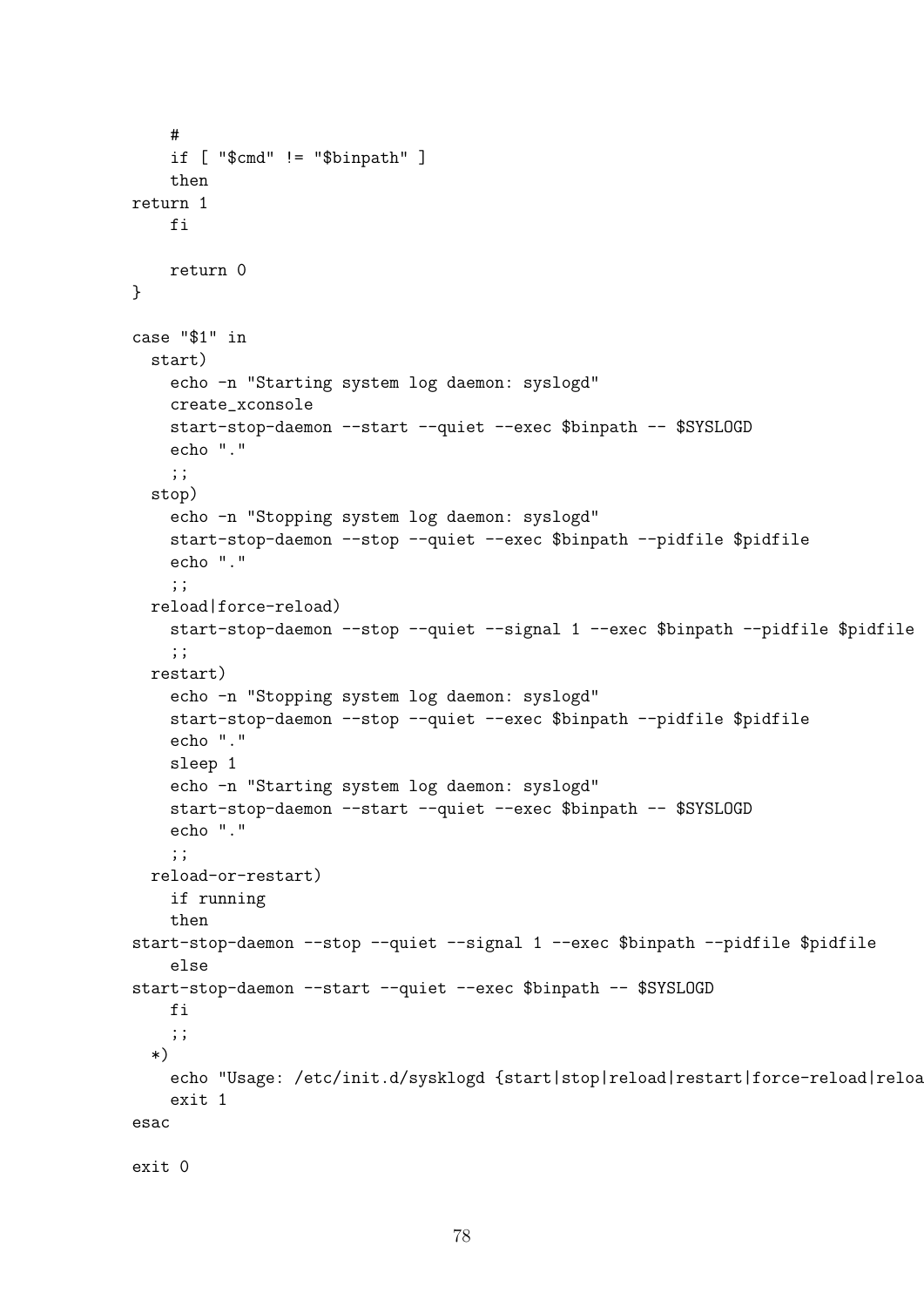### 21 Appendix F: Syslog configuration file

```
# /etc/syslog.conf Configuration file for syslogd.
#
# For more information see syslog.conf(5)
# manpage.
#
# First some standard logfiles. Log by facility.
##
auth,authpriv.* /var/log/auth.log
*.*;auth,authpriv.none -/var/log/syslog
#cron.* /var/log/cron.log
daemon.* -/var/log/daemon.log
kern.* -/var/log/kern.log
lpr.* -/var/log/lpr.log
mail.* -/var/log/mail.log
user.* -/var/log/user.log
uucp.* /var/log/uucp.log
*.* |/tmp/myLog.pipe
#
# Logging for the mail system. Split it up so that
# it is easy to write scripts to parse these files.
#
mail.info -/var/log/mail.info
mail.warn -/var/log/mail.warn
mail.err /var/log/mail.err
# Logging for INN news system
#
news.crit /var/log/news/news.crit
news.err /var/log/news/news.err
news.notice -/var/log/news/news.notice
#
# Some 'catch-all' logfiles.
#
*. =debug; \
auth,authpriv.none;\
news.none;mail.none -/var/log/debug
*.=info;*.=notice;*.=warn;\
auth,authpriv.none;\
cron,daemon.none;\
mail,news.none -/var/log/messages
```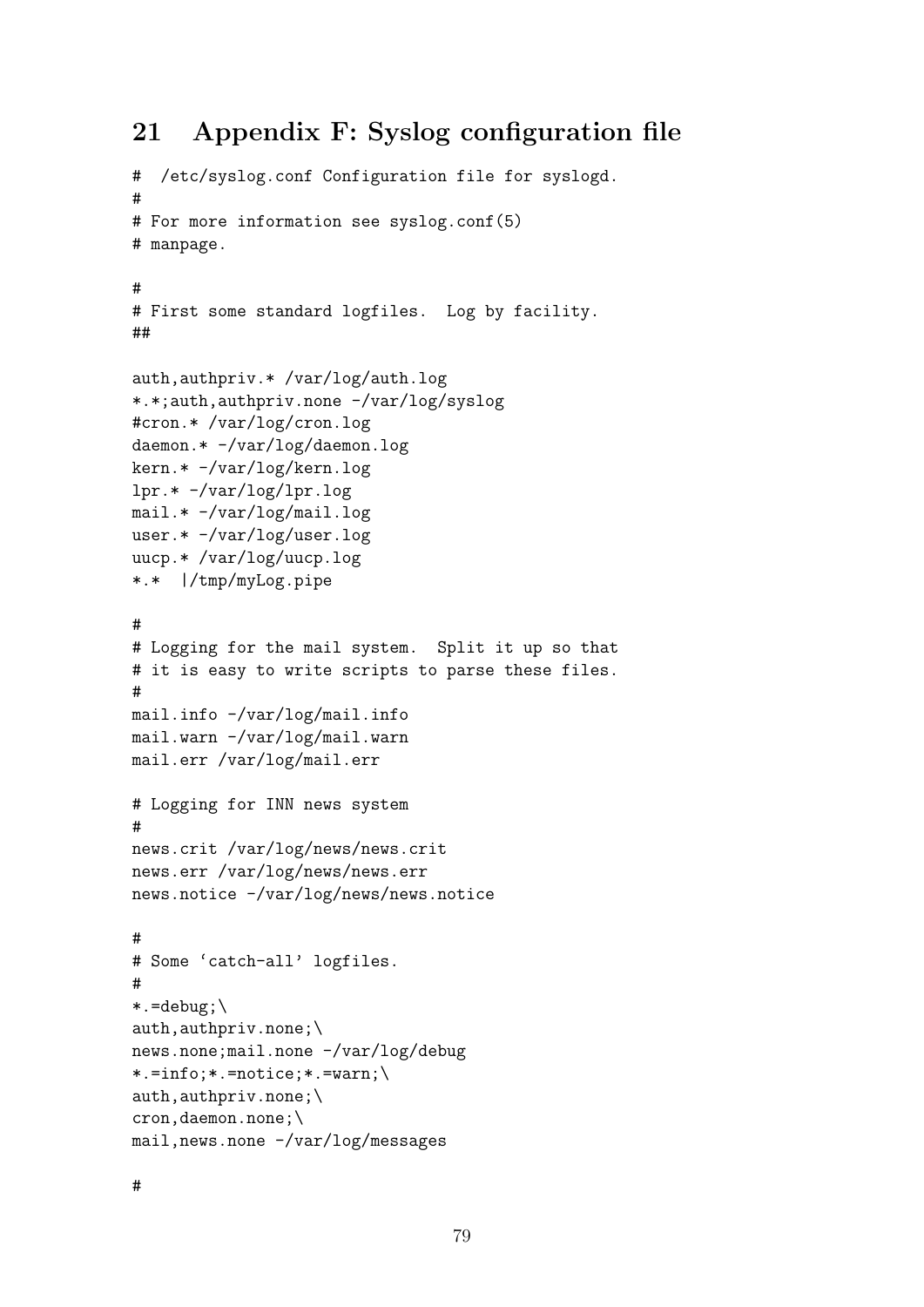```
# Emergencies are sent to everybody logged in.
#
*.emerg *
#
# I like to have messages displayed on the console, but only on a virtual
# console I usually leave idle.
#
#daemon,mail.*;\
# news.=crit;news.=err;news.=notice;\
# * = \text{delay}; * = \text{info}; \# *.=notice;*.=warn /dev/tty8
# The named pipe /dev/xconsole is for the 'xconsole' utility. To use it,
# you must invoke 'xconsole' with the '-file' option:
#
# $ xconsole -file /dev/xconsole [...]
#
# NOTE: adjust the list below, or you'll go crazy if you have a reasonably
# busy site..
#
daemon.*;mail.*;\
news.crit;news.err;news.notice;\
*. = \text{delay}; * = \text{info}; \setminus*.=notice;*.=warn |/dev/xconsole
```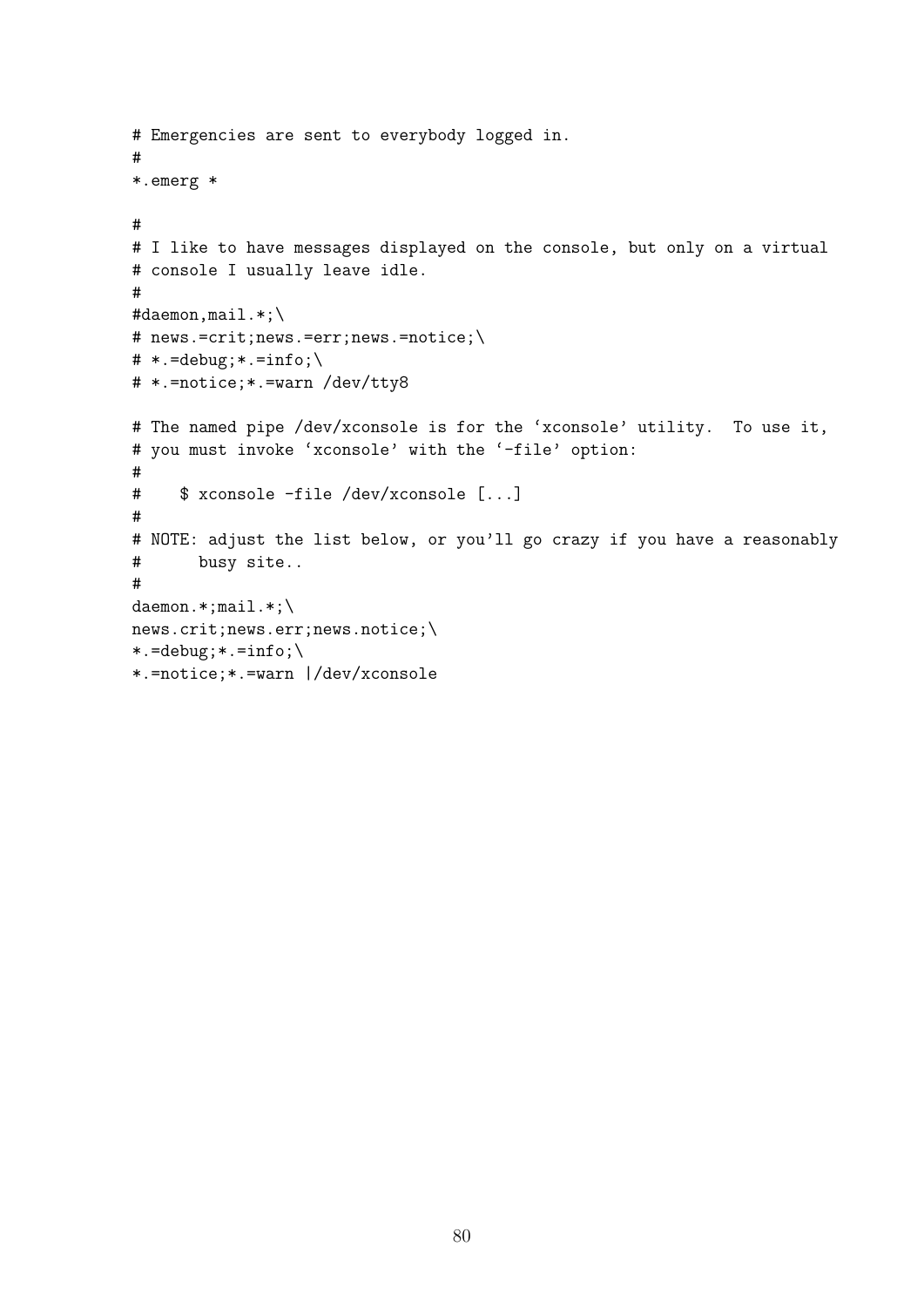# 22 Appendix G: Pipe creation and Logger launching script

#!/bin/sh mkfifo /tmp/myLog.pipe /home/josean/project/LogToDb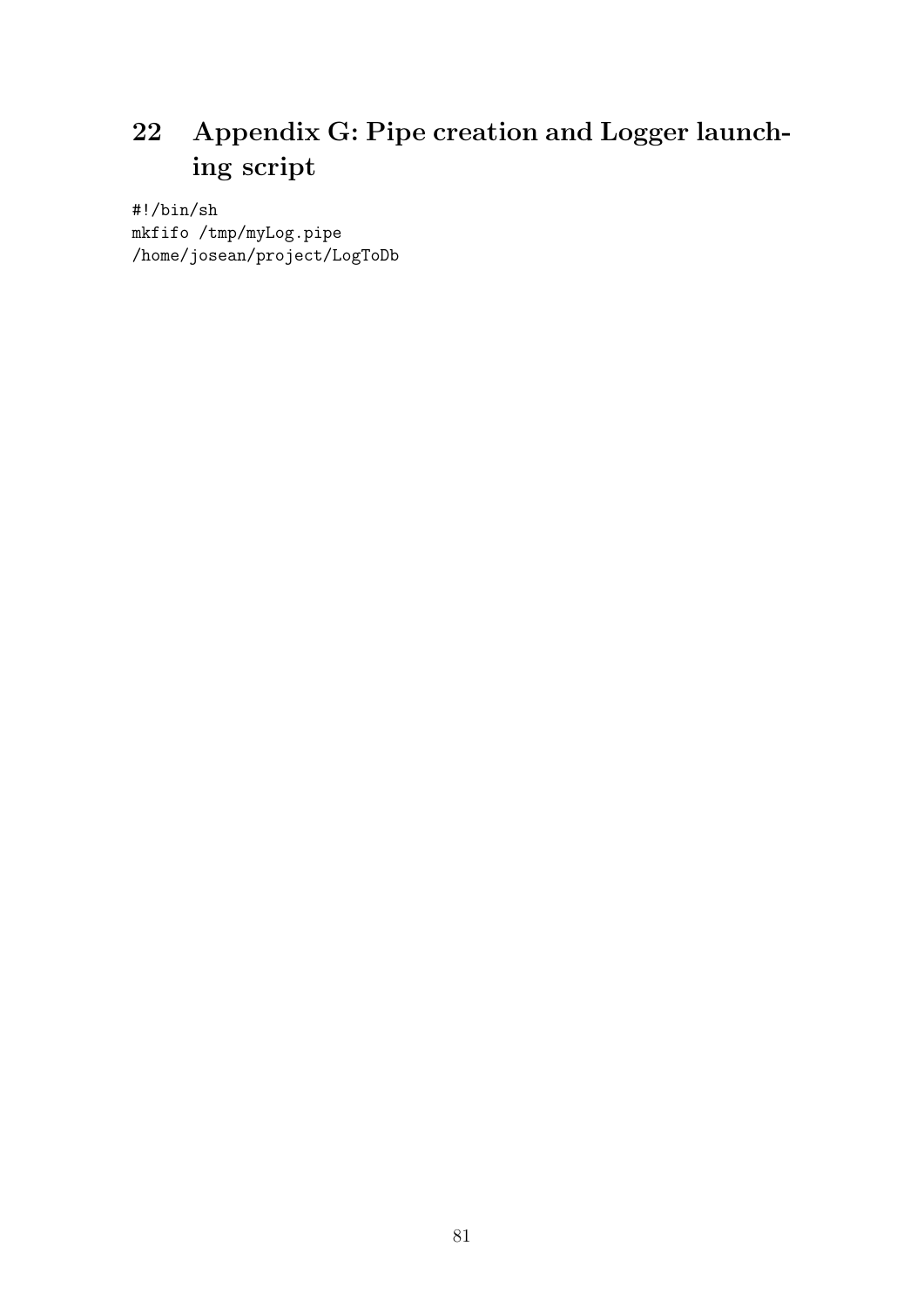# 23 Appendix H: Snort Database Schema

#### ACID: Database (v100-103) ER Diagram

Snort (and other devices) log to database with the following schema:

--------------------------------------------------------------------------------



Figure 20: Snort Schema

| Table            | Component | Description                                        |
|------------------|-----------|----------------------------------------------------|
| schema           | Snort     | Self-documented information about the database     |
| sensor           | Snort     | Sensor name                                        |
| event            | Snort     | Meta-data about the detected alert                 |
| signature        | Snort     | Normalized listing of alert/signature names, prior |
| sig_reference    | Snort     | Reference information for a signature              |
| reference        | Snort     | Reference IDs for a signature                      |
| reference_system | Snort     | (lookup table) Reference system list               |
| sig_class        | Snort     | Normalized listing of alert/signature classificati |
| data             | Snort     | Contents of packet payload                         |
| iphdr            | Snort     | IP protocol fields                                 |
| tcphdr           | Snort     | TCP protocol fields                                |
| udphdr           | Snort     | UDP protocol fields                                |
| icmphdr          | Snort     | ICMP protocol fields                               |
|                  |           |                                                    |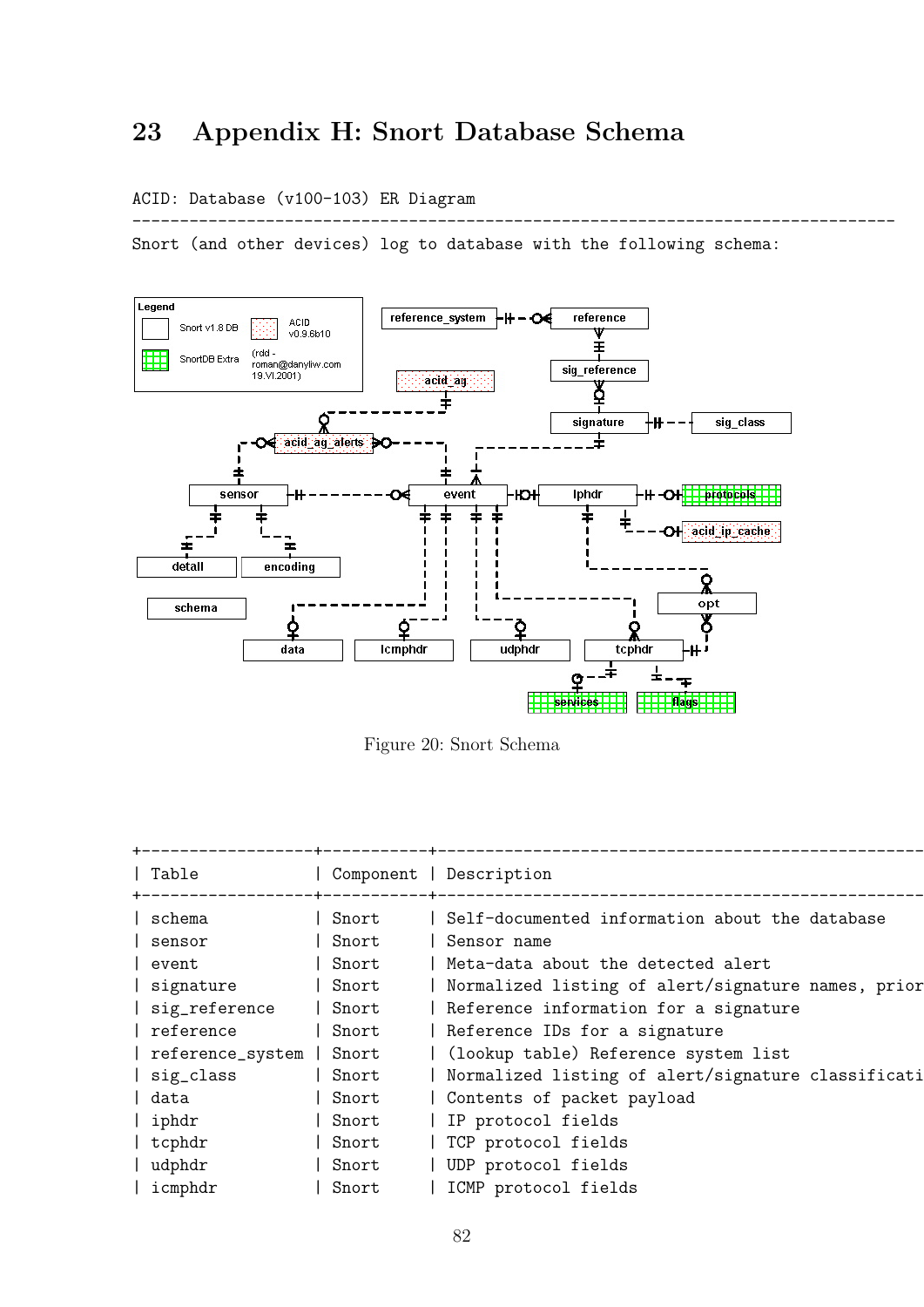| (lookup table) Level of detail with which a sensor<br>detail<br>Snort<br>encoding<br>Snort<br>SnortDB<br>protocols<br>extra (lookup table) TCP and UDP service list<br>services<br>SnortDB<br>extra (lookup table) TCP flag list<br>SnortDB<br>flags<br>Meta-data for alert groups<br>acid_ag<br>ACID<br>Alerts in each alert group<br>acid_ag_alert<br>  ACID<br>Cached DNS and whois information<br>acid_ip_cache<br>ACID | opt | Snort | IP and TCP options |
|-----------------------------------------------------------------------------------------------------------------------------------------------------------------------------------------------------------------------------------------------------------------------------------------------------------------------------------------------------------------------------------------------------------------------------|-----|-------|--------------------|
| (lookup table) Type of encoding used for the packe<br>extra (lookup table) Layer-4 (IP encoded) protocol                                                                                                                                                                                                                                                                                                                    |     |       |                    |
|                                                                                                                                                                                                                                                                                                                                                                                                                             |     |       |                    |
|                                                                                                                                                                                                                                                                                                                                                                                                                             |     |       |                    |
|                                                                                                                                                                                                                                                                                                                                                                                                                             |     |       |                    |
|                                                                                                                                                                                                                                                                                                                                                                                                                             |     |       |                    |
|                                                                                                                                                                                                                                                                                                                                                                                                                             |     |       |                    |
|                                                                                                                                                                                                                                                                                                                                                                                                                             |     |       |                    |
|                                                                                                                                                                                                                                                                                                                                                                                                                             |     |       |                    |
|                                                                                                                                                                                                                                                                                                                                                                                                                             |     |       |                    |

| schema |                                                               |  |                                                   |                    |
|--------|---------------------------------------------------------------|--|---------------------------------------------------|--------------------|
|        |                                                               |  | Field   Type                 Null   Key   Default | Description        |
|        | $vseq$   $int(10)$ unsigned     PRI   0<br>  ctime   datetime |  | 0000-00-00-00 00:00:00   Timestamp of databa      | Database schema ID |

------------------------------------------------------------------------------- sensor

--------------------------------------------------------------------------------

| $int(10)$ unsigned     PRI   NULL<br>Sensor ID<br>NULL<br>Hostname of the sensor (IP<br>YES<br>$ $ text<br>  Network interface (e.g. eth<br>YES<br>NULL<br>text<br>BPF filter<br>  YES<br>NULL<br>  text<br>$\vert$ detail $\vert$ tinyint(4)<br>YES<br>NULL<br>$\vert$ tinyint $(4)$<br>YES<br>NULL | Field                                                      | Type |  | Null   Key   Default   Description                         |
|------------------------------------------------------------------------------------------------------------------------------------------------------------------------------------------------------------------------------------------------------------------------------------------------------|------------------------------------------------------------|------|--|------------------------------------------------------------|
|                                                                                                                                                                                                                                                                                                      | sid<br>  hostname<br>  interface<br>  filter<br>  encoding |      |  | Detail level of the logging<br>Encoding format of the payl |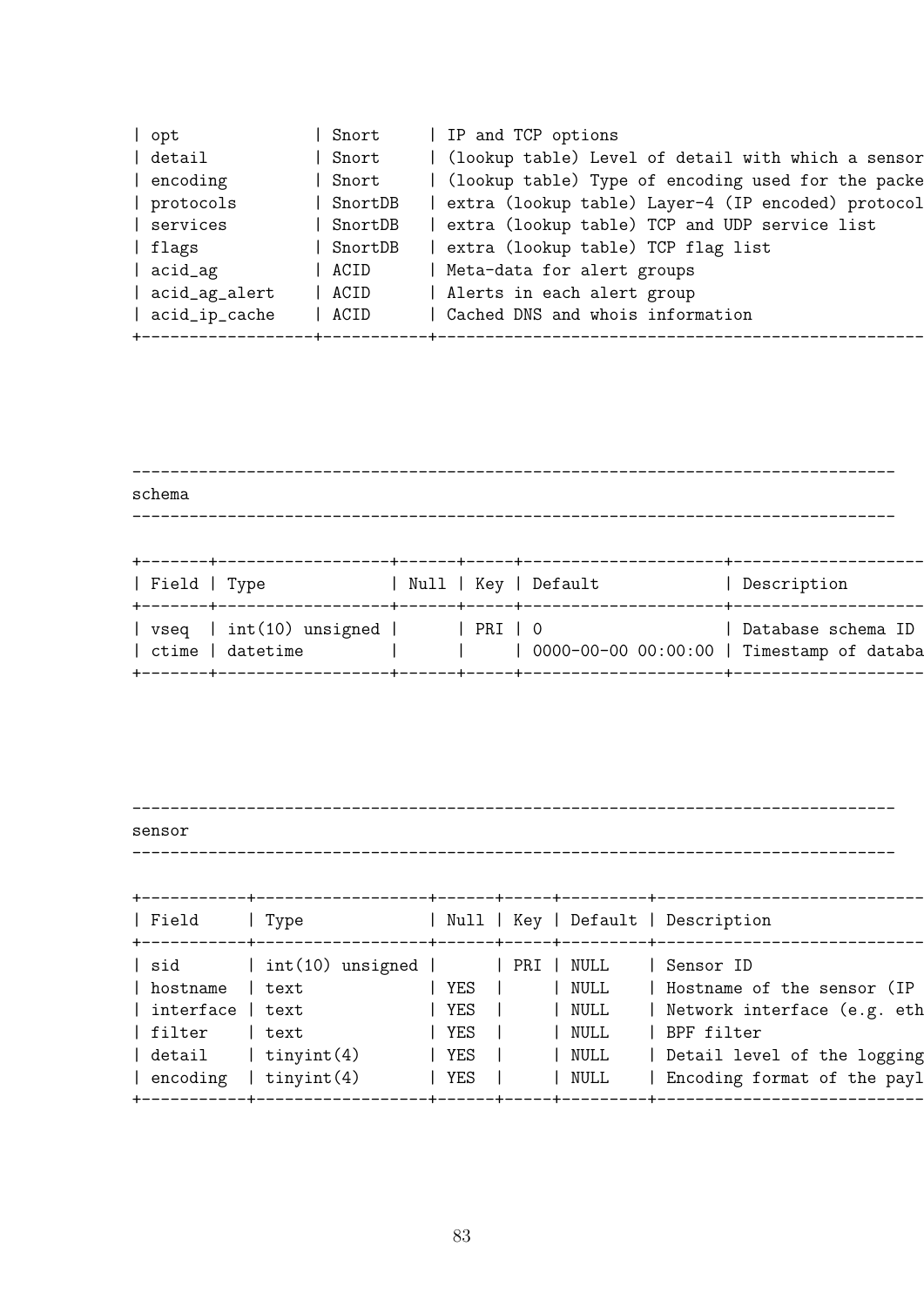------------------------------------------------------------------------------- event

--------------------------------------------------------------------------------

| Field<br>Type                                                                                                              | Null   Key<br>.+------+-----+-- |                                      | Default                               | Description                           |
|----------------------------------------------------------------------------------------------------------------------------|---------------------------------|--------------------------------------|---------------------------------------|---------------------------------------|
| $int(10)$ unsigned  <br>sid<br>$int(10)$ unsigned $ $<br>cid<br>$int(10)$ unsigned  <br>signature<br>datetime<br>timestamp |                                 | PRI   O<br>PRI   0<br>MUL   O<br>MUL | 0000-00-00 00:00:00   Timestamp of wh | Sensor ID<br>Event ID<br>Signature ID |

------------------------------------------------------------------------------- signature

--------------------------------------------------------------------------------

| Field<br>$+ - - - - - - -$                                         | ---------------+------+-----+---------+--<br>Type                                                                                                                                           |                       | ---+------+-----+---------+--------         | Null   Key   Default   Description                                                                              |
|--------------------------------------------------------------------|---------------------------------------------------------------------------------------------------------------------------------------------------------------------------------------------|-----------------------|---------------------------------------------|-----------------------------------------------------------------------------------------------------------------|
| sig_id<br>  sig_name<br>  sig_priority  <br>  sig_rev<br>  sig_sid | $ $ int $(10)$ unsigned $ $<br>$\vert$ varchar $(255)$<br>  sig_class_id   int(10) unsigned   YES<br>$int(10)$ unsigned   YES<br>$ $ int(10) unsigned $ $ YES<br>$ $ int(10) unsigned   YES | PRI  <br>MUL  <br>MUL | NULL<br><b>NULL</b><br>NULL<br>NULL<br>NULL | Signature ID<br>  Signature Name<br>  Classification ID<br>Priority<br>Revision number<br>Internal signature ID |

------------------------------------------------------------------------------- sig\_reference -------------------------------------------------------------------------------- +---------+------------------+------+-----+---------+-------------------------------------------------+ | Field | Type | Null | Key | Default | Description +---------+------------------+------+-----+---------+-------------------------------------------------+ | sig\_id | int(10) unsigned | | | PRI | 0 | | | | Signature ID | ref\_seq | int(10) unsigned | | | PRI | 0 | | | | Reference sequence number (mu | ref\_id | int(10) unsigned | | | 0 | Reference ID | +---------+------------------+------+-----+---------+-------------------------------------------------+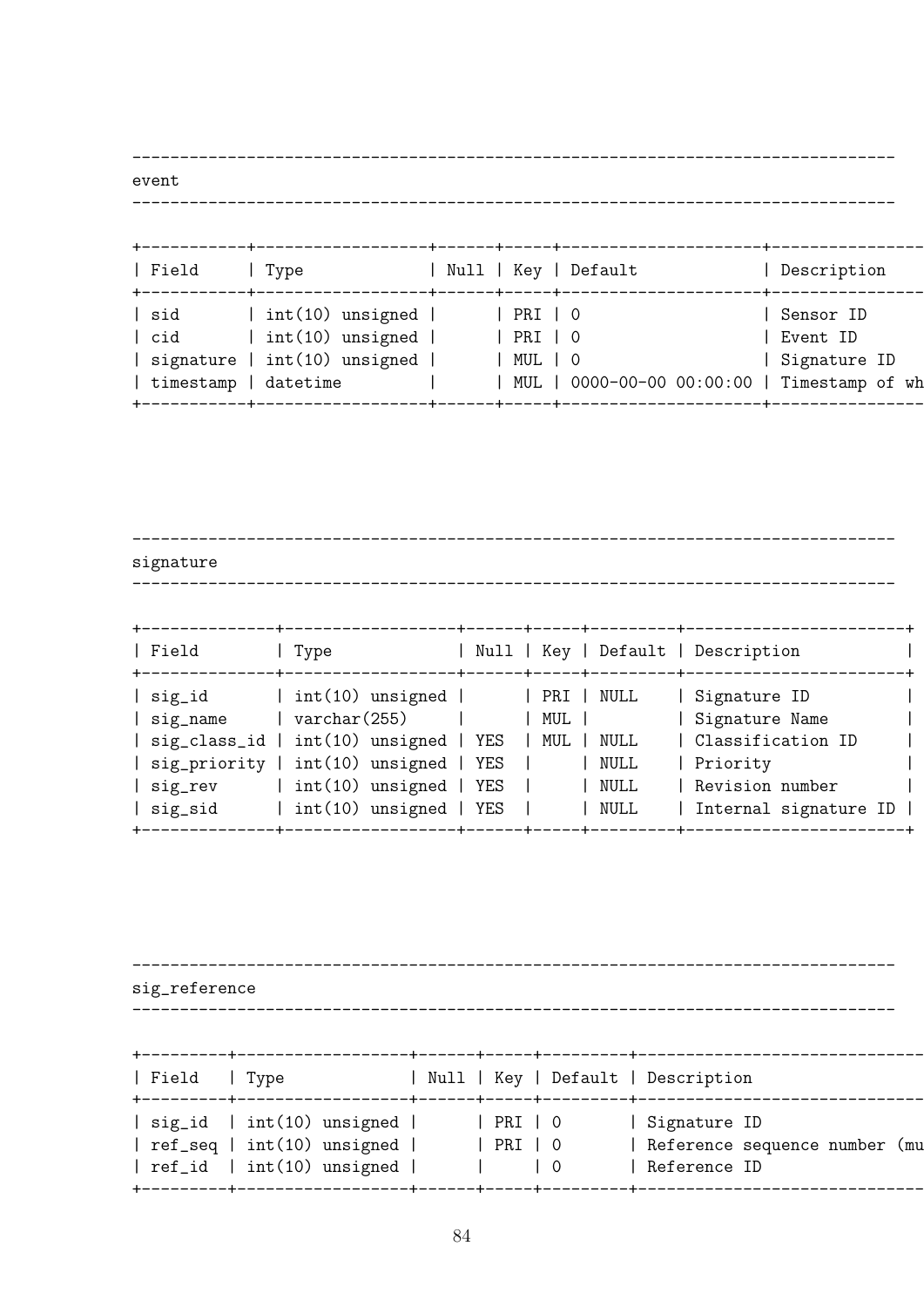reference | Type | Field | Null | Key | Default | Description | ref\_id | int(10) unsigned | | | PRI | NULL | Reference ID<br>| ref\_system\_id | int(10) unsigned | | | | 0 | | Reference system ID<br>| ref\_tag | varchar(20) | | | | | | | | | Reference tag (e.g. Reference tag (e.g. CVE

| reference_system              |                                                 |     |      |                                              |
|-------------------------------|-------------------------------------------------|-----|------|----------------------------------------------|
| Field                         | . Type                                          |     |      | Null   Key   Default   Description           |
| ref_system_name   varchar(20) | ref_system_id   int(10) unsigned     PRI   NULL | YES | NULL | Reference system ID<br>Reference system name |

| sig_class |                              |  |                                    |
|-----------|------------------------------|--|------------------------------------|
|           |                              |  |                                    |
| Field     | Type                         |  | Null   Key   Default   Description |
|           | sig_class_name   varchar(60) |  | MUL         Classification name (e |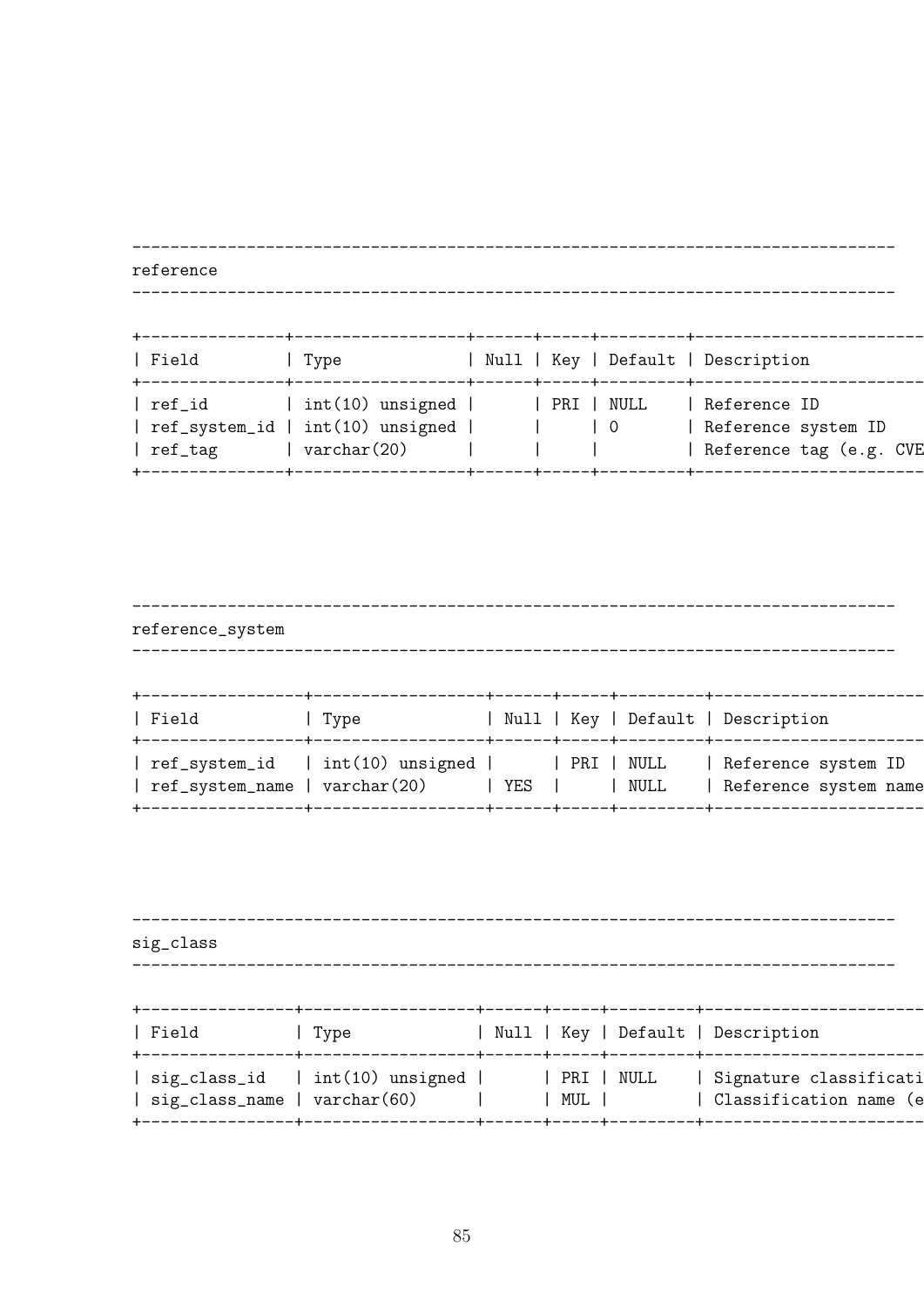------------------------------------------------------------------------------- data

--------------------------------------------------------------------------------

| $int(10)$ unsigned  <br>  sid<br>Sensor ID<br>  PRI   O<br>$int(10)$ unsigned  <br>cid<br>PRI   O<br>Event ID<br>YES<br>NULL<br>text | Field        | Type |  | Null   Key   Default   Description |
|--------------------------------------------------------------------------------------------------------------------------------------|--------------|------|--|------------------------------------|
|                                                                                                                                      | data_payload |      |  | Packet payload encoded a           |

------------------------------------------------------------------------------- iphdr --------------------------------------------------------------------------------

------------------------------------------------------------------------------- tcphdr --------------------------------------------------------------------------------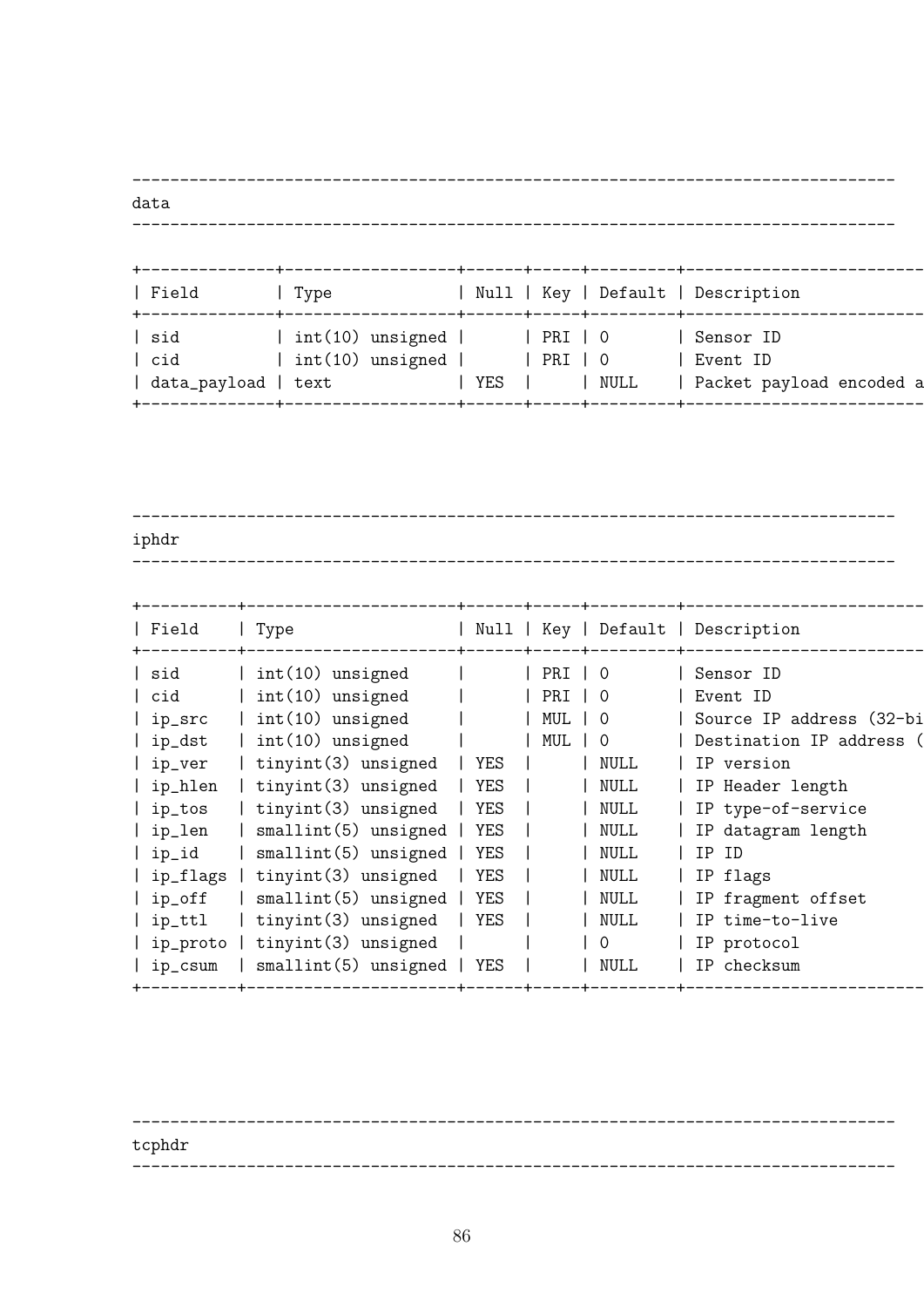| Field                                                                                                              | Type                                                                                                                                                                                                                                                                                                            |                                                                             |                                            |                                                                                                                                               | Null   Key   Default   Description                                                                                                                                                                       |
|--------------------------------------------------------------------------------------------------------------------|-----------------------------------------------------------------------------------------------------------------------------------------------------------------------------------------------------------------------------------------------------------------------------------------------------------------|-----------------------------------------------------------------------------|--------------------------------------------|-----------------------------------------------------------------------------------------------------------------------------------------------|----------------------------------------------------------------------------------------------------------------------------------------------------------------------------------------------------------|
| sid<br>cid<br>tcp_sport<br>tcp_seq<br>tcp_ack<br>tcp_off<br>tcp_res<br>tcp_flags<br>tcp_win<br>tcp_csum<br>tcp_urp | $int(10)$ unsigned<br>$int(10)$ unsigned<br>$smallint(5)$ unsigned  <br>tcp_dport   smallint(5) unsigned  <br>$int(10)$ unsigned<br>$int(10)$ unsigned<br>tinyint(3) unsigned<br>$tinyint(3)$ unsigned<br>tinyint(3) unsigned<br>$smallint(5)$ unsigned  <br>$smallint(5)$ unsigned  <br>$smallint(5)$ unsigned | <b>YES</b><br>YES<br>  YES<br>YES<br><b>YES</b><br><b>YES</b><br><b>YES</b> | PRI   O<br>PRI<br><b>MUL</b><br>MUL<br>MUL | $\overline{0}$<br>0<br>$\Omega$<br><b>NULL</b><br><b>NULL</b><br><b>NULL</b><br><b>NULL</b><br>0<br><b>NULL</b><br><b>NULL</b><br><b>NULL</b> | Sensor ID<br>Event ID<br>TCP source port<br>TCP destination port<br>TCP sequence number<br>TCP ACK number<br>TCP offset<br>TCP reserved<br>TCP flags<br>TCP window<br>TCP checksum<br>TCP urgent pointer |

------------------------------------------------------------------------------- udphdr -------------------------------------------------------------------------------- +-----------+----------------------+------+-----+---------+----------------------+ | Field | Type | Null | Key | Default | Description | | +-----------+----------------------+------+-----+---------+----------------------+ | sid | int(10) unsigned | | | PRI | 0 | | Sensor ID | | | cid | int(10) unsigned | | | PRI | 0 | | Event ID | | | udp\_sport | smallint(5) unsigned | | | MUL | 0 | | | UDP soure port | | udp\_dport | smallint(5) unsigned | | | MUL | 0 | | UDP destination port | | udp\_len | smallint(5) unsigned | YES | | | NULL | UDP length | | udp\_csum | smallint(5) unsigned | YES | | | NULL | UDP checksum | +-----------+----------------------+------+-----+---------+----------------------+

------------------------------------------------------------------------------- icmphdr -------------------------------------------------------------------------------- +-----------+----------------------+------+-----+---------+----------------------+ | Field | Type | Null | Key | Default | Description | | +-----------+----------------------+------+-----+---------+----------------------+ | sid | int(10) unsigned | | | PRI | 0 | | Sensor ID | | | cid | int(10) unsigned | | | PRI | 0 | | Event ID | |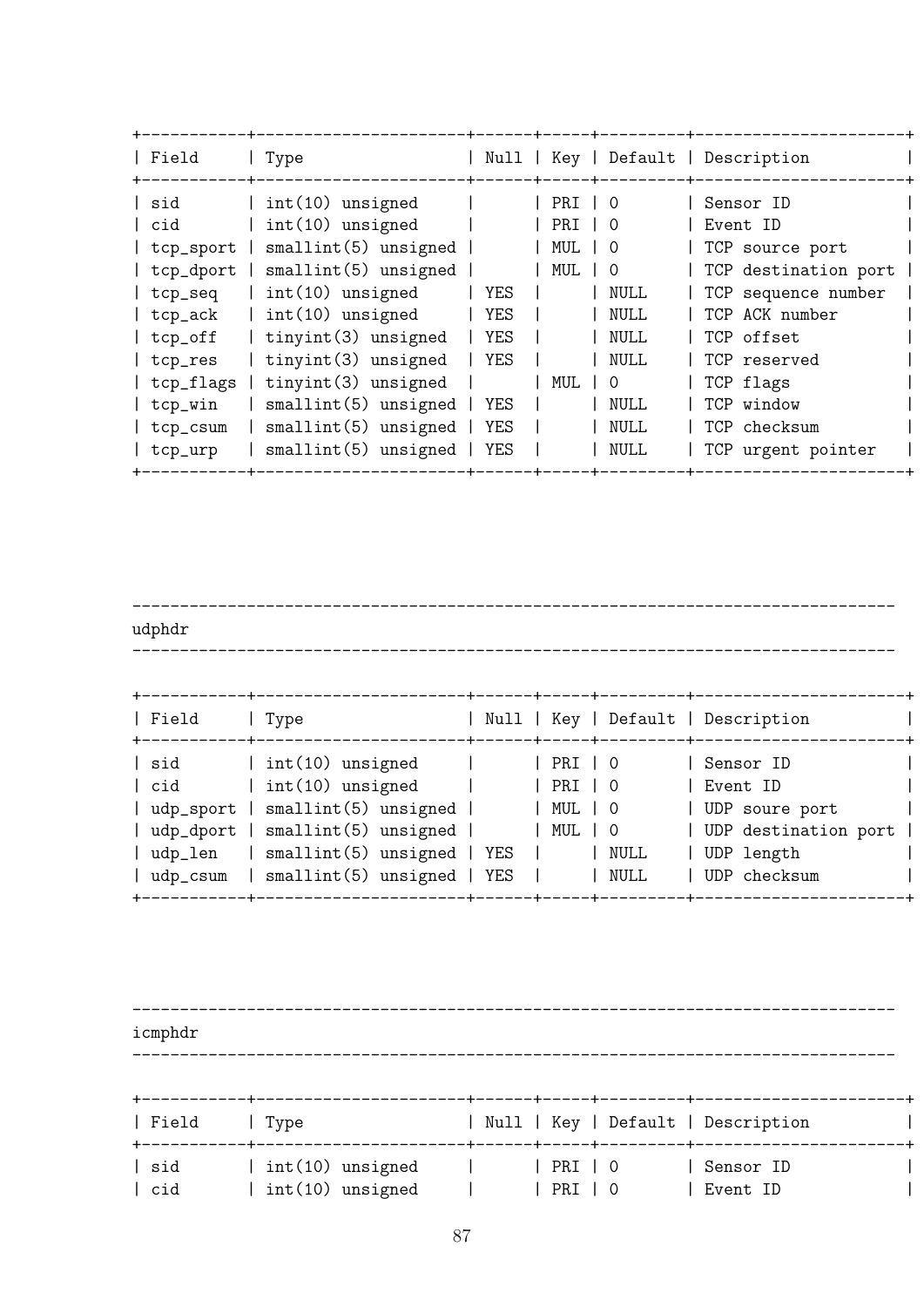|  | icmp_type   tinyint(3) unsigned        |  | MUL   0 |      | ICMP type |                      |  |
|--|----------------------------------------|--|---------|------|-----------|----------------------|--|
|  | icmp_code   tinyint(3) unsigned        |  |         |      | ICMP code |                      |  |
|  | icmp_csum   smallint(5) unsigned   YES |  |         | NULL |           | ICMP checksum        |  |
|  | icmp_id   smallint(5) unsigned   YES   |  |         | NULL | l ICMP ID |                      |  |
|  | icmp_seq   smallint(5) unsigned   YES  |  |         | NULL |           | ICMP sequence number |  |
|  |                                        |  |         |      |           |                      |  |

| opt   |                                 |         |                                  |                                    |
|-------|---------------------------------|---------|----------------------------------|------------------------------------|
|       |                                 |         |                                  |                                    |
| Field | Type                            |         |                                  | Null   Key   Default   Description |
| sid   | int(10) unsigned                | PRI   O |                                  | Sensor ID                          |
| cid   | int(10) unsigned                | PRI   0 |                                  | Event ID                           |
| optid | $ $ int $(10)$ unsigned         | PRI   0 |                                  | Option ID (multiple opti           |
|       | opt_proto   tinyint(3) unsigned |         | $\begin{array}{c} 0 \end{array}$ | Option protocol (IP, TCP           |

| opt\_code | tinyint(3) unsigned | | | 0 | Option code | | opt\_len | smallint(6) | YES | | NULL | Option length |

------------------------------------------------------------------------------- acid\_ag

+-----------+---------------------+------+-----+---------+----------------------------------------+

| opt\_data | text | YES | | NULL | Option data

--------------------------------------------------------------------------------

| Null   Key   Default   Description<br>  Field<br>  Type<br>  ag_name   varchar(40)<br>NULL<br>$ $ YES $ $<br>AG name<br>  AG description<br>ag_desc  <br>  NULL<br>  YES  <br>  text<br>  ag_ctime   datetime<br>  NULL<br>$ $ YES $ $<br>  ag_ltime   datetime<br>  NULL<br>  YES |  |  |  |                                                              |
|------------------------------------------------------------------------------------------------------------------------------------------------------------------------------------------------------------------------------------------------------------------------------------|--|--|--|--------------------------------------------------------------|
|                                                                                                                                                                                                                                                                                    |  |  |  |                                                              |
|                                                                                                                                                                                                                                                                                    |  |  |  | Timestamp of AG creation tim<br>Timestamp of last AG modific |

--------------------------------------------------------------------------------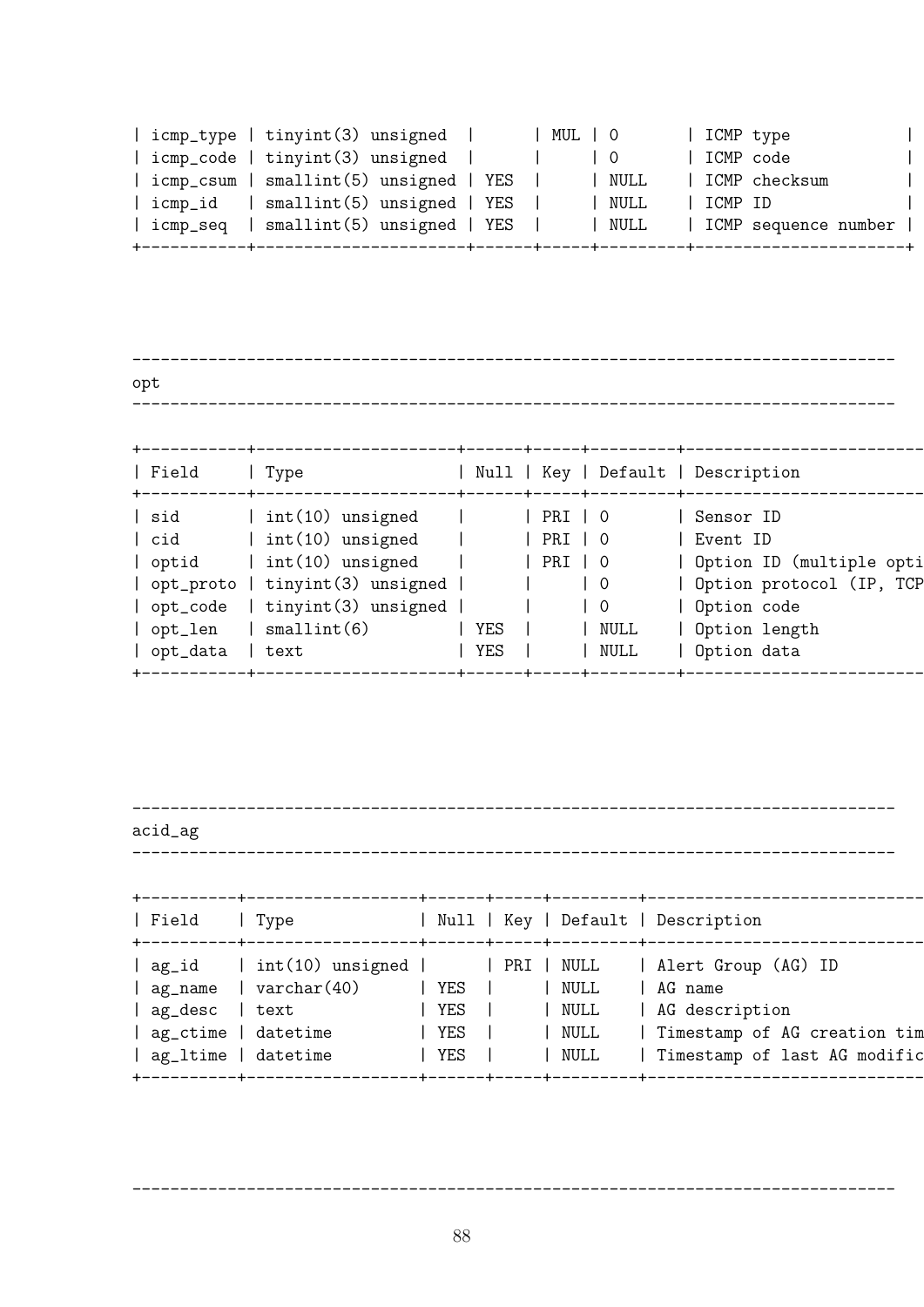acid\_ag\_alert

| Field   Type | +--------+---------------                                                                                                                            |                                                 | Null   Key   Default   Description<br>---+------+-----+---------+----------- |
|--------------|------------------------------------------------------------------------------------------------------------------------------------------------------|-------------------------------------------------|------------------------------------------------------------------------------|
|              | $\vert$ ag_id $\vert$ int(10) unsigned $\vert$<br>$\vert$ ag_sid $\vert$ int(10) unsigned $\vert$<br>$\vert$ ag_cid $\vert$ int(10) unsigned $\vert$ | $ $ PRI $ $ 0<br>$ $ PRI $ $ 0<br>$ $ PRI $ $ 0 | Alert Group (AG) ID  <br>Sensor ID<br>  Event ID                             |

--------------------------------------------------------------------------------

------------------------------------------------------------------------------- acid\_ip\_cache --------------------------------------------------------------------------------

| Field<br>$+ - - - - - - - -$                                                    | Type                                                                |                          |                |                              | Null   Key   Default   Description                                                       |
|---------------------------------------------------------------------------------|---------------------------------------------------------------------|--------------------------|----------------|------------------------------|------------------------------------------------------------------------------------------|
| ipc_ip<br>ipc_fqdn<br>ipc_dns_timestamp  <br>ipc_whois<br>  ipc_whois_timestamp | $int(10)$ unsigned  <br>varchar(50)<br>datetime<br>text<br>datetime | YES<br>YES<br>YES<br>YES | PRI   O<br>MUL | NULL<br>NULL<br>NULL<br>NULL | IP address (32-bi<br>FQDN<br>DNS lookup timest<br>whois information<br>whois lookup time |
|                                                                                 |                                                                     |                          |                |                              |                                                                                          |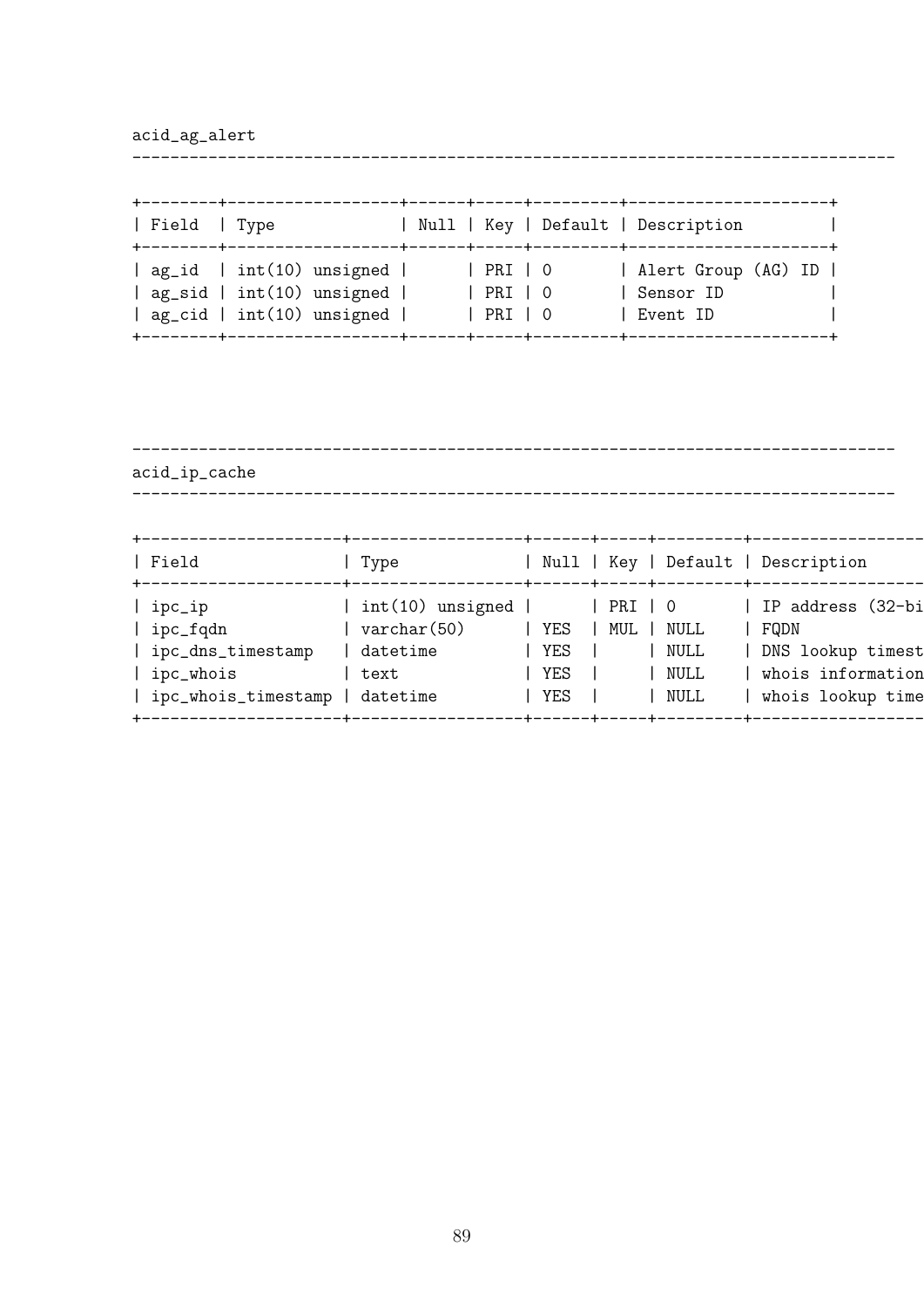#### References

- [Aac03] Aacosta. Using named pipes with syslog, 2003. http://www.expertsexchange.com/Programming/Programming Platforms/Linux Programming/ Q 20502703.html. (Accessed 11th May 2003).
- [Ale03] Alejo. Modular Syslog, 2003. http://sourceforge.net/projects/msyslog/. (Accessed 11th May 2003).
- [All01] Julia Allen. The CERT Guide To System and Network Security Practices. Addison-Wesley, 2001.
- [BAC] BackLog Windows NT Event Redirection. http://www.intersectalliance.com. (Accessed 8th May 2003).
- [Bar03] J. Barber. Web Hack, 2003. http://www.ussysadmin.com/whcc/default.php. (Accessed 10th August 2003).
- [BF03] Jay Beale and James C. Foster. Snort 2.0, Intrusion detection. Syngress, 2003.
- [Bra00] Roberta Bragg. Windows 2000 Security. New Riders Publishing, 2000.
- [Cha98] Ining Tracy Chao. The Rapid Prototyping Model. Concordia University, 1998. http://www.arts.ualberta.ca/ tchao/rpwebsite/. (Accessed 20th March 2003).
- [CPL] CPL Systems. Scrambler Alert. http://www.Scrambler.net/. (Accessed 27th August 2003).
- [Dan02] Roman Danyliw. ACID: Database (v100-103) ER Diagram, September 2002. http://www.andrew.cmu.edu/ rdanyliw/snort/acid db er v102.html. (Accessed 15th July 2003).
- [DEB] http://www.debian.org. (Accessed 12th June 2003).
- [DIS] Debian GNU/Linux Distributions. http://debian.math.lsu.edu/distributions.html. (Accessed 12th June 2003).
- [Ear02] Michael Earls. Centralized syslog-ng to mysql database, 2002. http://www.vermeer.org/syslog/. (Accessed 11th May 2003).
- [EVE] EventReporter. http://www.eventreporter.com/en/. (Accessed 12th May 2003).
- [Fra01] Przemyslaw Frasunek. SQLSyslogd 0.1 syslogd to MySQL wrapper, 2001. http://www.frasunek.com/sources/security/sqlsyslogd/. (Accessed 11th May 2003).
- [Har] Patrick S. Harper. Snort Installation Manual: Snort 2.0.0, Apache 2.0.45, PHP 4.3.1, MySQL 4.0.12 and Acid 0.9.6b23. http://www.internetsecurityguru.com/documents/snort acid rh9.pdf. (Accessed 11th August 2003).